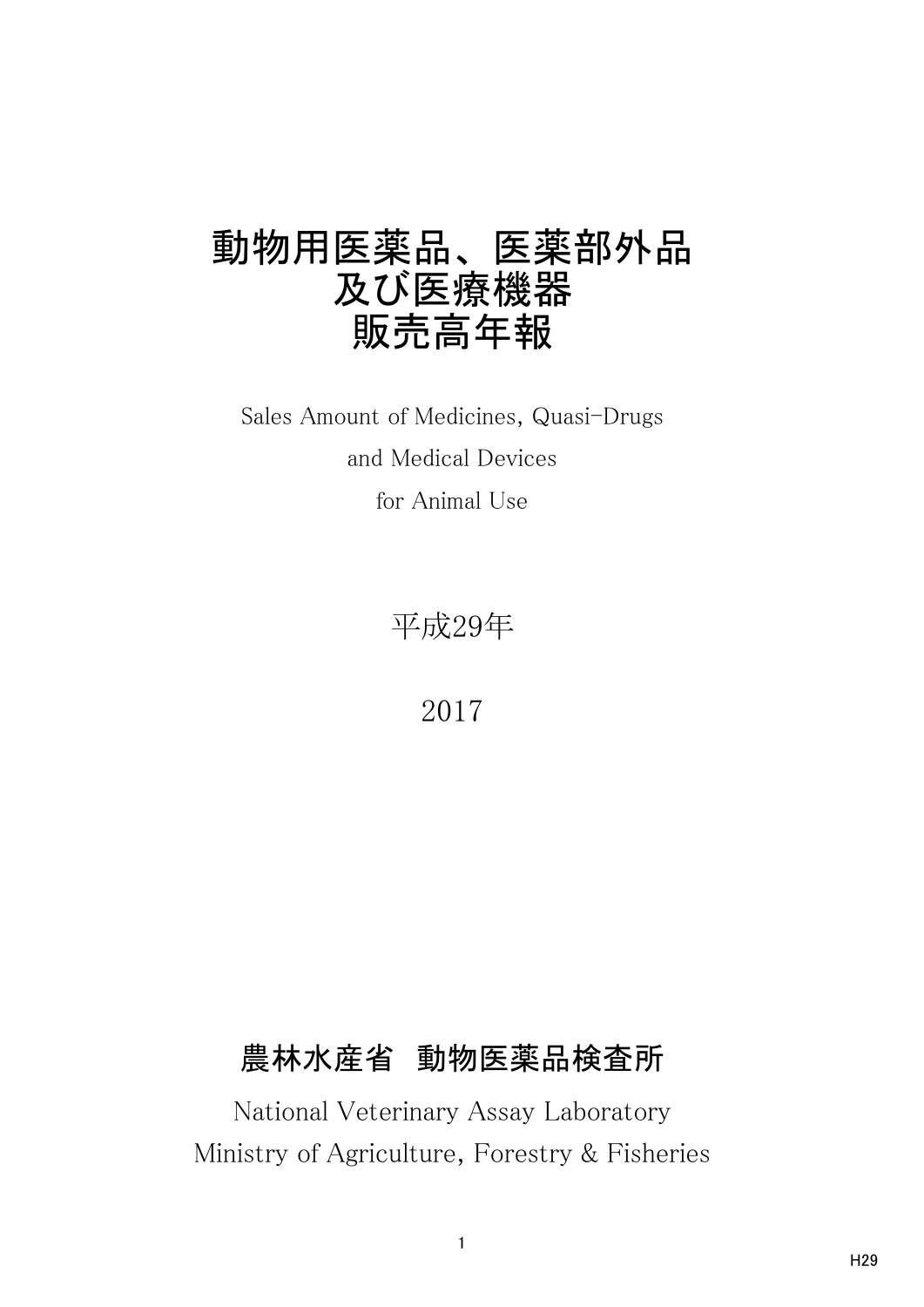## 目 次

### **Contents**

### 第1表 動物用医薬品・医薬部外品・医療機器の販売高及び許可業者数の年次概況

Table 1 Annual Outlook of Sales Amount and Number of Licences of Medicines, Quasi-Drugs and Medical Devices,for Animal Use

### 第2表 薬理作用別分類の販売高

Table 2 Sales Amount of Medicines Classified by Pharmacological Action

### 第3表 動物用医薬品の製造販売高

Table 3 Sales Amount of Manufactured Medicines for Animal Use

### 第4表 動物用医薬部外品の製造販売高

Table 4 Sales Amount of Manufactured Quasi-Drugs for Animal Use

### 第5表 動物用生物学的製剤の製造販売高

Table 5 Sales Amount of Manufactured Biological Products for Animal Use

### 第6表 動物用医療機器の製造販売高

Table 6 Sales Amount of Manufactured Medical Devices for Animal Use

※ 各表中、製造とは、製造工程のすべて又は包装・表示・保管の行程より以前の工程を国内で行ってい る場合、輸入とは、包装・表示・保管のみを国内で行っているもの又は製造工程の全てを海外で行ってい る場合を指す。

※ 各表に原薬は含まない。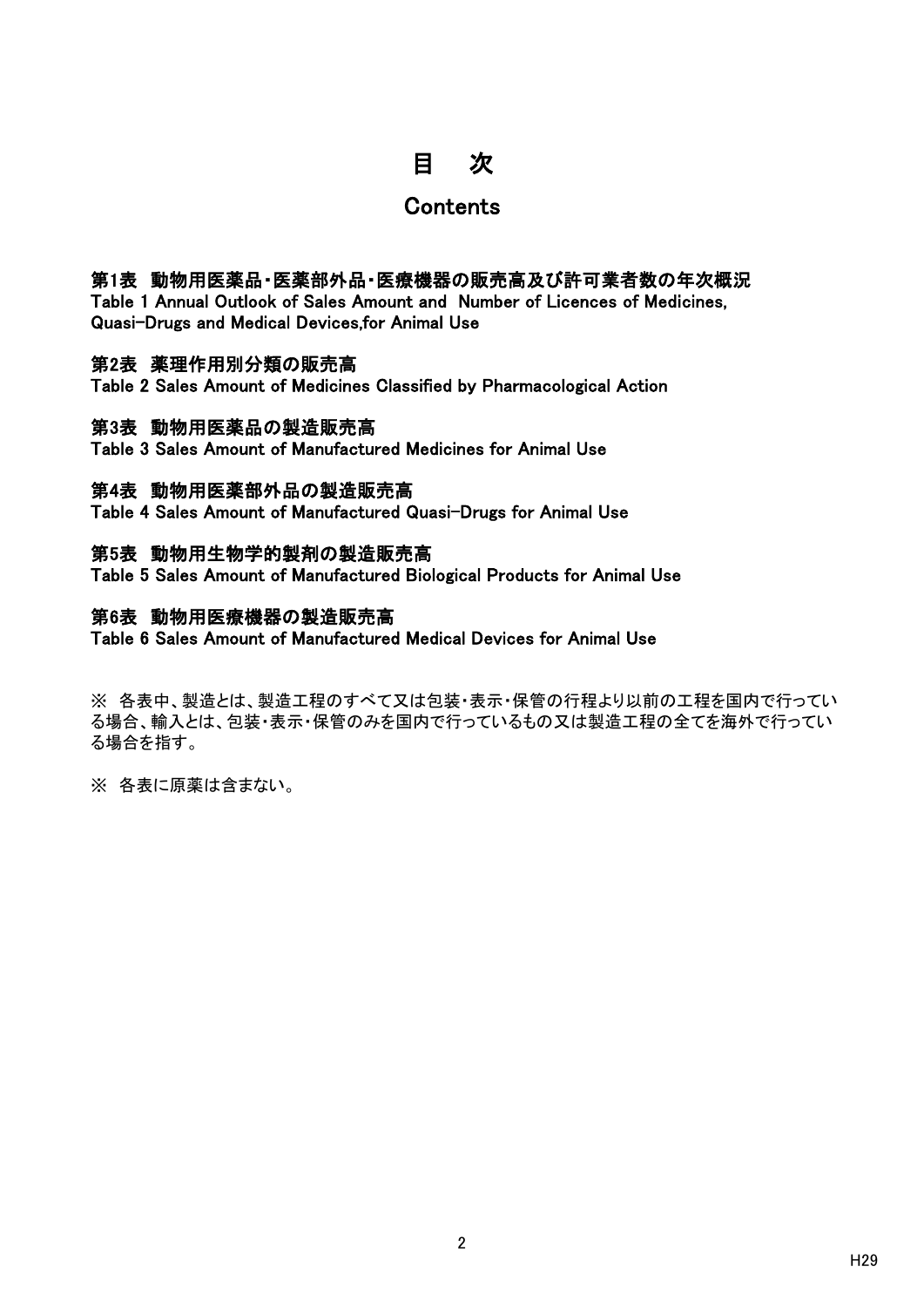# 第1表 動物用医薬品(医薬部外品) • 医療機器の販売高及び許可業者数の年次概況<br>Table 1 Annual Outlook of Medicines (Quasi-Drugs) and Medical Devices, for Animal U

Table 1 Annual Outlook of Medicines (Quasi-Drugs) and Medical Devices, for Animal Use Sales, Number of Licences

\* 許可数については年度集計

\*\* 届出提出業者数:動物用医薬品等取締規則第71条の2、第76条、第91条の58、第91条の65、第91条の134及び第91条の140により届出が提出された業者数

| 年次<br>Year      | 区分<br>Classification<br>医薬品 Medicines<br>医薬品製造販売業 |                      | 許可数*<br>Number<br>of<br>Licences | 販売高<br>Sales Amount | 届出提出業者数**<br>Number of Company<br>Submitted Report |
|-----------------|---------------------------------------------------|----------------------|----------------------------------|---------------------|----------------------------------------------------|
|                 |                                                   |                      | 182                              | 85,983,477          |                                                    |
|                 | Drug Marketing                                    | 医薬部外品 Quasi-Drugs    | 58                               | 2,259,079           |                                                    |
|                 | Approval Holder                                   | 医療機器 Medical Devices | 251                              | 8,033,106           |                                                    |
| 平成24年<br>(2012) |                                                   | 医薬品 Medicines        | 271                              |                     | 497                                                |
|                 | 製造業<br>Manufacturer                               | 医薬部外品 Quasi-Drugs    | 73                               |                     |                                                    |
|                 |                                                   | 医療機器 Medical Devices | 337                              |                     |                                                    |
|                 |                                                   | 計                    | 1,172                            | 96,275,662          |                                                    |
|                 |                                                   | 医薬品 Medicines        | 173                              | 80,719,287          |                                                    |
|                 | 医薬品製造販売業<br>Drug Marketing                        | 医薬部外品 Quasi-Drugs    | 58                               | 2,420,886           |                                                    |
|                 | Approval Holder                                   | 医療機器 Medical Devices | 237                              | 10,107,678          |                                                    |
| 平成25年<br>(2013) |                                                   | 医薬品 Medicines        | 258                              |                     | 498                                                |
|                 | 製造業<br>Manufacturer                               | 医薬部外品 Quasi-Drugs    | 77                               |                     |                                                    |
|                 |                                                   | 医療機器 Medical Devices | 328                              |                     |                                                    |
|                 |                                                   | 計                    | 1,131                            | 93,247,851          |                                                    |
|                 |                                                   | 医薬品 Medicines        | 165                              | 83,198,786          |                                                    |
|                 | 医薬品製造販売業<br>Drug Marketing                        | 医薬部外品 Quasi-Drugs    | 59                               | 3,888,404           |                                                    |
|                 | Approval Holder                                   | 医療機器 Medical Devices | 253                              | 8,768,163           |                                                    |
| 平成26年<br>(2014) |                                                   | 医薬品 Medicines        | 269                              |                     | 537                                                |
|                 | 製造業<br>Manufacturer                               | 医薬部外品 Quasi-Drugs    | 81                               |                     |                                                    |
|                 |                                                   | 医療機器 Medical Devices | 353                              |                     |                                                    |
|                 |                                                   | 計                    | 1,015                            | 95,855,353          |                                                    |
|                 | 医薬品製造販売業                                          | 医薬品 Medicines        | 152                              | 90,774,809          |                                                    |
|                 | Drug Marketing                                    | 医薬部外品 Quasi-Drugs    | 54                               | 2,177,406           |                                                    |
|                 | Approval Holder                                   | 医療機器 Medical Devices | 240                              | 9,008,032           |                                                    |
| 平成27年<br>(2015) |                                                   | 医薬品 Medicines        | 245                              |                     | 561                                                |
|                 | 製造業<br>Manufacturer                               | 医薬部外品 Quasi-Drugs    | 74                               |                     |                                                    |
|                 |                                                   | 医療機器 Medical Devices | 328                              |                     |                                                    |
|                 |                                                   | 計                    | 1,093                            | 101,960,247         |                                                    |
|                 | 医薬品製造販売業                                          | 医薬品 Medicines        | 162                              | 98,776,804          |                                                    |
|                 | Drug Marketing                                    | 医薬部外品 Quasi-Drugs    | 60                               | 2,045,869           |                                                    |
|                 | Approval Holder                                   | 医療機器 Medical Devices | 251                              | 9,627,327           |                                                    |
| 平成28年<br>(2016) |                                                   | 医薬品 Medicines        | 229                              |                     | 561                                                |
|                 | 製造業<br>Manufacturer                               | 医薬部外品 Quasi-Drugs    | 74                               |                     |                                                    |
|                 |                                                   | 医療機器 Medical Devices | 329                              |                     |                                                    |
|                 |                                                   | 計                    | 1,105                            | 110,450,000         |                                                    |
|                 | 医薬品製造販売業                                          | 医薬品 Medicines        | 145                              | 105,111,620         |                                                    |
|                 | Drug Marketing                                    | 医薬部外品 Quasi-Drugs    | 51                               | 2,146,265           |                                                    |
|                 | Approval Holder                                   | 医療機器 Medical Devices | 245                              | 10,377,163          | 565                                                |
| 平成29年<br>(2017) |                                                   | 医薬品 Medicines        | 224                              |                     |                                                    |
|                 | 製造業<br>Manufacturer                               | 医薬部外品 Quasi-Drugs    | 72                               |                     |                                                    |
|                 |                                                   | 医療機器 Medical Devices | 330                              |                     |                                                    |
|                 |                                                   | 計                    | $\pmb{0}$                        | 117,635,048         |                                                    |

金額単位 : 千円 Unit : ¥1,000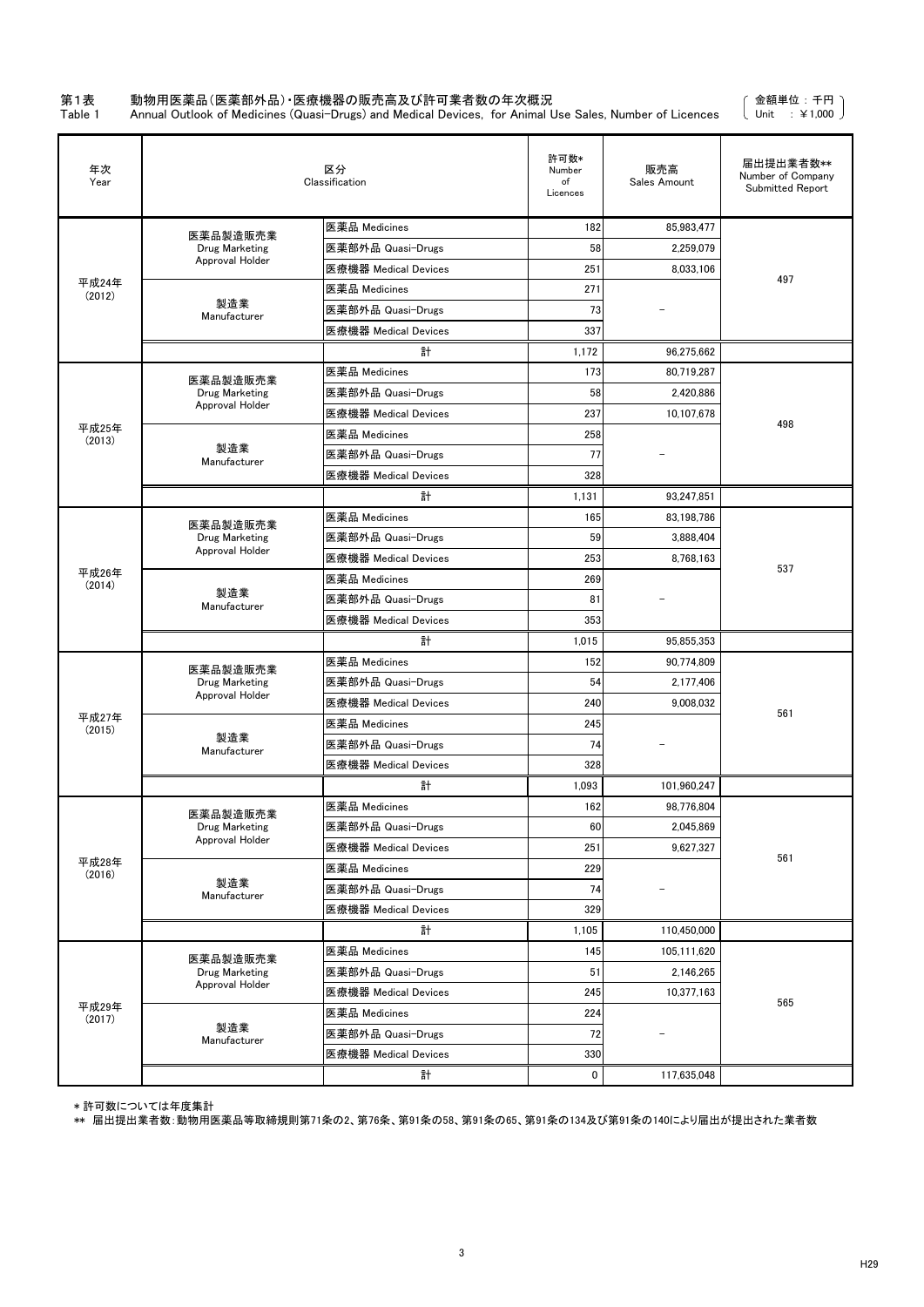### 第2表 薬理作用別分類の販売高 金額単位:千円

### Table 2 Sales Amount of Medicines Classified by Pharmacological Action Unit:\1,000

| 分類番号<br>No. | 薬理作用別の分類<br>Classification by<br><b>Pharmacological Action</b>                                                                                   | 医薬品<br><b>Medicines</b> | 医薬部外品<br>Quasi-Drugs | 計<br>Total  | 販売高<br>百分率<br>% |
|-------------|--------------------------------------------------------------------------------------------------------------------------------------------------|-------------------------|----------------------|-------------|-----------------|
| 8791        | 神経系用薬<br>Agents affecting nervous system                                                                                                         | 2,639,616               | 01                   | 2,639,616   | 2.5             |
| 8792        | 循環器官、呼吸器官及び泌尿器官系用薬 <br>Agents affecting circulatory organs, respiratory organs<br>and urinary organs                                             | 5,226,244               | $\Omega$             | 5,226,244   | 4.9             |
| 8793        | 消化器官用薬<br>Agents affecting digestive organs                                                                                                      | 2,842,876               | 65,995               | 2,908,871   | 2.7             |
| 8794        | 繁殖用薬<br>Agents for breeding                                                                                                                      | 3,110,295               | $\Omega$             | 3,110,295   | 2.9             |
| 8795        | 外用薬<br>Agents for external use                                                                                                                   | 3,262,503               | 399,306              | 3,661,809   | 3.4             |
| 8796        | 代謝性用薬<br>Agents affecting metabolism                                                                                                             | 5,466,040               | 0                    | 5,466,040   | 5.1             |
| 8797        | 病原微生物及び内寄生虫用薬(生物学的製剤、消毒剤を<br>除く)<br>Agents against pathogenic micro-organisms and<br>parasites<br>(except biological products and disinfectants) | 30,174,547              | 0                    | 30,174,547  | 28.1            |
| 8798        | 生物学的製剤<br><b>Biological preparations</b>                                                                                                         | 34,053,596              | $\bf{0}$             | 34,053,596  | 31.7            |
| 8799        | 治療を目的としない医薬品<br>Agents for not mainly purpose of therapeutic                                                                                     | 18,335,903              | 1,680,964            | 20,016,867  | 18.7            |
|             | 計<br>Total                                                                                                                                       | 105,111,620             | 2,146,265            | 107,257,885 | 100.0           |
|             | 販売高百分率<br>%                                                                                                                                      | 98.0                    | 2.0                  | 100.0       |                 |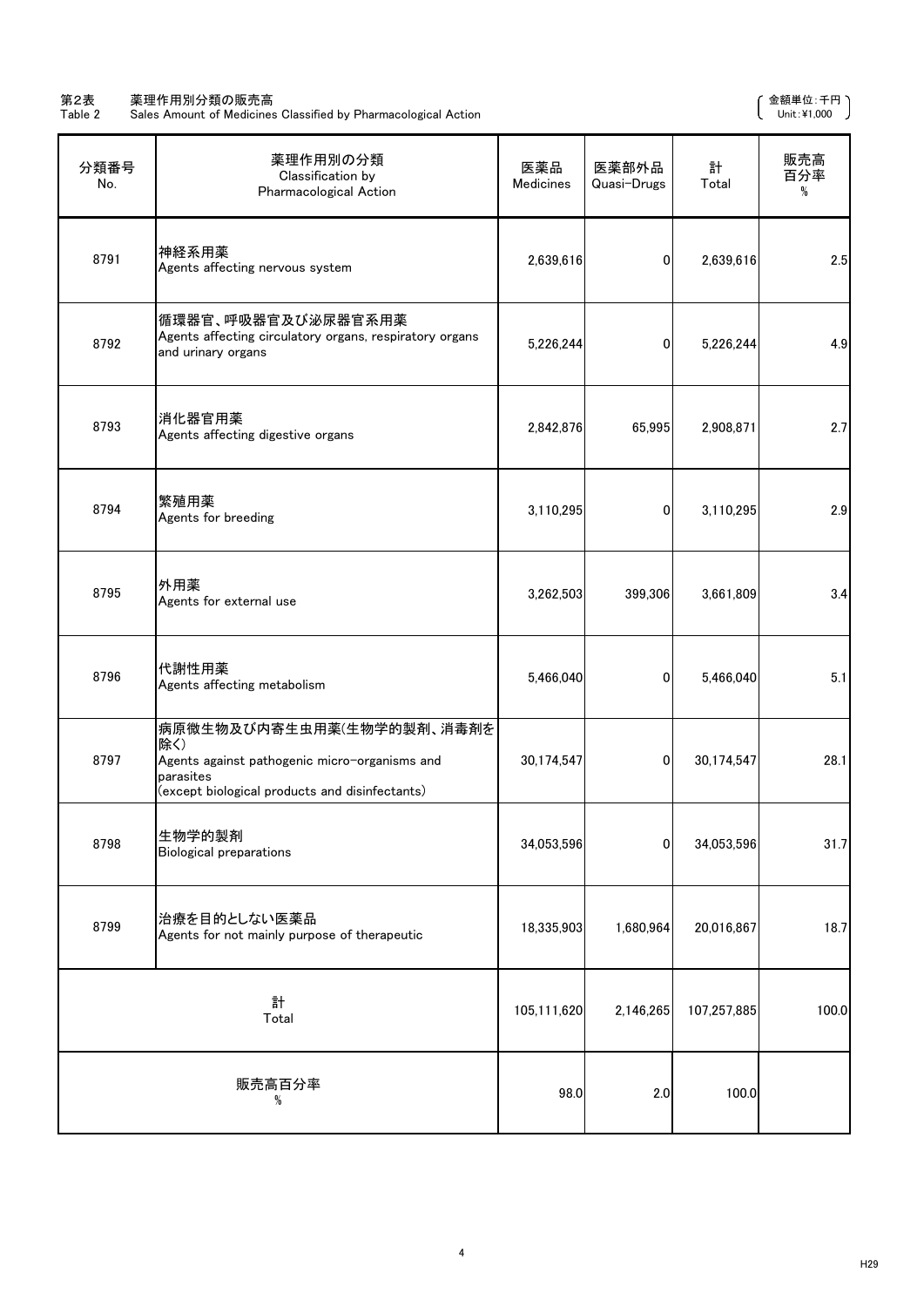### 第3表 動物用医薬品の製造販売高

### Table 3 Sales Amount of Manufactured Medicines for Animal Use

|                     | 薬理作用別の分類番号及び名称                                                           | 剤形               | 単位   | 品目数<br>Number       | 製造数量                     | 輸入数量                 | 販売高<br>Sales   |              |
|---------------------|--------------------------------------------------------------------------|------------------|------|---------------------|--------------------------|----------------------|----------------|--------------|
|                     | Number and Name Classified by Pharmacological Action                     | Dosage           | Unit | of<br>Medicine<br>s | Manufactured<br>Quantity | Imported<br>Quantity | 数量<br>Quantity | 金額<br>Amount |
| 91_神経系用<br>薬        | 9111_エーテル系製剤<br>Ethers and preparations                                  | 液剤 Solu.         |      |                     | 0                        | 0                    | 0              | $\mathbf 0$  |
| Agents<br>affecting |                                                                          | 注射剤 Inj.         | L    |                     | $\pmb{0}$                | 11,248               | 5,767          | 155,481      |
| nervous<br>system   | 9119 その他の全身麻酔剤<br>Other general anesthetics                              | その他<br>Others    |      |                     | 1,002                    | 0                    | 1,002          | 18,027       |
|                     |                                                                          | 液剤 Solu.         | L    | 2                   | 377                      | 3,750                | 4,218          | 93,205       |
|                     |                                                                          | 注射剤 Inj.         |      |                     |                          |                      |                |              |
|                     | 911_全身麻酔剤 合計                                                             |                  |      | 6                   | 186                      | 2,255                | 2,494          | 146,602      |
|                     | General anesthetics Subtotal<br>9121 バルビツール酸系. チオバルビツール酸系製剤              | 注射剤 Inj.         | IL.  | 11                  |                          |                      |                | 413,315      |
|                     | Barbituric acids, thiobarbituric acids and preparations                  |                  |      |                     |                          |                      |                |              |
|                     | 9129 その他の催眠鎮静剤                                                           | 注射剤 Inj.         | IL   |                     | 0                        | 1,477                | 1,011          | 34,007       |
|                     | Other hypnotics and sedatives<br>912 催眠鎮静剤 合計                            |                  |      | 9                   | 586                      | 792                  | 1,308          | 238,857      |
|                     | <b>Hypnotics and sadatives Subtotal</b><br> 9131_サリチル酸系製剤                | 注射剤 Inj.         | ΙL   | 10                  |                          |                      |                | 272,864      |
|                     | Salicylic acids, derivatives and preparations                            | 粒剤 Gra.          | kg   | 4                   | 6,991                    | $\pmb{0}$            | 7,313          | 17,186       |
|                     | 9132_ビラゾロン系製剤                                                            | 注射剤 Inj.         | L    | $\overline{2}$      | 31                       | 0                    | 27             | 832          |
|                     | Pyrazolone, derivatives and preparation<br>9135_ビラビタール系及びサリチル酸系を主成分とする   | 注射剤 Inj.         | L    | 3                   | 8,655                    | $\mathbf 0$          | 8,809          | 46,700       |
|                     | 製剤<br>Pyrabital, salicylic acids derivatives and prepatations            |                  |      |                     | 0                        | 0                    | 0              | $\mathbf{0}$ |
|                     | 9139 その他の解熱鎮痛消炎剤                                                         | チュアブル<br>剤 Chew. | kg   |                     |                          |                      |                |              |
|                     | Other antipyretics, analgesics and antiinflammatory                      |                  | 個    | 4                   | 0                        | 0                    | 26             | 4,255        |
|                     |                                                                          | ペースト剤            | 個    | 3                   | 0                        | 455,040              | 351,300        | 24,886       |
|                     |                                                                          | Pas.<br>懸濁剤      | (空白) |                     | 0                        | 0                    | $\mathbf 0$    | $\mathbf 0$  |
|                     |                                                                          | Susp.            |      |                     | 0                        | $\mathbf 0$          | $\mathbf 0$    | $\mathbf 0$  |
|                     |                                                                          | 散剤 Pulv.         | kg   | 2                   | 0                        | 419                  | 686            | 77,757       |
|                     |                                                                          | 錠剤 Tab.          | (空白) | $\overline{2}$      | 3,800                    | 0                    | 12,550         | 16,800       |
|                     |                                                                          |                  |      | $\overline{2}$      | 0                        | $\mathbf 0$          | $\mathbf 0$    | $\mathbf 0$  |
|                     |                                                                          |                  | kg   | 3                   | 0                        | $\pmb{0}$            | $\mathbf 0$    | $\mathbf 0$  |
|                     |                                                                          |                  | 個    | 20                  | 0                        | 7,492,096            | 7,156,460      | 502,479      |
|                     |                                                                          | 注射剤 Inj.         | kg   |                     | 0                        | $\bf{0}$             | $\mathbf 0$    | $\mathbf 0$  |
|                     |                                                                          |                  | L    | 24                  | 3,627                    | 7,275                | 9,614          | 821,580      |
|                     | 913 解熱鎮痛消炎剤 合計<br>Antipyretics, analgesics and antiinflammatory Subtotal |                  |      | 73                  |                          |                      |                | 1,512,475    |
|                     | 9153 マグネシウム塩製剤<br>Magnesium salts and preparations                       | 注射剤 Inj.         | IL.  |                     | 877                      | 0                    | 2,336          | 42,048       |
|                     | 915 鎮けい剤 合計<br>Antispasmodics Subtotal                                   |                  |      |                     |                          |                      |                |              |
|                     | 9162 アミノ安息香酸アルキルエステル製剤                                                   | 注射剤 Inj.         |      |                     |                          |                      |                | 42,048       |
|                     | Alkyl aminobenzoates and preparations<br>9163_ジブカイン系製剤                   | 注射剤 Inj.         | IL   |                     | 117                      | 0                    | 124            | 820          |
|                     | Dibucaine, derivatives and preparations<br>916 局所麻酔剤 合計                  |                  |      |                     | 1,680                    | 0                    | 2,679          | 9,586        |
|                     | Local anesthetics Subtotal<br>9172 ネオスチグミン系製剤                            | 注射剤 Inj.         | ΙL   | $\overline{2}$      |                          |                      |                | 10,406       |
|                     | Neostigmine, derivatives and preparations<br>9175 ベタネコール製剤               | 注射剤 Inj.         |      | $\overline{2}$      | 847                      | $\mathbf{0}$         | 877            | 5,112        |
|                     | Bethanecol and preparations<br>9179 その他の自律神経剤                            | 錠剤 Tab.          | 個    |                     | 335                      | 0                    | 301            | 1,805        |
|                     | Other autonomic agents                                                   | 注射剤 Inj.         | IL.  | 6                   | 0                        | 280,800              | 357,900        | 21,809       |
|                     | 917 自律神経剤 合計                                                             |                  |      | $\overline{2}$      | 1,501                    | 0                    | 627            | 62,694       |
|                     | Autonomic agents (Autonomics) Subtotal                                   |                  |      | 11                  |                          |                      |                | 91,420       |
|                     | 9190_その他の神経系用薬<br>Other agents affecting nervous system                  | 錠剤 Tab.          | (空白) | 3                   | 0                        | 0                    | 0              | $\mathbf 0$  |

Unit : ¥1,000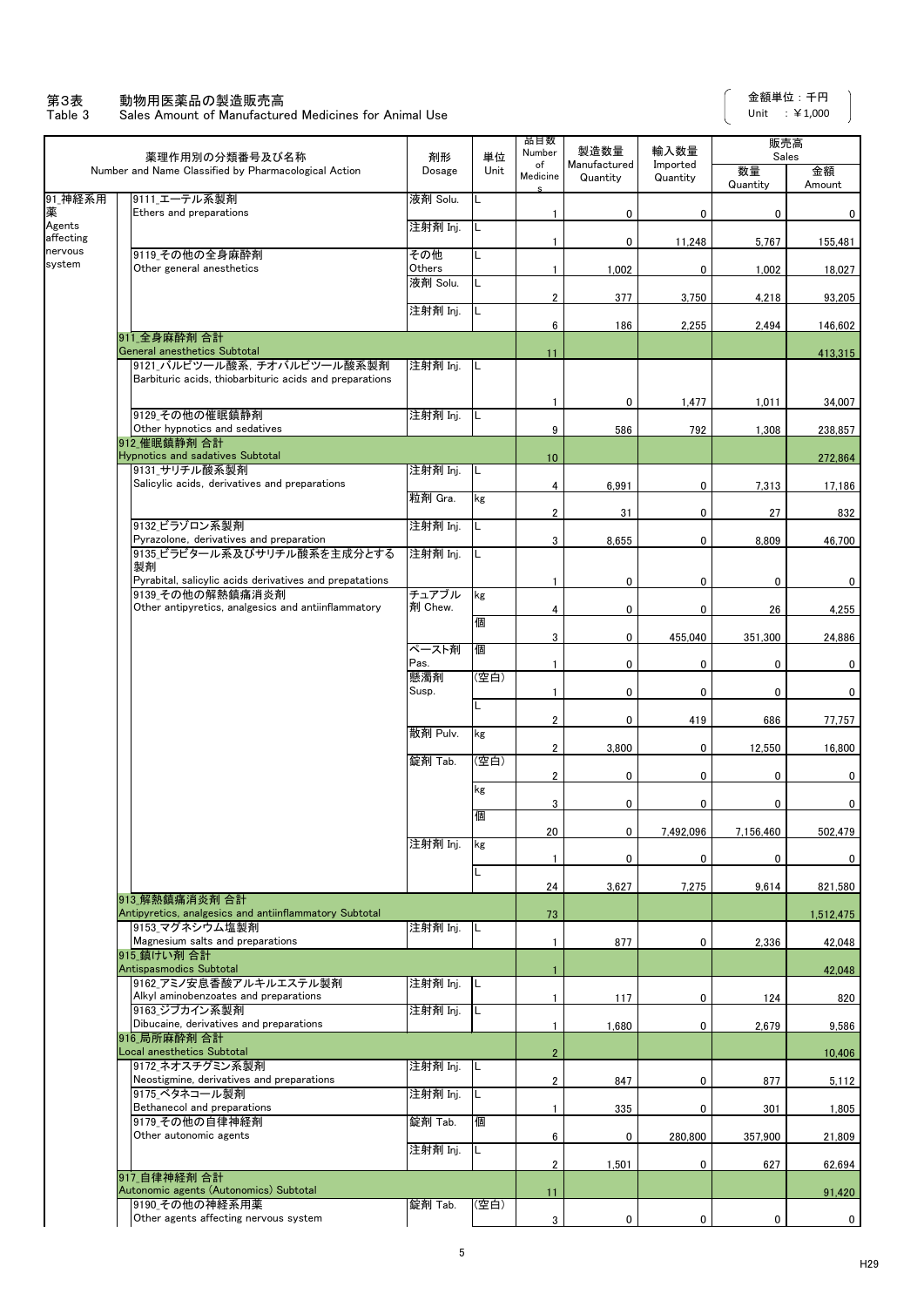|                             |                                                                                                                                               |          | kg  |                 |                        |                      |                 |                                                   |
|-----------------------------|-----------------------------------------------------------------------------------------------------------------------------------------------|----------|-----|-----------------|------------------------|----------------------|-----------------|---------------------------------------------------|
|                             |                                                                                                                                               |          |     | $6\phantom{.0}$ | 1,871                  | $\mathbf 0$          | 1,966           | 237,144                                           |
|                             |                                                                                                                                               | 注射剤 Inj. |     | 5               | 0                      | 197                  | 148             | 59,944                                            |
|                             | 919 その他の神経系用薬 合計                                                                                                                              |          |     |                 |                        |                      |                 |                                                   |
|                             | Other agents affecting nervous system Subtotal<br>合計 Subtotal                                                                                 |          |     | 14              |                        |                      |                 | 297,088                                           |
|                             |                                                                                                                                               |          |     | 122             |                        |                      |                 | 2,639,616                                         |
| 92_循環器官,<br>呼吸器官及び<br>泌尿器官系 | 9212_カフェイン系及びプリン系製剤<br>Caffeine, purine, derivatives and preparations                                                                         | 注射剤 Inj. | IL. |                 | 169                    | 0                    | 169             | 1,184                                             |
| 用薬<br>Agents                | 9219_その他の強心剤<br>Other cardiotonics                                                                                                            | 錠剤 Tab.  | kg  | 5               | 4,016                  | 0                    | 3,660           | 1,727,230                                         |
| affecting                   |                                                                                                                                               |          | 個   |                 |                        |                      |                 |                                                   |
| circulatory<br>organs,      | 921 強心剤 合計                                                                                                                                    |          |     | $6\phantom{.0}$ | 0                      | 12,039,400           | 13,637,500      | 589,944                                           |
| respiratory<br>organs and   | <b>Cardiotonics Subtotal</b>                                                                                                                  |          |     | 12              |                        |                      |                 | 2,318,358                                         |
| urinary organs              | 9229 その他の利尿剤<br>Other diuretics                                                                                                               | 散剤 Pulv. | kg  | $\overline{2}$  | 3,217                  | $\mathbf 0$          | 0               | $\bf{0}$                                          |
|                             |                                                                                                                                               |          | 個   |                 |                        |                      |                 |                                                   |
|                             |                                                                                                                                               | 注射剤 Inj. | 個   |                 | 4,354                  | 0                    | 5,148           | 58,840                                            |
|                             |                                                                                                                                               |          |     | 1               | 0                      | 60                   | 47              | 5,664                                             |
|                             |                                                                                                                                               | 舐剤 Elec. | kg  | 1               | 21,770                 | $\mathbf 0$          | 22,266          | 15,143                                            |
|                             | 922_利尿剤 合計<br><b>Diuretics Subtotal</b>                                                                                                       |          |     | $5\phantom{.0}$ |                        |                      |                 | 79,647                                            |
|                             | 9232_エフェドリン及びマオウ製剤                                                                                                                            | 注射剤 Inj. | IL. |                 |                        |                      |                 |                                                   |
|                             | Ephedrine, ephedra and preparations<br>9239 その他の鎮咳去たん剤                                                                                        | 注射剤 Inj. | IL. | 3               | 20,665                 | $\mathbf 0$          | 19,705          | 148,994                                           |
|                             | Other antitussives and expectorants                                                                                                           |          |     | $\overline{2}$  | 690                    | 0                    | 837             | 5,094                                             |
|                             | 923 鎮咳去たん剤 合計<br>Antitussives and expectorants Subtotal                                                                                       |          |     | $\overline{5}$  |                        |                      |                 | 154,088                                           |
|                             | 9290_その他の循環器官, 呼吸器官及び泌尿器官系製                                                                                                                   | 液剤 Solu. | IL. |                 |                        |                      |                 |                                                   |
|                             | 鬧<br>Other agents affecting circulatory organs, respiratory<br>organs and urinary organs                                                      | 散剤 Pulv. | kg  | 2 <sup>1</sup>  | $\mathbf{0}$<br>28,886 | 7,441<br>$\mathbf 0$ | 5,741<br>26,405 | 364,132<br>14,298                                 |
|                             |                                                                                                                                               | 錠剤 Tab.  | kg  |                 |                        |                      |                 |                                                   |
|                             |                                                                                                                                               |          | 個   | 12              | 1,824                  | 3                    | 1,885           | 725,426                                           |
|                             |                                                                                                                                               |          |     | 12              | 9,710,600              | 29,601,612           | 41,106,360      | 1,570,295                                         |
|                             | 929 その他の循環器官, 呼吸器官及び泌尿器官系製剤 合計<br>Other agents affecting circulatory organs, respiratory organs and urinary organs<br>Subtotal<br>合計 Subtotal |          |     | 27              |                        |                      |                 | 2,674,151                                         |
|                             |                                                                                                                                               |          |     | 49              |                        |                      |                 | 5,226,244                                         |
| 93_消化器官<br>用薬               | 9311_消化酵素製剤<br>Digestive enzymes and preparations                                                                                             | 散剤 Pulv. | kg  | $\overline{2}$  | 3,680                  | 0                    | 2,480           | 2,987                                             |
| Agents                      | 9312 酵母製剤                                                                                                                                     | 散剤 Pulv. | kg  |                 |                        |                      |                 |                                                   |
| affecting<br>digestive      | Yeast and preparations<br>9316 制酸剤                                                                                                            | ペースト剤    | kg  | 3               | 205,925                | $\mathbf 0$          | 210,700         | 123,202                                           |
| organs                      | Antacids                                                                                                                                      | Pas.     |     |                 | 0                      | 226                  | 225             | 73,080                                            |
|                             | 9317_複合製剤<br>Mixed digestive preparations                                                                                                     | 散剤 Pulv. | kg  | 4               | 54,336                 |                      |                 |                                                   |
|                             |                                                                                                                                               | 錠剤 Tab.  | kg  |                 |                        |                      |                 |                                                   |
|                             |                                                                                                                                               |          |     |                 |                        | $\mathbf 0$          | 54,886          |                                                   |
|                             |                                                                                                                                               | 粒剤 Gra.  | kg  | $\overline{2}$  | 0                      | $\mathbf 0$          | 0               |                                                   |
|                             |                                                                                                                                               |          |     | $\overline{2}$  | 93                     | $\mathbf 0$          | 93              |                                                   |
|                             | 9319_その他の健胃消化剤及び制酸剤<br>Other stomachics, digestive and antacids                                                                               | 散剤 Pulv. | kg  | 3               | 10,418                 | 0                    | 10,293          |                                                   |
|                             |                                                                                                                                               | 錠剤 Tab.  | 個   |                 |                        |                      |                 |                                                   |
|                             |                                                                                                                                               | 粒剤 Gra.  | kg  |                 | 147                    | 0                    | 147             | 152,354<br>$\mathbf{0}$<br>3,125<br>29,135<br>384 |
|                             |                                                                                                                                               |          |     |                 | 18,728                 | 0                    | 18,728          | 50,397                                            |
|                             | 931 健胃消化剤及び制酸剤 合計<br>Stomachics, digestive and antacids Subtotal                                                                              |          |     | 19              |                        |                      |                 | 434,664                                           |
|                             | 9321 収斂剤<br>Astringents and preparations                                                                                                      | 散剤 Pulv. | kg  |                 |                        |                      |                 |                                                   |
|                             | 9322 吸着剤                                                                                                                                      | 散剤 Pulv. | kg  |                 | 15,460                 | 0                    | 18,120          | 21,283                                            |
|                             | Absorptives<br>9323_生菌製剤                                                                                                                      | 散剤 Pulv. | kg  | $\mathbf{1}$    | 20,000                 | 0                    | 20,020          |                                                   |
|                             | Viable bacterial preparations                                                                                                                 |          |     | 8               | 774,560                | $\mathbf 0$          | 768,805         |                                                   |
|                             |                                                                                                                                               | 錠剤 Tab.  | kg  | 1               | 2,256                  | $\mathbf 0$          | 1,908           |                                                   |
|                             | 9324 ベルベリン系製剤                                                                                                                                 | 散剤 Pulv. | kg  |                 |                        |                      |                 |                                                   |
|                             | Berberin, derivatives and preparations                                                                                                        | 錠剤 Tab.  | kg  | $\overline{2}$  | 6,244                  | $\mathbf 0$          | 7,314           |                                                   |
|                             |                                                                                                                                               |          |     | 4               | 3,132                  | $\mathbf 0$          | 2,600           | 4,630<br>635,199<br>144,225                       |
|                             |                                                                                                                                               | 注射剤 Inj. | IL. | $\overline{2}$  | 10,185                 | 0                    | 9,935           | 17,919                                            |
|                             | 9325_消泡剤<br>Antibubble and preparations                                                                                                       | 液剤 Solu. | L.  |                 |                        |                      |                 |                                                   |
|                             |                                                                                                                                               | 乳剤 Emu.  | IL. | 3               | 410<br>848             | 0<br>$\bf{0}$        | 447<br>673      | 130,114<br>12,254<br>4,441<br>4,286               |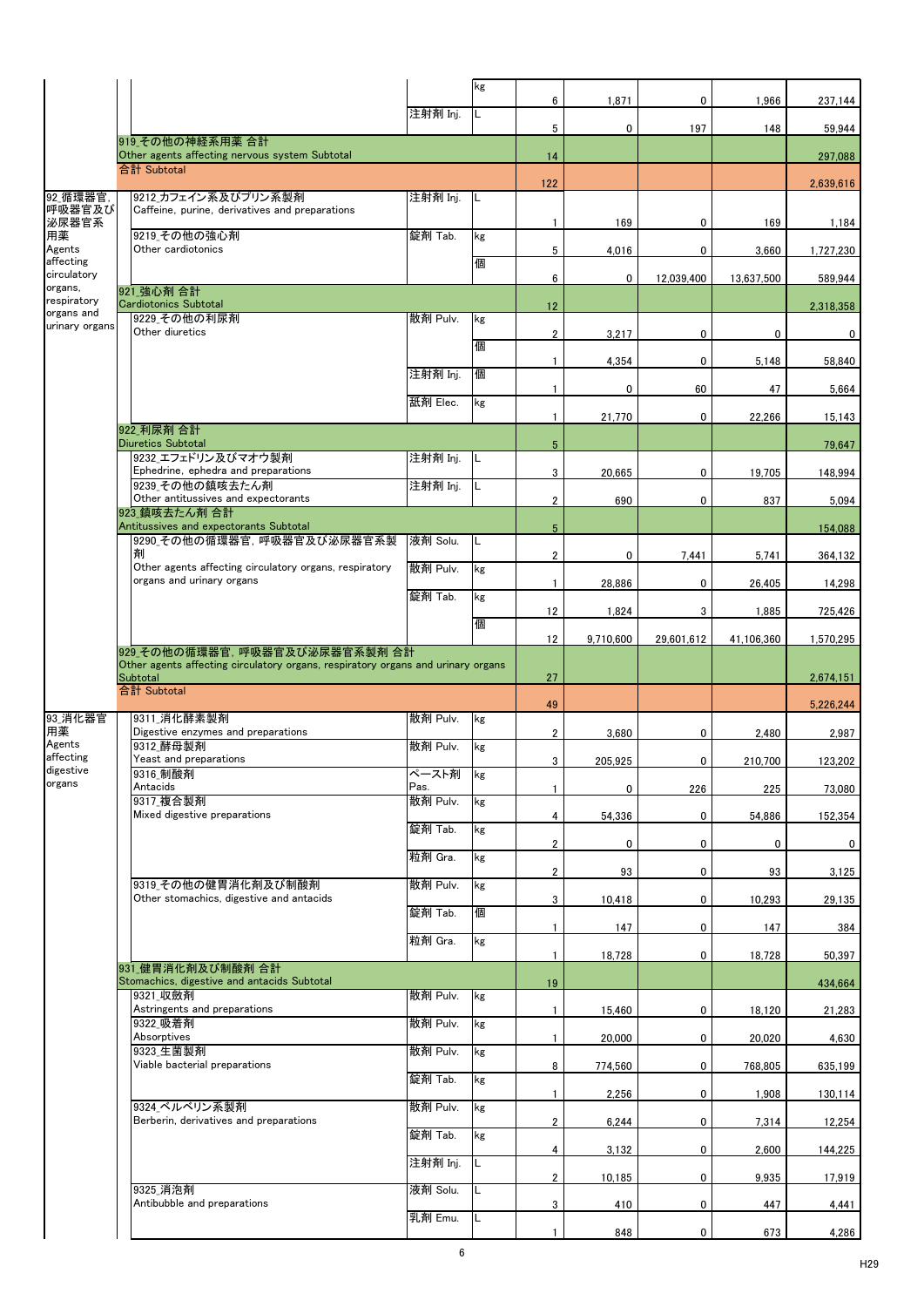|                       | 9326_収斂剤と吸着剤を含む製剤<br>Including astringents, absorptives and preparations                                        | 散剤 Pulv.           | kg  |                |             |                |           |             |
|-----------------------|-----------------------------------------------------------------------------------------------------------------|--------------------|-----|----------------|-------------|----------------|-----------|-------------|
|                       |                                                                                                                 |                    |     |                | 282         | 0              | 280       | 7,841       |
|                       | 9327 複合整胃腸剤<br>Mixed antistomach, antidiarrhoics and preparations                                               | 散剤 Pulv.           | kg  |                |             |                |           |             |
|                       |                                                                                                                 |                    |     | 8              | 108,835     | 0              | 97,947    | 213,697     |
|                       |                                                                                                                 | 錠剤 Tab.            | 錠   |                |             |                |           |             |
|                       | 9329 その他の整胃腸剤                                                                                                   | 散剤 Pulv.           | kg  | $\mathbf{1}$   | 2,583,800   | $\mathbf 0$    | 2,194,700 | 28,916      |
|                       | Other antistomach, antidiarrhoics and preparations                                                              | 錠剤 Tab.            | kg  | 6              | 15,815      | 0              | 15,755    | 94,434      |
|                       |                                                                                                                 |                    |     | 3              | 519         | 0              | 656       | 80,821      |
|                       |                                                                                                                 | 注射剤 Inj.           | L   | 6              | 7,402       | 367            | 8,601     | 108,666     |
|                       |                                                                                                                 | 粒剤 Gra.            | kg  | 1              | 566         | 0              | 836       | 5,613       |
|                       | 932 整胃腸剤(止瀉, 吸着, 消泡剤を含む。)合計                                                                                     |                    |     |                |             |                |           |             |
|                       | Antistomachics, antidiarrhoics (including absorptives, antidiarrhoics, antibubble<br>and preparations) Subtotal |                    |     | 49             |             |                |           | 1,514,339   |
|                       | 9351 胆汁酸製剤<br>Bile acid, derivatives preparation                                                                | 散剤 Pulv.           | kg  | 9              | 94,947      | 0              | 92,049    | 416,093     |
|                       |                                                                                                                 | 注射剤 Inj.           | IL. |                |             |                |           |             |
|                       | 935_利胆剤 合計                                                                                                      |                    |     | 8              | 6,390       | $\mathbf 0$    | 7,004     | 114,256     |
|                       | <b>Cholagogues Subtotal</b><br>9369 その他鎮吐剤, 催吐剤                                                                 | 錠剤 Tab.            | 個   | 17             |             |                |           | 530,349     |
|                       | Other antiemetics and emetics                                                                                   |                    |     | 4              | $\mathbf 0$ | 268,840        | 338,152   | 88,367      |
|                       |                                                                                                                 | 注射剤 Inj.           | L   | 1              | 0           | 296            | 830       | 263,614     |
|                       | 936_鎮吐剤,催吐剤合計<br>Antiemetics and emetics Subtotal                                                               |                    |     | $\sqrt{5}$     |             |                |           | 351,981     |
|                       | 9390 その他の消化器官用薬                                                                                                 | 粒剤 Gra.            | kg  |                |             |                |           |             |
|                       | Other agents affecting digestive organs<br>939_その他の消化器官用薬 合計                                                    |                    |     |                | 166         | $\mathbf 0$    | 166       | 11,543      |
|                       | Other agents affecting digestive organs Subtotal<br>合計 Subtotal                                                 |                    |     |                |             |                |           | 11,543      |
|                       |                                                                                                                 |                    |     | 91             |             |                |           | 2,842,876   |
| 94_繁殖用薬<br>Agents for | 9411 胎盤性性腺刺激ホルモン製剤<br>Chorionic gonadotrophic hormone and preparations                                          | 注射剤 Inj.           |     |                |             |                |           |             |
| breeding              | 9412 血清性性腺刺激ホルモン製剤                                                                                              | 注射剤 Inj.           |     | 17             | 702         | 0              | 693       | 82,820      |
|                       | Equine gonadotropic hormone and preparations                                                                    |                    |     |                |             |                |           |             |
|                       | 9413 脳下垂体前葉性性腺刺激ホルモン製剤                                                                                          | 注射剤 Inj.           |     | 11             | 55,326      | $\mathbf 0$    | 3,185     | 329,109     |
|                       | Anterior pituitary gonadotrophic hormone and<br>preparations                                                    |                    |     |                |             |                |           |             |
|                       | 9414_卵胞ホルモン製剤                                                                                                   | 注射剤 Inj.           |     | 5              | 297         | 0              | 298       | 101,534     |
|                       | Follicle stimulating hormone and preparations                                                                   |                    |     | 4              | 710         | $\mathbf 0$    | 742       | 43,181      |
|                       | 9415 黄体ホルモン製剤<br>Luteinizing hormone and preparations                                                           | その他<br>Others      | 個   | 3              | 0           | 435,420        | 402,770   | 618,481     |
|                       |                                                                                                                 | ペレット剤<br>Pel.      | 個   | 1              | 1,800       | 0              | 1,515     | 3,545       |
|                       |                                                                                                                 | 注射剤 Inj.           | IL. |                |             |                |           |             |
|                       | 9416 睾丸ホルモン製剤                                                                                                   | 注射剤 Inj.           | IL  | 5              | 490         | 5 <sup>5</sup> | 418       | 27,146      |
|                       | Testicular hormone and preparations<br>9417_合成発情物質製剤                                                            | 注射剤 Inj.           | L   |                | 15          | $\mathbf 0$    | 14        | 6,805       |
|                       | Synthetic oestrogenic substionces and preparations                                                              |                    |     |                |             |                |           |             |
|                       | 9418_複合ホルモン製剤                                                                                                   | その他                | 個   | $\overline{2}$ | 0           | 0              | 0         | $\bf{0}$    |
|                       | Mixed hormone and preparations                                                                                  | Others<br>注射剤 Inj. | IL. | 1              | 0           | 0              | 0         | $\mathbf 0$ |
|                       |                                                                                                                 |                    |     | 4              | 0           | 292            | 342       | 30,107      |
|                       |                                                                                                                 |                    |     |                |             |                |           |             |
|                       | 9419_その他のホルモン製剤<br>Other hormone preparations (except posterior pituitary                                       | 注射剤 Inj.           |     |                |             |                |           |             |
|                       | hormone and preparations)                                                                                       |                    |     | 28             | 5,017       | 1,335          | 5,644     | 1,379,353   |
|                       | 941 ホルモン製剤(脳下垂体後葉ホルモン剤を除く。)合計                                                                                   |                    |     |                |             |                |           |             |
|                       | Hormone preparations (except posterior-pituitary hormone and preparations)<br>Subtotal                          |                    |     | 82             |             |                |           | 2,622,081   |
|                       | 9421 スパルテイン製剤<br>Sparteine and preparation                                                                      | 注射剤 Inj.           | IL. | $\mathbf{1}$   | 0           | $\mathbf 0$    | 0         | $\bf{0}$    |
|                       | 9422 脳下垂体後葉ホルモン製剤<br>Posterior pituitary hormone and preparations                                               | 注射剤 Inj.           | L.  |                |             |                |           |             |
|                       | 9429 その他の子宮収縮剤                                                                                                  | 注射剤 Inj.           | IL. | 5              | 2,355       | 0              | 2,601     | 90,632      |
|                       | Other oxytocics<br>942 子宮収縮剤 合計                                                                                 |                    |     | 1              | 743         | $\mathbf 0$    | 1,277     | 33,148      |
|                       | <b>Oxytocics Subtotal</b><br>9433 ハロゲン系製剤                                                                       |                    |     | $\overline{7}$ |             |                |           | 123,780     |
|                       | Halogen derivatives and preparations                                                                            | 液剤 Solu.           |     |                |             |                |           |             |
|                       |                                                                                                                 |                    |     | 1              | 7,694       | $\mathbf 0$    | 8,790     | 10, 115     |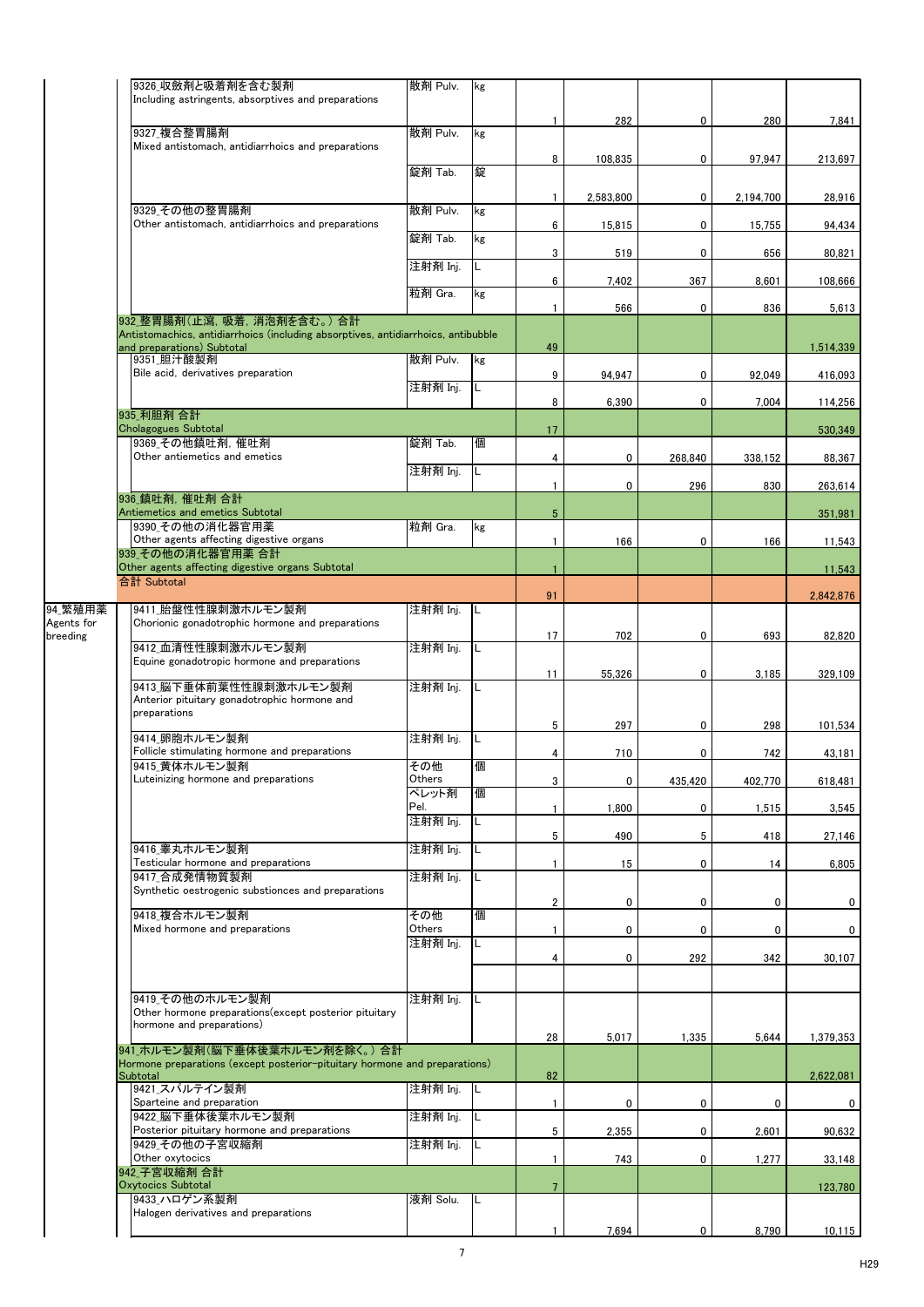|                      | 943_子宮膣内殺菌剤(抗生物質製剤, サルファ剤, ニトロフ<br>ラン系製剤を除く。)合計<br>Disinfectants for uterus and vagina (except antibiotics,<br>sulfonamide and nitrofuran derivatives and preparations) |                    |           |                |             |                |           |                  |
|----------------------|-------------------------------------------------------------------------------------------------------------------------------------------------------------------------|--------------------|-----------|----------------|-------------|----------------|-----------|------------------|
|                      | Subtotal<br>9449_その他の乳房炎用剤<br>Other agents for mastitist                                                                                                                | 液剤 Solu.           | IL.       |                |             |                |           | 10,115           |
|                      | 944 乳房炎用剤(抗生物質製剤, サルファ剤を除く。)合計<br>Agents for mastitis (except antibiotics, sulfonamide derivatives and preparations)<br>Subtotal                                        |                    |           |                | 436         | 0              | 488       | 36,309<br>36,309 |
|                      | 9490 その他の繁殖用薬<br>Other agents for breeding                                                                                                                              | 液剤 Solu.           | 1L        |                | 7,600       | 0              | 6,468     | 10,284           |
|                      |                                                                                                                                                                         | 注射剤 Inj.           | IL        | $\overline{2}$ | $\bf{0}$    | 1,498          | 1,589     | 307,726          |
|                      | 949 その他の繁殖用薬 合計<br>Other agents for breeding Subtotal                                                                                                                   |                    |           | $\mathbf{3}$   |             |                |           | 318,010          |
|                      | 合計 Subtotal                                                                                                                                                             |                    |           | 94             |             |                |           | 3,110,295        |
| 95_外用薬<br>Agents for | 9511 ヨウ素化合物製剤<br>lodine compounds and preparations                                                                                                                      | その他<br>Others      | kg        |                | $\mathbf 0$ | $\mathbf 0$    | 155       | 218              |
| external use         |                                                                                                                                                                         | チンキ剤<br>Tinc.      | L         |                | $\mathbf 0$ | 0              | 499       | 661              |
|                      |                                                                                                                                                                         | 液剤 Solu.           | kg        | 7              | 428,854     | $\mathbf 0$    | 406,958   | 101,889          |
|                      |                                                                                                                                                                         |                    | L         | 31             | 745,579     | 5,045,554      | 5,610,143 | 1,966,841        |
|                      |                                                                                                                                                                         | 軟膏剤<br>Ungu.       | kg        |                | 2,976       | $\mathbf 0$    | 3,026     | 11,247           |
|                      | 9519 その他の外皮用殺菌消毒剤<br>Other antimicrobials for dermatologic use                                                                                                          | 液剤 Solu.           | IL        | 10             | 27,775      | 10,260         | 39,839    | 71,568           |
|                      |                                                                                                                                                                         | 散剤 Pulv.           | kg        |                | 525         | 0              | 525       | 2,734            |
|                      |                                                                                                                                                                         | 軟膏剤<br>Ungu.       | kg        |                | 570         | $\mathbf 0$    | 784       | 2,389            |
|                      | 951_外皮用殺菌消毒剤 合計<br>Antimicrobials for dermatologic use Subtotal                                                                                                         |                    |           | 53             |             |                |           | 2,157,547        |
|                      | 9531_サリチル酸メチル製剤<br>Methyl salicylate and preparations                                                                                                                   | 液剤 Solu.           | IL.       |                | 23,260      | 0              | 23,403    | 45,201           |
|                      |                                                                                                                                                                         | 軟膏剤<br>Ungu.       | kg        | $2^{\circ}$    | 57,591      | $\mathbf 0$    | 52,359    | 71,789           |
|                      | 9532_抗ヒスタミン製剤<br>Anti-histaminics and preparations                                                                                                                      | 液剤 Solu.           | IL        | $\overline{2}$ | 0           | 0              | 0         | 0                |
|                      |                                                                                                                                                                         | 軟膏剤<br>Ungu.       | kg        |                | 0           | $\mathbf 0$    | 0         | 0                |
|                      | 9536_皮ふ刺激剤<br>Stimulants for epidermis                                                                                                                                  | 液剤 Solu.           | IL.       |                | 4,440       | $\mathbf 0$    | 4,458     | 5,044            |
|                      |                                                                                                                                                                         | 軟膏剤<br>Ungu.       | kg        | 3              | 47,477      | 0              | 46,963    | 46,267           |
|                      | 9537_外用ホルモン剤<br>Hormone preparations for external use                                                                                                                   | 液剤 Solu.           | IL        | 4              | 489         | 3,490          | 3,606     | 83,999           |
|                      | 9539_その他の鎮痛, 鎮痒, 収斂, 消炎剤<br>Other analgesics, anti-itchings, astringents and                                                                                            | エアゾール<br>剤 Aero.   | <b>IL</b> |                | $\mathbf 0$ | 0              | 0         | 0                |
|                      | antiinflammatory agents                                                                                                                                                 | 液剤 Solu.           | L         | 3              | 379         | $\mathbf 0$    | 379       | 2,609            |
|                      |                                                                                                                                                                         | 散剤 Pulv.           | kg        |                | 218         | $\mathbf 0$    | 209       | 5,711            |
|                      |                                                                                                                                                                         | 軟膏剤<br>Ungu.       | kg        | 4              | 18,809      | $\mathbf 0$    | 19,237    | 35,178           |
|                      | 953 鎮痛, 鎮痒, 収斂, 消炎剤 合計<br>Analgesics, anti-itchings, astringents and antiinflammatory agents Subtotal                                                                   |                    |           |                |             |                |           |                  |
|                      | 9541_サリチル酸系製剤                                                                                                                                                           | その他                | L         | 23             |             |                |           | 295,798          |
|                      | Salicylic acids, derivatives and preparations                                                                                                                           | Others<br>液剤 Solu. | IL.       | $\mathbf{1}$   | 0           | 3,552          | 2,503     | 12,360           |
|                      | 9544_硫黄化合物製剤                                                                                                                                                            | 軟膏剤                | kg        | 3              | 689         | 3,723          | 7,820     | 33,126           |
|                      | Sulfur compounds and preparations<br>9549 その他の寄生性皮ふ疾患用剤                                                                                                                 | Ungu.<br>液剤 Solu.  | kg        | $\overline{2}$ | 0           | 0              | 0         | 0                |
|                      | Other anti-dermoinfectives                                                                                                                                              |                    |           | 4              | 1,083,077   | $\overline{0}$ | 1,182,643 | 223,013          |
|                      |                                                                                                                                                                         | 軟膏剤                | kg        |                | 1,484       | $\mathbf 0$    | 1,387     | 8,522            |
|                      |                                                                                                                                                                         | Ungu.              |           | $\mathbf{1}$   | 296         | $\mathbf 0$    | 349       | 3,664            |
|                      | 954 寄生性皮ふ疾患用剤 合計<br>Anti-dermoinfectives Subtotal                                                                                                                       |                    |           | 12             |             |                |           | 280,685          |
|                      | 9559_その他の皮ふ軟化剤<br>Other emollients                                                                                                                                      | 液剤 Solu.           | IL        | $\mathbf{1}$   | 780         | 0              | 755       | 4,132            |
|                      | 955 皮ふ軟化剤(腐食剤を含む。)合計<br>Emollients (including caustics) Subtotal                                                                                                        |                    |           |                |             |                |           | 4,132            |
|                      | 9561_硫黄製剤, 硫化物製剤<br>Sulfur preparations, sulfide preparations                                                                                                           | その他<br>Others      | kg        |                | 1,958       | 0              | 1,457     | 3,692            |
|                      |                                                                                                                                                                         | 懸濁剤<br>Susp.       | L         |                | $\mathbf 0$ | $\mathbf 0$    | 0         | $\mathbf{0}$     |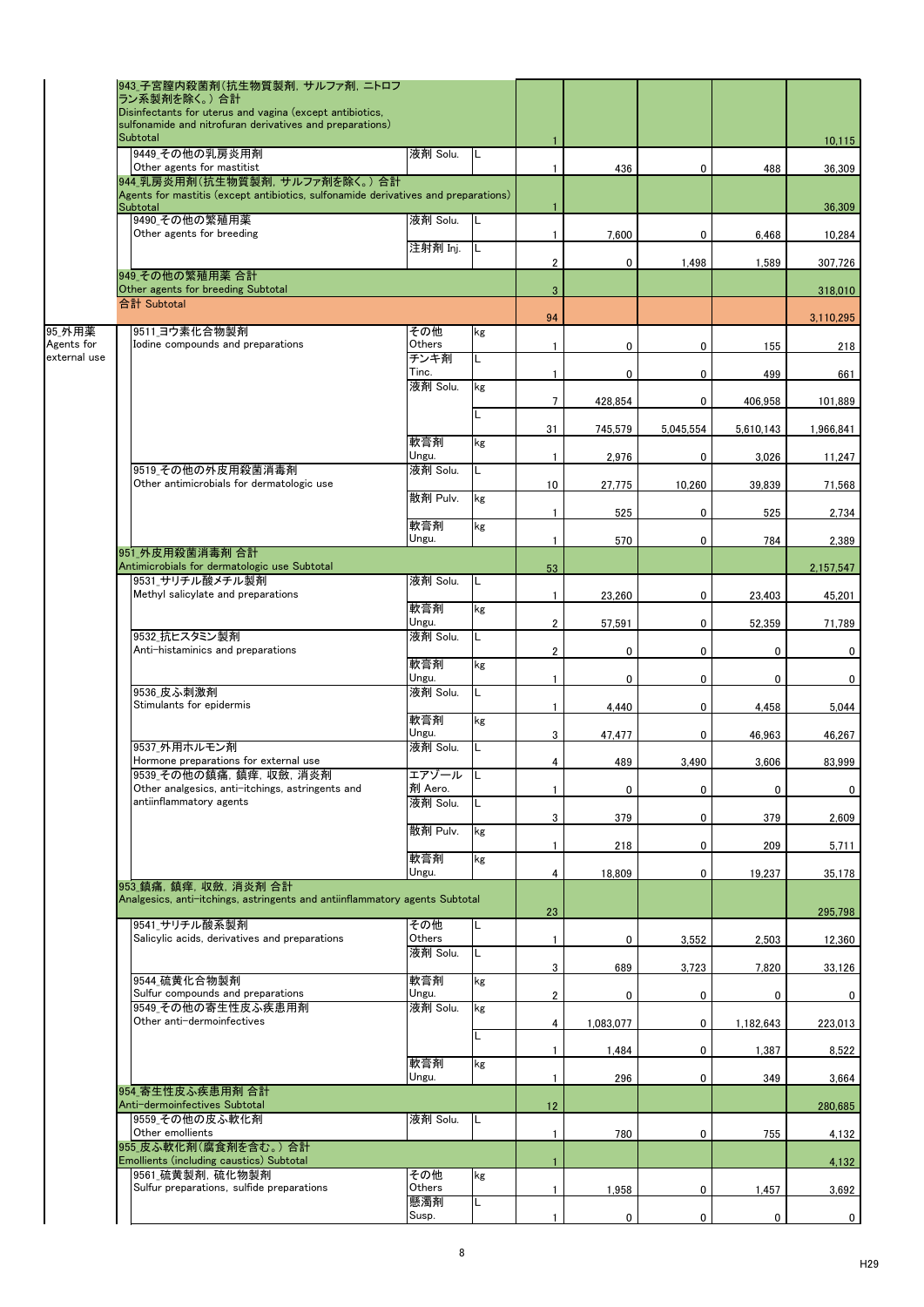|                     | 9562 皮ふ洗浄剤<br>Disinfectants preparations                                          | 液剤 Solu.           | kg   | 1                       |             |              |              |                  |
|---------------------|-----------------------------------------------------------------------------------|--------------------|------|-------------------------|-------------|--------------|--------------|------------------|
|                     | 9569 その他の浴剤及び皮ふ洗浄剤                                                                | その他                | kg   |                         | 2,130,280   | 0            | 2,116,100    | 262,960          |
|                     | Other bath and disinfectants preparations                                         | Others<br>液剤 Solu. | L    | 1                       | 12          | $\mathbf 0$  | 12           | 115              |
|                     |                                                                                   |                    |      |                         | 0           | 0            | 0            | $\bf{0}$         |
|                     |                                                                                   | 散剤 Pulv.           | kg   | $\overline{\mathbf{c}}$ | 423         | 0            | 423          | 4,593            |
|                     | 956 浴剤及び皮ふ洗浄剤 合計                                                                  |                    |      |                         |             |              |              |                  |
|                     | Bath and disinfectants preparations Subtotal<br>9581 蹄用剤                          | 軟膏剤                | kg   | $\overline{7}$          |             |              |              | 271,360          |
|                     | Agents for hooves                                                                 | Ungu.              |      | 1                       | 829         | $\mathbf 0$  | 892          | 6,618            |
|                     | 9589_その他の皮ふ保護剤<br>Other agents for skin protection                                | 軟膏剤<br>Ungu.       | kg   | $\mathbf{1}$            | 373         | $\mathbf 0$  | 583          | 2,163            |
|                     | 958 皮ふ保護剤 合計                                                                      |                    |      |                         |             |              |              |                  |
|                     | Agents for skin protection Subtotal<br>9590 その他の外用薬                               | 液剤 Solu.           | kg   | $\overline{2}$          |             |              |              | 8,781            |
|                     | Other agents for external use                                                     |                    |      |                         |             |              |              |                  |
|                     |                                                                                   |                    |      | 8                       | 9,947       | 0            | 10,139       | 213,831          |
|                     |                                                                                   | 乳剤 Emu.            |      | 1                       | 449         | $\mathbf 0$  | 449          | 30,369           |
|                     | 959 その他の外用薬 合計                                                                    |                    |      |                         |             |              |              |                  |
|                     | Other agents for external use Subtotal<br>合計 Subtotal                             |                    |      | 9                       |             |              |              | 244,200          |
|                     |                                                                                   |                    |      | 107                     |             |              |              | 3,262,503        |
| 96_代謝性用<br>薬        | 9612 副腎ホルモン剤<br>Adrenal hormone preparations                                      | 注射剤 Inj.           |      | 12                      | 12,154      | 0            | 11,972       | 165,804          |
| Agents<br>affecting | 9614_甲状腺, 副甲状腺ホルモン剤(抗甲状腺ホルモン<br>製剤を除く。)                                           | 液剤 Solu.           | 個    |                         |             |              |              |                  |
| metabolism          | Thyroid and para-thyroid hormone preparations (except                             |                    |      |                         |             |              |              |                  |
|                     | anti-thyroid hormone)<br>9619 その他のホルモン剤                                           | カプセル剤              | kg   | 1                       | 0           | 501          | 314          | 50,189           |
|                     | Other hormone preparations                                                        | Cap.<br>錠剤 Tab.    | kg   | 4                       | 0           | 708          | 808          | 513,321          |
|                     |                                                                                   |                    |      |                         | 16          | $\mathbf 0$  | 17           | 17,310           |
|                     |                                                                                   | 注射剤 Inj.           | IL.  | 1                       | 0           | 176          | 163          | 62,700           |
|                     | 961_ホルモン剤(繁殖及び外用に用いるホルモン製剤を除く。)合計                                                 |                    |      |                         |             |              |              |                  |
|                     | Hormone preparations (except agents for breeding and external use) Subtotal       |                    |      |                         |             |              |              |                  |
|                     | 9621 ビタミンA及びD製剤                                                                   | 注射剤 Inj.           |      | 19                      |             |              |              | 809,324          |
|                     | Vitamin A, D and preparations                                                     |                    |      | 5                       | 375         | 154          | 597          | 49,418           |
|                     | 9622_ビタミンB1製剤<br>Vitamin B1 and preparations                                      | 注射剤 Inj.           | L.   | 4                       | 9,022       | 962          | 8,996        | 86,338           |
|                     |                                                                                   |                    | (空白) |                         |             |              |              |                  |
|                     | 9623_ビタミンB製剤(ビタミンB1製剤を除く。)                                                        | 散剤 Pulv.           | kg   | 1                       | 0           | $\mathbf 0$  | $\mathbf{0}$ | 0                |
|                     | Vitamin B and preparations (except vitamin B1<br>preparations)                    | 注射剤 Inj.           | L    | 1                       | 84,100      | $\mathbf 0$  | 81,480       | 68,465           |
|                     |                                                                                   |                    |      | 4                       | 3,104       | $\mathbf 0$  | 3,130        | 13,113           |
|                     | 9624 ビタミンC製剤<br>Vitamin C and preparations                                        | 注射剤 Inj.           |      | 1                       | 0           | $\mathbf 0$  | 0            | $\mathbf 0$      |
|                     | 9625 ビタミンE製剤                                                                      | 液剤 Solu.           |      |                         |             |              |              |                  |
|                     | Vitamin E and preparations                                                        | 散剤 Pulv.           | kg   | -1                      | 0           | $\mathbf 0$  | 0            | $\mathbf 0$      |
|                     |                                                                                   | 注射剤 Inj.           | L    | 1                       | 3,200       | $\mathbf 0$  | 3,200        | 4,413            |
|                     |                                                                                   |                    |      | 1                       | 682         | $\mathbf 0$  | 601          | 14,654           |
|                     | 9626 ビタミンK製剤<br>Vitamin K and preparations                                        | 注射剤 Inj.           | L    | 1                       | 421         | $\mathbf 0$  | 470          | 6,824            |
|                     | 9627_混合ビタミン製剤                                                                     | 液剤 Solu.           | (空白) |                         |             |              |              |                  |
|                     | Mixed vitamin preparations                                                        |                    |      | $\mathbf{1}$            | $\mathbf 0$ | $\mathbf 0$  | $\mathbf 0$  | $\mathbf 0$      |
|                     |                                                                                   | 散剤 Pulv.           |      | 9                       | 28,822      | 52,588       | 89,168       | 205,773          |
|                     |                                                                                   |                    | kg   | 1                       | 0           | $\mathbf{0}$ | 0            | $\mathbf 0$      |
|                     |                                                                                   | 注射剤 Inj.           |      | 12                      | 4,059       | 3,382        | 7,128        | 168,866          |
|                     | 9629_その他のビタミン剤                                                                    | 注射剤 Inj.           | 個    |                         |             |              |              |                  |
|                     | Other vitamin preparations<br>962 ビタミン剤 合計                                        |                    |      | -1                      | $\bf{0}$    | 0            | $\mathbf 0$  | $\bf{0}$         |
|                     | Vitamin preparerations Subtotal                                                   |                    |      | 44                      |             |              |              | 617,864          |
|                     | 9631_カルシウム製剤(ヨウ化カルシウム及び臭化カルシ<br>ウムを除く。)                                           | ペースト剤<br>Pas.      | kg   | 1                       | 0           | 7,128        | 12,037       | 18,390           |
|                     | Calcium compounds and preparations (except calcium<br>iodide and calcium bromide) | 散剤 Pulv.           | kg   |                         |             |              |              |                  |
|                     |                                                                                   | 注射剤 Inj.           | L.   | 3                       | 0           | $\mathbf 0$  | 0            | $\bf{0}$         |
|                     |                                                                                   |                    | (空白) | 12                      | 321,674     | 0            | 335,177      | 277,009          |
|                     |                                                                                   |                    |      | 1                       | $\bf{0}$    | 0            | 0            | $\boldsymbol{0}$ |
|                     | 9632 ハロゲン化合物製剤<br>Halogen compounds and preparations                              | 注射剤 Inj.           | L    | 4                       | 5,251       | $\mathbf 0$  | 6,422        | 10,819           |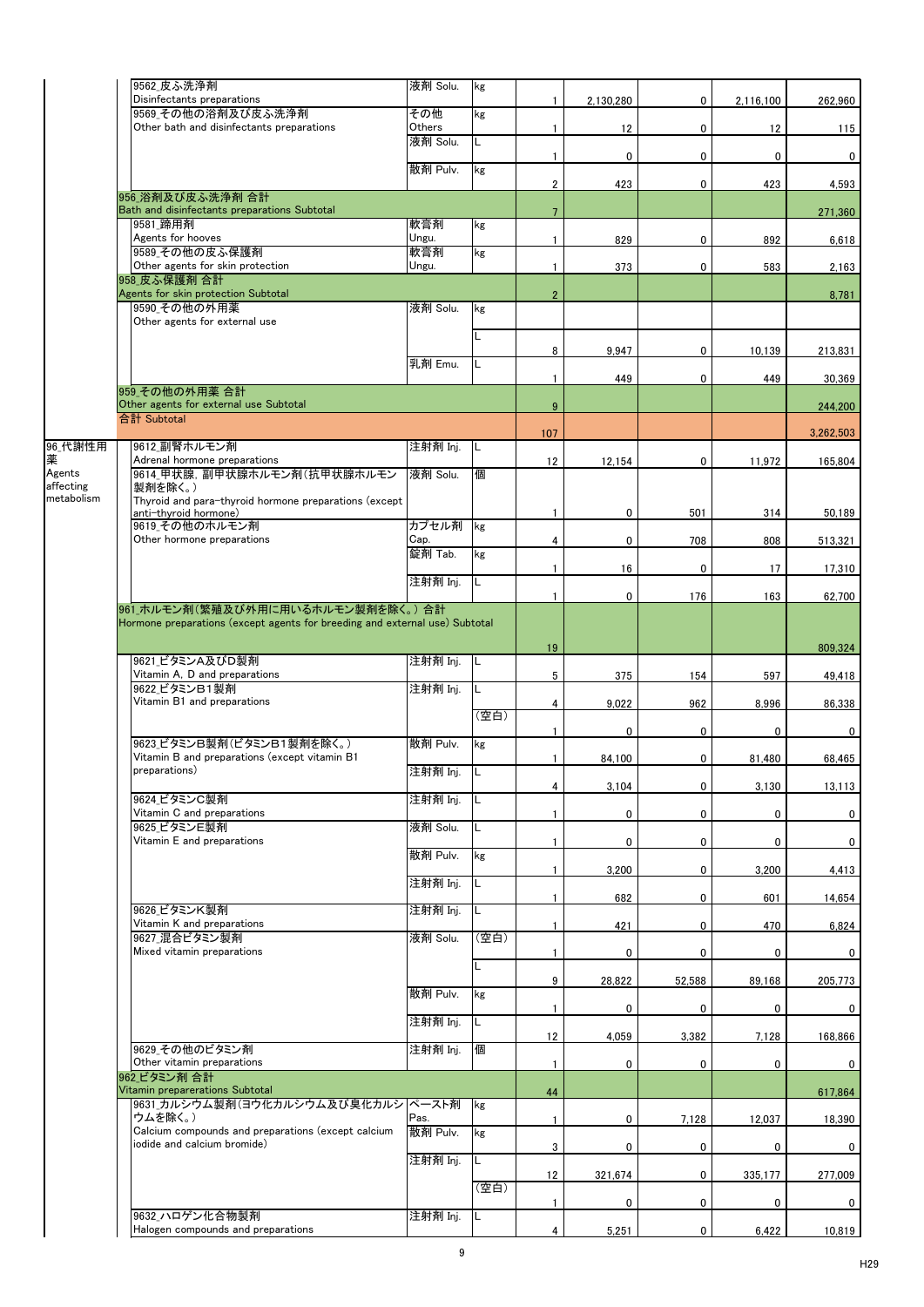| 9634_金属化合物製剤<br>Mineral compounds and preparations                          | 液剤 Solu.           | IL. |                |           |             |            |              |
|-----------------------------------------------------------------------------|--------------------|-----|----------------|-----------|-------------|------------|--------------|
|                                                                             | 注射剤 Inj.           | IL. |                | $\bf{0}$  | $\mathbf 0$ | 580        | 10,345       |
| 9639 その他の無機質製剤                                                              | 注射剤 Inj.           | IL. | $\overline{7}$ | 25,454    | 1,950       | 27,321     | 202,082      |
| Other mineral and preparations<br>963 無機質製剤 合計                              |                    |     | 3 <sup>1</sup> | 8,550     | $\bf{0}$    | 8,055      | 15,361       |
| Mineral and preparations Subtotal                                           |                    |     | 32             |           |             |            | 534,006      |
| 9641 ブドウ糖製剤<br>Dextrose and preparations                                    | 注射剤 Inj.           | IL. | 17             | 547,325   | 0           | 542,060    | 149,832      |
| 9643_キシリトール製剤<br>Xylitol and preparations                                   | 注射剤 Inj.           | IL. |                |           |             |            |              |
| 9644_生理食塩液類製剤                                                               | 注射剤 Inj.           | IL. | $\overline{7}$ | 42,895    | 0           | 44,065     | 30,125       |
| Physiological saline solutions and preparations                             |                    |     | $7^{\circ}$    | 957,515   | $\bf{0}$    | 980,130    | 191,841      |
| 9646 プロピレングリコール製剤<br>Propylene glycol and preparations                      | 液剤 Solu.           | IL. | 6              | 108,668   | 0           | 106,750    | 69,501       |
| 9649_その他の糖類剤及び血液代用剤                                                         | その他                | L   |                |           |             |            |              |
| Other saccharide preparations and blood substitutes                         | Others<br>錠剤 Tab.  | 個   |                | 0         | $\mathbf 0$ | 0          | 0            |
|                                                                             | 注射剤 Inj.           |     |                | 0         | 270,528     | 261,120    | 27,619       |
|                                                                             |                    | IL. | 5              | 526,075   | $\mathbf 0$ | 547,949    | 120,107      |
| 964 糖類剤及び血液代用剤 合計<br>Saccharide preparations and blood substitutes Subtotal |                    |     | 44             |           |             |            | 589,025      |
| 9659 その他の止血剤                                                                | その他                | 個   |                |           |             |            |              |
| Other hemostatics                                                           | Others<br>液剤 Solu. | IL. |                | 0         | 36,144      | 33,632     | 50,391       |
|                                                                             | 注射剤 Inj.           | IL. |                | 10,076    | 0           | 10,130     | 96,784       |
|                                                                             |                    |     |                | 1,454     | 0           | 1,768      | 12,731       |
| 965_止血剤 合計<br><b>Hemostatics Subtotal</b>                                   |                    |     | 3              |           |             |            | 159,906      |
| 9671_メチオニン製剤                                                                | 注射剤 Inj.           | IL. |                |           |             |            |              |
| Methionine and preparations<br>9674 タウリン製剤                                  | 注射剤 Inj.           | IL. | 3 <sup>1</sup> | 12,372    | $\mathbf 0$ | 14,729     | 19,889       |
| Taurine and preparations<br>9676 その他のアミノ酸製剤                                 | 散剤 Pulv.           | kg  | 5              | 10,912    | 0           | 10,801     | 21,512       |
| Other amino acid and preparations                                           |                    |     | 6              | 36,452    | 0           | 34,700     | 93,320       |
|                                                                             | 注射剤 Inj.           | IL. |                | 0         | 0           | 0          | 0            |
| 9679_その他の肝臓疾患用剤及び解毒剤<br>Other agents for liver disease and antidotes        | 液剤 Solu.           | IL. |                |           |             |            |              |
|                                                                             | 散剤 Pulv.           | kg  |                | 89,872    | 0           | 82,911     | 43,943       |
|                                                                             | 注射剤 Inj.           | IL. | $\overline{2}$ | 3,496     | 0           | 3,008      | 68,395       |
|                                                                             | 粒剤 Gra.            | kg  | 9              | 162,964   | 0           | 161,614    | 154,794      |
|                                                                             |                    |     |                | 0         | 0           | 0          | $\mathbf 0$  |
| 967 肝臓疾患用剤及び解毒剤 合計<br>Agents for liver disease and antidotes Subtotal       |                    |     | 28             |           |             |            | 401,853      |
| 9681_ジフェンヒドラミン系製剤<br>Diphenhydramine, derivatives and preparauons           | 注射剤 Inj.           | IL. |                |           |             |            |              |
|                                                                             |                    |     |                | $\pmb{0}$ | $\mathbf 0$ | 0          | $\mathbf{0}$ |
| 9682 クロルフェニラミン系製剤<br>Chlorpheniramine, derivatives and preparations         | 注射剤 Inj.           | IL. |                |           |             |            |              |
| 9683 たん白製剤                                                                  | 注射剤 Inj.           | IL. |                | 47        | $\mathbf 0$ | 47         | 104          |
| Protein preparations                                                        |                    |     | 6              | 18        | 0           | 10         | 19,746       |
| 9689_その他のアレルギー用剤<br>Other antillergic agents                                | カプセル剤<br>Cap.      | 個   | 4              | 0         | 576,000     | 344,520    | 54,897       |
|                                                                             | 液剤 Solu.           | IL. |                | 0         | 118         | 110        | 73,002       |
|                                                                             | 錠剤 Tab.            | 個   |                |           |             |            |              |
| 968 アレルギー用剤(非特異性免疫原製剤を含む。)合計                                                |                    |     | 4              | 0         | 16,464,040  | 13,258,820 | 1,656,898    |
| Antiallergic agents (including nonspecific antigen preparations) Subtotal   |                    |     | 17             |           |             |            | 1,804,647    |
| 9691 総合代謝性用薬<br>Combined preparations for metabolic disease                 | 注射剤 Inj.           | IL. | 1              | 67        | $\mathbf 0$ | 67         | 938          |
| 9694 臓器製剤                                                                   | 注射剤 Inj.           | IL. |                |           |             |            |              |
| Organotherapeutics<br>9696_有機酸製剤                                            | 液剤 Solu.           | IL. | 5              | 484       | $\bf{0}$    | 454        | 20,627       |
| Organic acid and preparations                                               | 散剤 Pulv.           | kg  |                | 4,743     | 0           | 5,441      | 5,440        |
|                                                                             |                    |     |                | 485       | 0           | 589        | 695          |
|                                                                             | 注射剤 Inj.           | IL. | 2 <sup>1</sup> | 11,985    | $\bf{0}$    | 14,760     | 11,213       |
| 9699 他に分類されない代謝性用薬<br>Agents affecting metabolism, n.e.c                    | カプセル剤 kg<br>Cap.   |     | $\overline{2}$ | 111       | $\pmb{0}$   | 110        |              |
|                                                                             | 散剤 Pulv.           | kg  |                |           |             |            | 70,918       |
|                                                                             | 注射剤 Inj.           | IL. | 4              | 55,843    | 0           | 58,479     | 113,360      |
|                                                                             |                    |     | 4              | 0         | 1,143       | 1,076      | 197,469      |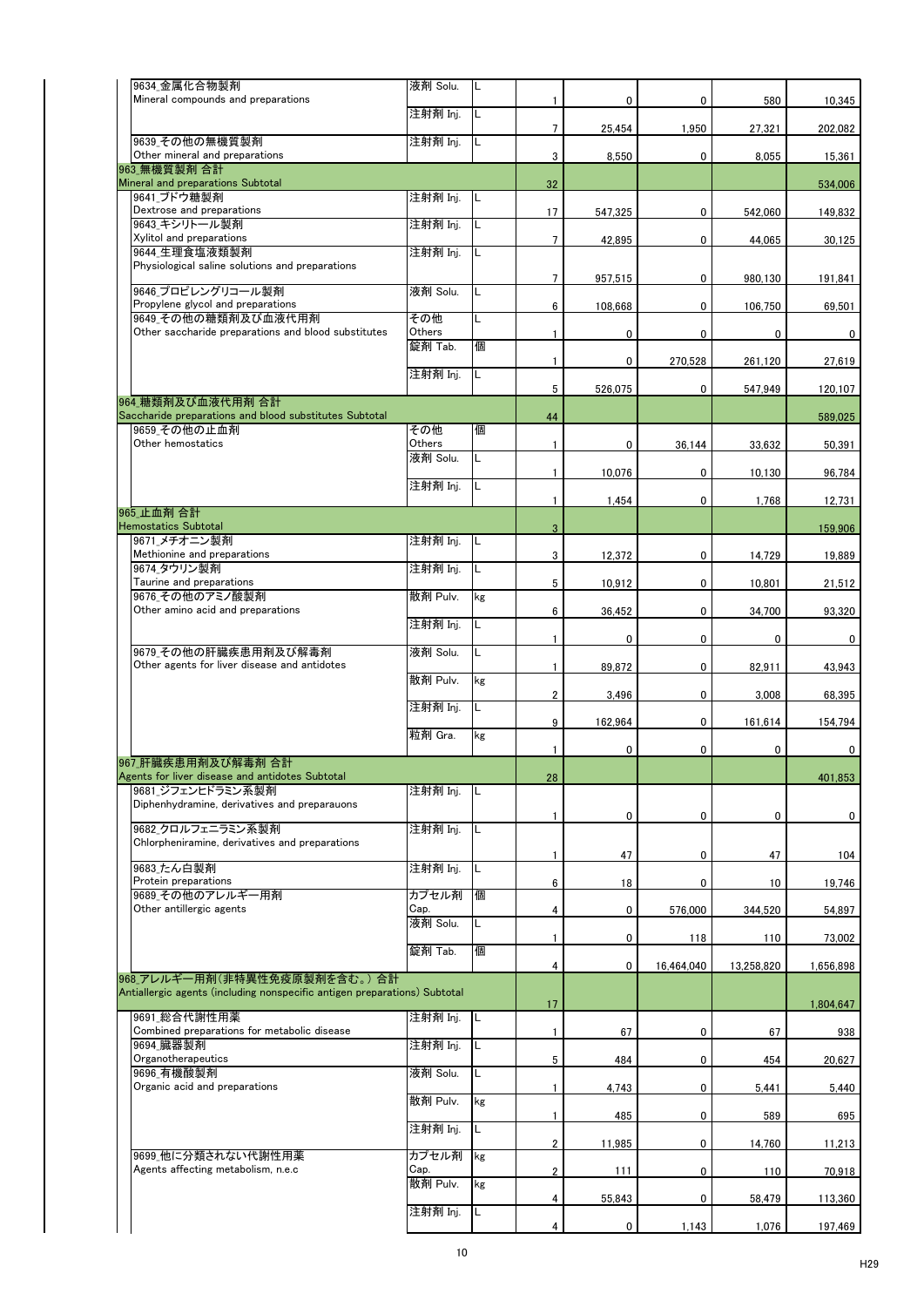|                            |             |                                                                                                        | 軟膏剤<br>Ungu. | kg   |                 | 0           | 263            | 263            | 128,755        |
|----------------------------|-------------|--------------------------------------------------------------------------------------------------------|--------------|------|-----------------|-------------|----------------|----------------|----------------|
|                            |             | 969 その他の代謝性用薬 合計                                                                                       |              |      |                 |             |                |                |                |
|                            | 合計 Subtotal | Other agents affecting metabolism Subtotal                                                             |              |      | 21              |             |                |                | 549,415        |
| 97_病原微生                    |             | 9711 注射に用いるサルファ剤                                                                                       |              |      | 208             |             |                |                | 5,466,040      |
| 物及び内寄生<br>虫用薬(生物           |             | Sulfonamide preparations for injection use<br> 97114 ピリミジン核を有するサルファ剤                                   | 散剤 Pulv.     | kg   |                 |             |                |                |                |
| 学的製剤, 消<br>毒剤を除く。)         |             | Sulfonamide preparations with pyrimidine                                                               |              |      |                 | 4,080       | 0              | 2,440          | 21,659         |
| Agents<br>against          |             |                                                                                                        | 注射剤 Inj.     | L    | 8               | 10,513      | $\mathbf 0$    | 10,292         | 34,378         |
| pathogenic<br>micro-       |             | 97117_複合製剤<br>Mixed (sulfonamide) preparations                                                         | 注射剤 Inj.     |      | $6\phantom{.}$  | 1,616       | 200            | 1,861          | 38,585         |
| organisms                  |             | 9712 経口及び飼料に添加して用いるサルファ剤<br>Sulfonamide preparations for peroral and feed additive                     |              |      |                 |             |                |                |                |
| and parasites<br>(except   | use         |                                                                                                        |              |      |                 |             |                |                |                |
| biological<br>products and |             | 97123 イソキサゾール核を有するサルファ剤<br>Sulfonamide preparations with isoxazole                                     | 散剤 Pulv.     | kg   |                 |             |                |                |                |
| disinfectants)             |             |                                                                                                        |              |      | 4               | 548,720     | $\mathbf 0$    | 529,400        | 240,565        |
|                            |             | 97124 ピリミジン核を有するサルファ剤                                                                                  | 散剤 Pulv.     | (空白) |                 |             |                |                |                |
|                            |             | Sulfonamide preparations with pyrimidine                                                               |              |      |                 |             |                |                |                |
|                            |             |                                                                                                        |              | kg   | 3               | 0           | $\mathbf 0$    | 0              | $\mathbf 0$    |
|                            |             |                                                                                                        |              |      |                 |             |                |                |                |
|                            |             | 97127_複合製剤                                                                                             | 液剤 Solu.     |      | 13              | 136,150     | $\mathbf 0$    | 127,973        | 275,347        |
|                            |             | Mixed (sulfonamide) preparations                                                                       | 散剤 Pulv.     | (空白) | $\overline{2}$  | 71,807      | $\mathbf 0$    | 57,755         | 183,780        |
|                            |             |                                                                                                        |              | Kg   |                 | 0           | 0              | 0              | $\bf{0}$       |
|                            |             |                                                                                                        |              |      | 16              | 301,319     | $\overline{0}$ | 318,443        | 168,588        |
|                            |             | 9713_外用·注入·挿入剤として用いるサルファ剤<br>Sulfonamide preparations for external use, pessaries<br>and suppositories |              |      |                 |             |                |                |                |
|                            |             | 97136_複合製剤<br>Mixed (sulfonamide) preparations                                                         | 液剤 Solu.     | IL.  |                 | 114         | $\mathbf 0$    | 114            | 273            |
|                            |             |                                                                                                        | 散剤 Pulv.     | kg   |                 |             |                |                |                |
|                            |             | 971 サルファ剤 合計                                                                                           |              |      | $\mathbf{3}$    | 223         | $\mathbf 0$    | 223            | 2,395          |
|                            |             | Sulfonamide Preparations Subtotal<br>9723_ニトロフラゾン製剤                                                    | 散剤 Pulv.     | kg   | 58              |             |                |                | 965,570        |
|                            |             | Nitroflazone preparations                                                                              | 粒剤 Gra.      | kg   |                 | 18          | $\mathbf 0$    | 18             | 109            |
|                            |             | 9724_ニフルスチレン酸ナトリウム製剤                                                                                   | 散剤 Pulv.     | kg   |                 | 559         | $\mathbf 0$    | 559            | 14,129         |
|                            |             | Sodium nifurstyrenate preparations                                                                     |              |      | $\overline{2}$  | 10,118      | $\mathbf 0$    | 2,159          | 10,118         |
|                            |             |                                                                                                        | 粒剤 Gra.      | kg   | 3               | 9,923       | $\mathbf 0$    | 8,788          | 79,931         |
|                            |             | 972_ニトロフラン系製剤 合計<br>Nitrofuran Preparations Subtotal                                                   |              |      | 7               |             |                |                | 104,287        |
|                            |             | 9731 チアンフェニコール製剤<br>Thiamphenicol and preparations                                                     | 液剤 Solu.     | IL.  | 4               | 780         | $\mathbf 0$    | 780            | 5,202          |
|                            |             |                                                                                                        | 散剤 Pulv.     | (空白) |                 |             |                |                |                |
|                            |             |                                                                                                        |              | kg   | 4               | $\mathbf 0$ | $\mathbf 0$    | 0              | $\mathbf 0$    |
|                            |             |                                                                                                        | 注射剤 Inj.     | IL.  | 22              | 474,860     | $\mathbf 0$    | 475,245        | 265,859        |
|                            |             | 9732 オキソリン酸製剤                                                                                          | 液剤 Solu.     | L    | 6               | 4,147       | $\mathbf 0$    | 4,528          | 133,878        |
|                            |             | Oxolinic acid and preparations                                                                         | 懸濁剤          |      | 5               | 4,227       | $\mathbf 0$    | 4,151          | 17,911         |
|                            |             |                                                                                                        | Susp.        |      | $5\phantom{.0}$ | 9,586       | $\mathbf 0$    | 9,799          | 25,683         |
|                            |             |                                                                                                        | 散剤 Pulv.     | (空白) | $\overline{2}$  | $\bf{0}$    | $\overline{0}$ | $\overline{0}$ | $\overline{0}$ |
|                            |             |                                                                                                        |              | kg   | 9               | 12,210      | 0              | 12,405         | 35,185         |
|                            |             |                                                                                                        | 油剤 Oil       | L.   |                 | 0           | $\mathbf 0$    | 470            | 3,760          |
|                            |             |                                                                                                        | 粒剤 Gra.      | kg   |                 |             |                |                |                |
|                            |             | 9734_キノロン系製剤                                                                                           | 液剤 Solu.     | L    |                 | 158         | 0              | 158            | 856            |
|                            |             | Quinolone, derivatives and preparations                                                                | 散剤 Pulv.     | kg   | $\overline{7}$  | 28,288      | 12,548         | 37,033         | 843,138        |
|                            |             |                                                                                                        | 錠剤 Tab.      | kg   | $\mathbf{3}$    | 52,760      | $\mathbf 0$    | 43,255         | 122,154        |
|                            |             |                                                                                                        |              |      | 18              | 1,517       | 479            | 2,152          | 782,099        |
|                            |             |                                                                                                        |              | 個    | 9               | 538,400     | 1,166,550      | 1,744,300      | 109,968        |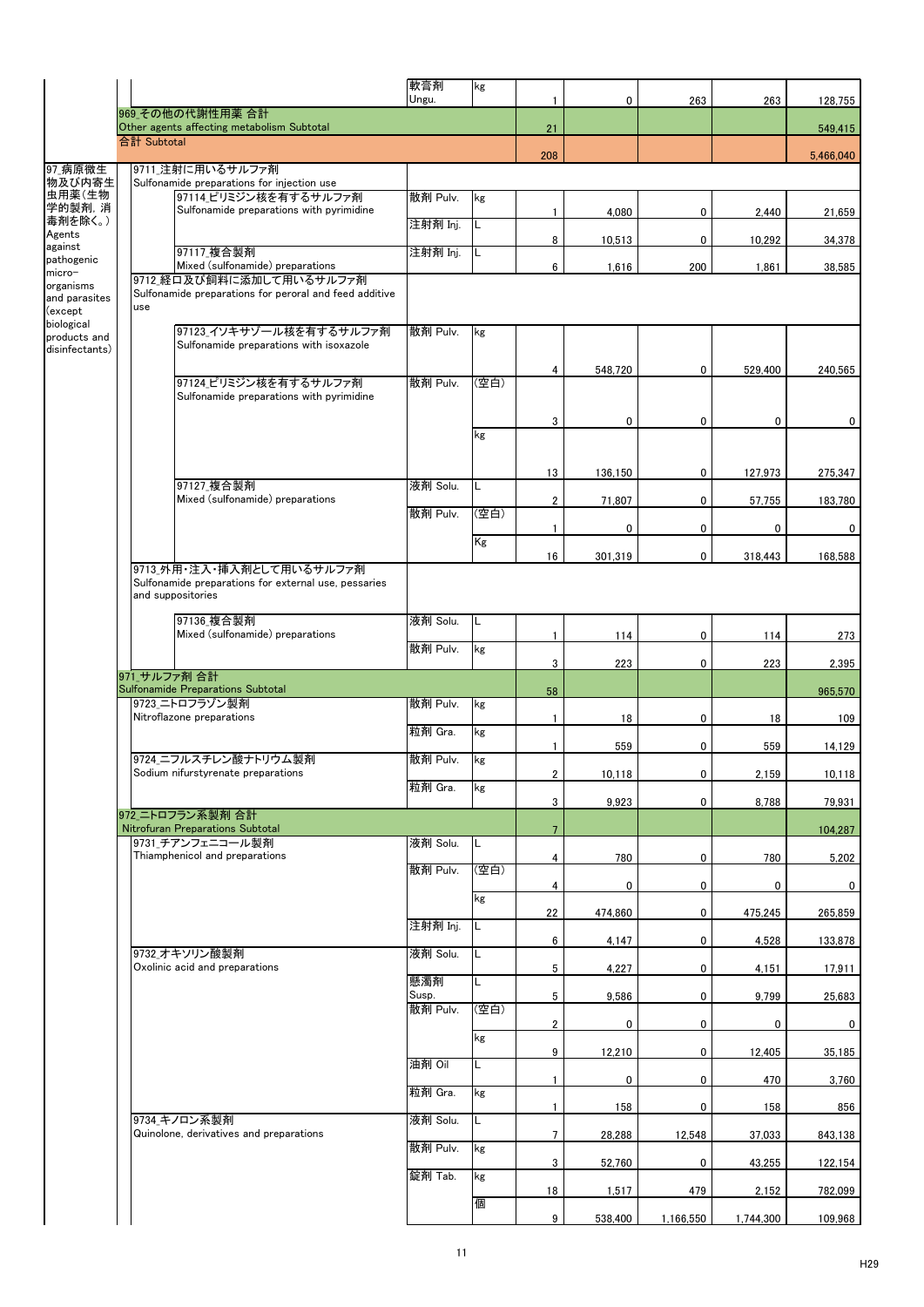|                                                                | 注射剤 Inj.           | IL   |                 |             |             |                |             |
|----------------------------------------------------------------|--------------------|------|-----------------|-------------|-------------|----------------|-------------|
|                                                                | 軟膏剤                | kg   | 16              | 14,661      | 23,710      | 35,616         | 2,139,531   |
|                                                                | Ungu.<br>粒剤 Gra.   | kg   | $\mathbf{1}$    | 1,861       | 0           | 2,297          | 309,419     |
|                                                                |                    |      | $\mathbf{1}$    | 0           | 0           | 65             | 6,490       |
| 9739_その他の合成抗菌剤<br>Other synthetic antimicrobials               | 液剤 Solu.           | L    | 8               | 131,438     | 3,361       | 145,510        | 444,438     |
|                                                                | 散剤 Pulv.           | (空白) |                 |             |             |                |             |
|                                                                |                    | kg   | $\overline{2}$  | $\pmb{0}$   | 0           | 0              | $\mathbf 0$ |
|                                                                | 注射剤 Inj.           |      | 8               | 878,295     | 0           | 883,890        | 588,521     |
|                                                                |                    |      | 7 <sup>7</sup>  | 17,122      | 1,402       | 19,250         | 748,314     |
| 973 合成抗菌剤 合計<br>Synthetic antimicrobials Subtotal              |                    |      | 139             |             |             |                | 6,582,406   |
| 9741 アミノキノリン製剤<br>Aminoquinoline and preparations              | 注射剤 Inj.           | IL   | $\overline{2}$  | $\pmb{0}$   | $\pmb{0}$   | $\pmb{0}$      | $\bf{0}$    |
| 9745 抗チアミン系製剤<br>Antithiamine, derivatives and preparations    | 注射剤 Inj.           | IL   |                 |             |             |                |             |
| 9746_複合製剤                                                      | 散剤 Pulv.           | (空白) | $\mathbf{1}$    | $\pmb{0}$   | 0           | $\overline{7}$ | 109         |
| Mixed preparations                                             |                    | kg   | $\overline{2}$  | $\pmb{0}$   | $\pmb{0}$   | $\mathbf 0$    | $\bf{0}$    |
|                                                                |                    |      | $6\phantom{.0}$ | 8,706       | 0           | 9,606          | 20,559      |
|                                                                | 注射剤 Inj.           | kg   | $\mathbf{1}$    | $\pmb{0}$   | 0           | 5              | 7,740       |
|                                                                |                    |      | $\mathbf{1}$    | $\pmb{0}$   | 0           | $\pmb{0}$      | $\mathbf 0$ |
| 9749_その他の抗原虫剤                                                  | 液剤 Solu.           | L    |                 |             |             |                |             |
| Other antiprotozoan agents                                     | 懸濁剤                | Г    | $\mathbf{3}$    | $\pmb{0}$   | 1,939       | 3,966          | 159,124     |
|                                                                | Susp.<br>散剤 Pulv.  | kg   | $6\phantom{.}$  | 478         | 11,130      | 14,330         | 691,568     |
|                                                                |                    |      | 9               | 44.376      | $\mathbf 0$ | 40.666         | 133.447     |
|                                                                | 注射剤 Inj.           | IL   | $\mathbf{1}$    | $\mathbf 0$ | 0           | 0              | $\mathbf 0$ |
| 974_抗原虫剤合計<br>Antiprotozoan agents Subtotal                    |                    |      | 32              |             |             |                |             |
| 9751_ピペラジン系製剤                                                  | その他                | kg   |                 |             |             |                | 1,012,547   |
| Piperazine and preparations                                    | Others<br>液剤 Solu. | IL.  | $2^{\circ}$     | 234         | 0           | 201            | 1,254       |
|                                                                | 散剤 Pulv.           | kg   | $\mathbf{3}$    | 795         | 0           | 733            | 4,391       |
|                                                                |                    |      | $\overline{2}$  | 87          | 0           | 100            | 7,895       |
|                                                                | 錠剤 Tab.            | kg   | 5 <sup>5</sup>  | 82          | 0           | 94             | 6,032       |
| 9752_チアベンダゾール系製剤<br>Thiabendazole derivatives and preparations | 散剤 Pulv.           | kg   |                 |             |             |                |             |
| 9755_ヒ素化合物製剤                                                   | 注射剤 Inj.           | kg   | 4               | 281,580     | 0           | 283,736        | 248,185     |
| Arsenic compounds and preparations                             |                    |      | $\mathbf{1}$    | $\pmb{0}$   | 0           | $\pmb{0}$      | 0           |
| 9757_複合製剤                                                      | チュアブル              |      | $\mathbf{1}$    | $\pmb{0}$   | 0           | $\pmb{0}$      | 0           |
| Mixed preparations                                             | 剤 Chew.            | kg   | 8               | 29,583      | 0           | 24,341         | 547,929     |
|                                                                |                    | 個    | 12              | $\pmb{0}$   | 2,003,760   | 3,835,056      | 402,552     |
|                                                                | 散剤 Pulv.           | kg   |                 |             |             |                |             |
|                                                                | 錠剤 Tab.            | 個    | $\mathbf{1}$    | 940         | 0           | 1,047          | 6,073       |
|                                                                | 粒剤 Gra.            | kg   | $6\phantom{.0}$ | $\pmb{0}$   | 451,775     | 575,080        | 77,056      |
| 9759_その他の内寄生虫駆除剤                                               | その他                | 個    | $2^{\circ}$     | $\pmb{0}$   | 0           | $\mathbf 0$    |             |
| Other anthelmintics for digestive organs                       | Others             |      | $6\phantom{.0}$ | $\pmb{0}$   | 0           | $\mathbf 0$    | $\mathbf 0$ |
|                                                                | チュアブル<br>剤 Chew.   | 個    | 8               | $\pmb{0}$   | 0           | 1,738,752      | 209,391     |
|                                                                | ペースト剤<br>Pas.      | kg   | 5               | $\mathbf 0$ | 1,055       | 775            | 119,823     |
|                                                                | 液剤 Solu.           | kg   |                 |             |             |                |             |
|                                                                |                    |      | $\mathbf{1}$    | $\pmb{0}$   | 0           | $\pmb{0}$      | $\pmb{0}$   |
|                                                                | 懸濁剤                | L    | 13              | 18,923      | 48,162      | 76,504         | 1,793,458   |
|                                                                | Susp.              |      | $\mathbf{1}$    | 390         | 0           | 1,565          | 22,848      |
|                                                                | 散剤 Pulv.           | kg   | 18              | 65,560      | 19,757      | 85,386         | 354,760     |
|                                                                | 錠剤 Tab.            | kg   |                 |             |             |                |             |
|                                                                |                    | 個    | 30              | 57,386      | 203         | 57,569         | 555,586     |
|                                                                | 注射剤 Inj.           | kg   | 18              | 4,548,380   | 0           | 5,637,514      | 470,143     |
|                                                                |                    |      | 4               | $\pmb{0}$   | 36          | 14             | 388,739     |
|                                                                |                    |      | 11              | 1,390       | 4,901       | 4,907          | 281,603     |
|                                                                | 12                 |      |                 |             |             |                |             |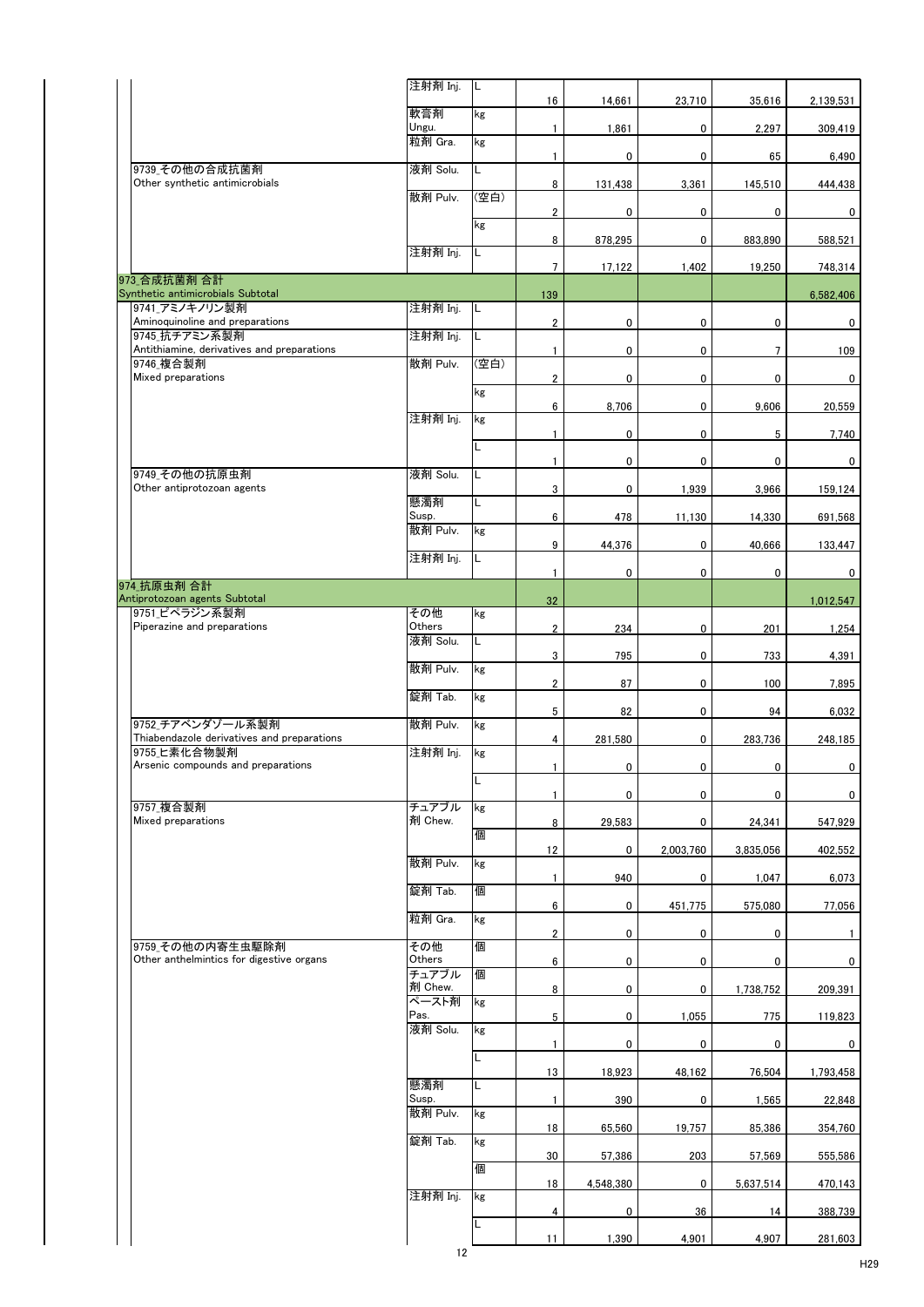|                                                                                                    | 粒剤 Gra.       | kg   |                 |           |             |           |                  |
|----------------------------------------------------------------------------------------------------|---------------|------|-----------------|-----------|-------------|-----------|------------------|
| 975 内寄生虫駆除剤 合計                                                                                     |               |      | 4               | 15,566    | 0           | 21,868    | 100,086          |
| Anthelmintics for digestive organs Subtotal                                                        |               |      | 166             |           |             |           | 5,597,805        |
| 9761_注射に用いる抗生物質製剤                                                                                  |               |      |                 |           |             |           |                  |
| Antibiotic preparations for injection use<br>97611 主としてグラム陽性菌に作用するもの:                              | 懸濁剤           |      |                 |           |             |           |                  |
| ペニシリン等                                                                                             | Susp.         |      | 3               | 12,869    | 0           | 12,833    | 66,096           |
| Antibiotic preparations acting mainly on gram-<br>positive bacteria; penicillin, etc.              | 注射剤 Inj.      | L    | 4               | 35,620    | 0           | 33,918    | 144,831          |
|                                                                                                    |               | 個    |                 |           |             |           |                  |
|                                                                                                    |               |      | 1.              | 31,650    | 0           | 30,030    | 14,205           |
| 97612_主としてグラム陰性菌に作用するもの:<br>コリスチン等                                                                 | 注射剤 Inj.      |      |                 |           |             |           |                  |
| Antibiotic preparations acting mainly on gram-<br>negaitive bacteria; colistin, etc.               |               |      |                 |           |             |           |                  |
|                                                                                                    |               |      | 1               | 0         | 0           | 0         | 0                |
| 97613_主としてグラム陽性・陰性菌に作用する<br>もの:アンピシリン等                                                             | 液剤 Solu.      | L    | 3               | 0         | 0           | 1,235     | 14,795           |
| Antibiotic preparations acting mainly on gram-<br>positive and gram-negative bacteria; ampicillin, | 注射剤 Inj.      | (空白) |                 |           |             |           |                  |
| etc.                                                                                               |               | kg   | 1               | 0         | 0           | 0         | 0                |
|                                                                                                    |               |      | 14              | 6,013     | 7,606       | 12,811    | 3,571,914        |
|                                                                                                    |               |      | 9               |           |             |           |                  |
| 97614 主としてグラム陽性菌, マイコプラズマに 注射剤 Inj.                                                                |               | (空白) |                 | 2,742     | 10,590      | 9,584     | 308,121          |
| 作用するもの:エリスロマイシン, タイロシン等<br>Antibiotic preparations acting mainly on gram-                          |               |      | 1               | 0         | 0           | 0         | 0                |
| positive bacteria and mycoplasma;                                                                  |               | kg   | $\overline{2}$  | 0         | 0           | 0         | 0                |
| erithromycin, tylosin, etc.                                                                        |               |      |                 |           |             |           |                  |
| 97615_主としてグラム陽性·陰性菌, リケッチ                                                                          | 注射剤 Inj.      | (空白) | 16              | 9,182     | 4,400       | 12,751    | 1,163,894        |
| ア, クラミジアに作用するもの:クロラムフェニ                                                                            |               |      | 1               | 0         | $\mathbf 0$ | 0         | 0                |
| コール、テトラサイクリン等<br>Antibiotic preparations acting mainly on gram-                                    |               |      |                 |           |             |           |                  |
| positive and gram-negative bacteria, rickettsia                                                    |               |      |                 |           |             |           |                  |
| and chlamydia; chloramphenicol, tetracycline,<br>etc.                                              |               |      |                 |           |             |           |                  |
| 97616_主として抗酸菌に作用するもの:ストレプ 注射剤 Inj.                                                                 |               | (空白) | 10 <sup>°</sup> | 10,753    | 5,775       | 15,192    | 231,103          |
| トマイシン カナマイシン等                                                                                      |               |      | $\overline{2}$  | 0         | $\bf{0}$    | 0         | 0                |
| Antibiotic preparations acting mainly on acid-<br>fast bacteria; streptomysin, kanamysin, etc.     |               |      | 12              | 10,445    | 5,260       | 15,837    |                  |
| 97618_複合抗生物質製剤(サルファ剤等を含有 懸濁剤                                                                       |               |      |                 |           |             |           | 181,965          |
| するものを含む。)<br>Mixed antibiotic prepararions (including                                              | Susp.         |      |                 | 4,223     | 0           | 4,314     | 34,844           |
| sulfonamide. preparations, etc.)                                                                   | 注射剤 Inj.      | kg   | $\overline{2}$  | 240       | 603         | 863       | 107,379          |
|                                                                                                    |               |      |                 |           |             |           |                  |
| 97619_その他の注射に用いる抗生物質製剤                                                                             | 注射剤 Inj.      | kg   | 5               | 6,490     | 0           | 7,463     | 54,053           |
| Other antibiotic preparations for injecton use                                                     |               |      | $\overline{2}$  | 343       | 0           | 230       | 38,407           |
|                                                                                                    |               |      |                 |           |             |           |                  |
| 9762_経口及び飼料に添加して用いる抗生物質製剤                                                                          |               |      |                 | 0         | 0           | 0         | 0                |
| Antibiotics preparations for peroral and feed additive                                             |               |      |                 |           |             |           |                  |
| use                                                                                                |               |      |                 |           |             |           |                  |
| 97621_主としてグラム陽性菌に作用するもの:<br>ペニシリン等                                                                 | 散剤 Pulv.      | kg   |                 |           |             |           |                  |
| Antibiotic preparations acting mainly on gram-                                                     |               |      |                 |           |             |           |                  |
| positive bacteria; penicillin, etc.                                                                |               |      | 9               | 351,920   | $\Omega$    | 375,550   | 318,091          |
| 97622_主としてグラム陰性菌に作用するもの:                                                                           | 散剤 Pulv.      | (空白) |                 |           |             |           |                  |
| コリスチン等<br>Antibiotic preparations acting mainly on gram-                                           |               |      |                 |           |             |           |                  |
| negaitive bacteria; colistin, etc.                                                                 |               | kg   | $\overline{2}$  | 0         | 0           | 0         |                  |
|                                                                                                    |               |      |                 |           |             |           |                  |
|                                                                                                    |               |      | 12 <sup>2</sup> | 558,346   | 0           | 570,186   | 292,078          |
| 97623_主としてグラム陽性·陰性菌に作用する<br>もの:アンピシリン等                                                             | カプセル剤<br>Cap. | 個    |                 | 0         | 2,843,400   | 1,132,800 | 11,328           |
| Antibiotic preparations acting mainly on gram-                                                     | 液剤 Solu.      | Ikg  |                 |           |             |           |                  |
| positive and gram-negative bacteria; ampicillin,<br>etc.                                           |               |      | 1               | 0         | 0           | 0         | 0                |
|                                                                                                    |               |      | $\mathbf{1}$    | $\pmb{0}$ | $\pmb{0}$   | 0         | 0                |
|                                                                                                    | 散剤 Pulv.      | kg   |                 |           |             |           |                  |
|                                                                                                    | 錠剤 Tab.       | kg   | 33              | 664,766   | 28,376      | 618,968   | 970,784          |
|                                                                                                    |               |      | 4               | 5,012     | $\bf{0}$    | 5,011     | 374,673          |
|                                                                                                    |               | 個    |                 |           |             |           |                  |
|                                                                                                    | 注射剤 Inj.      | kg   | $\overline{2}$  | 1,457,700 | 0           | 1,529,500 | 119,913          |
|                                                                                                    |               |      | 1               | 0         | 0           | 0         | $\boldsymbol{0}$ |
|                                                                                                    | 粒剤 Gra.       | (空白) | 4               | 0         | 0           | 0         | 0                |
|                                                                                                    |               | kg   |                 |           |             |           |                  |
|                                                                                                    |               |      | 5               | 4,469     | 0           | 4,290     | 44,195           |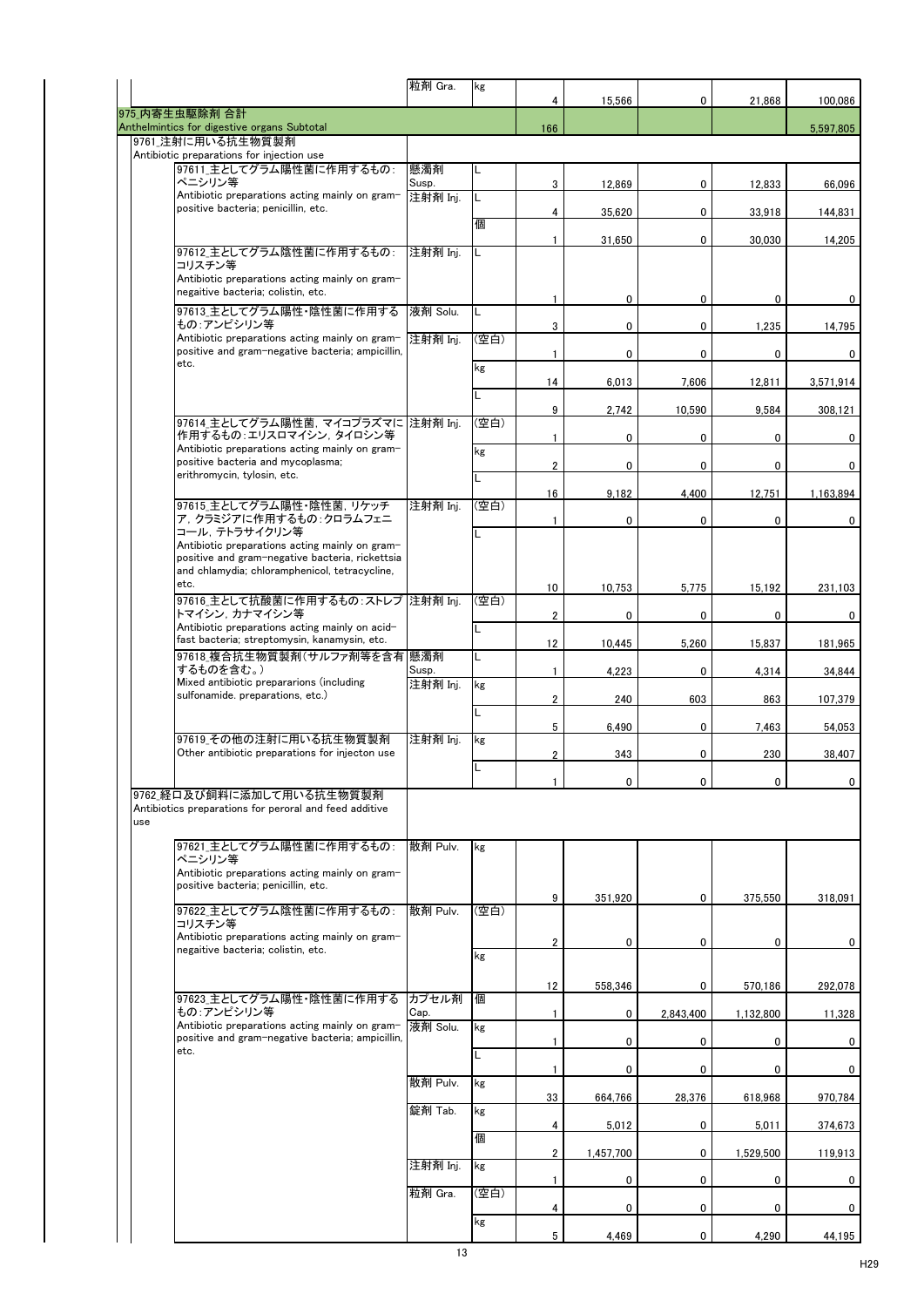| 97624_主としてグラム陽性菌, マイコプラズマに ペースト剤                                                                                                                                               |               | kg   |                |           |           |           |              |
|--------------------------------------------------------------------------------------------------------------------------------------------------------------------------------|---------------|------|----------------|-----------|-----------|-----------|--------------|
| 作用するもの:エリスロマイシン, タイロシン等                                                                                                                                                        | Pas.          |      |                | 0         | 718       | 718       | 2,056        |
| Antibiotic preparations acting mainly on gram-<br>positive bacteria and mycoplasma;                                                                                            | 液剤 Solu.      |      | 3              | 576       | 1,566     | 2,587     | 67,573       |
| erithromycin, tylosin, etc.                                                                                                                                                    | 散剤 Pulv.      | (空白) | 10             | 0         | 0         | 0         | $\mathbf{0}$ |
|                                                                                                                                                                                |               | Kg   | 67             | 1,658,275 | 386,032   | 2,127,424 | 2,426,073    |
|                                                                                                                                                                                | 錠剤 Tab.       | kg   |                |           |           |           |              |
|                                                                                                                                                                                | 注射剤 Inj.      | IL.  | $\overline{2}$ | 0         | 621       | 648       | 60,741       |
|                                                                                                                                                                                | 粒剤 Gra.       | (空白) | $\overline{2}$ | 0         | 230       | 434       | 16,509       |
|                                                                                                                                                                                |               | kg   | 11             | 0         | 0         | 0         | $\mathbf{0}$ |
| 97625 主としてグラム陽性・陰性菌, リケッチ                                                                                                                                                      | 液剤 Solu.      | IL.  | 6              | 85,810    | 10,643    | 96,158    | 155,816      |
| ア, クラミジアに作用するもの:クロラムフェニ<br>コール、テトラサイクリン等                                                                                                                                       | 散剤 Pulv.      | (空白) | $\overline{2}$ | 0         | 0         | 0         | 0            |
| Antibiotic preparations acting mainly on gram-<br>positive and gram-negative bacteria, rickettsia                                                                              |               |      | 4              | 0         | 0         | 0         | 0            |
| and chlamydia; chloramphenicol, tetracycline,                                                                                                                                  |               | Kg   | 67             | 3,378,545 | 0         | 3,379,454 | 1,791,351    |
| etc.                                                                                                                                                                           | 粒剤 Gra.       | kg   | 4              | 0         | 0         | 0         | 0            |
| 97626_主として抗酸菌に作用するもの:ストレプ  散剤 Pulv.<br>トマイシン, カナマイシン等                                                                                                                          |               | kg   |                | 0         | 0         | 0         | 0            |
| Antibiotic preparations acting mainly on acid-<br>fast bacteria; streptomysin, kanamysin, etc.                                                                                 | 粒剤 Gra.       | kg   |                |           |           |           |              |
| 97627 主としてカビに作用するもの:ナイスタチ                                                                                                                                                      | 液剤 Solu.      | IL.  |                | 1,920     | 0         | 1,701     | 6,129        |
| ン等<br>Antibiotic preparations acting mainly on mold;                                                                                                                           | 錠剤 Tab.       | kg   |                | 0         | 0         | 0         | 0            |
| nystatin, etc.<br>97628_複合抗生物質製剤(サルファ剤等を含有 散剤 Pulv.                                                                                                                            |               | kg   | $\overline{2}$ | 0         | 0         | 0         | $\mathbf{0}$ |
| するものを含む。)<br>Mixed antibiotic prepararions (including<br>sulfonamide. preparations, etc.)                                                                                      |               |      |                |           |           |           |              |
| 97629_その他の経口及び飼料に添加して用い                                                                                                                                                        | 散剤 Pulv.      | kg   | 17             | 405,940   | 0         | 391,140   | 320,483      |
| る抗生物質製剤<br>Other antibiotic preparations for peroral and                                                                                                                       | 錠剤 Tab.       |      | 13             | 891,660   | 0         | 870,460   | 554,948      |
| feed additive use                                                                                                                                                              |               | kg   | 6              | 0         | 2,470     | 2,339     | 108,521      |
|                                                                                                                                                                                | 粒剤 Gra.       | kg   |                | 222       | 0         | 210       | 12,600       |
| 9763_外用,注入,挿入剤として用いる抗生物質製剤<br>Antibiotic preparations for external use, pessaries and<br>suppositories                                                                         |               |      |                |           |           |           |              |
| 97631_主としてグラム陽性菌に作用するもの:<br>ペニシリン等                                                                                                                                             | その他<br>Others | kg   | $\mathbf{2}$   | 0         | 3,451     | 3,451     | 170,441      |
| Antibiotic preparations acting mainly on gram-<br>positive bacteria; penicillin, etc.                                                                                          | 液剤 Solu.      | 個    |                |           |           |           |              |
|                                                                                                                                                                                | 軟膏剤           | kg   |                | 0         | 34,476    | 103,044   | 34,932       |
|                                                                                                                                                                                | Ungu.         |      | 5              | 0         | 134       | 486       | 19,505       |
| 97633_主としてグラム陽性・陰性菌に作用する                                                                                                                                                       | その他           | kg   | 5              | 856       | 0         | 1,045     | 10,379       |
| もの:アンピシリン等<br>Antibiotic preparations acting mainly on gram-                                                                                                                   | Others<br>軟膏剤 | kg   |                | 0         | 15        | 13        | 10,488       |
| positive and gram-negative bacteria; ampicillin, $\sf U$ ngu.<br>etc.                                                                                                          |               |      | 16             | 9,222     | $\bf{0}$  | 8,749     | 372,674      |
|                                                                                                                                                                                | 油剤 Oil        | kg   | 5              | 8,038     | 0         | 7,904     | 337,835      |
| 97634_主としてグラム陽性菌, マイコプラズマに 較膏剤<br>作用するもの:エリスロマイシン、タイロシン等<br>Antibiotic preparations acting mainly on gram-<br>positive bacteria and mycoplasma;<br>erithromycin, tylosin, etc. | Ungu.         | kg   |                |           |           |           |              |
| 97635_主としてグラム陽性・陰性菌, リケッチ                                                                                                                                                      | 液剤 Solu.      | kg   | $\overline{2}$ | 0         | 0         | 60        | 4,680        |
| ア, クラミジアに作用するもの:クロラムフェニ<br>コール等<br>Antibiotic preparations acting mainly on gram-<br>positive and gram-negative bacteria, rickettsia                                           | 軟膏剤<br>Ungu.  | kg   |                | 2,280     | $\pmb{0}$ | 2,408     | 2,408        |
| and chlamydia; chloramphenicol, tetracycline,<br>97636_主として抗酸菌に作用するもの:ストレプ                                                                                                     | 液剤 Solu.      |      |                | 35        | 0         | 27        | 1,897        |
| トマイシン, カナマイシン等<br>Antibiotic preparations acting mainly on acid-<br>fast bacteria; streptomysin, kanamysin, etc.                                                               |               |      |                |           |           |           |              |
|                                                                                                                                                                                | 液剤 Solu.      |      |                | 0         | 440       | 454       | 5,448        |
| 97637_主としてカビに作用するもの:ナイスタチ                                                                                                                                                      |               | IL.  |                |           |           |           |              |
| ン等<br>Antibiotic preparations acting mainly on mold;                                                                                                                           | 油剤 Oil        | L    |                | 0         | 43,414    | 45,890    | 243,902      |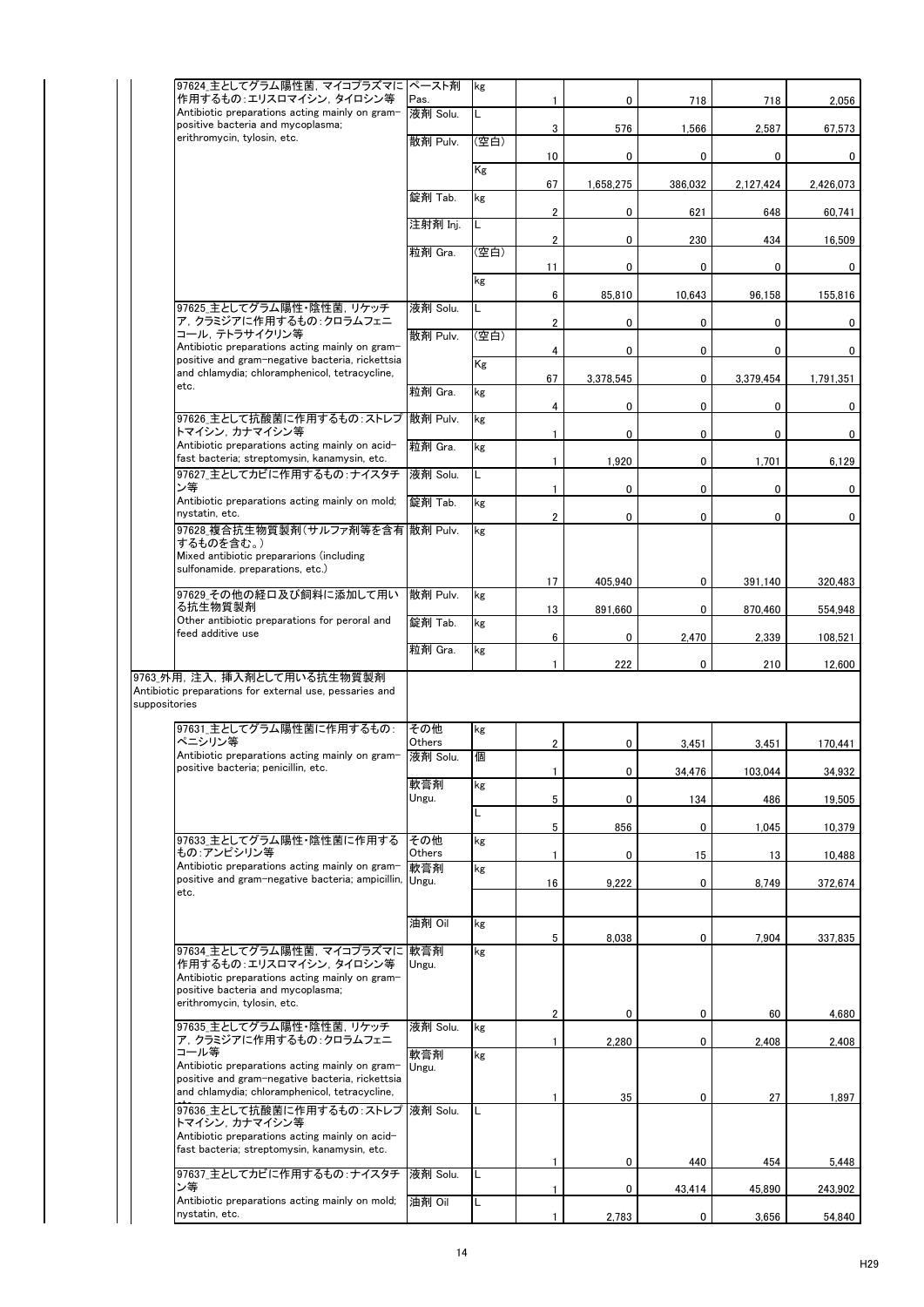|                           |                                  | 97638_複合抗生物質製剤(サルファ剤等を含有  液剤 Solu.<br>するものを含む。)                                                                         |              | kg   |                | 0              | 746          | 1,618          | 91,079         |
|---------------------------|----------------------------------|-------------------------------------------------------------------------------------------------------------------------|--------------|------|----------------|----------------|--------------|----------------|----------------|
|                           |                                  | Mixed antibiotic prepararions (including<br>sulfonamide. preparations, etc.)                                            |              |      |                |                |              |                |                |
|                           |                                  |                                                                                                                         | 懸濁剤          |      | 4              | 664            | 78           | 1,188          | 513,176        |
|                           |                                  |                                                                                                                         | Susp.<br>軟膏剤 | kg   |                | $\mathbf{0}$   | 0            | $\mathbf{0}$   | $\bf{0}$       |
|                           |                                  |                                                                                                                         | Ungu.        |      | 5              | 626            | 0            | 672            | 40,220         |
|                           |                                  |                                                                                                                         |              |      | $\overline{2}$ | 2,555          | $\mathbf 0$  | 2,560          | 125,153        |
|                           |                                  |                                                                                                                         | 油剤 Oil       | kg   | 6              | 2,198          | 0            | 2,730          | 58,144         |
|                           |                                  | 97639_その他の外用,注入,挿入剤として用い<br>る抗生物質製剤                                                                                     | 液剤 Solu.     | kg   | 1              | 0              | 1,686        | 2,101          | 154,883        |
|                           |                                  | Other antibiotic preparations for external use,<br>pessaries and suppositories                                          |              |      | $\overline{2}$ | 1,132          | 0            | 1,101          | 16,621         |
|                           |                                  |                                                                                                                         | 軟膏剤<br>Ungu. | kg   |                |                |              |                |                |
|                           | 976 抗生物質製剤 合計                    |                                                                                                                         |              |      | 1              | $\bf{0}$       | 3,537        | 3,443          | 45,296         |
|                           | Antibiotic preparations Subtotal | 9790 その他の病原微生物及び内寄生虫用薬                                                                                                  | 懸濁剤          |      | 452            |                |              |                | 15,899,470     |
|                           | parasites                        | Other agents against pathogenic micro-organisms and                                                                     | Susp.        |      |                |                |              |                |                |
|                           |                                  | 979 その他の病原微生物及び内寄生虫用薬 合計                                                                                                |              |      | 1              | 0              | 92           | 60             | 12,462         |
|                           |                                  | Other agents against pathogenic micro-organisms and parasites Subtotal                                                  |              |      |                | $\overline{0}$ | 92           | 60             | 12,462         |
|                           | 合計 Subtotal                      |                                                                                                                         |              |      |                |                |              |                |                |
| 99_治療を主                   | 9911_ビタミン製剤                      |                                                                                                                         |              |      | 855            |                |              |                | 30,174,547     |
| 目的としない<br>医薬品             | Vitamin preparations             | 99116_混合ビタミン剤                                                                                                           | 液剤 Solu.     |      |                |                |              |                |                |
| Agents for<br>not mainly  |                                  | Mixed Vitamin preparations                                                                                              |              | (空白) | 4              | 62,060         | 0            | 62,180         | 65,976         |
| purpose of<br>therapeutic |                                  |                                                                                                                         |              |      | 2 <sup>1</sup> | $\mathbf 0$    | $\mathbf{0}$ | $\overline{0}$ | $\overline{0}$ |
|                           |                                  |                                                                                                                         | 散剤 Pulv.     | kg   | 4              | 1,147          | $\mathbf 0$  | 1,592          | 10,815         |
|                           |                                  |                                                                                                                         |              | (空白) |                | 0              | $\mathbf 0$  | $\mathbf 0$    | $\mathbf 0$    |
|                           |                                  | 99119_その他のビタミン製剤<br>Other vitamin preparations                                                                          | 散剤 Pulv.     | kg   |                |                |              |                |                |
|                           | 9912_ミネラル類製剤                     |                                                                                                                         |              |      |                | $\mathbf 0$    | $\mathbf 0$  | 0              | $\mathbf 0$    |
|                           | Minerals and preparations        | 99129_その他のミネラル類製剤                                                                                                       | 舐剤 Elec.     | kg   |                |                |              |                |                |
|                           |                                  | Other minerals and preparations<br> 9915_ビタミン, ミネラル, アミノ酸等複合製剤                                                          | 液剤 Solu.     | L    | 8              | $\mathbf 0$    | 7,918,800    | 8,203,428      | 809,627        |
|                           |                                  | Mixed vitamin, minerals and amino acids preparations                                                                    | 散剤 Pulv.     |      | 1              | 0              | 0            | $\mathbf{0}$   | 0              |
|                           |                                  |                                                                                                                         |              | kg   |                | $\mathbf{0}$   | 0            | $\mathbf{0}$   | $\mathbf{0}$   |
|                           |                                  | 991_飼料に添加して用いる製剤(抗生物質製剤及びサルファ剤を除く。)合計<br>Feed additive use preparations (except antibiotic, sulfonamide derivatives and |              |      |                |                |              |                |                |
|                           | preparations) Subtotal           |                                                                                                                         |              |      | 22             |                |              |                | 886,418        |
|                           |                                  | 9921_アルコール及びアルデヒド製剤<br>Alchol, aldehyde and preparations                                                                | 液剤 Solu.     | (空白) |                |                |              |                |                |
|                           |                                  |                                                                                                                         |              | kg   | $\overline{2}$ | $\mathbf{0}$   | 0            | $\mathbf{0}$   | $\mathbf 0$    |
|                           |                                  |                                                                                                                         |              |      | $\mathbf{1}$   | 99,795         | $\mathbf 0$  | 99,795         | 109,473        |
|                           |                                  |                                                                                                                         |              |      | 5              | 140,140        | $\mathbf 0$  | 146,160        | 172,592        |
|                           | 9923_逆性石けん製剤                     | Invert soap and preparations                                                                                            | 液剤 Solu.     | (空白) | $\overline{2}$ | $\mathbf{0}$   | $\mathbf 0$  | $\Omega$       | $\mathbf 0$    |
|                           |                                  |                                                                                                                         |              | kg   | 1              | 98,220         | $\mathbf 0$  | 91,440         | 77,215         |
|                           |                                  |                                                                                                                         |              |      |                |                |              |                |                |
|                           |                                  |                                                                                                                         | 散剤 Pulv.     | kg   | 26             | 1,330,044      | $\mathbf 0$  | 1,220,279      | 513,045        |
|                           | 9924 両性石けん製剤                     |                                                                                                                         | 液剤 Solu.     | (空白) | 2              | 760            | 0            | 600            | 1,224          |
|                           |                                  | Amphoteric soap and preparations                                                                                        |              | kg   | $\mathbf{1}$   | $\mathbf 0$    | $\mathbf{0}$ | $\mathbf 0$    | $\overline{0}$ |
|                           |                                  |                                                                                                                         |              |      | 1              | 8,676          | 0            | 8,676          | 4,916          |
|                           |                                  |                                                                                                                         |              |      | 6              | 13,423         | $\mathbf 0$  | 12,209         | 4,879          |
|                           | 9926_ハロゲン塩製剤                     | Halogen salts and preparations                                                                                          | 液剤 Solu.     | kg   | 1              | 5,379          | 0            | 5,034          | 29,860         |
|                           |                                  |                                                                                                                         |              | L.   | $\overline{2}$ | 1,127          | 44,975       | 86,907         | 106,392        |
|                           |                                  |                                                                                                                         | 散剤 Pulv.     | kg   |                |                |              |                |                |
|                           |                                  |                                                                                                                         | 錠剤 Tab.      | kg   | 3              | 33,000         | $\mathbf 0$  | 31,000         | 19,120         |
|                           | 9927_複合製剤                        |                                                                                                                         | 液剤 Solu.     | kg   | 1              | 4,885          | $\mathbf 0$  | 4,885          | 5,614          |
|                           | Mixed prepararions               |                                                                                                                         |              |      | 3              | 184,745        | $\mathbf 0$  | 181,885        | 87,347         |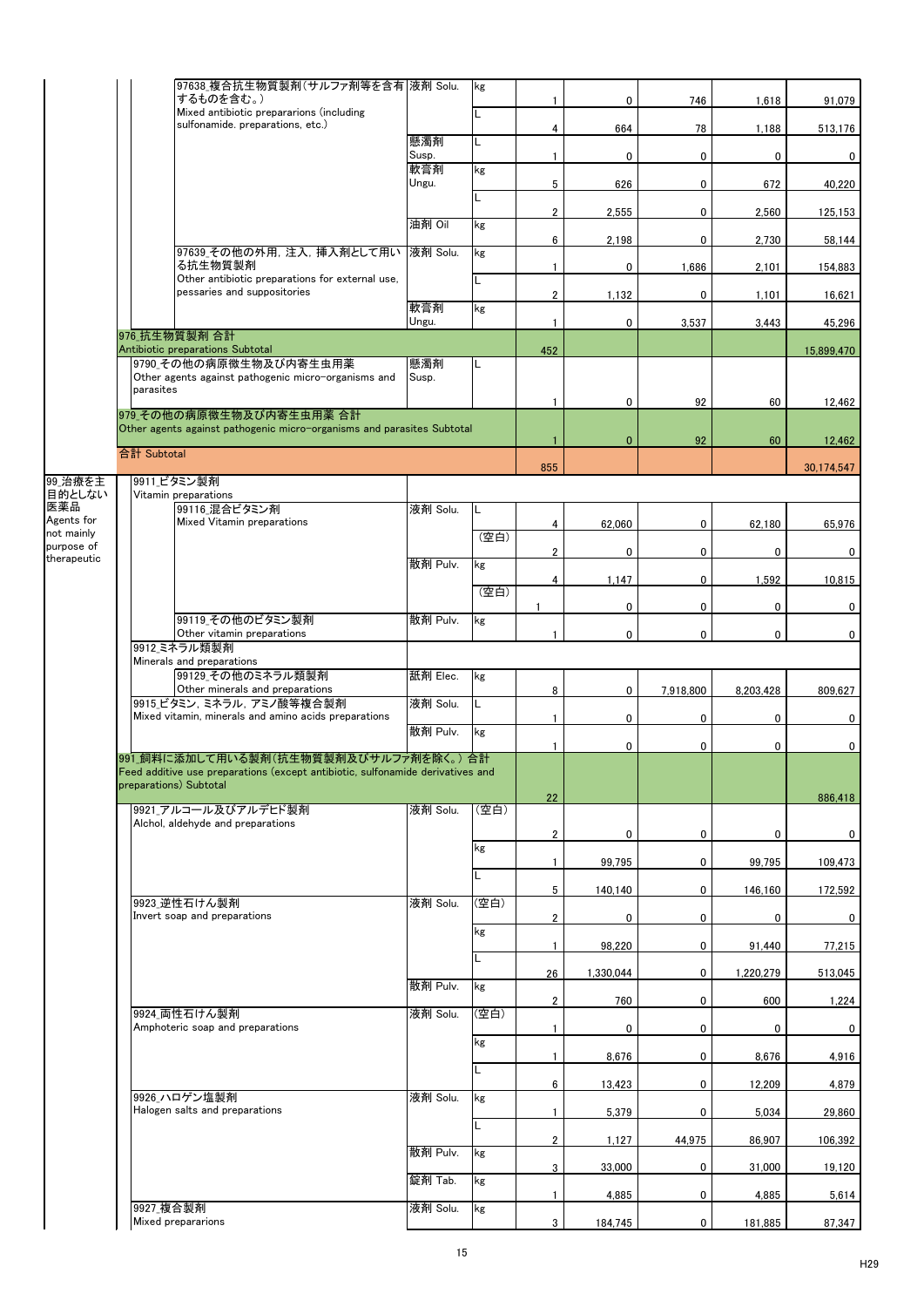|                                                                          | 乳剤 Emu.            | kg              |                 | 53,080       | 0            | 53,080      | 45,404         |
|--------------------------------------------------------------------------|--------------------|-----------------|-----------------|--------------|--------------|-------------|----------------|
| 9929 その他の殺菌消毒剤<br>Other agents for disinfections                         | (空白)               | (空白)            |                 |              |              |             |                |
|                                                                          | その他                | kg              |                 | 0            | $\pmb{0}$    | 0           | 0              |
|                                                                          | Others<br>液剤 Solu. | kg              | 4               | $\pmb{0}$    | $\pmb{0}$    | 0           | 0              |
|                                                                          |                    | L               |                 | $\pmb{0}$    | $\pmb{0}$    | $\mathbf 0$ | $\bf{0}$       |
|                                                                          | 散剤 Pulv.           | kg              | 4               | 199,682      | $\mathbf 0$  | 195,135     | 86,216         |
|                                                                          |                    |                 | 3               | $\pmb{0}$    | 192,864      | 190,389     | 278,810        |
|                                                                          |                    |                 |                 | 0AL415:AL436 | $\mathbf 0$  | 30          | 125            |
| 992 殺菌消毒剤 合計<br>Amphoteric soap and preparations Subtotal                |                    |                 | 72              |              |              |             | 1,542,232      |
| 9931 除虫菊製剤(合成を含む。)<br>Pyrethrum and preparations (includind synthetic)   | 空白                 | (空白)            | 7               | 0            | 0            | 0           | $\mathbf 0$    |
|                                                                          | その他<br>Others      | 個               | 5               | 105,260      | 0            | 105,260     | 54,436         |
|                                                                          |                    | (空白)            |                 |              | 0            |             |                |
|                                                                          | 液剤 Solu.           | kg              |                 | 0            |              | 0           | $\mathbf 0$    |
|                                                                          |                    |                 |                 | 9,756        | $\mathbf 0$  | 9,713       | 41,336         |
|                                                                          | 乳剤 Emu.            | kg              | 4               | 20,793       | 10,750       | 33,434      | 263,375        |
|                                                                          |                    |                 | $\overline{2}$  | 7,737        | $\mathbf 0$  | 7,737       | 48,867         |
|                                                                          | 油剤 Oil             | L               | $6\phantom{.0}$ | 35,313       | $\mathbf 0$  | 27,881      | 140,125        |
|                                                                          |                    |                 |                 | 2,314        | $\mathbf 0$  | 2,556       | 28,983         |
| 9932_有機リン製剤<br>Organic phosphorus and preparations                       | (空白)               | (空白)            | 3               | 0            | $\mathbf 0$  | $\mathbf 0$ | $\overline{0}$ |
|                                                                          | その他<br>Others      | kg              |                 | $\pmb{0}$    | $\mathbf 0$  | 0           | $\mathbf 0$    |
|                                                                          | 液剤 Solu.           | L               | $\overline{2}$  | 1,006        | $\mathbf 0$  | 945         | 7,440          |
|                                                                          | 散剤 Pulv.           | kg              |                 |              |              |             |                |
|                                                                          | 乳剤 Emu.            | (空白)            | $6\phantom{.0}$ | 88,885       | $\mathbf 0$  | 91,856      | 242,785        |
|                                                                          |                    |                 | $\overline{2}$  | $\pmb{0}$    | $\mathbf 0$  | 0           | $\mathbf 0$    |
|                                                                          | 粒剤 Gra.            | kg              | $5\phantom{.0}$ | 48,746       | $\mathbf 0$  | 49,662      | 34,190         |
| 9933 除虫菊製剤・有機リン酸等含有製剤                                                    | 乳剤 Emu.            | (空白)            |                 | 592          | $\mathbf 0$  | 592         | 2,750          |
| Mixed prepararions of pyrecthrum, organic phosphorus<br>and preparations | 粒剤 Gra.            | kg              | 8               | 0            | $\mathbf 0$  | 0           | $\mathbf 0$    |
|                                                                          |                    |                 | $\overline{2}$  | 5,390        | $\mathbf 0$  | 5,390       | 6,840          |
| 9935_カーバメイト系製剤<br>Carbamate, derivatives and preparations                | その他<br>Others      | 個               |                 | $\mathbf 0$  | 48,740       | 52,279      | 150,376        |
|                                                                          | 液剤 Solu.           | L               | $\overline{2}$  | 5,140        | $\mathbf{0}$ | 7,000       | 19,250         |
|                                                                          | 散剤 Pulv.           | (空白)            |                 | 0            | $\mathbf 0$  | 0           | 0              |
|                                                                          |                    | kg              |                 |              |              |             |                |
|                                                                          | 首輪剤                | 個               | 4               | 56,285       | $\mathbf{0}$ | 68,380      | 197,669        |
|                                                                          | Collor<br>乳剤 Emu.  | L               | 4               | 0            | 14,810       | 14,827      | 14,192         |
| 9936 ジクロルベンゼン系製剤                                                         | 乳剤 Emu.            | (空白)            |                 | 12,342       | $\mathbf 0$  | 12,342      | 12,778         |
| Dichlorobenzene, derivatives and preparations                            |                    |                 |                 | 0            | $\mathbf 0$  | 0           | 0              |
| 9939_その他の防虫剤, 殺虫剤<br>Other insecticides and insect repellents            | その他<br>Others      | 個               |                 | 23,707       | $\mathbf 0$  | 24,956      | 75,573         |
|                                                                          | チュアブル<br>剤 Chew.   | 個               |                 |              |              |             |                |
|                                                                          | 液剤 Solu.           | 空白              | 14              | $\bf{0}$     | 12,405,900   | 8,852,382   | 6,619,296      |
|                                                                          |                    |                 | $\overline{2}$  | $\bf 0$      | $\pmb{0}$    | $\pmb{0}$   | $\bf{0}$       |
|                                                                          | 懸濁剤                | L               | 40              | 31,606       | 13,823       | 44,671      | 4,603,095      |
|                                                                          | Susp.<br>散剤 Pulv.  | $\overline{kg}$ |                 | $\pmb{0}$    | 17,332       | 12,860      | 298,000        |
|                                                                          |                    | (空白)            | $6\phantom{.0}$ | 890          | 40,670       | 39,281      | 199,374        |
|                                                                          |                    |                 | $\mathbf{2}$    | $\pmb{0}$    | $\pmb{0}$    | $\pmb{0}$   | 0              |
|                                                                          | 首輪剤<br>Collor      | 個               |                 | $\pmb{0}$    | $\pmb{0}$    | $\mathbf 0$ | 0              |
|                                                                          |                    | L               |                 | 0            | 0            | 0           | $\bf{0}$       |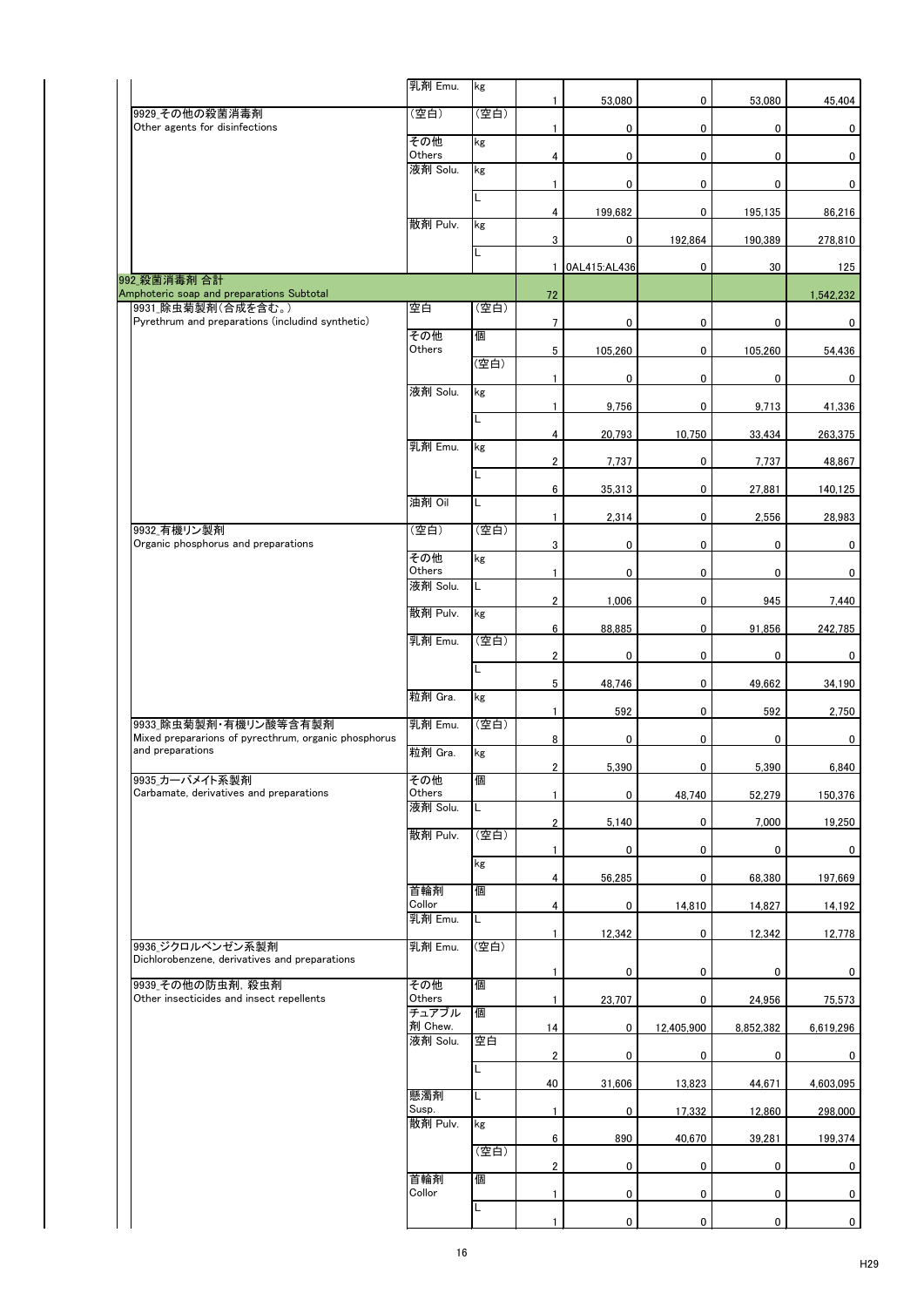|                                                                            | 錠剤 Tab.            | kg   | 5                       | 0         | 664       | 655         | 554,139     |
|----------------------------------------------------------------------------|--------------------|------|-------------------------|-----------|-----------|-------------|-------------|
|                                                                            |                    | 個    |                         |           |           |             |             |
|                                                                            | 乳剤 Emu.            | L.   | 15                      | 0         | 615,480   | 653,076     | 336,858     |
|                                                                            |                    |      | $\mathbf{1}$            | 0         | 0         | $\mathbf 0$ | $\bf{0}$    |
|                                                                            | 油剤 Oil             |      | $\mathbf 2$             | 7,589     | 0         | 7,589       | 104,633     |
|                                                                            | 粒剤 Gra.            | (空白) | 4                       | 0         | 0         | 0           | $\mathbf 0$ |
|                                                                            |                    | kg   |                         |           |           |             |             |
| 993_防虫剤, 殺虫剤 合計                                                            |                    |      | 18                      | 346,100   | 23,943    | 363,666     | 393,872     |
| Insecticides and insect-repellents Subtotal                                |                    |      | 184                     |           |           |             | 14,450,232  |
| 9951 血液検査用試薬<br>Reagents for blood tests                                   | その他<br>Others      | kit  | $\overline{2}$          | 263       | 0         | 261         | 2,741       |
|                                                                            |                    | 個    |                         |           |           |             |             |
|                                                                            | 液剤 Solu.           | kit  | 30                      | 2,010,000 | 2,615,332 | 3,766,760   | 566,497     |
|                                                                            |                    |      | $\mathbf 2$             | 3,600     | 0         | 3,600       | 86,400      |
|                                                                            | 懸濁剤<br>Susp.       | kit  | 1                       | 0         | 0         | $\mathbf 0$ | $\mathbf 0$ |
| 9952_診断用試薬:尿検査用試薬                                                          | その他<br>Others      | kit  |                         |           |           |             |             |
| Reagents for urine tests<br>9953_乳汁検査用試薬                                   | その他                | kit  | 1                       | 0         | 1,174     | 1,174       | 2,465       |
| Reagents for milk tests                                                    | Others             |      | $\mathbf{1}$            | 0         | 0         | $\mathbf 0$ | $\bf{0}$    |
|                                                                            |                    | 個    | $\mathbf 2$             | 6,300     | 0         | 6,300       | 22,701      |
|                                                                            | 液剤 Solu.           |      |                         |           |           |             |             |
| 9955_微生物感受性試薬                                                              | その他                | 個    | $\mathbf{1}$            | 44,994    | 0         | 39,015      | 43,853      |
| Reagents for bacterial sensitivity tests                                   | Others             |      | 7                       | 4,659     | 0         | 4,659       | 6,879       |
| 995 診断用試薬 合計<br>Diagnostic reagents Subtotal                               |                    |      | 47                      |           |           |             | 731,536     |
| 9990_その他の治療を主目的としない医薬品                                                     | その他                | kit  |                         |           |           |             |             |
| Other agents for not mainly purpose of therapeutic                         | Others<br>液剤 Solu. | kg   | $\overline{\mathbf{c}}$ | 0         | 0         | $\mathbf 0$ | $\mathbf 0$ |
|                                                                            |                    |      | 1                       | 0         | 0         | 0           | $\bf{0}$    |
|                                                                            |                    |      | 5                       | 63,478    | 5,356     | 53,573      | 82,885      |
|                                                                            | 注射剤 Inj.           |      | 10 <sup>1</sup>         | 37,867    | 1,089     |             |             |
| 9999_上記のどれにも該当しない医薬品(インターフェロ                                               | 散剤 Pulv.           | kg   |                         |           |           | 24,989      | 29,567      |
| ン、抗がん剤等)<br>Pharmaceutical products (interferon, anticancer agent)         |                    | 個    | 1                       | 0         | 0         | 0           | $\bf{0}$    |
| which correspond to nothing mentioned above                                |                    |      | 1                       | 8,660     | 0         | 8,400       | 21,000      |
|                                                                            | 錠剤 Tab.            | 個    | 3                       | 0         | 738,920   | 276,920     | 158,751     |
|                                                                            | 注射剤 Inj.           |      |                         |           |           |             |             |
| 999 その他の治療を主目的としない医薬品 合計                                                   |                    |      | $\boldsymbol{2}$        | 125       | 0         | 319         | 433,282     |
| Other agents for not mainly purpose of therapeutic Subtotal<br>合計 Subtotal |                    |      | 25                      |           |           |             | 725,485     |
|                                                                            |                    |      | 350                     |           |           |             | 18,335,903  |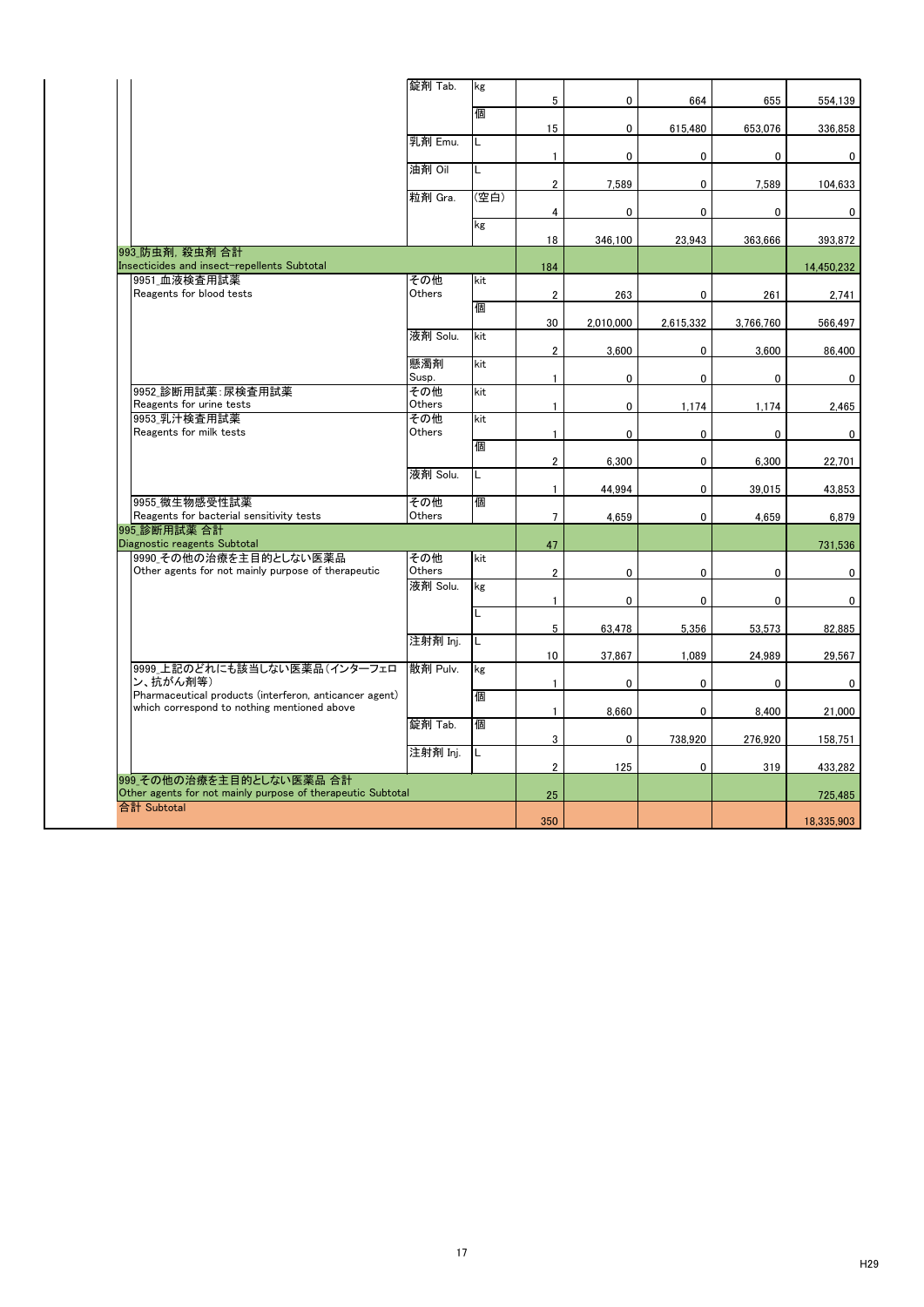### 第4表 動物用医薬部外品の製造販売高

### Table 4 Sales Amount of Manufactured Quasi-Drugs for Animal Use

|                                  | 薬理作用別の分類番号及び名称                                                                                          | 剤型               | 単位   | 品目数<br>Number  | 製造数量                     | 輸入数量                 | 販売高<br>Sales   |              |
|----------------------------------|---------------------------------------------------------------------------------------------------------|------------------|------|----------------|--------------------------|----------------------|----------------|--------------|
|                                  | Number and Name Classified by Pharmacological Action                                                    | Dosage           | Unit | of<br>Medicine | Manufactured<br>Quantity | Imported<br>Quantity | 数量<br>Quantity | 金額<br>Amount |
| 93_消化器官<br>用薬                    | 9343_油脂製剤<br>Oil and prepargatives                                                                      | 舐剤 Elec.         | kg   | $\overline{2}$ | 1,889                    | 01                   | 1,910          | 16,042       |
| Agents<br>affecting<br>digestive | 9349_その他の下剤<br>Other purgatives                                                                         | ペースト剤<br>Pas.    | kg   |                | 0                        | 4,486                | 4,768          | 41,393       |
| organs                           |                                                                                                         |                  | 偭    |                | 0                        | 21,000               | 16,800         | 8,560        |
|                                  | 934_下剤 合計<br><b>Purgatives Subtotal</b>                                                                 |                  |      | 4              |                          |                      |                | 65,995       |
|                                  | 9379_その他の浣腸剤<br>Other clysters                                                                          | ペースト剤<br>Pas.    | (空白) |                |                          |                      |                |              |
|                                  | 937 浣腸剤 合計                                                                                              |                  |      |                | 0                        | $\overline{0}$       |                | $\bf{0}$     |
|                                  | <b>Clysters Subtotal</b><br>合計 Subtotal                                                                 |                  |      |                | $\mathbf 0$              | $\overline{0}$       | $\Omega$       | $\mathbf 0$  |
| 95_外用薬                           | 9519_その他の外皮用殺菌消毒剤                                                                                       | その他              |      | 5              |                          |                      |                | 65,995       |
| Agents for                       | Other antimicrobials for dermatologic use                                                               | Others           |      |                | 26,468                   | 01                   | 24,349         | 52,644       |
| external use                     | 951 外皮用殺菌消毒剤 合計<br>Antimicrobials for dermatologic use Subtotal                                         |                  |      |                |                          |                      |                | 52,644       |
|                                  | 9539_その他の鎮痛, 鎮痒, 収斂, 消炎剤<br>Other analgesics, anti-itchings, astringents and<br>antiinflammatory agents | 液剤 Solu.         |      |                |                          | $\overline{0}$       |                | 0            |
|                                  | 953_鎮痛, 鎮痒, 収斂, 消炎剤 合計<br>Analgesics, anti-itchings, astringents and antiinflammatory agents Subtotal   |                  |      |                |                          |                      |                |              |
|                                  | 9561_硫黄製剤, 硫化物製剤                                                                                        | 液剤 Solu.         |      |                |                          |                      |                | $\bf{0}$     |
|                                  | Sulfur preparations, sulfide preparations<br>9562 皮ふ洗浄剤                                                 | 液剤 Solu.         | (空白) |                |                          | 0                    |                | $\mathbf 0$  |
|                                  | Disinfectants preparations                                                                              |                  |      | 3              | 0                        | 0                    | 0              | $\mathbf 0$  |
|                                  |                                                                                                         |                  | kg   | 3              | n                        | 0I                   |                | $\Omega$     |
|                                  |                                                                                                         |                  |      | 90             | 210,345                  | 61,809               | 286,075        | 340,720      |
|                                  |                                                                                                         | 散剤 Pulv.         | kg   |                |                          |                      |                |              |
|                                  | 9569 その他の浴剤及び皮ふ洗浄剤                                                                                      | 液剤 Solu.         |      | $\overline{2}$ | 240                      | $\overline{0}$       | 263            | 217          |
|                                  | Other bath and disinfectants preparations                                                               | 散剤 Pulv.         | kg   | 27             | 3,100                    | 0                    | 2,732          | 1,747        |
|                                  |                                                                                                         | 粒剤 Gra.          | kg   |                | 0                        | $\overline{0}$       |                | $\bf{0}$     |
|                                  |                                                                                                         |                  |      |                | O                        | $\overline{0}$       |                | $\mathbf 0$  |
|                                  |                                                                                                         | その他<br>Others    |      | 3              | 1,944                    | 01                   | 1,337          | 3,955        |
|                                  | 956 浴剤及び皮ふ洗浄剤 合計<br>Bath and disinfectants preparations Subtotal                                        |                  |      | 131            |                          |                      |                | 346,639      |
|                                  | 9572_複合製剤<br>Mixed repellants                                                                           | 軟膏剤              | kg   |                |                          |                      |                |              |
|                                  | 9579 その他の嫌忌剤                                                                                            | Ungu.<br>エアゾール   | 個    |                |                          | $\overline{0}$       |                | 23           |
|                                  | Other repellants<br>957 嫌忌剤 合計                                                                          | 剤 Aero.          |      |                | 0                        | $\overline{0}$       |                | $\pmb{0}$    |
|                                  | Repellants Subtotal<br> 9589_その他の皮ふ保護剤                                                                  | 軟膏剤              | kg   | $\overline{2}$ |                          |                      |                | 23           |
|                                  | Other agents for skin protection                                                                        | Ungu.            |      |                | O                        | $\overline{0}$       |                | $\mathbf 0$  |
|                                  | 958 皮ふ保護剤 合計<br>Agents for skin protection Subtotal                                                     |                  |      |                |                          |                      |                |              |
|                                  | 9590 その他の外用薬                                                                                            | 液剤 Solu.         | kg   |                |                          |                      |                | $\pmb{0}$    |
|                                  | Other agents for external use                                                                           |                  |      |                | 0                        | $\overline{0}$       |                | $\pmb{0}$    |
|                                  | 959 その他の外用薬合計                                                                                           |                  |      | $\overline{2}$ |                          | 0                    |                | $\pmb{0}$    |
|                                  | Other agents for external use Subtotal                                                                  |                  |      | 3              |                          |                      |                | $\mathbf 0$  |
|                                  | 合計 Subtotal                                                                                             |                  |      | 139            |                          |                      |                | 399,306      |
| 99 治療を主<br>目的としない                | 9924_両性石けん製剤<br>Amphoteric soap and preparations                                                        | 液剤 Solu.         |      | $\overline{4}$ | 13,230                   | 0                    | 11,173         | 14,204       |
| 医薬品<br>Agents for                | 9929 その他の殺菌消毒剤<br>Other agents for disinfections                                                        | エアゾール<br>剤 Aero. | 個    |                |                          |                      |                |              |
| not mainly<br>purpose of         |                                                                                                         | 液剤 Solu.         | 個    | $\overline{2}$ | 0                        | 0                    | 0              | $\pmb{0}$    |
| therapeutic                      |                                                                                                         | その他              | 個    |                | 75,790                   | 0                    | 75,790         | 12,464       |
|                                  |                                                                                                         | Others<br>(空白)   | 個    | $\overline{2}$ | $\Omega$                 | $\overline{0}$       | 0              | $\pmb{0}$    |
|                                  |                                                                                                         |                  |      | 10             | 0                        | 0                    | $\mathbf 0$    | $\pmb{0}$    |
|                                  | 992 殺菌消毒剤 合計<br>Amphoteric soap and preparations Subtotal                                               |                  |      | 19             |                          |                      |                | 26,668       |

 $\overline{\mathsf{C}}$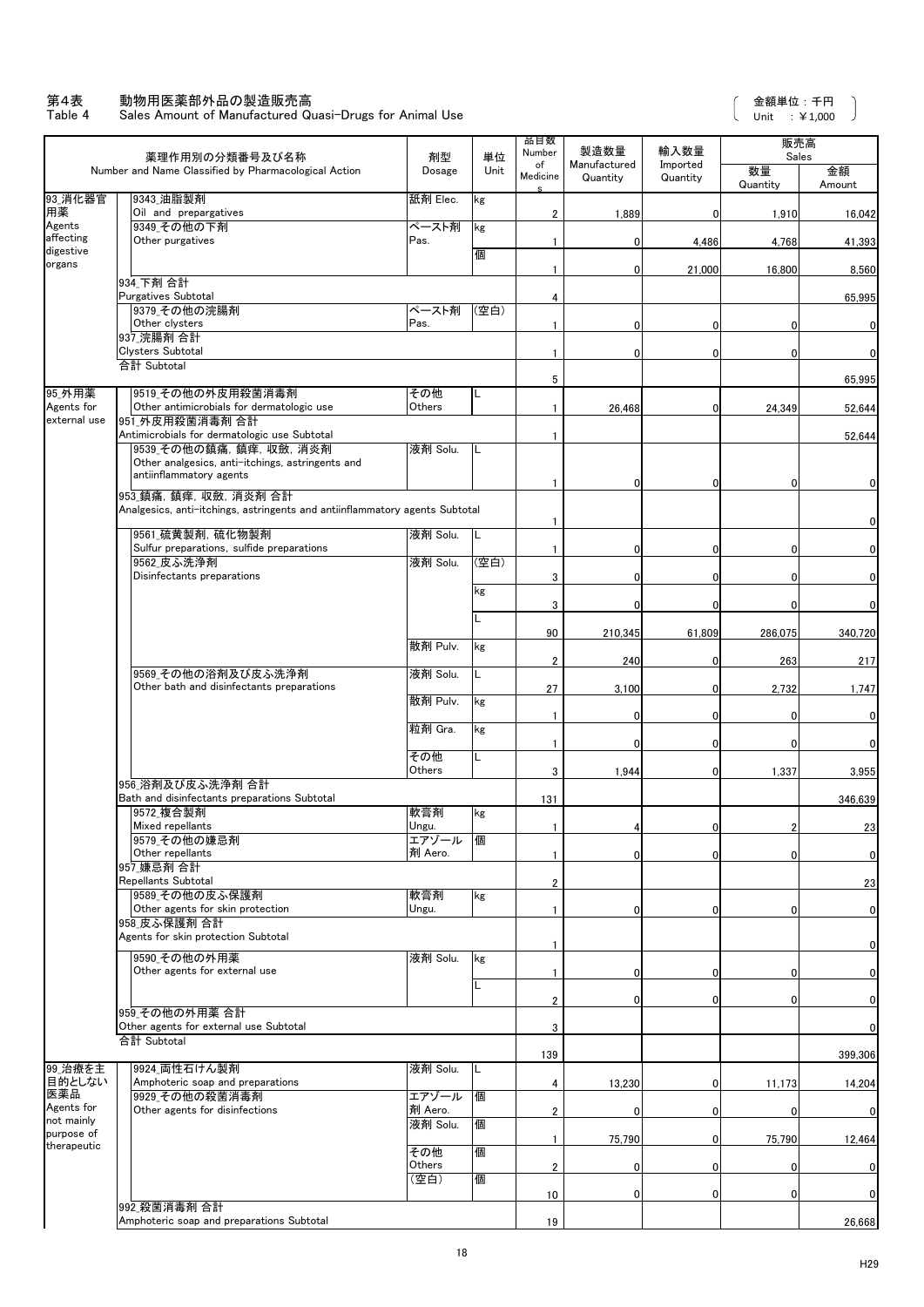| 9931_除虫菊製剤(合成を含む。)<br>Pyrethrum and preparations (including synthetic)   | エアゾール<br>剤 Aero.        | kg   | 6               | $\mathbf{0}$   | $\mathbf 0$    | 0              | $\overline{0}$ |
|--------------------------------------------------------------------------|-------------------------|------|-----------------|----------------|----------------|----------------|----------------|
|                                                                          |                         | L    | 10              | $\overline{0}$ | $\mathbf 0$    |                | 0              |
|                                                                          |                         | 個    |                 |                |                | 0              |                |
|                                                                          | 液剤 Solu.                | (空白) | $6\phantom{.0}$ | 70,080         | $\overline{0}$ | 70,080         | 24,930         |
|                                                                          |                         |      | 45              | $\overline{0}$ | $\mathbf 0$    | 0              | 0              |
|                                                                          |                         | kg   | 10              | 7,512          | $\overline{0}$ | 7,512          | 1,502          |
|                                                                          |                         | L    | 27              | 96,779         | $\mathbf 0$    | 98,716         | 226,598        |
|                                                                          |                         | 個    |                 |                |                |                |                |
|                                                                          | 散剤 Pulv.                | (空白) | 13              | 1,574          | $\mathbf 0$    | 1,344          | 734            |
|                                                                          |                         | kg   | $\overline{2}$  | $\overline{0}$ | $\overline{0}$ | $\overline{0}$ | $\overline{0}$ |
|                                                                          |                         | 個    | 6               | 4,210          | $\overline{0}$ | 3,973          | 14,870         |
|                                                                          |                         |      | 3               | 0              | $\mathbf 0$    | 0              | $\overline{0}$ |
|                                                                          | 首輪剤<br>Collor           | (空白) | 17              | $\overline{0}$ | $\mathbf 0$    | 0              | $\overline{0}$ |
|                                                                          |                         | 個    |                 |                |                |                |                |
|                                                                          | 蒸散剤                     | 個    | 40              | 235,620        | $\overline{0}$ | 222,944        | 59,220         |
|                                                                          | Tranpiration<br>乳剤 Emu. | IL   | 9               | 328,862        | $\overline{0}$ | 289,193        | 107,681        |
|                                                                          |                         |      | $\overline{2}$  | $\overline{0}$ | $\mathbf{0}$   | 0              | $\overline{0}$ |
|                                                                          |                         | 個    |                 | $\overline{0}$ | $\overline{0}$ | 0              | $\overline{0}$ |
|                                                                          | 油剤 Oil                  | (空白) |                 | $\overline{0}$ | $\overline{0}$ | $\overline{0}$ | $\overline{0}$ |
|                                                                          |                         | L    |                 |                |                |                |                |
|                                                                          | 粒剤 Gra.                 | kg   |                 | $\overline{0}$ | 0l             | 01             | $\mathbf{0}$   |
|                                                                          | 燻煙剤                     | (空白) | $\overline{2}$  | 0              | $\overline{0}$ | 0              | $\pmb{0}$      |
|                                                                          | Smoke                   |      | 22              | 0              | $\mathbf 0$    | 0              | $\overline{0}$ |
|                                                                          |                         | kg   | 64              | 8,979          | 711,187        | 787,600        | 304,993        |
|                                                                          |                         | 個    |                 |                |                |                |                |
|                                                                          | その他                     | (空白) | $\mathbf{3}$    | 1,488          | 43,328         | 61,779         | 18,392         |
|                                                                          | Others                  | L    | 6               | 0              | $\mathbf{0}$   | 0              | 0              |
|                                                                          |                         | 個    |                 | 0              | $\mathbf 0$    | $\overline{0}$ | $\pmb{0}$      |
|                                                                          |                         |      | 37              | 33,866         | $\mathbf 0$    | 36,363         | 11,792         |
|                                                                          | (空白)                    | (空白) | 189             | $\overline{0}$ | $\mathbf 0$    | 0              | 0              |
| 9933 除虫菊製剤・有機リン酸等含有製剤                                                    | 散剤 Pulv.                | kg   |                 |                |                |                |                |
| Mixed prepararions of pyrecthrum, organic phosphorus<br>and preparations |                         |      |                 | 0              | $\mathbf 0$    | $\overline{0}$ | $\overline{0}$ |
| 9939_その他の防虫剤, 殺虫剤<br>Other insecticides and insect repellents            | エアゾール (空白)<br>剤 Aero.   |      | $\overline{7}$  | $\overline{0}$ | $\pmb{0}$      | $\overline{0}$ | 0              |
|                                                                          |                         |      |                 |                |                |                |                |
|                                                                          |                         | 個    | 9               | 19,656         | $\mathbf 0$    | 25,030         | 37,454         |
|                                                                          | 液剤 Solu.                | (空白) |                 | 0              | $\mathbf 0$    | 0              | 0              |
|                                                                          |                         |      |                 | 0              | $\mathbf 0$    | $\overline{0}$ | $\bf{0}$       |
|                                                                          |                         | kg   | 26              | 1,965          | $\mathbf 0$    | 2,273          | 248,930        |
|                                                                          |                         | L    | 4               | 0              | $\overline{0}$ | 0              | $\pmb{0}$      |
|                                                                          |                         | 個    |                 |                |                |                |                |
|                                                                          | 散剤 Pulv.                | kg   | 11              | 0              | $\mathbf 0$    | $\Omega$       | $\pmb{0}$      |
|                                                                          | 首輪剤                     | (空白) | 2 <sup>1</sup>  | 1,562          | 0              | 1,089          | 3,099          |
|                                                                          | Collor                  |      | $\overline{2}$  | $\overline{0}$ | $\overline{0}$ | 0              | $\overline{0}$ |
|                                                                          |                         | 個    | 26              | 461,170        | $\mathbf{0}$   | 402,638        | 203,992        |
|                                                                          | その他<br>Others           | (空白) | 4               | 0              | $\mathbf 0$    | 0              | $\overline{0}$ |
|                                                                          |                         | 個    |                 |                |                |                |                |
|                                                                          | (空白)                    | (空白) | 5               | 0              | $\mathbf 0$    | 0              | $\overline{0}$ |
| 993_防虫剤, 殺虫剤 合計                                                          |                         |      | 16              | $\overline{0}$ | $\mathbf 0$    | 0              | 0              |
| Insecticides and insect repellents Subtotal                              |                         |      | 638             |                |                |                | 1,264,187      |
| 9943_クマリン系製剤<br>Coumarin, derivatives and preparations                   | 散剤 Pulv.                | (空白) |                 | $\mathbf{0}$   | $\mathbf 0$    | $\overline{0}$ | 0              |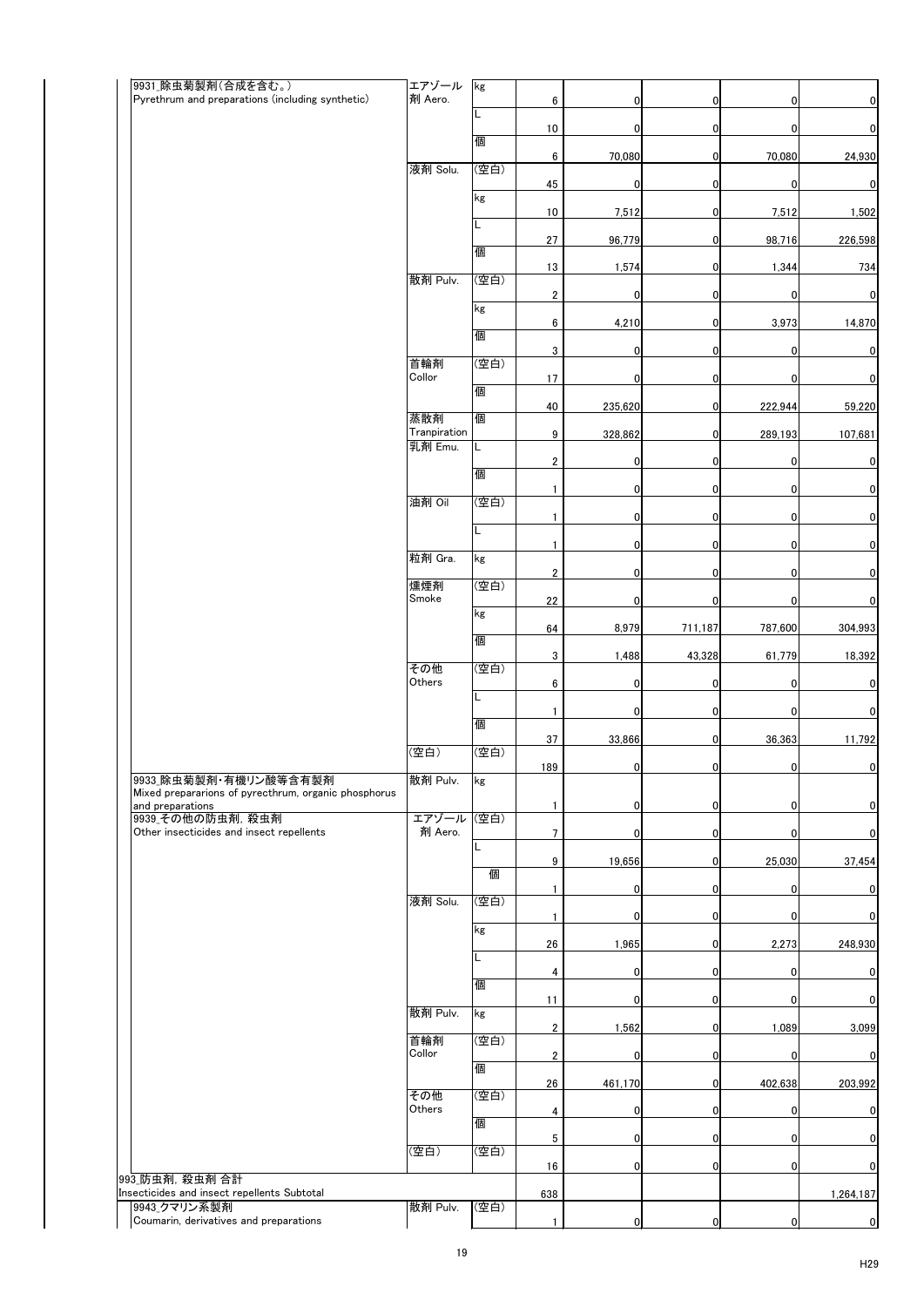|                                                             |               | kg   |                 |         |                |              |                |
|-------------------------------------------------------------|---------------|------|-----------------|---------|----------------|--------------|----------------|
|                                                             |               |      |                 | 1,604   | $\overline{0}$ | 1,710        | 2,460          |
|                                                             | 錠剤 Tab.       | kg   |                 |         |                |              |                |
|                                                             |               |      |                 | 113,000 | $\overline{0}$ | 113,000      | 303,234        |
|                                                             | 粒剤 Gra.       | (空白) |                 |         |                |              |                |
|                                                             |               |      | $\overline{2}$  | 0       | $\Omega$       | 0            | $\overline{0}$ |
|                                                             |               | kg   |                 |         |                |              |                |
|                                                             |               |      | $\overline{2}$  | 0       | 21,047         | 20,426       | 41,778         |
|                                                             | 舐剤 Elec.      | kg   |                 |         |                |              |                |
|                                                             |               |      | $\overline{2}$  | 0       | $\Omega$       | O            | $\overline{0}$ |
|                                                             | その他           | (空白) |                 |         |                |              |                |
|                                                             | <b>Others</b> |      |                 | 389     | $\overline{0}$ | $\mathbf{0}$ | $\overline{0}$ |
| 9944_タリウム及びバリウム化合物製剤                                        | 粒剤 Gra.       | (空白) |                 |         |                |              |                |
| Thallium, barium, compounds and preparations                |               |      |                 |         |                |              |                |
|                                                             |               |      |                 | 0       | $\overline{0}$ | $\mathbf{0}$ | $\overline{0}$ |
| 9949_その他の殺そ剤                                                | 粒剤 Gra.       | kg   |                 |         |                |              |                |
| Other rodenticides                                          |               |      | 3               | 0       | $\overline{0}$ | $\mathbf 0$  | $\overline{0}$ |
|                                                             | その他           | (空白) |                 |         |                |              |                |
|                                                             | <b>Others</b> |      |                 | 0       | $\overline{0}$ | 0            | $\overline{0}$ |
|                                                             |               | kg   |                 |         |                |              |                |
|                                                             |               |      |                 | 1,070   | 0              | 905          | 2,715          |
| 994 殺そ剤 合計                                                  |               |      |                 |         |                |              |                |
| Rodenticides Subtotal                                       |               |      | 16              |         |                |              | 350,187        |
| 9990 その他の治療を主目的としない医薬品                                      | 液剤 Solu.      | L    |                 |         |                |              |                |
| Other agents for not mainly purpose of therapeutic          |               |      | $\overline{2}$  | 0       | 5,962          | 17,647       | 39,922         |
|                                                             | (空白)          | (空白) |                 |         |                |              |                |
|                                                             |               |      | $6\phantom{.0}$ | 0       | 01             | 0            | $\overline{0}$ |
| 999_その他の治療を主目的としない医薬品 合計                                    |               |      |                 |         |                |              |                |
| Other agents for not mainly purpose of therapeutic Subtotal |               |      | 8               |         |                |              | 39,922         |
| 合計 Subtotal                                                 |               |      |                 |         |                |              |                |
|                                                             |               |      | 681             |         |                |              | 1,680,964      |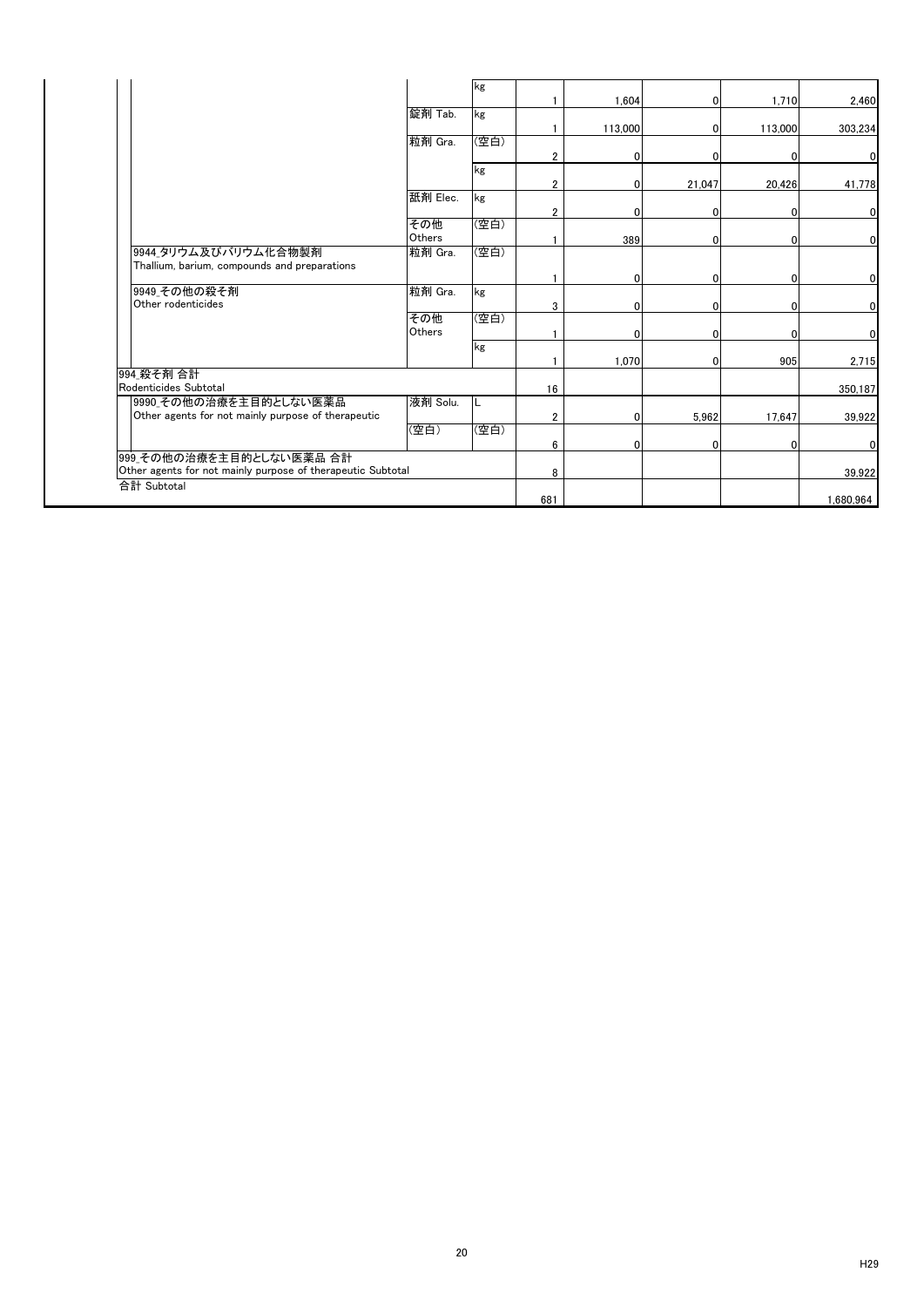### 第5表 動物用生物学的製剤の製造販売高 金額単位:千円

### Table 5 Sales Amount of Manufactured Biological Products for Animal Use unit :\1,000

 $\overline{\phantom{a}}$ 

|                          | 薬理作用別の分類番号及び名称                                                                                                                                                                                                                                                                 | 単位           | 品目数<br>Number   | 製造数量                     | 輸入数量                 | 販売高<br>Sales   |              |
|--------------------------|--------------------------------------------------------------------------------------------------------------------------------------------------------------------------------------------------------------------------------------------------------------------------------|--------------|-----------------|--------------------------|----------------------|----------------|--------------|
|                          | Number and Name Classified by Pharmacological Action                                                                                                                                                                                                                           | Unit         | of<br>Medicines | Manufactured<br>Quantity | Imported<br>Quantity | 数量<br>Quantity | 金額<br>Amount |
| 1_血清類<br>Serum           | 破傷風抗毒素_Tetanus Antitoxin                                                                                                                                                                                                                                                       | L            |                 | 20                       | $\Omega$             | 20             | 3,492        |
|                          | 乾燥犬プラズマ_Canine Plasma, Dried                                                                                                                                                                                                                                                   | L            |                 | $\mathbf 0$              | $\Omega$             | $\mathbf{0}$   | $\Omega$     |
|                          | 合計 Subtotal                                                                                                                                                                                                                                                                    |              | $\overline{2}$  |                          |                      |                | 3,492        |
| 2_牛用ワクチ<br>ン(シードロッ       | アカバネ病生ワクチン Akabane Disease Vaccine, Live                                                                                                                                                                                                                                       | 個            |                 | 0                        | 0                    | $\mathbf 0$    | $\mathbf{0}$ |
| ト製剤を除く)<br><b>Bovine</b> |                                                                                                                                                                                                                                                                                | <b>千Dose</b> |                 | 0                        | 0                    | $\mathbf 0$    | $\mathbf 0$  |
| Vaccines<br>(except for  | 牛アデノウイルス感染症生ワクチン_Bovine Adenovirus Infection<br>Vaccine, Live                                                                                                                                                                                                                  | <b>千Dose</b> |                 | $\mathbf 0$              | $\Omega$             | $\mathbf 0$    | $\mathbf 0$  |
| Seed)                    | 牛ウイルス性下痢ー粘膜病生ワクチン_Bovine Viral Diarrhea-Mucosal<br>Disease Vaccine, Live                                                                                                                                                                                                       | <b>千Dose</b> |                 | 0                        | $\Omega$             | $\mathbf{0}$   | 0            |
|                          | 牛伝染性鼻気管炎生ワクチン_Infectious Bovine Rhinotracheitis<br>Vaccine, Live                                                                                                                                                                                                               | <b>千Dose</b> | $\overline{2}$  | 0                        | $\Omega$             | $\mathbf 0$    | 0            |
|                          | 牛パラインフルエンザ生ワクチン_Bovine Parainfluenza Vaccine, Live                                                                                                                                                                                                                             | 個            |                 | 0                        | 0                    | $\mathbf 0$    | $\mathbf{0}$ |
|                          |                                                                                                                                                                                                                                                                                | <b>千Dose</b> |                 | 0                        | $\Omega$             | $\mathbf{0}$   | $\mathbf{0}$ |
|                          | 牛流行熱生ワクチン_Bovine Ephemeral Fever Vaccine, Live                                                                                                                                                                                                                                 | <b>千Dose</b> |                 | 0                        | 0                    | $\mathbf{0}$   | $\mathbf{0}$ |
|                          | 牛流行熱(アジュバント加)不活化ワクチン_Bovine Ephemeral Fever                                                                                                                                                                                                                                    |              |                 | 0                        | $\Omega$             | $\mathbf{0}$   | $\mathbf{0}$ |
|                          | Vaccine (adjuvant), Inactivated<br>牛疫生ワクチン Rinderpest Vaccine, Live                                                                                                                                                                                                            | <b>千Dose</b> | $\overline{2}$  | 116                      | 0                    | 0              | $\mathbf{0}$ |
|                          | チュウザン病(アジュバント加)不活化ワクチン_Chuzan Disease Vaccine                                                                                                                                                                                                                                  |              |                 | 0                        | 0                    | $\mathbf{0}$   | $\mathbf 0$  |
|                          | (adjuvant), Inactivated<br>牛流行熱・イバラキ病混合(アジュバント加)不活化ワクチン_Bovine                                                                                                                                                                                                                 |              |                 |                          |                      |                |              |
|                          | Ephemeral Fever, Ibaraki Disease Vaccine (adjuvant), Inactivated<br>アカバネ病・チュウザン病・アイノウイルス感染症混合(アジュバント加)                                                                                                                                                                         |              | 2               | 0                        | $\mathbf{0}$         | $\mathbf{0}$   | $\mathbf{0}$ |
|                          | 不活化ワクチン_Akabane Disease, Chuzan Disease, Ainovirus Infection<br>Vaccine (adjuvant), Inactivated                                                                                                                                                                                |              |                 | 0                        | $\mathbf{0}$         | 606            | 201,458      |
|                          |                                                                                                                                                                                                                                                                                | <b>千Dose</b> |                 | $\mathbf 0$              | $\mathbf{0}$         | $\mathbf{0}$   | $\mathbf 0$  |
|                          | 牛伝染性鼻気管炎・牛ウイルス性下痢-粘膜病・牛パラインフルエンザ<br>混合生ワクチン Infectious Bovine Rhinotracheitis, Bovine Viral<br>Diarrhea-Mucosal Disease, Bovine Parainfluenza Vaccine, Live                                                                                                                    | <b>FDose</b> | $\overline{2}$  | 0                        | $\mathbf{0}$         | $\mathbf{0}$   | $\mathbf 0$  |
|                          | 牛伝染性鼻気管炎・牛ウイルス性下痢-粘膜病・牛パラインフルエンザ・<br>牛RSウイルス感染症混合生ワクチン Infectious Bovine Rhinotracheitis,<br>Bovine Viral Diarrhea-Mucosal Disease, Bovine Parainfluenza, Bovine<br>Respiratory Syncytial Virus Infection Vaccine, Live                                                        | <b>千Dose</b> |                 | 0                        | 0                    | $\mathbf{0}$   | 0            |
|                          | 牛伝染性鼻気管炎・牛ウイルス性下痢-粘膜病・牛パラインフルエンザ・<br>牛アデノウイルス感染症混合生ワクチン Infectious Bovine<br>Rhinotracheitis, Bovine Viral Diarrhea-Mucosal Disease, Bovine<br>Parainfluenza, Bovine Adenovirus Infection Vaccine, Live                                                                        | <b>千Dose</b> |                 | 0                        | 0                    | $\mathbf{0}$   | 0            |
|                          | 牛伝染性鼻気管炎・牛ウイルス性下痢ー粘膜病2価・牛パラインフルエ<br>ンザ・牛RSウイルス感染症混合(アジュバント加)不活化ワクチン                                                                                                                                                                                                            |              |                 | 0                        | 304                  | 186            | 77,944       |
|                          | Infectious Bovine Rhinotracheitis, Bovine Viral Diarrhea-Mucosal<br>Disease (bivalent), Bovine Parainfluenza, Bovine Respiratory Syncytial                                                                                                                                     | <b>千Dose</b> | $\overline{2}$  | 737                      | $\mathbf{0}$         | 625            | 474,065      |
|                          | アカバネ病・イバラキ病・チュウザン病・アイノウイルス感染症・ピートンウ<br>イルス感染症混合(アジュバント加)不活化ワクチン_Akabane Disease,<br>Ibaraki Disease, Chuzan Disease, Ainovirus Infection, Peatonvirus<br>Infection Vaccine (adjuvant), Inactivated                                                                             | L            |                 | 0                        | 0                    | $\mathbf{0}$   | 0            |
|                          | 牛伝染性鼻気管炎・牛ウイルス性下痢-粘膜病・牛パラインフルエンザ・<br>牛RSウイルス感染症・牛アデノウイルス感染症混合生ワクチン<br>Infectious Bovine Rhinotracheitis, Bovine Viral Diarrhea-Mucosal<br>Disease, Bovine Parainfluenza, Bovine Respiratory Synctial Virus<br>Infection, Bovine Adenovirus Infection Vaccine, Live             | 千Dose        | $\overline{2}$  | 593                      | $\mathbf{0}$         | 695            | 578,212      |
|                          | 牛伝染性鼻気管炎・牛ウイルス性下痢-粘膜病2価・牛パラインフルエ<br>ンザ・牛RSウイルス感染症・牛アデノウイルス感染症混合生ワクチン<br>Infectious Bovine Rhinotracheitis, Bovine Viral Diarrhea-Mucosal<br>Disease(bivalent), Bovine Parainfluenza, Bovine Respiratory Synctial<br>Virus Infection, Bovine Adenovirus infection Vaccine, Live |              |                 | 364                      | 0                    | 48             | 35,000       |
|                          | 牛伝染性鼻気管炎・牛ウイルス性下痢-粘膜病2価・牛パラインフルエ<br>ンザ・牛RSウイルス感染症・牛アデノウイルス感染症混合ワクチン<br>Infectious Bovine Rhinotracheitis, Bovine Viral Diarrhea-Mucosal<br>Disease(bivalent), Bovine Parainfluenza, Bovine Respiratory Synctial<br>Virus Infection, Bovine Adenovirus infection Vaccine, Mixed | 千Dose        |                 | 174                      | $\mathbf 0$          | 215            | 213,766      |
|                          | 牛サルモネラ症(サルモネラ・ダブリン・サルモネラ・ティフィムリウム)(ア<br>ジュバント加)不活化ワクチン_Bovine Salmonellosis (Salmonella dublin,<br>Salmonella typhimurium) Vaccine (adjuvant), Inactivated                                                                                                                     |              | $\overline{2}$  | 0                        | 350                  | 178            | 28,081       |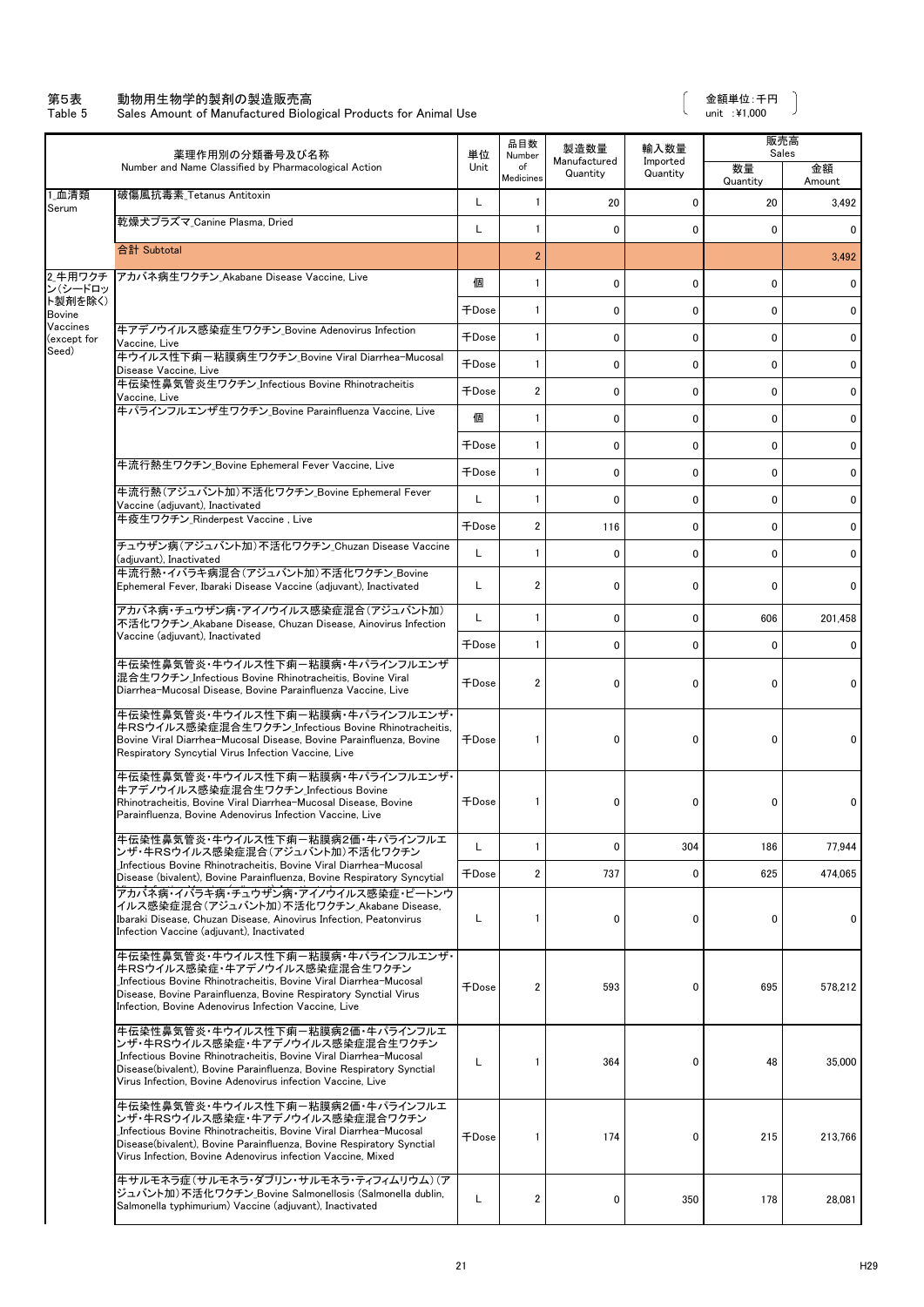|                         | 牛大腸菌性下痢症(K99保有全菌体·FY保有全菌体·31A保有全菌<br>体・O78全菌体)(アジュバント加)不活化ワクチン_Bovine Colibacillosis<br>(K99, FY, 31A, O78) Vaccine (adjuvant), Inactivated                                                                                                                                                                                                                                         |              |                | $\mathbf{0}$ | 0           | 178          | 40,133       |
|-------------------------|-------------------------------------------------------------------------------------------------------------------------------------------------------------------------------------------------------------------------------------------------------------------------------------------------------------------------------------------------------------------------------------|--------------|----------------|--------------|-------------|--------------|--------------|
|                         | 炭疽生ワクチン_Anthrax Vaccine, Live                                                                                                                                                                                                                                                                                                                                                       | 個            |                | 0            | 0           | $\Omega$     | <sup>0</sup> |
|                         | ヒストフィルス・ソムニ(へモフィルス・ソムナス)感染症・パスツレラ・ムルト<br> シダ感染症・マンヘミア・ヘモリチカ感染症混合(アジュバント加)不活化<br>ワクチン_Histophilus somni (Haemophilus somnus), Pasteurella<br>multocida and Mannheimia haemolytica Infections Vaccine (adjuvant),<br>Inactivated                                                                                                                                                      | L            |                | 126          | $\Omega$    | 357          | 132,614      |
|                         | 牛伝染性鼻気管炎・牛ウイルス性下痢-粘膜病・牛パラインフルエンザ・<br>牛RSウイルス感染症・牛アデノウイルス感染症・牛ヒストフィルス・ソムニ<br>(ヘモフィルス・ソムナス)感染症混合(アジュバント加)ワクチン<br>Infectious Bovine Rhinotracheitis, Bovine Viral Diarrhea-Mucosal<br>Disease, Bovine Parainfluenza, Bovine Respiratory Synctial Virus<br>Infection, Bovine Adenovirus infection, Bovine Histophilus somni<br>(Haemophilus somnus) Infection Vaccine (adjuvant), Mixed | 千Dose        |                | 286          | 0           | 240          | 297,472      |
|                         | 乳房炎(黄色ブドウ球菌)・乳房炎(大腸菌)混合(油性アジュバント加)不<br> 活化ワクチン_Bovine mastitis (Staphylococcus aureus, Escherichia coli)<br>Vaccine (Oil adjuvant), Inactivated                                                                                                                                                                                                                                     | 千Dose        |                | $\mathbf{0}$ | 277         | 180          | 134,015      |
|                         | 合計 Subtotal                                                                                                                                                                                                                                                                                                                                                                         |              | 36             |              |             |              | 2,212,760    |
| ン(シードロッ <br>ト製剤を除く)     | 3_馬用ワクチ  ウエストナイルウイルス感染症(油性アジュバント加)不活化ワクチン<br>West Nile Virus Vaccine(Oil adjuvant), Inactivated                                                                                                                                                                                                                                                                                     | <b>千Dose</b> |                | $\mathbf{0}$ | 0           | $\mathbf{0}$ | 0            |
| Equine<br>Vaccines      | 馬インフルエンザ不活化ワクチン_Equine Influenza Vaccine Inactivated                                                                                                                                                                                                                                                                                                                                |              | 3              | 47           | 0           | 52           | 41,918       |
| (except for<br>Seed)    | 馬ウイルス性動脈炎不活化ワクチン(アジュバント加溶解用液)_Equine<br>Viral Arteritis Vaccine (adjuvant), Inactivated                                                                                                                                                                                                                                                                                             | L.           |                | 0            | 0           | 0            | $\Omega$     |
|                         | 馬鼻肺炎生ワクチン_Equine Viral Rhinopneumonitis Vaccine, Live                                                                                                                                                                                                                                                                                                                               | <b>千Dose</b> |                | 21           | $\mathbf 0$ | 30           | 235,469      |
|                         | ゲタウイルス感染症不活化ワクチン_Equine Getahvirus Infection<br>Vaccine, Inactivated                                                                                                                                                                                                                                                                                                                | L.           |                | $\mathbf{0}$ | 0           | 0            | $\Omega$     |
|                         | 馬インフルエンザ不活化・日本脳炎不活化・破傷風トキソイド混合(アジュ<br>バント加)ワクチン_Equine Influenza, Japanese Encephalitis and Tetanus<br>Toxoid Combined Vaccine (adjuvant), Inactivated                                                                                                                                                                                                                              |              | 3              | 77           | 0           | 52           | 92,680       |
|                         | 合計 Subtotal                                                                                                                                                                                                                                                                                                                                                                         |              | 10             |              |             |              | 370,067      |
| 4.豚用ワクチ<br>ン(シードロッ      | 豚コレラ生ワクチン_Hog Cholera Vaccine, Live                                                                                                                                                                                                                                                                                                                                                 | <b>千Dose</b> |                | 0            | 0           | $\mathbf{0}$ | $\Omega$     |
| ト製剤を除く)<br>Swine        | 日本脳炎(アジュバント加)不活化ワクチン_Japanese Encephalitis<br>Vaccine (adjuvant), Inactivated                                                                                                                                                                                                                                                                                                       | L            |                | 619          | $\mathbf 0$ | 687          | 39,893       |
| Vaccines<br>(except for | 豚インフルエンザ不活化ワクチン(油性アジュバント加溶解用液)_Swine<br>Influenza Vacine (Oid adjuvant), Inactivated                                                                                                                                                                                                                                                                                                | <b>千Dose</b> |                | $\mathbf{0}$ | 0           | $\Omega$     | $\Omega$     |
| Seed)                   | 豚オーエスキー病(gIー、tkー)生ワクチン_Swine Aujeszky's Disease<br>(Type gI-, tk-) Vaccine, Live                                                                                                                                                                                                                                                                                                    | <b>千Dose</b> |                | $\mathbf{0}$ | 0           | 0            | 0            |
|                         | 豚オーエスキー病(gIー、tkー)生ワクチン(酢酸トコフェロールアジュバ<br> ント加溶解用液)Swine Aujeszky's Disease(Type gI−, tk−)Vaccine<br>(Tocopherolacetate adjuvant), Live                                                                                                                                                                                                                                               | 千Dose        | $\overline{2}$ | $\mathbf{0}$ | 2,709       | 2,171        | 151,984      |
|                         | 豚サーコウイルス(2型)感染症(1型-2型キメラ)(デキストリン誘導体<br>アジュバント加)不活化ワクチン Porcine Circovirus (Type 2) Infection<br>(Type 1, type 2 chimera) Vaccine (Dextrin derivative adjuvant),                                                                                                                                                                                                                     | L            | $\overline{2}$ | $\Omega$     | 958         | 1,328        | 162,936      |
|                         | Inactivated<br>豚サーコウイルス(2型・組換え型)感染症(カルボキシビニルポリマーア<br> ジュバント加)不活化ワクチン_Porcine Circovirus (Type 2•recombinant)<br>Infection Vaccine (Carboxyvinylpolymer adjuvant) Inactivated                                                                                                                                                                                                        | <b>千Dose</b> |                | 0            | 5,945       | 4,448        | 1,334,250    |
|                         | 豚サーコウイルス(2型・組換え型)感染症(酢酸トコフェロール・油性ア<br> ジュバント加)不活化ワクチン_Porcine Circovirus (Type 2•recombinant)<br>Infection Vaccine (Tocopherolacetate Oil adjuvant) Inactivated                                                                                                                                                                                                                     |              |                | 0            | 15,187      | 14,202       | 1,822,788    |
|                         | 豚サーコウイルス(2型)感染症不活化ワクチン(油性アジュバント加懸濁<br> 用液) Porcine Circovirus (Type 2) Infection Vaccine (Oil adjuvant)<br>Inactivated                                                                                                                                                                                                                                                              |              | $\overline{2}$ | $\Omega$     | 555         | 1,313        | 245,737      |
|                         | 豚伝染性胃腸炎生ワクチン(母豚用)_Swine Transmissible<br>Gastroenteritis Vaccine, Live (for sow)                                                                                                                                                                                                                                                                                                    | <b>千Dose</b> |                | 35           | 0           | 67           | 19,523       |
|                         | 豚パルボウイルス感染症生ワクチン_Porcine Parvovirus Vaccine, Live                                                                                                                                                                                                                                                                                                                                   | <b>千Dose</b> |                | 37           | 0           | 48           | 15,482       |
|                         | 豚パルボウイルス感染症不活化ワクチン_Porcine Parvovirus Vaccine,<br>Inactivated                                                                                                                                                                                                                                                                                                                       | L            |                | 424          | 0           | 326          | 45,802       |
|                         | 豚パルボウイルス感染症(油性アジュバント加)不活化ワクチン_Porcine<br>Parvovirus Vaccine (Oil adjuvant), Inactivated                                                                                                                                                                                                                                                                                             |              | $\overline{2}$ | $\mathbf{0}$ | 0           | O            | $\Omega$     |
|                         | 豚繁殖・呼吸障害症候群生ワクチン_Porcine Reproductive and<br>Respiratory Syndrome Vaccine, Live                                                                                                                                                                                                                                                                                                     | 千Dose        |                | 0            | 0           | ŋ            | $\Omega$     |
|                         | 日本脳炎・豚パルボウイルス感染症混合生ワクチン_Japanese<br>Encephalitis, Porcine Parvovirus Vaccine, Live                                                                                                                                                                                                                                                                                                  | 千Dose        | $\overline{2}$ | 547          | 0           | 449          | 143,499      |
|                         | 豚伝染性胃腸炎・豚流行性下痢混合生ワクチン_Swine Transmissible<br>Gastroenteritis, Porcine Epidemic Diarrhea Vaccine, Live                                                                                                                                                                                                                                                                               | <b>千Dose</b> |                | 382          | 0           | 711          | 254,336      |
|                         | 豚丹毒(アジュバント加)不活化ワクチン_Swine Erysipelas Vaccine                                                                                                                                                                                                                                                                                                                                        |              |                |              |             |              |              |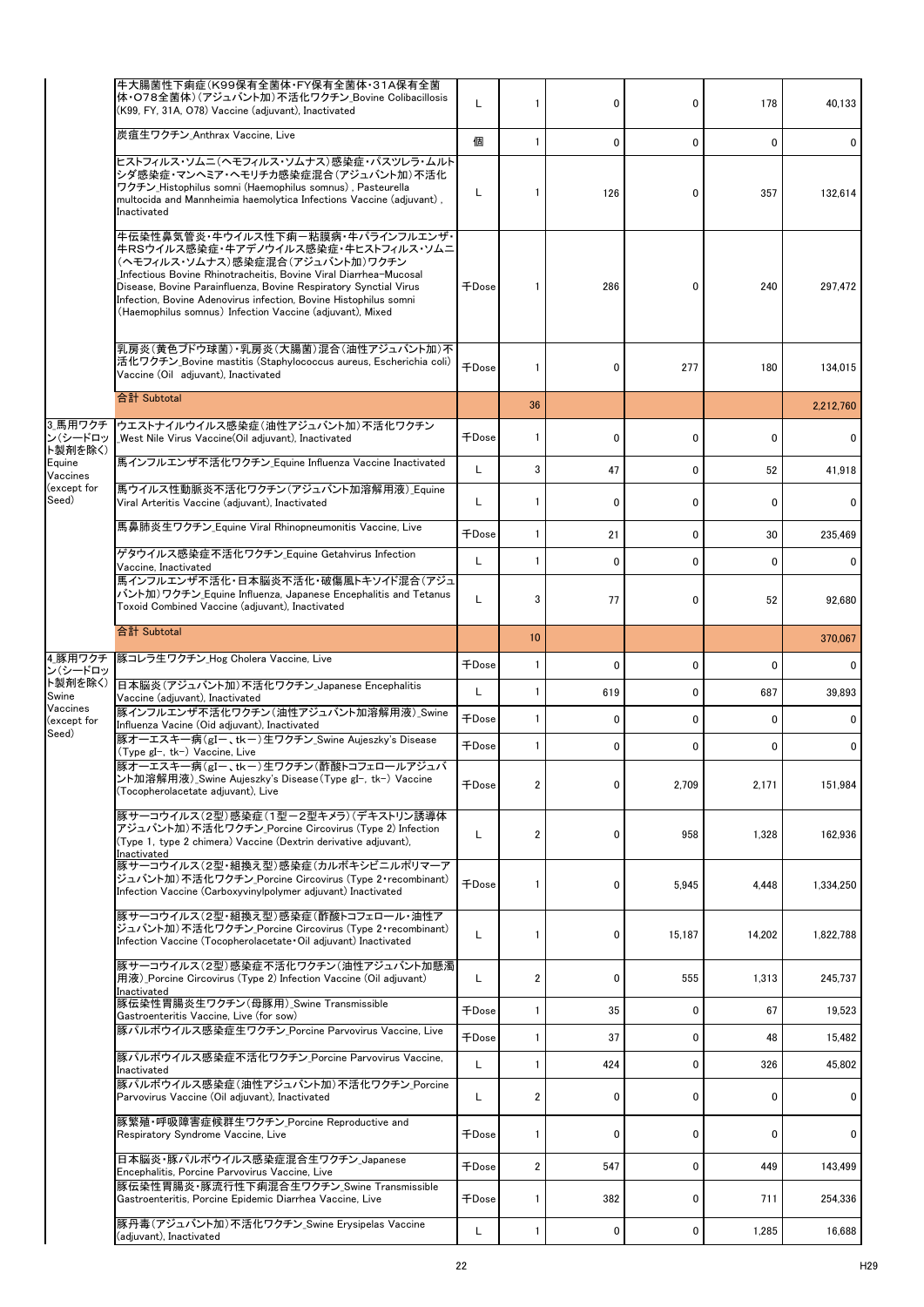| 豚丹毒(酢酸トコフェロールアジュバント加)不活化ワクチン_Swine<br>Erysipelas Vaccine (Tocopherolacetate adjuvant), Inactivated                                                                                                                                                                                                              |              | $\overline{2}$ | 0      | 5,585       | 3,239  | 61,547                       |
|-----------------------------------------------------------------------------------------------------------------------------------------------------------------------------------------------------------------------------------------------------------------------------------------------------------------|--------------|----------------|--------|-------------|--------|------------------------------|
| 豚丹毒(アジュバント加)ワクチン(組換え型)_Swine Erysipelas Vaccine<br>(adiuvant recombinant)                                                                                                                                                                                                                                       | <b>千Dose</b> |                | 4,200  | 0           | 2,671  | 57,523                       |
| 豚丹毒(油性アジュバント加)ワクチン(組換え型) Swine Erysipelas<br>Vaccine (Oil adjuvant), Inactivated                                                                                                                                                                                                                                | <b>千Dose</b> |                | 0      | 0           | 0      | $\Omega$                     |
| 豚アクチノバシラス・プルロニューモニエ(1・2・5型、組換え型毒素)感染<br> 症(アジュバント加)不活化ワクチン_Porcine Actinobacillus<br>pleuropneumoniae (Serotype 1, 2, 5 recombinant toxin) Infection<br>Vaccine (adjuvant), Inactivated                                                                                                                         | L            |                | 5,887  | 0           | 2,846  | 358,574                      |
| 豚アクチノバシラス・プルロニューモニエ(1・2・5型、組換え型毒素)感染<br>症(アジュバント・油性アジュバント加)不活化ワクチン_Porcine<br>Actinobacillus pleuropneumoniae (Serotype 1, 2, 5· recombinant toxin)<br>Infection Vaccine (adjuvant Oil adjuvant), Inactivated                                                                                                   | L            |                | 0      | 0           | 355    | 38,071                       |
| 豚増殖性腸炎生ワクチン_Porcine Proliferative Enteropathies Vaccine,<br>Live                                                                                                                                                                                                                                                | <b>千Dose</b> | 4              | 0      | 768         | 750    | 189,785                      |
| マイコプラズマ・ハイオニューモニエ感染症(カルボキシビニルポリマーア<br>ジュバント加)不活化ワクチン_Mycoplasma hyopneumoniae Infection<br>Vaccine (Carboxyvinylpolymer adjuvant), Inactivated                                                                                                                                                                  | <b>千Dose</b> |                | 0      | 147         | 294    | 55,860                       |
| マイコプラズマ・ハイオニューモニエ感染症(油性アジュバント加)不活化<br>ワクチン_Mycoplasma hyopneumoniae Infection Vaccine (Oil adjuvant),<br>Inactivated                                                                                                                                                                                            | (空白)         |                | 0      | 0           | 0      | $\mathbf{0}$                 |
| マイコプラズマ・ハイオニューモニエ感染症(アジュバント・油性アジュバ<br>ント加)不活化ワクチン_Mycoplasma hyopneumoniae Infection Vaccine<br>(adjuvant · Oil adjuvant), Inactivated                                                                                                                                                                          | L            |                | 0      | 4,325       | 3,016  | 205,674                      |
| マイコプラズマ・ハイオニューモニエ感染症(カルボキシビニルポリマーア<br>ジュバント・油性アジュバント加)不活化ワクチン_Mycoplasma<br>hyopneumoniae Infection Vaccine (Carboxyvinylpolymer adjuvant Oil<br>adjuvant), Inactivated                                                                                                                                         | 千Dose        |                | 0      | 0           | 0      | $\Omega$                     |
| 豚アクチノバシラス・プルロニューモニエ(1・2・5型、組換え型毒素)感染<br> 症・マイコプラズマ・ハイオニューモニエ感染症混合(アジュバント加)不<br> 活化ワクチン_Porcine Actinobacillus pleuropneumoniae (Serotype 1, 2,<br>5 recombinant toxin) Infection, Mycoplasma hyopneumoniae Infection<br>Vaccine (adjuvant), Inactivated                                                         | L            |                | 6,978  | $\mathbf 0$ | 2,167  | 164,596                      |
| 豚ボルデテラ感染症・豚パスツレラ症混合(アジュバント加)不活化ワクチ <br>$\mathcal{L}$ Swine Bordetellosis, Swine Pasteurellosis Vaccine (adjuvant),<br>Inactivated                                                                                                                                                                               | L            |                | 0      | 0           | 0      | 0                            |
| クロストリジウム・パーフリンゲンス(アジュバント加)トキソイド<br>Clostridium perfringens toxoid (adjuvant)<br> ボルデテラ・ブロンキセプチカトキソイド・パスツレラ・ムルトシダトキソイ<br> ド・豚丹毒混合(アジュバント加)ワクチン(組換え型)_Bordetella<br>bronchiseptica toxoid, Pasteurella multocida toxoid, Swine Erysipelas<br>Vaccine (adjuvant recombinant), mixed                                | L<br>L       |                | 0<br>0 | 0<br>0      | 0<br>0 | $\mathbf{0}$<br>$\mathbf{0}$ |
| ボルデテラ・ブロンキセプチカ・パスツレラ・ムルトシダ混合(アジュバント<br> 加)トキソイド(組換え型)_Bordetella bronchiseptica toxoid, Pasteurella<br>multocida toxoid (adjuvant recombinant)                                                                                                                                                                  |              |                | 0      | 0           | 0      | $\mathbf{0}$                 |
| 豚ボルデテラ感染症精製(アフィニティークロマトグラフィー部分精製)・パ<br>スツレラ・ムルトシダトキソイド・豚丹毒(組換え型)混合(油性アジュバン<br>ト加) 不活化ワクチン_Swine Bordetellosis (partially purified by affinity<br>chromatography), Pasteurella multocidea toxoid, Swine erysipelas<br>(recombinant) Vaccine (Oil adjuvant), Inactivated                                          | 千Dose        |                | 228    | 0           | 192    | 65,335                       |
| 豚コレラ・豚丹毒混合生ワクチン_Hog Cholera, Swine Erysipelas Vaccine,<br>Live                                                                                                                                                                                                                                                  | <b>千Dose</b> | 5 <sup>5</sup> | 0      | 0           | 0      | 0                            |
| 豚インフルエンザ・豚丹毒混合(油性アジュバント加)不活化ワクチン<br>Swine Influenza, Swine Erysipelas Vaccine (Oil adjuvant), Inactivated                                                                                                                                                                                                       | <b>千Dose</b> |                | 0      | 975         | 862    | 103,398                      |
| 豚サーコウイルス(2型・組換え型)感染症(カルボキシビニルポリマーア<br>ジュバント加)不活化ワクチン・マイコプラズマ・ハイオニューモニエ感染<br> 症(カルボキシビニルポリマーアジュバント加)不活化ワクチン_Porcine<br>Circovirus (Type 2·recombinant) Infection Vaccine<br>(Carboxyvinylpolymer adjuvant) • Mycoplasma hyopneumoniae Infection<br>Vaccine (Carboxyvinylpolymer adjuvant), Inactivated           | 千Dose        |                | 0      | 0           | 0      | $\Omega$                     |
| 豚サーコウイルス(2型・組換え型)感染症・マイコプラズマ・ハイオニュー<br>モニエ感染症混合(カルボキシビニルポリマーアジュバント加)不活化ワ<br>クチン Porcine circovirus (Type 2 · recombinant) Infection, Mycoplasma<br>hyopneumoniae Infection Vaccine (Carboxyvinylpolymer adjuvant)<br>Inactivated                                                                                | <b>千Dose</b> |                | 0      | 2,829       | 2,720  | 1,237,577                    |
| 豚サーコウイルス(2型・組換え型)感染症(カルボキシビニルポリマーア<br>ジュバント加)・豚繁殖・呼吸障害症候群・マイコプラズマ・ハイオニューモ<br>ニエ感染症(カルボキシビニルポリマーアジュバント加)混合ワクチン<br>Porcine Circovirus (Type 2 recombinant) Infection, Porcine<br>reproductive and respiratory syndrome, Mycoplasma hyopneumoniae<br>Infection Vaccine (Carboxyvinylpolymer adjuvant), Inactivated | <b>千Dose</b> |                | 0      | 1,188       | 1,118  | 771,593                      |
| 合計 Subtotal                                                                                                                                                                                                                                                                                                     |              | 51             |        |             |        | 7,562,451                    |
|                                                                                                                                                                                                                                                                                                                 |              |                |        |             |        |                              |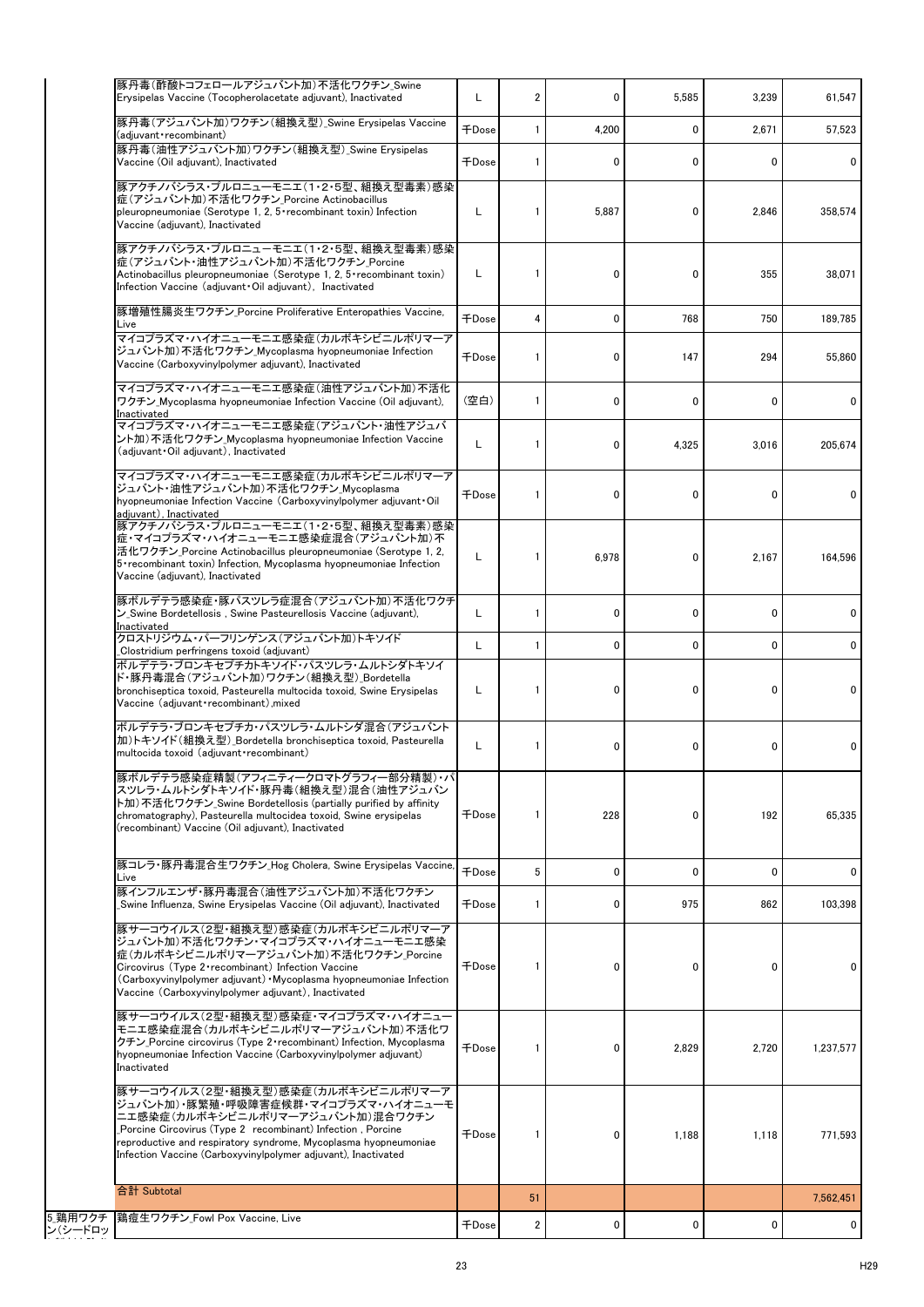| ト製剤を除く)<br>Vaccines | 産卵低下症候群-1976(アジュバント加)不活化ワクチン_Egg Drop<br>Syndrome-1976 Vaccine (adjuvant) Inactivated                                                                                                                                                        |              |                | $\mathbf{0}$ | $\mathbf{0}$ | 0            | 0        |
|---------------------|----------------------------------------------------------------------------------------------------------------------------------------------------------------------------------------------------------------------------------------------|--------------|----------------|--------------|--------------|--------------|----------|
| (except for         | 産卵低下症候群-1976(油性アジュバント加)不活化ワクチン_Egg<br>Drop Syndrome-1976 Vaccine (Oil adjuvant) Inactivated                                                                                                                                                  |              | 4              | 2,419        | $\mathbf 0$  | 2,008        | 50,311   |
|                     | 鳥インフルエンザ(油性アジュバント加)不活化ワクチン_Avian Influenza<br>Vaccine (Oil adjuvant) Inactivated                                                                                                                                                             |              | 4              | 1,152        | 0            | 1,025        | 33,312   |
|                     |                                                                                                                                                                                                                                              | 千Dose        |                | $\Omega$     | $\mathbf{0}$ | 0            | $\Omega$ |
|                     | トリニューモウイルス感染症生ワクチン_Avian Pneumovirus Infection<br>Vaccine, Live                                                                                                                                                                              | <b>千Dose</b> |                | 0            | 31,930       | 2,200        | 2,629    |
|                     | トリニューモウイルス感染症(油性アジュバント加)不活化ワクチン_Avian<br>Pneumovirus Infection Vaccine (Oil adjuvant) Inactivated                                                                                                                                            |              |                | 0            | 996          | 890          | 14,240   |
|                     | トリレオウイルス感染症生ワクチン_Avian Reovirus Infection Vaccine,<br>Live                                                                                                                                                                                   | <b>千Dose</b> |                | 0            | $\mathbf{0}$ | 0            | $\Omega$ |
|                     | トリレオウイルス感染症(アジュバント加)不活化ワクチン_Avian Reovirus<br>Infection Vaccine (adjuvant) Inactivated                                                                                                                                                       |              |                | 0            | 996          | 1,040        | 29,290   |
|                     | ニューカッスル病生ワクチン_Newcastle Disease Vaccine, Live                                                                                                                                                                                                | <b>千Dose</b> |                | 0            | $\mathbf{0}$ | 0            | $\Omega$ |
|                     | ニューカッスル病(油性アジュバント加)不活化ワクチン_Newcastle<br>Disease Vaccine (Oil adjuvant) Inactivated                                                                                                                                                           |              |                | 0            | 0            | 491          | 6,811    |
|                     | 鶏伝染性気管支炎生ワクチン_Avian Infectious Bronchitis Vaccine, Live                                                                                                                                                                                      | <b>千Dose</b> | 3              | $\mathbf{0}$ | 17,900       | 10,790       | 4,791    |
|                     | 鶏伝染性ファブリキウス嚢病生ワクチン(ひな用)_Avian Infectious Bursal <br>Disease Vaccine, Live (for chicks)                                                                                                                                                       | $F$ Dose     | 3              | 0            | $\mathbf{0}$ | O            | ∩        |
|                     | 鶏伝染性ファブリキウス嚢病生ワクチン(ひな用中等毒) Avian<br>Infectious Bursal Disease Vaccine, Live (for chicks, mesopathogenic<br>type)                                                                                                                             | 千Dose        | $\overline{2}$ | $\Omega$     | $\mathbf{0}$ | 16,558       | 49,513   |
|                     | マレック病(七面鳥ヘルペスウイルス)生ワクチン_Marek's Disease<br>(Turkey Herpesvirus) Vaccine, Live                                                                                                                                                                | <b>千Dose</b> | 3              | 0            | $\mathbf 0$  | 0            | 0        |
|                     | マレック病(マレック病ウイルス1型)凍結生ワクチン_Marek's Disease<br>(Type 1) Vaccine, Frozen, Live                                                                                                                                                                  | 千Dose        | 3              | 0            | 27,529       | 0            | 0        |
|                     | マレック病(マレック病ウイルス1型・七面鳥ヘルペスウイルス)凍結生ワ<br> クチン_Marek's Disease (Type 1, Turkey Herpesvirus) Vaccine, Frozen,<br>Live                                                                                                                             | <b>千Dose</b> | $\overline{2}$ | $\Omega$     | $\Omega$     | 434          | 1,031    |
|                     | マレック病(マレック病ウイルス2型・七面鳥ヘルペスウイルス)凍結生ワ<br> クチン_Marek's Disease (Type 2, Turkey Herpesvirus) Vaccine, Frozen,<br>Live                                                                                                                             | 千Dose        |                | $\Omega$     | $\mathbf{0}$ | $\mathbf{0}$ | 0        |
|                     | ニューカッスル病・鶏伝染性気管支炎混合生ワクチン_Newcastle<br>Disease, Avian Infectious Bronchitis Vaccine, Live                                                                                                                                                     | 千Dose        |                | $\mathbf{0}$ | $\mathbf{0}$ | 0            | 0        |
|                     | ニューカッスル病・鶏伝染性気管支炎混合(アジュバント加)不活化ワク<br>チン_Newcastle Disease, Avian Infectious Bronchitis Vaccine (adjuvant)<br>Inactivated                                                                                                                     |              |                | $\Omega$     | $\mathbf{0}$ | O            | 0        |
|                     | 鶏脳脊髄炎・鶏痘混合生ワクチン_Avian Encephalomyelitis, Fowl Pox<br>Vaccine, Live                                                                                                                                                                           | <b>千Dose</b> |                | 0            | $\mathbf 0$  | $\Omega$     | 0        |
|                     | ニューカッスル病・鶏伝染性気管支炎・産卵低下症候群-1976混合<br>(油性アジュバント加)不活化ワクチン_Newcastle Disease, Avian<br>Infectious Bronchitis, Egg Drop Syndrome-1976 Vaccine (Oil adjuvant)                                                                                      |              |                | $\Omega$     | $\mathbf{0}$ | $\Omega$     | 0        |
|                     | Inactivated<br>ニューカッスル病・鶏伝染性気管支炎2価・鶏伝染性ファブリキウス嚢病                                                                                                                                                                                             | <b>千Dose</b> |                | 0            | 11,903       | 9,398        | 93,980   |
|                     | 混合(油性アジュバント加)不活化ワクチン_Newcastle Disease, Avian<br>Infectious Bronchitis (bivalent), Avian Infectious Bursal Disease Vaccine<br>(Oil adjuvant) Inactivated                                                                                     |              |                | $\Omega$     | $\mathbf{0}$ | 0            | $\Omega$ |
|                     | ニューカッスル病・鶏伝染性気管支炎・産卵低下症候群-1976・トリ<br>ニューモウイルス感染症混合(油性アジュバント加)不活化ワクチン<br>Newcastle Disease, Avian Infectious Bronchitis, Egg Drop Syndrome-<br>1976, Avian Pneumovirus Infection Vaccine (Oil adjuvant) Inactivated                           |              |                | $\Omega$     | 0            | O            | 0        |
|                     | ニューカッスル病・鶏伝染性気管支炎2価・産卵低下症候群-1976・ト<br>リニューモウイルス感染症混合(油性アジュバント加)不活化ワクチン<br>Newcastle Disease, Avian Infectious Bronchitis (bivalent), Egg Drop<br>Syndrome-1976, Avian Pneumovirus Infection Vaccine (Oil adjuvant)<br>Inactivated            | <b>千Dose</b> |                | $\mathbf{0}$ | 0            | O            | 0        |
|                     | ニューカッスル病・鶏伝染性気管支炎2価・鶏伝染性ファブリキウス嚢病・<br> トリニューモウイルス感染症混合(油性アジュバント加)不活化ワクチン<br>Newcastle Disease, Avian Infectious Bronchitis (bivalent), Avian<br>Infectious Bursal Disease, Avian Pneumovirus Infection Vaccine (Oil<br>adjuvant) Inactivated |              |                | 0            | 1,200        | 960          | 58,590   |
|                     | 鶏サルモネラ症(サルモネラ・エンテリティディス)(油性アジュバント加)<br>不活化ワクチン Poultry Salmonellosis(S. enteritidis) Vaccine (Oil<br>adjuvant), Inactivated                                                                                                                  | <b>千Dose</b> |                | 0            | 3,040        | 3,000        | 31,081   |
|                     | 鶏サルモネラ症(サルモネラ・エンテリティディス・サルモネラ・ティフイムリ<br>ウム)(アジュバント加)不活化ワクチン_Poultry Salmonellosis(S.<br>enteritidis, S. typhimurium) Vaccine (adjuvant), Inactivated                                                                                         |              |                | 0            | $\mathbf{0}$ | 0            | $\Omega$ |
|                     | 鶏サルモネラ症(サルモネラ・エンテリティディス・サルモネラ・ティフイムリ<br> ウム)(油性アジュバント加)不活化ワクチン_Poultry Salmonellosis(S.<br>enteritidis, S. typhimurium) Vaccine (Oil adjuvant), Inactivated                                                                                  |              |                | 0            | 0            | 0            | $\Omega$ |
|                     | 鶏サルモネラ症(サルモネラ・インファンティス・サルモネラ・エンテリティ<br>ディス・サルモネラ・ティフィムリウム)(油性アジュバント加)不活化ワクチ<br>ン Poultry Salmonellosis(S. enteritidis, S. typhimurium) Vaccine (Oil<br>adjuvant) Inactivated                                                                 | <b>千Dose</b> |                | 9,537        | 0            | 12,003       | 118,772  |
|                     | 鶏大腸菌症生ワクチン Poultry Colibacillosis Vaccine, Live                                                                                                                                                                                              | <b>千Dose</b> |                | 48,223       | $\mathbf 0$  | 26,372       | 52,782   |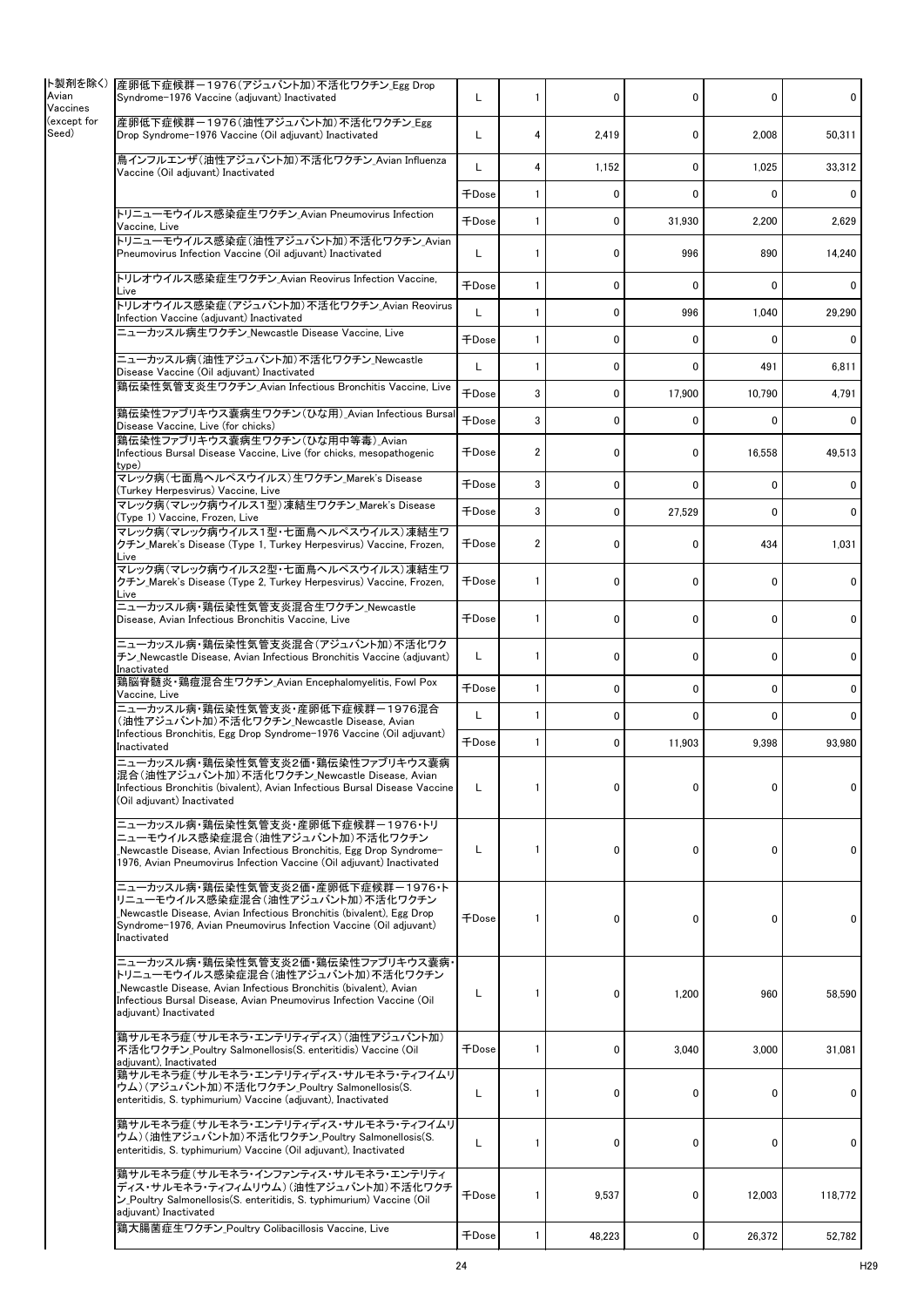|                                      | 鶏大腸菌症(O78全菌体破砕処理)(脂質アジュバント加)不活化ワクチ<br>ン_Poultry Colibacillosis (078 whole bacterial cell fragmented)<br>Vaccine(Lipid adjuvant), Inactivated                                                                                                                                                                                                                                                                                                                    | L            |                | 489    | 0            | 341      | 30,492       |
|--------------------------------------|-----------------------------------------------------------------------------------------------------------------------------------------------------------------------------------------------------------------------------------------------------------------------------------------------------------------------------------------------------------------------------------------------------------------------------------------------------------------|--------------|----------------|--------|--------------|----------|--------------|
|                                      | 鶏大腸菌症(組換え型F11線毛抗原・ベロ細胞毒性抗原)(油性アジュバ<br>ント加)不活化ワクチン_Poultry Colibacillosis (F11 recombinant flagellar<br>antigen and Vero-cell toxic antigen) Vaccine(Oil adjuvant), Inactivated                                                                                                                                                                                                                                                                                  | L            |                | 0      | 792          | 449      | 10,764       |
|                                      | 鶏伝染性コリーザ(A型)(アジュバント加)不活化ワクチン_Avian<br>Infectious Coryza (Type A) Vaccine (adjuvant), Inactivated                                                                                                                                                                                                                                                                                                                                                                |              |                | 0      | ŋ            | 0        | $\Omega$     |
|                                      |                                                                                                                                                                                                                                                                                                                                                                                                                                                                 | 千Dose        |                | 0      | $\mathbf{0}$ | 0        | $\mathbf 0$  |
|                                      | 鶏伝染性コリーザ(A・C型)(アジュバント加)不活化ワクチン_Avian<br>Infectious Coryza (Type A&C) Vaccine (adjuvant), Inactivated                                                                                                                                                                                                                                                                                                                                                            | L            |                | 0      | O            | $\Omega$ | $\Omega$     |
|                                      | 鶏コクシジウム感染症(ネカトリックス)生ワクチン_Chicken Coccidiosis<br>(E.necatrix) Vaccine, Live                                                                                                                                                                                                                                                                                                                                                                                      | <b>千Dose</b> |                | 7,166  | 0            | 8,111    | 23,623       |
|                                      | 鶏コクシジウム感染症(アセルブリナ・テネラ・マキシマ)混合生ワクチン<br>Chicken Coccidiosis (E.acervulina, E.tenella and E.maxima) Vaccine,<br>Live                                                                                                                                                                                                                                                                                                                                               | <b>千Dose</b> |                | 36,778 | 0            | 43,633   | 130,833      |
|                                      | 鶏コクシジウム感染症(アセルブリナ・テネラ・マキシマ・ミチス)混合生ワ<br>クチン Chicken Coccidiosis (E.acervulina, E.tenella, E.maxima and<br>E.mitis) Vaccine, Live                                                                                                                                                                                                                                                                                                                                 | L            |                | 0      | 60           | 61       | 48,815       |
|                                      | ニューカッスル病・鶏伝染性気管支炎・鶏伝染性コリーザ(A・C型)混合<br>(油性アジュバント加)不活化ワクチン_Newcastle Disease, Avian<br>Infectious Bronchitis, Avian Infectious Coryza (Type A&C) Vaccine (Oil<br>adjuvant) Inactivated                                                                                                                                                                                                                                                                            | L            |                | 0      | 0            | 0        | $\Omega$     |
|                                      | ニューカッスル病・鶏伝染性気管支炎2価・鶏サルモネラ症(サルモネラ・<br>エンテリティディス)混合(油性アジュバント加)不活化ワクチン_Newcastle<br>Disease, Avian Infectious Bronchitis (bivalent), Poultry Salmonellosis(S.<br>enteritidis) Vaccine (Oil adjuvant), Inactivated                                                                                                                                                                                                                                                 | 千Dose        |                | 0      | 0            | 0        | 0            |
|                                      | ニューカッスル病・鶏伝染性気管支炎2価・鶏伝染性コリーザ(A・C型組<br>換え融合抗原)混合(油性アジュバント加)不活化ワクチン_Newcastle<br>Disease, Avian Infecitous Bronchitis (bivalent), Avian Infectious Coryza<br>(Type A&C, recombinant) Vaccine (Oil adjuvant), Inactivated                                                                                                                                                                                                                                          | L            |                | 5,714  | 0            | 4,081    | 144,377      |
|                                      | ニューカッスル病・鶏伝染性気管支炎2価・鶏伝染性コリーザ(A・C型組<br> 換え融合抗原)・マイコプラズマ・ガリセプチカム感染症混合(油性アジュ<br> バント加)不活化ワクチン_Newcastle Disease, Avian Infectious<br>Bronchitis (bivalent), Avian Infectious Coryza (Type A), Mycoplasma<br>gallisepticum Vaccine (Oil adjuvant), Inactivated                                                                                                                                                                                                      | L            |                | 0      | 0            | 2,963    | 168,800      |
|                                      | ニューカッスル病・鶏伝染性気管支炎2価・産卵低下症候群-1976・鶏<br> 伝染性コリーザ(A・C型組換え融合抗原)・マイコプラズマ・ガリセプチカ<br>ム感染症混合(油性アジュバント加)不活化ワクチン_Newcastle Disease,<br>Avian Infectious Bronchitis (bivalent), Egg Drop Syndrome-1976. Avian<br>Infectious Coryza (Type A&C), Mycoplasma gallisepticum Vaccine (Oil<br>adjuvant), Inactivated                                                                                                                                                             | L.           |                | 14,076 | 0            | 12,736   | 758,132      |
|                                      | ニューカッスル病・鶏伝染性気管支炎3価・産卵低下症候群-1976・鶏<br> 伝染性コリーザ(A・C型)・マイコプラズマ・ガリセプチカム感染症混合(油<br>性アジュバント加)不活化ワクチン_Newcastle Disease, Avian Infectious<br>Bronchitis (bivalent), Egg Drop Syndrome 1976, Avian Infectious Coryza<br>(Type A&C), Mycoplasma gallisepticum infection Vaccine (oil adjuvant),<br>Inactivated                                                                                                                                                          | L            |                | 1,566  | 0            | 2,356    | 97,472       |
|                                      | ニューカッスル病・鶏伝染性気管支炎2価・産卵低下症候群-1976・鶏<br> 伝染性コリーザ(A・C型)・マイコプラズマ・ガリセプチカム感染症混合(油<br> 性アジュバント加)不活化ワクチン_Newcastle Disease, Avian Infectious<br>Bronchitis (trivalent), Egg Drop Syndrome 1976, Avian Infectious Coryza<br>(Type A&C), Mycoplasma gallisepticum infection Vaccine (oil adjuvant),<br>Inactivated                                                                                                                                                        | L            |                | 0      | 0            | 0        |              |
|                                      | ニューカッスル病・鶏伝染性気管支炎2価・産卵低下症候群-1976・鶏サ<br>ルモネラ症(サルモネラ・インファンティス抽出抗原・サルモネラ・エンテリ<br>ティディス抽出抗原・サルモネラ・ティフィムリウム抽出抗原)・鶏伝染性コ<br>リーザ(A・C型組換え融合抗原)・マイコプラズマ・ガリセプチカム感染症<br> 混合(油性アジュバント加)不活化ワクチン_Newcastle Disease, Avian<br>Infectious Bronchitis (bivalent), Egg Drop Syndrome-1976, Poultry<br>Salmonellosis(S. infantis, S. enteritidis, S. typhimurium), Avian<br>Infectious Coryza (Type A&C), Mycoplasma gallisepticum infection<br>Vaccine (oil adjuvant), Inactivated | 千Dose        |                | 0      | 0            | 0        | 0            |
|                                      |                                                                                                                                                                                                                                                                                                                                                                                                                                                                 |              | 66             |        |              |          | 1,960,441    |
| 6_水産用ワク<br>チン(シード                    | イリドウイルス病不活化ワクチン Iridovirus Infection Vaccine, Inactivated                                                                                                                                                                                                                                                                                                                                                                                                       |              |                | 0      | 0            | 0        | $\mathbf{0}$ |
| ロット製剤を<br>除く)                        |                                                                                                                                                                                                                                                                                                                                                                                                                                                                 | 千Dose        | $\mathbf{2}$   | 5,755  | 0            | 5,755    | 84,530       |
| Fisheries<br>Vaccines<br>(except for | イリドウイルス病(油性アジュバント加)不活化ワクチン_Iridovirus<br>Infection Vaccine (Oil adjuvant), Inactivated                                                                                                                                                                                                                                                                                                                                                                          |              |                | 0      | 133          | 36       | 7,370        |
| Seed)                                | まはたウイルス性神経壊死症不活化ワクチン_Viral Nervous Necrosis in<br>Sevenband groupeer Vaccine, Inactivated                                                                                                                                                                                                                                                                                                                                                                       |              |                | 66     | 0            | 54       | 17,412       |
|                                      | あゆビブリオ病不活化ワクチン_Vibriosis in Ayu Vaccine, Inactivated                                                                                                                                                                                                                                                                                                                                                                                                            | L            | $\overline{2}$ | 0      | $\mathbf{0}$ | 0        | 0            |
|                                      | さけ科魚類ビブリオ病不活化ワクチン_Vibriosis in Salmonid Fish<br>Vaccine, Inactivated                                                                                                                                                                                                                                                                                                                                                                                            |              |                | 4,230  | 0            | 3,354    | 21,066       |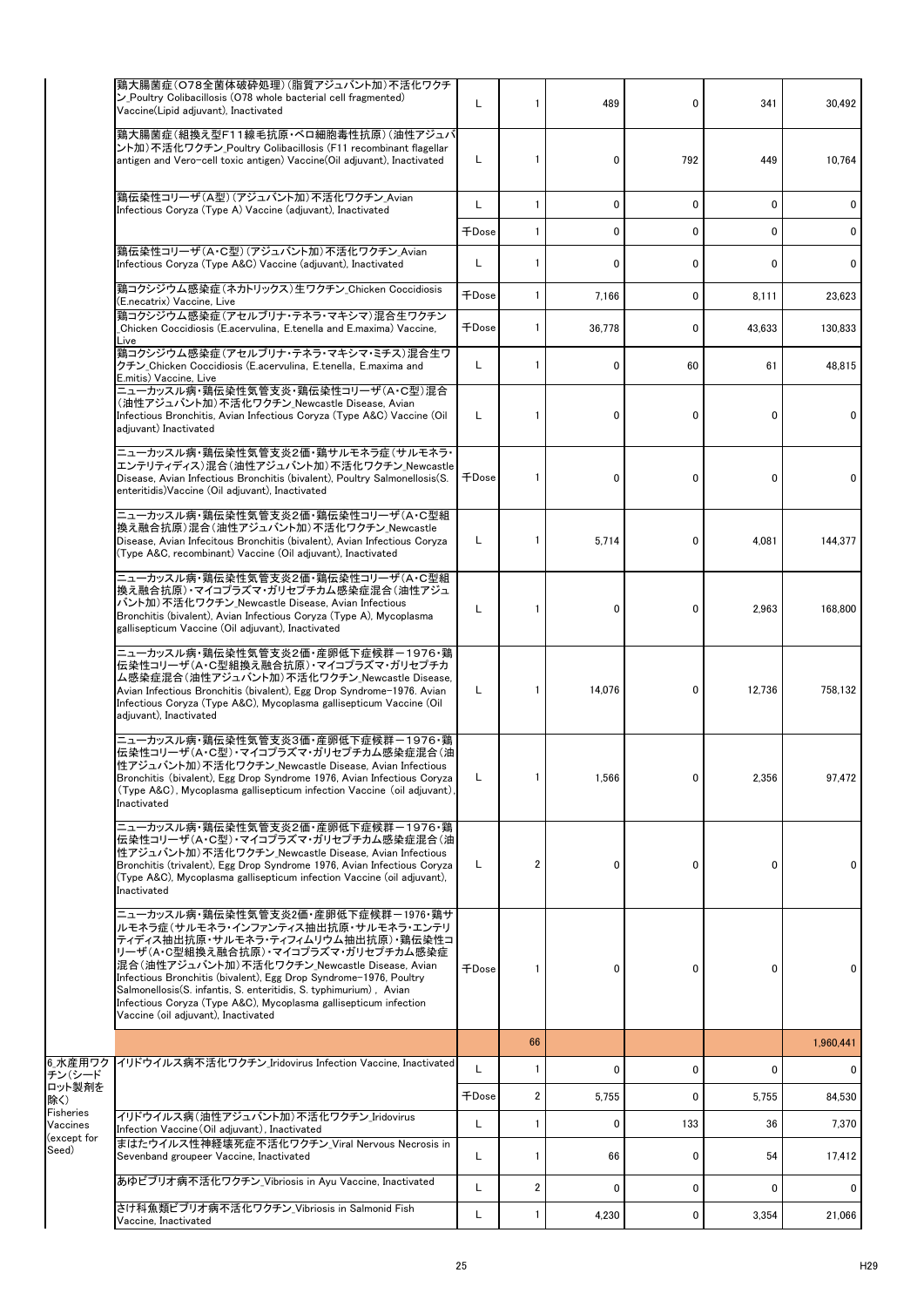|                               | ひらめエドワジエラ症(多糖アジュバント加)不活化ワクチン<br>Edwardsiellosis in Flounder Vaccine (Polysaccharide adjuvant),<br>Inactivated                                                                                                                       |              |                | $\mathbf 0$ | $\mathbf 0$ | 0      | $\Omega$     |
|-------------------------------|-------------------------------------------------------------------------------------------------------------------------------------------------------------------------------------------------------------------------------------|--------------|----------------|-------------|-------------|--------|--------------|
|                               | ひらめβ溶血性レンサ球菌症不活化ワクチン_β Hemolytic<br>Streptococcosis in Flounder Vaccine, Inactivated                                                                                                                                                | L            | $\overline{2}$ | 96          | $\mathbf 0$ | 19     | 2,787        |
|                               | ぶりα溶血性レンサ球菌症不活化ワクチン Lactococcosis in Yellowtail<br>Vaccine, Inactivated                                                                                                                                                             |              |                | 218         | 0           | 102    | 13,013       |
|                               | ぶりα溶血性レンサ球菌症不活化ワクチン(注射型)_Lactococcosis in<br>Yellowtail Vaccine, Inactivated (for injection)                                                                                                                                        | L            | $\overline{2}$ | 235         | 0           | 231    | 15,272       |
|                               | ぶりα溶血性レンサ球菌症(酵素処理)不活化ワクチン_Lactococcosis in<br>Yellowtail Vaccine (enzymatic treatment). Inactivated                                                                                                                                 | L            |                | 1,316       | 0           | 1,317  | 36,335       |
|                               | ひらめストレプトコッカス・パラウベリス(Ι型・Π型)感染症・β溶血性レ<br>ンサ球菌症混合不活化ワクチン_Streptococcus parauberis (Type I&<br>$\mathbb{I}$ ), $\beta$ Hemolytic Streptococcosis in Flounder Vaccine, Inactivated                                                       | L            |                | 2,902       | 0           | 102    | 15,315       |
|                               | ぶりα溶血性レンサ球菌症・類結節症混合(油性アジュバント加)不活化<br>ワクチン Lactococcosis, Pseudotuberculosis in Yellowtail Vaccine (Oil<br>adjuvant), Inactivated                                                                                                    | L            |                | 0           | 0           | 108    | 21,840       |
|                               | ぶりビブリオ病·α溶血性レンサ球菌症混合不活化ワクチン_Vibriosis,<br>Lactococcosis in Yellowtail Vaccine, Inactivated                                                                                                                                          | L            | $\overline{2}$ | 296         | 0           | 206    | 27,715       |
|                               |                                                                                                                                                                                                                                     | 千Dose        |                | 0           | 0           | 1,488  | 18,881       |
|                               | ぶりビブリオ病・α溶血性レンサ球菌症・ストレプトコッカス・ジスガラクチ<br>工感染症混合不活化ワクチン_Vibriosis, Lactococcosis, Streptococcus<br>dysgalactiae Infection in Yellowtail Vaccine (Oil adjuvant), Inactivated                                                            | L            |                | 0           | 0           | 0      | $\Omega$     |
|                               | ぶりビブリオ病・α溶血性レンサ球菌症・類結節症混合(油性アジュバン<br>ト加) 不活化ワクチン_Vibriosis, Lactococcosis, Pseudotuberculosis in<br>Yellowtail Vaccine (Oil adjuvant), Inactivated                                                                                  | L            |                | 0           | 375         | 78     | 17,328       |
|                               | イリドウイルス病·ぶりα溶血性レンサ球菌症混合不活化ワクチン<br>Iridovirus Infection, Lactococcosis in Yellowtail Vaccine, Inactivated                                                                                                                            | <b>千Dose</b> |                | 0           | 0           | 0      | $\mathbf{0}$ |
|                               | イリドウイルス病・ぶりビブリオ病・α溶血性レンサ球菌症混合不活化ワ<br>クチン Iridovirus Infection, Vibriosis, Lactococcosis in Yellowtail Vaccine,                                                                                                                      |              |                | 238         | 0           | 341    | 70,442       |
|                               | Inactivated                                                                                                                                                                                                                         | <b>千Dose</b> | 3              | 7,734       | 0           | 8,412  | 180,269      |
|                               | イリドウイルス病・ぶりビブリオ病・α溶血性レンサ球菌症・類結節症混合<br>(多糖アジュバント加)不活化ワクチン_Iridovirus Infection, Vibriosis,<br>Lactococcosis, Pseudotuberculosis in Yellowtail Vaccine<br>(Polysaccharide adjuvant), Inactivated                                      | L            |                | 0           | 0           | 228    | 66,514       |
|                               | イリドウイルス病・ぶりビブリオ病・α 溶血性レンサ球菌症・類結節症混合<br>(油性アジュバント加)不活化ワクチン Iridovirus Infection, Vibriosis,<br>Lactococcosis, Pseudotuberculosis in Yellowtail Vaccine (Oil adjuvant),<br>Inactivated                                                | 千Dose        |                | 0           | 0           | 1,318  | 38,405       |
|                               | イリドウイルス病・β溶血性レンサ球菌症混合不活化ワクチン_Iridovirus<br>Infection, Lactococcosis in Yellowtail Vaccine, Inactivated                                                                                                                              | <b>千Dose</b> |                | 2,410       | 0           | 784    | 15,540       |
|                               | ぶりα溶血性レンサ球菌症2価不活化ワクチン_Lactococcosis in<br>Yellowtail (bivalent) Vaccine, Inactivated                                                                                                                                                | 千Dose        |                | 12,022      | 0           | 14,164 | 357,049      |
|                               | 合計 Subtotal                                                                                                                                                                                                                         |              | 31             |             |             |        | 1,027,083    |
| ン(シードロッ Vaccine, Live         | 7_犬用ワクチ  犬パルボウイルス感染症生ワクチン_Canine Parvovirus Infection                                                                                                                                                                               | <b>千Dose</b> |                | 0           | 0           | 0      | 0            |
| ト製剤を除く)<br>Canine<br>Vaccines | ジステンパー・犬アデノウイルス(2型)感染症混合生ワクチン_Canine<br>Distemper, Canine Adenovirus (type 2) Infection Vaccine, Live                                                                                                                               | <b>千Dose</b> |                | 0           | 0           | 0      | $\mathbf{0}$ |
| (except for<br>Seed)          | ジステンパー・犬パルボウイルス感染症混合生ワクチン_Canine<br>Distemper, Canine Parvovirus Infection Vaccine, Live                                                                                                                                            | 千Dose        |                | 0           | 94          | 51     | 24,058       |
|                               | ジステンパー・犬アデノウイルス(2型)感染症・犬パルボウイルス感染症<br> 混合生ワクチン_Canine Distemper, Canine Adenoovirus Infection (Type<br>2), Canine Parvovirus Infection Vaccine, Live                                                                                | <b>千Dose</b> |                | 0           | 0           | 0      |              |
|                               | ジステンパー・犬アデノウイルス(2型)感染症・犬パラインフルエンザ・犬<br>パルボウイルス感染症混合生ワクチン_Canine Distemper, Canine<br>Adenoovirus Infection (Type 2), Canine Parainfluenza, Canine Parvovirus   FDose<br>Infection Vaccine Live                                      |              |                | 0           | 170         | 86     | 58,725       |
|                               | ジステンパー・犬アデノウイルス(2型)感染症・犬パラインフルエンザ・犬<br>パルボウイルス感染症・犬コロナウイルス感染症混合ワクチン_Canine<br>Distemper, Canine Adenovirus (Type 2) Infection, Canine Parainfluenza,<br>Canine Parvovirus Infection, Canine Coronavirus Infection Vaccine,<br>Mixed | <b>FDose</b> |                | 0           | 253         | 222    | 168,842      |
|                               | ジステンパー・犬アデノウイルス(2型)感染症・犬パラインフルエンザ・犬<br>パルボウイルス感染症・犬レプトスピラ病混合ワクチン_Canine<br>Distemper, Canine Adenovirus (Type 2) Infection, Canine Parainfluenza,<br>Canine Parvovirus Infection, Canine Leptospirosis Vaccine, Mixed               | <b>千Dose</b> |                | 0           | 142         | 89     | 66,737       |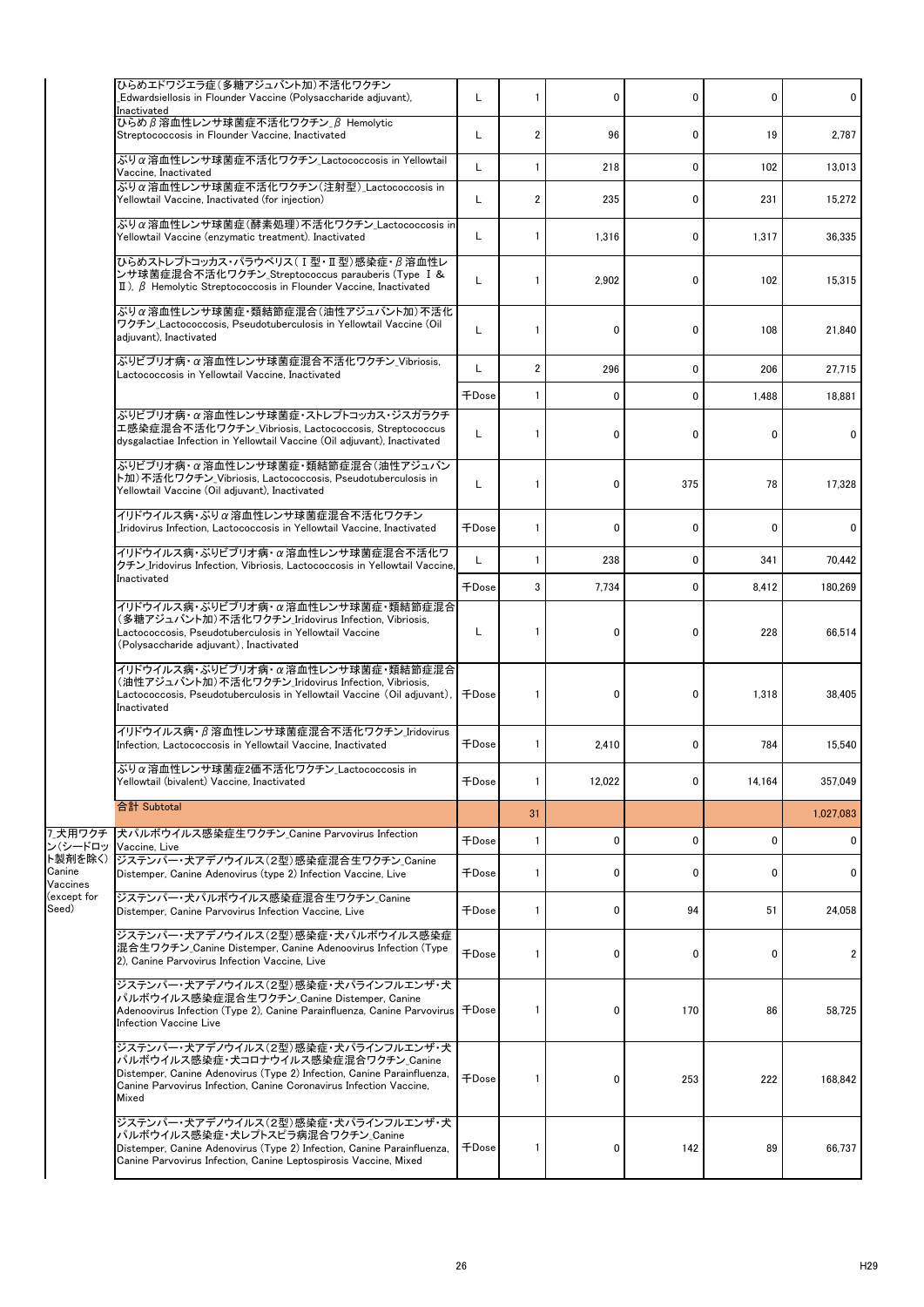|                                     | ジステンパー・犬アデノウイルス(2型)感染症・犬パラインフルエンザ・犬<br>パルボウイルス感染症・犬コロナウイルス感染症・犬レプトスピラ病混合<br>ワクチン_Canine Distemper, Canine Adenovirus (Type 2) Infection,<br>Canine Parainfluenza, Canine Parvovirus Infection, Canine Coronavirus<br>Infection, Canine Leptospirosis Vaccine, Mixed                                                                                                                          | <b>千Dose</b> |                | $\Omega$     | 327          | 424          | 389,740      |
|-------------------------------------|----------------------------------------------------------------------------------------------------------------------------------------------------------------------------------------------------------------------------------------------------------------------------------------------------------------------------------------------------------------------------------------------|--------------|----------------|--------------|--------------|--------------|--------------|
|                                     | ジステンパー・犬アデノウイルス(2型)感染症・犬パラインフルエンザ・犬<br>パルボウイルス感染症・犬コロナウイルス感染症・犬レプトスピラ病(カニ<br>コーラ・イクテロヘモラジー・グリッポチフォーサ・ポモナ)混合(アジュバン<br>ト加)ワクチン Canine Distemper, Canine Adenovirus (Type 2) Infection,<br>Canine Parainfluenza, Canine Parvovirus Infection, Canine Coronavirus<br>Infection, Canine Leptospirosis (L.canicola, L.icterohaemorrhagiae,<br>L.grippotyphosa, L.pomona) Vaccine (adjuvant), Mixed | 千Dose        |                | $\mathbf{0}$ | 765          | 370          | 327,025      |
|                                     | 合計 Subtotal                                                                                                                                                                                                                                                                                                                                                                                  |              | 9              |              |              |              | 1,035,129    |
|                                     | 8.猫・ミンク用 猫白血病(アジュバント加)ワクチン(組換え型) Feline Leukemia<br>ワクチン(シー)(recombinant) Vaccine (adjuvant)                                                                                                                                                                                                                                                                                                 | <b>FDose</b> |                | 0            | $\mathbf 0$  | 21           | 23,758       |
| ドロット製剤を<br>除く)<br>Feline Mink       | 猫免疫不全ウイルス感染症(アジュバント加)不活化ワクチン_Feline<br>Immunodeficiency Virus Infection Vaccine (adjuvant), Inactivated                                                                                                                                                                                                                                                                                      | <b>千Dose</b> |                | 0            | 35           | 24           | 33,007       |
| Vaccines<br>(except for<br>Seed)    | 猫ウイルス性鼻気管炎・猫カリシウイルス感染症・猫汎白血球減少症混<br>合生ワクチン Feline Rhinotracheitis, Feline Calicivirus Infection, Feline<br>Panleukopenia Vaccine, Live                                                                                                                                                                                                                                                       | <b>千Dose</b> | $\overline{2}$ | $\Omega$     | 345          | 375          | 203,669      |
|                                     | 猫ウイルス性鼻気管炎·猫カリシウイルス感染症2価·猫汎白血球減少<br>症混合ワクチン_Feline Rhinotracheitis, Feline Calicivirus Infection<br>(bivalent), Feline Panleukopenia Vaccine, Mixed                                                                                                                                                                                                                                          | <b>千Dose</b> |                | $\Omega$     | 771          | 628          | 358,674      |
|                                     | 猫ウイルス性鼻気管炎・猫カリシウイルス感染症・猫汎白血球減少症混<br>合(油性アジュバント加)不活化ワクチン_Feline Rhinotracheitis, Feline<br>Calicivirus Infection, Feline Panleukopenia Vaccine (Oil adjuvant),<br>Inactivated                                                                                                                                                                                                                 | <b>千Dose</b> |                | 0            | 164          | 97           | 83,295       |
|                                     | 猫ウイルス性鼻気管炎・猫カリシウイルス感染症3価・猫汎白血球減少<br>症・猫白血病(組換え型)混合(油性アジュバント加)不活化ワクチン<br>Feline Rhinotracheitis, Feline Calicivirus Infection (trivalent), Feline<br>Panleukopenia, Feline Leukemia Vaccine (Oil adjuvant). Inactivated                                                                                                                                                                       |              |                | 63           | $\mathbf{0}$ | 12           | 11.367       |
|                                     | 猫ウイルス性鼻気管炎・猫カリシウイルス感染症・猫汎白血球減少症・猫 <br>白血病・猫クラミジア感染症混合(油性アジュバント加)不活化ワクチン<br>Feline Rhinotracheitis, Feline Calicivirus Infection, Feline<br>Panleukopenia, Feline Leukemia, Feline Chlamydia Vaccine (Oil<br>adjuvant), Inactivated                                                                                                                                                           | <b>千Dose</b> |                | 0            | 116          | 55           | 64,812       |
|                                     | 猫ウイルス性鼻気管炎・猫カリシウイルス感染症2価・猫汎白血球減少<br> 症・猫白血病(猫白血病ウイルス由来防御抗原たん白遺伝子導入カナリ<br>ア痘ウイルス)・猫クラミジア感染症混合ワクチン_Feline Rhinotracheitis,<br>Feline Calicivirus Infection (bivalent), Feline Panleukopenia, Feline<br>Leukemia (Canary Pox virus induced protective antigen derived from<br>Feline Leukemia Virus), Feline Chlamydia Vaccine (Oil adjuvant), Mixed                                            | <b>千Dose</b> |                | 0            | 307          | 133          | 130,509      |
|                                     | 猫ウイルス性鼻気管炎・猫カリシウイルス感染症2価・猫汎白血球減少<br> 症・猫白血病(猫白血病ウイルス由来防御抗原たん白遺伝子導入カナリ<br>ア痘ウイルス)混合ワクチン_Feline Rhinotracheitis, Feline Calicivirus<br>Infection (bivalent), Feline Panleukopenia, Feline Leukemia (Canary Pox<br>virus induced protective antigen derived from Feline Leukemia Virus)<br>Vaccine (Oil adjuvant), Mixed                                                                        | <b>千Dose</b> |                | $\Omega$     | $\Omega$     | 45           | 44,210       |
|                                     | 猫ウイルス性鼻気管炎・猫カリシウイルス感染症3価・猫汎白血球減少<br>症・猫白血病(組換え型)・猫クラミジア感染症混合(油性アジュバント加)<br>不活化ワクチン Feline Rhinotracheitis, Feline Calicivirus Infection<br>(trivalent), Feline Panleukopenia, Feline Leukemia (recombinant), Feline<br>Chlamydia Vaccine (oil adjuvant), Inactivated                                                                                                                         |              |                | 0            | $\Omega$     | O            | <sup>0</sup> |
|                                     | カナリア痘生ワクチン_Canary Pox Vaccine, Live                                                                                                                                                                                                                                                                                                                                                          | 千Dose        |                | 0            | $\mathbf{0}$ | $\mathbf{0}$ | <sup>0</sup> |
|                                     | 合計 Subtotal                                                                                                                                                                                                                                                                                                                                                                                  |              | 12             |              |              |              | 953,301      |
| 9 牛用ワクチ<br>ン(シードロッ<br>ト製剤)          | 牛伝染性鼻気管炎・牛パラインフルエンザ混合生ワクチン(シード)<br>Infectious Bovine Rhinotracheitis, Bovine Parainfluenza Vaccine, Live,<br>Seed                                                                                                                                                                                                                                                                            | 千Dose        |                | 0            | 247          | 339          | 216,635      |
| <b>Bovine</b><br>Vaccines<br>(Seed) | 牛伝染性鼻気管炎・牛ウイルス性下痢-粘膜病2価・牛パラインフルエ<br>ンザ・牛RSウイルス感染症混合(アジュバント加)不活化ワクチン(シー<br>ド) Infectious Bovine Rhinotracheitis, Bovine Viral Diarrhea-Mucosal<br>Disease (bivalent), Bovine Parainfluenza, Bovine Respiratory Syncytial<br>Virus Infection, Vaccine(adjuvant), Inactivated, Seed                                                                                                             |              |                | 204          | $\Omega$     | 82           | 27,388       |
|                                     | 牛流行熱(アジュバント加)不活化ワクチン(シード)_Bovine Ephemeral<br>Fever Vaccine (adjuvant), Inactivated, Seed                                                                                                                                                                                                                                                                                                    |              | $\overline{2}$ | 217          | $\mathbf{0}$ | 26           | 1,242        |
|                                     | 牛流行熱・イバラキ病混合(アジュバント加)不活化ワクチン(シード)<br>Bovine Ephemeral Fever, Ibaraki Disease Vaccine (adjuvant),<br><b>Inactivated, Seed</b>                                                                                                                                                                                                                                                                 |              |                | 73           | $\mathbf{0}$ | 76           | 12,100       |
|                                     | アカバネ病・チュウザン病・アイノウイルス感染症混合(アジュバント加)<br>不活化ワクチン(シード) Akabane Disease, Chuzan Disease, Ainovirus<br>Infection Vaccine (adjuvant), Inactivated, Seed                                                                                                                                                                                                                                             |              | 3              | 230          | $\mathbf{0}$ | 213          | 61,091       |
|                                     | アカバネ病・チュウザン病・アイノウイルス感染症・ピートンウイルス感染<br>症混合(アジュバント加)不活化ワクチン(シード)_Akabane Disease,<br>Chuzan Disease, Ainovirus Infection, Peatonvirus Infection Vaccine<br>(adjuvant), Inactivated, Seed                                                                                                                                                                                                       |              |                | 934          | 0            | 313          | 162,084      |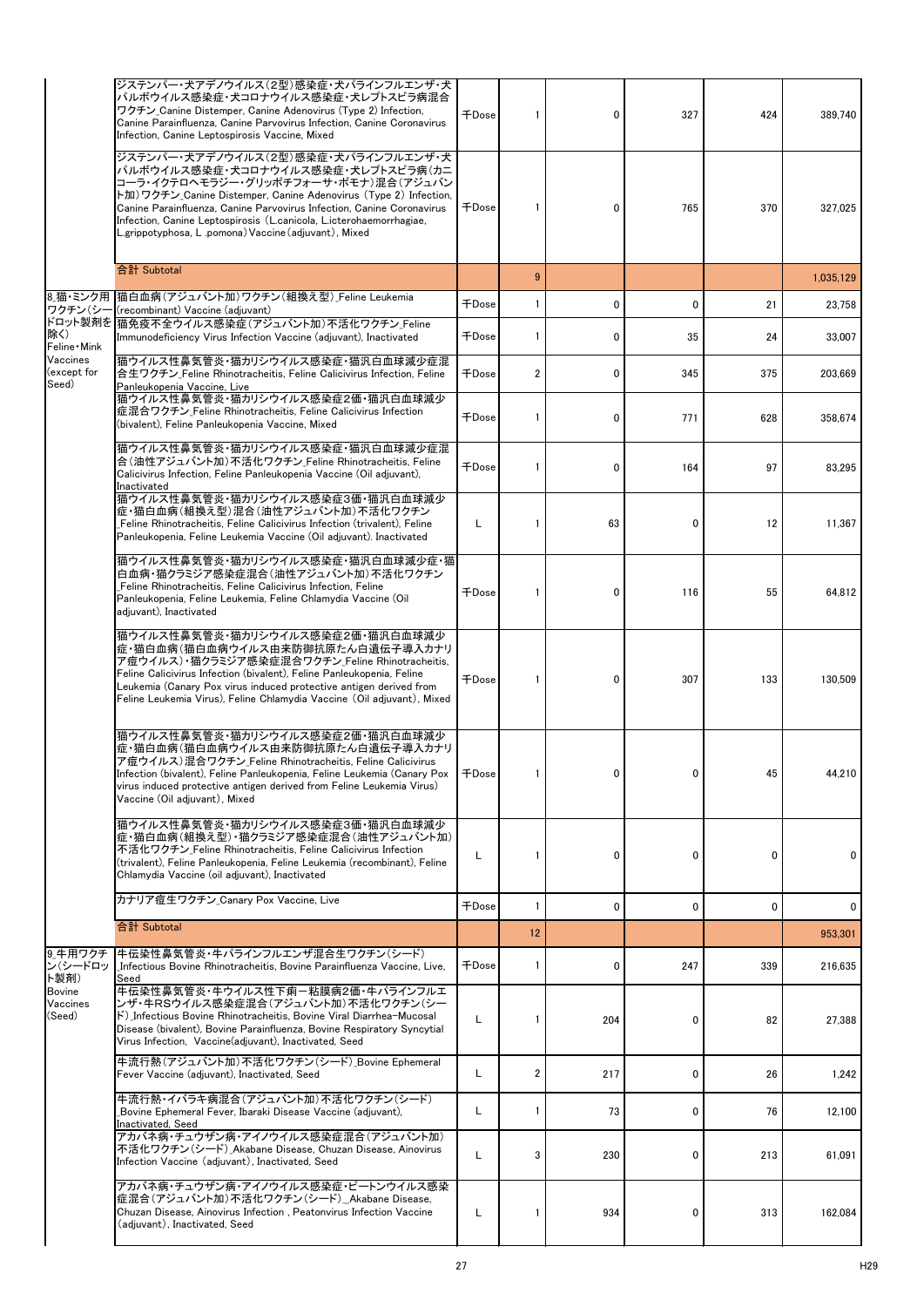|                              | 牛ヒストフィルス・ソムニ(ヘモフィルス・ソムナス)感染症(アジュバント加)<br>不活化ワクチン(シード)_Bovine Histophilus somni (Haemophilus<br>somnus) Infection Vaccine (adjuvant), Inactivated, Seed                                                                                         | L            | $\overline{2}$ | 656          | $\mathbf{0}$ | 283          | 54,787         |
|------------------------------|------------------------------------------------------------------------------------------------------------------------------------------------------------------------------------------------------------------------------------------------|--------------|----------------|--------------|--------------|--------------|----------------|
|                              | 牛レプトスピラ病(アジュバント加)不活化ワクチン(シード)_Bovine<br>Leptospirosis Vaccine (adjuvant), Inactivated, Seed                                                                                                                                                    | L            |                | 0            | 47           | 2            | 588            |
|                              | 炭疽生ワクチン(シード) Anthrax Vaccine, Live, Seed                                                                                                                                                                                                       | <b>千Dose</b> |                | 89           | $\mathbf{0}$ | 127          | 14,576         |
|                              | マンヘミア・ヘモリチカ(1型)感染症不活化ワクチン(油性アジュバント加<br> 溶解用液)(シード)_Mannheimia haemolytica(type1)Vaccine (oil<br>adjuvant), Inactivated, Seed                                                                                                                   | <b>千Dose</b> |                | $\mathbf{0}$ | 84           | 174          | 115,308        |
|                              | 牛クロストリジウム・ボツリヌス(C・D型)感染症(アジュバント加)トキソイ<br>$ \breve{\mathsf{F}}(\mathsf{L}-\mathsf{F}) $ Bovine Clostridial Infection, Bovine Botulism (type C&D)<br>toxoid (adjuvant), Seed                                                                     | L            |                | 62           | $\mathbf{0}$ | 42           | 22,021         |
|                              | 破傷風(アジュバント加)トキソイド(シード) _Tetanus toxoid (adjuvant),<br>Seed                                                                                                                                                                                     | Г            |                | 16           | $\mathbf 0$  | 16           | 7,114          |
|                              | 牛クロストリジウム感染症3種混合(アジュバント加)トキソイド(シード)<br>Bovine Clostridial Infections 3-way toxoid (adjuvant), Seed                                                                                                                                             | L            |                | 334          | $\mathbf{0}$ | 298          | 61,827         |
|                              | 牛クロストリジウム感染症5種混合(アジュバント加)トキソイド(シード)<br>Bovine Clostridial Infections 5-way toxoid (adjuvant), Seed                                                                                                                                             | L            |                | 667          | $\mathbf{0}$ | 595          | 182,404        |
|                              | 牛ロタウイルス感染症3価・牛コロナウイルス感染症・牛大腸菌性下痢症<br>(K99精製線毛抗原)混合(アジュバント加)不活化ワクチン(シード)<br>Bovine Rotavirus Infection (trivalent)-Bovine Coronavirus Infection,<br>Bovine Collibacillosis (K100 purified piliantigen) Vaccine (adjuvant),<br>Inactivated, Seed | L            |                | 401          | 0            | 317          | 396,316        |
|                              | アカバネ病生ワクチン(シード) Akabane Disease Vaccine, Live, Seed                                                                                                                                                                                            | <b>千Dose</b> | 3              | 245          | 0            | 204          | 150,554        |
|                              | イバラキ病生ワクチン(シード)_Ibaraki Disease Vaccine, Live, Seed                                                                                                                                                                                            | <b>千Dose</b> | 3              | 103          | $\mathbf 0$  | 100          | 24,304         |
|                              | 牛RSウイルス感染症生ワクチン(シード)Bovine Respiratory Syncytial<br>Virus Infection Vaccine, Live, Seed                                                                                                                                                        | <b>千Dose</b> |                | 83           | $\mathbf 0$  | 69           | 29,359         |
|                              | 牛コロナウイルス感染症(アジュバント加)不活化ワクチン(シード)<br>Bovine Coronavirus Infection Vaccine (adjuvant), Inactivated, Seed                                                                                                                                         | L            |                | $\mathbf{0}$ | $\mathbf{0}$ | $\mathbf{0}$ | $\mathbf{0}$   |
|                              | 合計 Subtotal                                                                                                                                                                                                                                    |              | 27             |              |              |              | 1,539,698      |
| 10 馬用ワク<br>チン(シード<br>ロット製剤)  | 馬鼻肺炎(アジュバント加)不活化ワクチン(シード)_Equine Viral<br>Rhinopneumonitis Vaccine (adjuvant), Inactivated, Seed                                                                                                                                               | L            |                | 52           | $\mathbf{0}$ | 15           | 14,400         |
| Equine<br>Vaccines<br>(Seed) | 馬ロタウイルス感染症(アジュバント加)不活化ワクチン(シード)_Equine<br>Rotavirus Infection Vaccine (adjuvant), Inactivated, Seed                                                                                                                                            | L            |                | 17           | $\mathbf{0}$ | 20           | 12,704         |
|                              | 日本脳炎·ゲタウイルス感染症混合不活化ワクチン(シード)_Japanese<br>Encephalitis, Getahvirus Infection Vaccine, Inactivated, Seed                                                                                                                                         | L            |                | 51           | $\mathbf{0}$ | 57           | 57,135         |
|                              | 合計 Subtotal                                                                                                                                                                                                                                    |              | 3              |              |              |              | 84,239         |
| 11_豚用ワク<br>チン(シード            | 豚コレラ生ワクチン(シード) Hog Cholera Vaccine, Live, Seed                                                                                                                                                                                                 | L            |                | 200          | 0            | 0            | $\Omega$       |
| ロット製剤)<br>Swine<br>Vaccines  |                                                                                                                                                                                                                                                | 千Dose        | 6              | 1,012        | 0            | 1,000        | 54,250         |
| (Seed)                       | 日本脳炎生ワクチン(シード)_Japanese Encephalitis Vaccine, Live, Seed                                                                                                                                                                                       | <b>千Dose</b> | $\overline{2}$ | 236          | 0            | 315          | 17,612         |
|                              | 日本脳炎不活化ワクチン(シード)_Japanese Encephalitis Vaccine,<br>Inactivated, Seed                                                                                                                                                                           | L            | $\overline{2}$ | 418          | $\mathbf{0}$ | 502          | 34,396         |
|                              | 豚インフルエンザ(アジュバント加)不活化ワクチン(シード) Swine<br>Influenza Vaccine (adjuvant), Inactivated, Seed                                                                                                                                                         | L            |                | 262          | 0            | 67           | 2,546          |
|                              | 豚オーエスキー病(gIー、tk+)生ワクチン(シード)_Swine Aujeszky's<br>Disease (Type gI-, tk+) Vaccine, Live, Seed                                                                                                                                                    | 千Dose        |                | 413          | 0            | 156          | 11,867         |
|                              | 豚オーエスキー病(gI-、tk+)生ワクチン(アジュバント加溶解用液)<br>(シード) Swine Aujeszky's Disease (Type gI-, tk+) Vaccine (adjuvant),<br>Live, Seed                                                                                                                        | <b>千Dose</b> |                | 698          | $\mathbf{0}$ | 486          | 36,370         |
|                              | 豚オーエスキー病(gI-、tk-)生ワクチン(シード) Swine Aujeszky's<br>Disease (Type gI-, tk-) Vaccine, Live, Seed                                                                                                                                                    | <b>千Dose</b> | $\overline{2}$ | 0            | 0            | 0            | 0              |
|                              | 豚伝染性胃腸炎濃縮生ワクチン(母豚用)(シード)_Swine Transmissible<br>Gastroenteritis Vaccine, Concentrated, Live (for sow), Seed                                                                                                                                    | 千Dose        |                | 0            | 0            | $\mathbf{0}$ | $\overline{0}$ |
|                              | 豚伝染性胃腸炎(アジュバント加)不活化ワクチン(シード)_Swine<br>Transmissible Gastroenteritis Vaccine (adjuvant), Inactivated, Seed                                                                                                                                      | L            |                | 0            | 0            | 0            | 0              |
|                              | 豚パルボウイルス感染症生ワクチン(シード) Porcine Parvovirus<br>Vaccine, Live, Seed                                                                                                                                                                                | <b>千Dose</b> |                | 53           | 0            | 9            | 3,006          |
|                              | 豚パルボウイルス感染症不活化ワクチン(シード) Porcine Parvovirus<br>Vaccine, Inactivated, Seed                                                                                                                                                                       | L            |                | 588          | 0            | 489          | 62,127         |
|                              | 豚繁殖・呼吸障害症候群生ワクチン(シード)_Porcine Reproductive and<br>Respiratory Syndrome Vaccine, Live, Seed                                                                                                                                                     | 千Dose        |                | 0            | 4,759        | 3,875        | 953,587        |
|                              | 豚繁殖・呼吸障害症候群2価生ワクチン(シード) Porcine Reproductive<br>and Respiratory Syndrome (bivalent) Vaccine, Live, Seed                                                                                                                                        | <b>千Dose</b> |                | 0            | 0            | 0            | 0              |
|                              | 豚流行性下痢生ワクチン(シード) Porcine Epidemic Diarrhea Vaccine,<br>Live, Seed                                                                                                                                                                              | <b>千Dose</b> |                | 352          | 0            | 138          | 24,301         |
|                              | 豚伝染性胃腸炎・豚流行性下痢混合生ワクチン(シード)_Swine<br>Transmissible Gastroenteritis, Porcine Epidemic Diarrhea Vaccine, Live,<br>Seed                                                                                                                            | 千Dose        |                | 1,174        | 0            | 1,126        | 406,306        |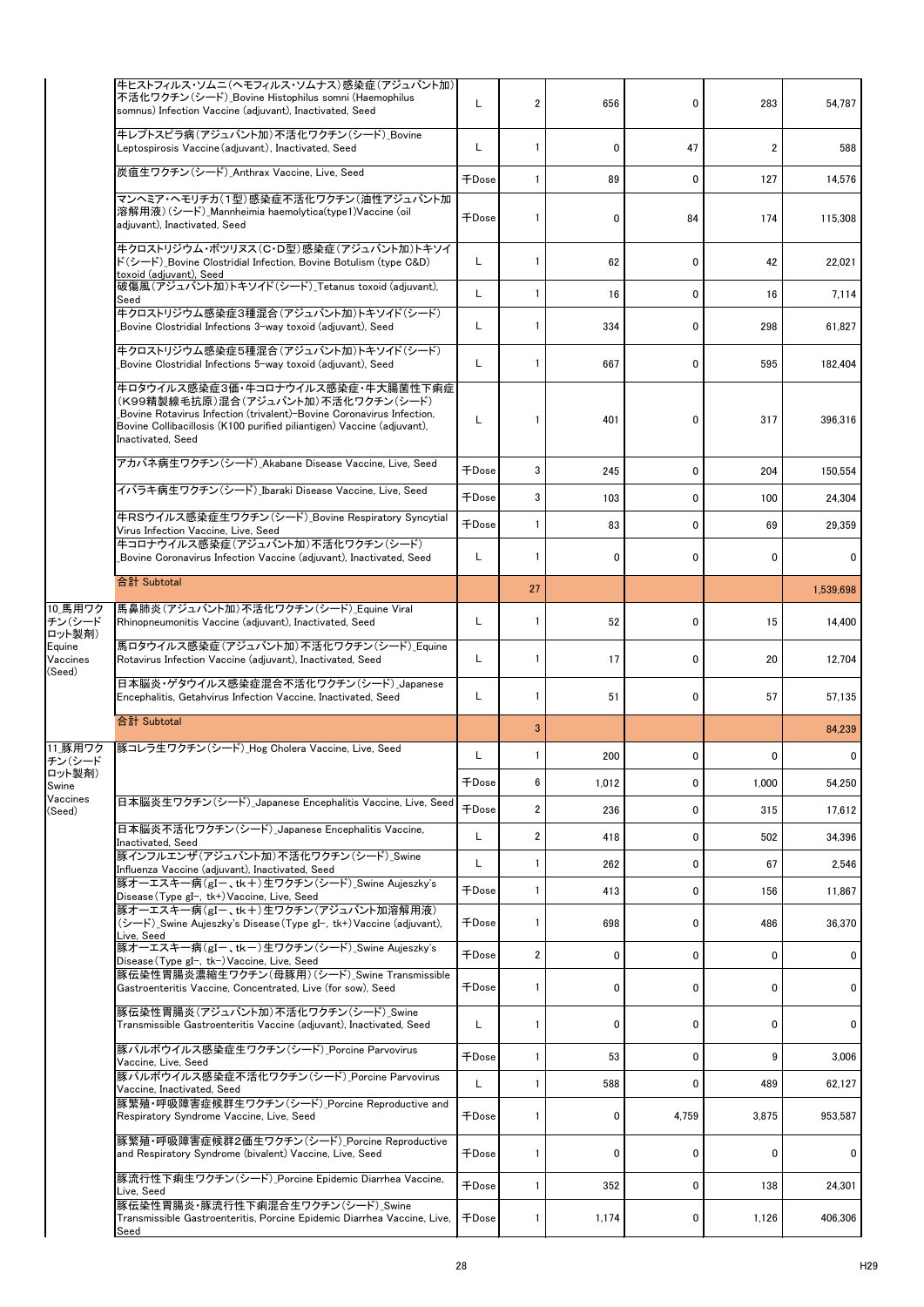| 日本脳炎・豚パルボウイルス感染症・豚ゲタウイルス感染症混合生ワク<br>チン(シード) Japanese Encephalitis, Porcine Parvovirus, Swine<br>Getahvirus Vaccine, Live, Seed                                                                                                                     | 千Dose        |                | 287   | 0      | 437          | 158,865   |
|----------------------------------------------------------------------------------------------------------------------------------------------------------------------------------------------------------------------------------------------------|--------------|----------------|-------|--------|--------------|-----------|
| 豚丹毒生ワクチン(シード) Swine Erysipelas Vaccine, Live, Seed                                                                                                                                                                                                 | L            |                | 293   | 0      | 532          | 16,067    |
|                                                                                                                                                                                                                                                    | 千Dose        | 6              | 3,541 | 0      | 3,170        | 60,376    |
| 豚丹毒(アジュバント加)不活化ワクチン(シード)_Swine Erysipelas<br>Vaccine (adjuvant), Inactivated, Seed                                                                                                                                                                 | L            |                | 4,249 | 0      | 3,510        | 83,520    |
| 豚丹毒(油性アジュバント加)不活化ワクチン(シード)_Swine Erysipelas<br>Vaccine (Oil adjuvant), Inactivated, Seed                                                                                                                                                           | L            |                | 0     | 0      | $\Omega$     |           |
| 豚アクチノバシラス・プルロニューモニエ(2型)感染症(アジュバント加)<br>不活化ワクチン(シード) Porcine Actinobacillus pleuropneumoniae<br>(Serotype 2) Infection Vaccine (adjuvant), Inactivated, Seed                                                                                        | L            |                | 0     | 0      | $\Omega$     |           |
| 豚アクチノバシラス・プルロニューモニエ(1・2・5型)感染症(油性アジュ<br>バント加)不活化ワクチン(シード) Porcine Actinobacillus<br>pleuropneumoniae (Serotype 1, 2, 5) Infection Vaccine (Oil adjuvant),<br>Inactivated, Seed                                                                     | L            |                | 0     | 0      | $\mathbf{0}$ | 0         |
| 豚アクチノバシラス・プルロニューモニエ感染症(1型部分精製・無毒化毒<br> 素)(酢酸トコフェロールアジュバント加)不活化ワクチン(シード)_Porcine<br>Actinobacillus pleuropneumoniae (partially purified outer membrane<br>protein of Serotype 1, toxoid) Vaccine (Tocopherolacetate adjuvant),<br>Inactivated, Seed | L            | $\overline{c}$ | 0     | 7,159  | 4,766        | 243,061   |
| 豚ストレプトコッカス・スイス(2型)感染症(酢酸トコフェロールアジュバン<br>ト加)不活化ワクチン(シード)_Streptococcus Suis Infection (Serotype 2)<br>Vaccine (Tocopherolacetate adjuvant), Inactivated, Seed                                                                                       | L            | $\overline{2}$ | 0     | 0      | $\Omega$     |           |
| 豚大腸菌性下痢症(K88保有全菌体・K99保有全菌体)(アジュバント<br>加)不活化ワクチン(シード)_Swine Colibacillosis (K88, K99) Vaccine<br>(adjuvant) Inactivated, Seed                                                                                                                       | L            |                | 0     | 0      | 0            |           |
| 豚大腸菌性下痢症(K88ab·K88ac·K99·987P保有全菌体)(アジュ<br> バント加)不活化ワクチン(シード)_Swine Colibacillosis (K88ab, K88ac,<br>K99, K987p) Vaccine (adjuvant) Inactivated, Seed                                                                                              | L            |                | 0     | 0      | 0            | $\Omega$  |
| ヘモフィルス・パラスイス(2・5型)感染症(アジュバント加)不活化ワクチ<br>ン(シード) Haemophilus Parasuis (Serotype 2, 5) Infection Vaccine<br>(adjuvant) Inactivated, Seed                                                                                                              | L            | $\overline{2}$ | 738   | 0      | 606          | 105,014   |
| マイコプラズマ・ハイオニューモニエ感染症(アジュバント加)不活化ワク<br>チン(シード) Mycoplasma hyopneumoniae Infection Vaccine (adjuvant)<br>Inactivated, Seed                                                                                                                           | L            | 3              | 748   | 0      | 1,063        | 43,421    |
| マイコプラズマ・ハイオニューモニエ感染症(カルボキシビニルポリマーア<br>ジュバント加)不活化ワクチン(シード)_Mycoplasma hyopneumoniae<br>Infection Vaccine (Carboxyvinylpolymer adjuvant), Inactivated, Seed                                                                                          | <b>千Dose</b> |                | 0     | 0      | 439          | 29,533    |
| マイコプラズマ・ハイオニューモニエ感染症(油性アジュバント加)不活化<br>ワクチン(シード) Mycoplasma hyopneumoniae Infection Vaccine (Oil<br>adjuvant) Inactivated, Seed                                                                                                                     | 千Dose        | $\overline{2}$ | 0     | 15,742 | 8,306        | 1,432,509 |
| 豚アクチノバシラス・プルロニューモニエ(1・2・5型)感染症・豚丹毒混合<br>(油性アジュバント加)不活化ワクチン(シード)_Porcine Actinobacillus<br>pleuropneumoniae (Serotype 1, 2, 5) Infection, Swine Erysipelas Vaccine<br>(Oil adjuvant), Inactivated, Seed                                             | L            |                | 4,194 | 0      | 3,854        | 542,183   |
| 豚ボルデテラ感染症精製(アフィニティークロマトグラフィー部分精製)・豚 <br>パスツレラ症混合(油性アジュバント加)不活化ワクチン(シード)_Swine<br>Bordetellosis (partially purified by affinity chromatography), Swine<br>Pasteurellosis (Oil adjuvant) Vaccine, Inactivated, Seed                                  | 千Dose        |                | 0     | 0      | $\Omega$     |           |
| 豚ボルデテラ感染症精製・豚パスツレラ症混合(油性アジュバント加)不<br>活化ワクチン(シード)_Swine Bordetellosis, Swine Pasteurellosis<br>Vaccine (Oil adjuvant), Inactivated, Seed                                                                                                            | L            |                | 0     | 0      | 12           | 3,620     |
| パスツレラ・ムルトシダ(アジュバント加)トキソイド(シード) Pasteurella<br>multocida toxoid (adjuvant), Seed                                                                                                                                                                    | L            |                | 60    | 0      | 80           | 7,914     |
| ボルデテラ・ブロンキセプチカ・パスツレラ・ムルトシダ混合(アジュバント<br> 加)トキソイド(シード)_Bordetella bronchiseptica, Pasteurella multocida<br>toxoid (adjuvant), Seed                                                                                                                   |              |                | 1,224 | 0      | 1,192        | 198,480   |
| 豚大腸菌性下痢症不活化・クロストリジウム・パーフリンゲンストキソイド<br>混合(アジュバント加)ワクチン(シード) Swine Colibacillosis Vaccine<br>Inactivated, Clostridium perfringens toxoid (adjuvant), Seed                                                                                            | 千Dose        |                | 0     | 587    | 466          | 173,324   |
| 豚ボルデテラ感染症不活化・パスツレラ・ムルトシダトキソイド混合(ア<br>ジュバント加)ワクチン(シード)Swine Bordetellosis Vaccine Inactivated,<br>Pasteurella multocida toxoid (adjuvant), Seed                                                                                                     | L            |                | 0     | 0      | 217          | 14,742    |
| 豚ボルデテラ感染症不活化・パスツレラ・ムルトシダトキソイド混合(油性<br>アジュバント加)ワクチン(シード) Swine Bordetellosis Vaccine<br>Iinactivated, Pasteurella multocida toxoid (Oil adjuvant), Seed                                                                                             | L            |                | 1,517 | 0      | 1,502        | 226,893   |
| 豚ボルデテラ感染症・豚パスツレラ症(全菌体・部分精製トキソイド)混合<br>(油性アジュバント加)不活化ワクチン(シード)_Swine Bordetellosis,<br>Swine Pasteurellosis (whole cell, partially purified toxoid) Vaccine (Oil<br>adjuvant), Inactivated, Seed                                                    | 千Dose        |                | 0     | 260    | 38           | 14,272    |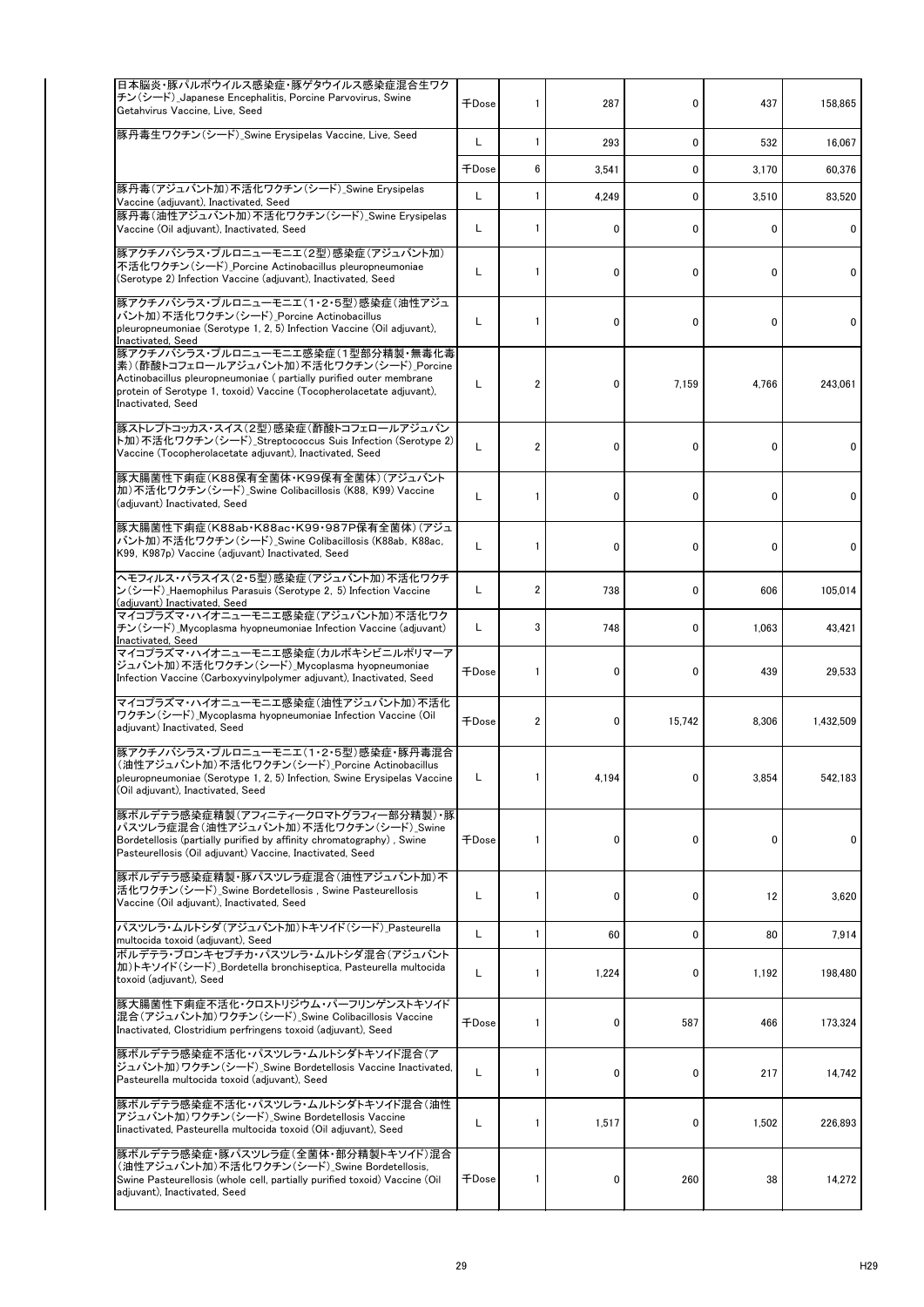|                             | 豚ボルデテラ感染症不活化・パスツレラ・ムルトシダトキソイド・豚丹毒不<br>活化混合(アジュバント加)ワクチン(シード)_Swine Bordetellosis Vaccine<br>Iinactivated, Pasteurella multocida toxoid, Swine Erysipelas Vaccine<br>Inactivated (adjuvant), Seed                       | L            |                | 766          | 0            | 1,157        | 115,240        |
|-----------------------------|------------------------------------------------------------------------------------------------------------------------------------------------------------------------------------------------------------------------|--------------|----------------|--------------|--------------|--------------|----------------|
|                             | 豚ボルデテラ感染症・豚パスツレラ症(粗精製トキソイド)・マイコプラズ<br>マ・ハイオニューモニエ感染症混合(アジュバント加)不活化ワクチン<br>(シード) Swine Bordetellosis, Swine Pasteurellosis toxoid(rough<br>purified), Mycoplasma hyopneumoniae Vaccine (adjuvant), Inactivated,<br>Seed | L            |                | 750          | 0            | 1,298        | 92,754         |
|                             | 豚インフルエンザ・豚パスツレラ症・マイコプラズマ・ハイオニューモニエ<br> 感染症混合(アジュバント加)不活化ワクチン(シード)_Swine Influenza,<br>Swine Pasteurellosis, Mycoplasma hyopneumoniae Vaccine (adjuvant)<br>Inactivated, Seed                                           | L            |                | 0            | 0            | 217          | 9,265          |
|                             | 合計 Subtotal                                                                                                                                                                                                            |              | 62             |              |              |              | 5,177,421      |
| 12 鶏用ワク<br>チン(シード           | 鶏痘生ワクチン(シード) Fowl Pox Vaccine, Live, Seed                                                                                                                                                                              | <b>千Dose</b> | 6              | 329,738      | 0            | 247,733      | 160,627        |
| ロット製剤)<br>Avian<br>Vaccines | 産卵低下症候群ー1976(アジュバント加)不活化ワクチン(シード) Egg<br>Drop Syndrome-1977 Vaccine (adjuvant) Inactivated, Seed                                                                                                                       | L            |                | 2,768        | 0            | 2,581        | 71,835         |
| (Seed)                      | 産卵低下症候群ー1976(油性アジュバント加)不活化ワクチン(シード)<br>Egg Drop Syndrome-1977 Vaccine (Oil adjuvant) Inactivated. Seed                                                                                                                 | L            | $\overline{2}$ | 561          | $\Omega$     | 1,033        | 25,238         |
|                             |                                                                                                                                                                                                                        | <b>千Dose</b> |                | $\mathbf{0}$ | 1,935        | 2,273        | 17,048         |
|                             | トリニューモウイルス感染症生ワクチン(シード) Avian Pneumovirus<br>Infection Vaccine, Live, Seed                                                                                                                                             | <b>千Dose</b> | $\overline{2}$ | $\mathbf 0$  | 67,020       | 78,020       | 83,872         |
|                             | トリレオウイルス感染症(油性アジュバント加)不活化ワクチン(シード)<br>Avian Reovirus Infection Vaccine (Oil adjuvant) Inactivated, Seed                                                                                                                |              |                | 718          | 0            | 514          | 50,742         |
|                             | ニューカッスル病生ワクチン(シード) Newcastle Disease Vaccine, Live,<br>Seed                                                                                                                                                            | <b>千Dose</b> | 10             | 406,309      | 408,070      | 1,014,831    | 248,913        |
|                             | 鶏伝染性気管支炎生ワクチン(シード) Avian Infectious Bronchitis<br>Vaccine, Live, Seed                                                                                                                                                  | <b>千Dose</b> | 16             | 881,172      | 329,018      | 1,099,693    | 823,560        |
|                             | 鶏伝染性喉頭気管炎生ワクチン(シード)_Avian Infectious<br>Laryngotrachitis Vaccine, Live, Seed                                                                                                                                           | 千Dose        | 4              | 94,208       | $\mathbf 0$  | 92,425       | 191,803        |
|                             | 鶏伝染性喉頭気管炎凍結生ワクチン(シード)_Avian Infectious<br>Laryngotrachitis Vaccine, Frozen Live, Seed                                                                                                                                  | 千Dose        |                | 0            | $\mathbf{0}$ | $\mathbf{0}$ | $\overline{0}$ |
|                             | 鶏伝染性ファブリキウス嚢病生ワクチン(大ひな用)(シード)_Avian<br>Infectious Bursal Disease Vaccine, Live (for large chicks), Seed                                                                                                                | 千Dose        |                | 44,690       | 0            | 42,886       | 157,041        |
|                             | 鶏伝染性ファブリキウス嚢病生ワクチン(ひな用)(シード)_Avian<br>Infectious Bursal Disease Vaccine, Live (for chicks), Seed                                                                                                                       | 千Dose        | 9              | 408,737      | 394,364      | 696.986      | 733,626        |
|                             | 鶏伝染性ファブリキウス嚢病生ワクチン(ひな用中等毒)(シード)_Avian<br>Infectious Bursal Disease Vaccine, Live (for chicks, mesopathogenic<br>type), Seed                                                                                            | <b>千Dose</b> | 3              | $\mathbf 0$  | 8,700        | 4,932        | 18,180         |
|                             | 鶏伝染性ファブリキウス囊病(アジュバント加)不活化ワクチン(シード)<br>Avian Infectious Bursal Disease Vaccine (adjuvant) Inactivated, Seed                                                                                                             | L            |                | 0            | $\mathbf{0}$ | $\Omega$     | $\Omega$       |
|                             | 鶏伝染性ファブリキウス嚢病凍結生ワクチン(シード)                                                                                                                                                                                              | <b>千Dose</b> |                | $\mathbf 0$  | 0            | $\mathbf{0}$ | $\overline{0}$ |
|                             | 鶏脳脊髄炎生ワクチン(シード)_Avian Encephalomyelitis Vaccine, Live,<br>Seed                                                                                                                                                         | <b>千Dose</b> | 5              | 47,999       | $\mathbf{0}$ | 47,694       | 213,448        |
|                             | 鶏貧血ウイルス感染症生ワクチン(シード) Chicken Anemia Virus<br>Vaccine, Live, Seed                                                                                                                                                       | 千Dose        |                | $\mathbf{0}$ | 12,600       | 6,840        | 85,375         |
|                             | マレック病(七面鳥ヘルペスウイルス)生ワクチン(シード) Marek's<br>Disease (Turkey Herpesvirus) Vaccine, Live, Seed                                                                                                                               | 千Dose        |                | 139,775      | $\mathbf 0$  | 117,649      | 177,726        |
|                             | マレック病(マレック病ウイルス1型)凍結生ワクチン(シード) Marek's<br>Disease (Type 1) Vaccine, Frozen, Live, Seed                                                                                                                                 | <b>千Dose</b> | 5              | 309,801      | $\mathbf{0}$ | 253,534      | 417,154        |
|                             | マレック病(マレック病ウイルス1型·七面鳥へルペスウイルス)凍結生ワ<br>クチン(シード) Marek's Disease (Type 2, Turkey Herpesvirus) Vaccine,<br>Frozen, Live, Seed                                                                                             | <b>千Dose</b> |                | $\mathbf 0$  | 0            | 5,480        | 13,015         |
|                             | マレック病(マレック病ウイルス2型・七面鳥ヘルペスウイルス)凍結生ワ<br>クチン (シード) Marek's Disease (Type 2, Turkey Herpesvirus) Vaccine,<br>Frozen, Live, Seed                                                                                            | <b>千Dose</b> | 5              | 263.944      | $\mathbf{0}$ | 215,044      | 383,919        |
|                             | ニューカッスル病・鶏伝染性気管支炎混合生ワクチン(シード)_Newcastle <br>Disease, Avian Infectious Bronchitis Vaccine, Live, Seed                                                                                                                   | 千Dose        | 9              | 525,512      | 32,400       | 548,877      | 357,272        |
|                             | ニューカッスル病・鶏伝染性気管支炎混合(油性アジュバント加)不活化<br>ワクチン(シード) Newcastle Disease, Avian Infectious Bronchitis<br>Vaccine (Oil adjuvant) Inactivated, Seed                                                                              | L            | $\overline{2}$ | 1,255        | $\mathbf 0$  | 974          | 10,105         |
|                             | ニューカッスル病・鶏伝染性気管支炎2価混合(油性アジュバント加)不<br> 活化ワクチン(シード)_Newcastle Disease. Avian Infectious Bronchitis<br>(bivalent) Vaccine (Oil adjuvant) Inactivated, Seed                                                                | L            | $\overline{2}$ | 2,755        | 0            | 2,575        | 89,367         |
|                             | マレック病(マレック病ウイルス2型・七面鳥ヘルペスウイルス)・鶏痘混<br>合生ワクチン(シード)_Marek's Disease (Type 3, Turkey Herpesvirus).<br>Fowl Pox Vaccine, Live, Seed                                                                                        | <b>FDose</b> |                | $\mathbf 0$  | $\mathbf 0$  | 32,360       | 74,428         |
|                             | ニューカッスル病・鶏伝染性気管支炎2価・産卵低下症候群-1976混<br>合(油性アジュバント加)不活化ワクチン(シード)_Newcastle Disease,<br>Avian Infectious Bronchitis (bivalent), Egg Drop Syndrome-1977 Vaccine<br>(Oil adjuvant) Inactivated, Seed                         | L            |                | $\mathbf 0$  | 0            | $\mathbf{0}$ | $\overline{0}$ |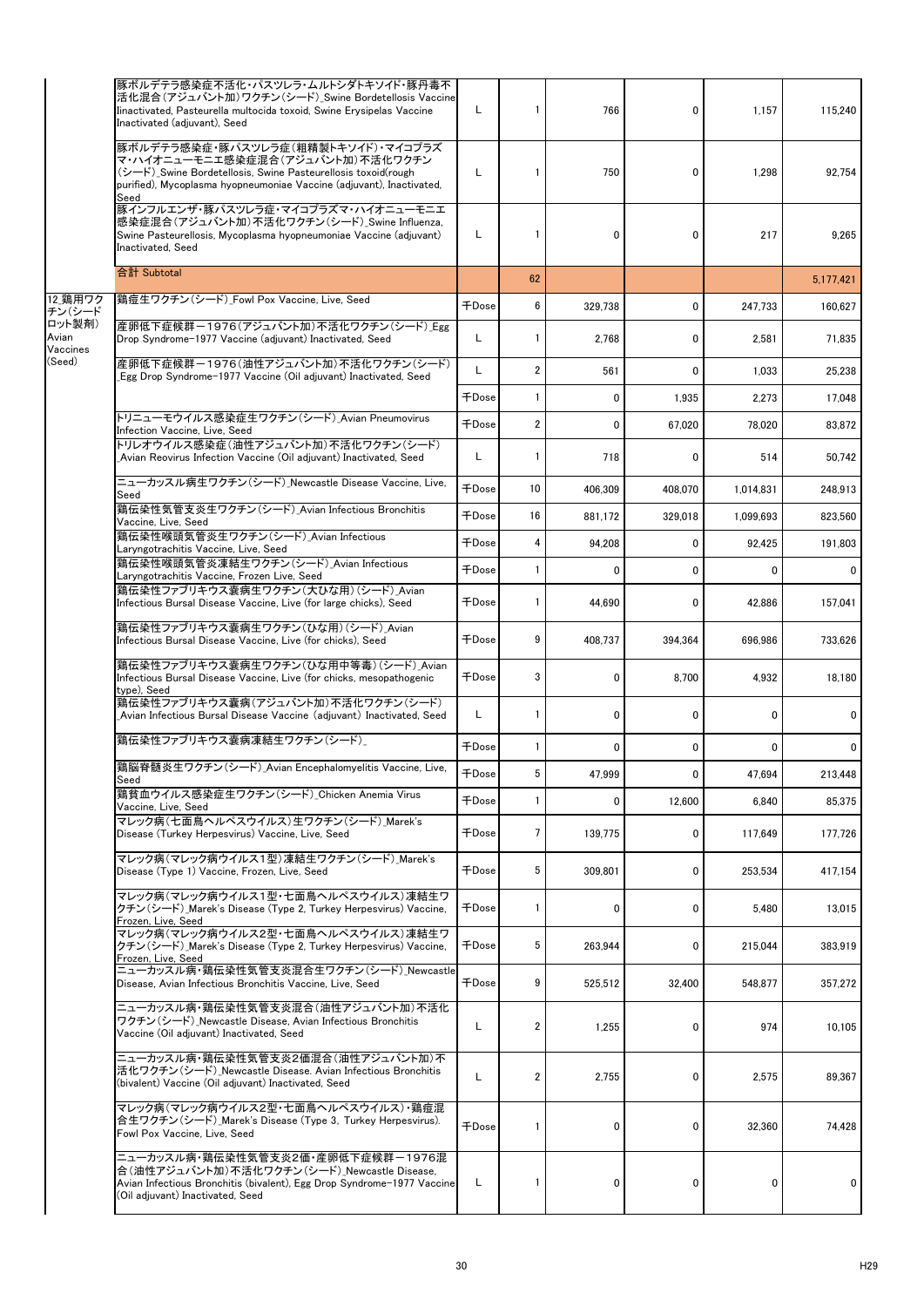| ニューカッスル病・鶏伝染性気管支炎2価・鶏伝染性ファブリキウス嚢病<br>混合(油性アジュバント加)不活化ワクチン(シード)_Newcastle Disease,<br>Avian Infectious Bronchitis (bivalent), Avian Infectious Bursal Disease<br>Vaccine (Oil adjuvant) Inactivated, Seed                                           | L            |                | 0        | 0            | 1,012        | 54,420          |
|----------------------------------------------------------------------------------------------------------------------------------------------------------------------------------------------------------------------------------------------------|--------------|----------------|----------|--------------|--------------|-----------------|
| ニューカッスル病・鶏伝染性気管支炎2価・鶏伝染性ファブリキウス嚢<br>病・産卵低下症候群-1976混合(油性アジュバント加)不活化ワクチン<br>(シード) Newcastle Disease, Avian Infectious Bronchitis (bivalent),<br>Avian Infectious Bursal Disease, Egg Drop Syndrome-1976 Vaccine (Oil<br>adjuvant) Inactivated, Seed  | L            |                | 0        | O            | 91           | 11,842          |
| ニューカッスル病・鶏伝染性気管支炎2価・鶏伝染性ファブリキウス嚢病・<br>トリレオウイルス感染症混合(油性アジュバント加)不活化ワクチン(シー<br>ド) Newcastle Disease, Avian Infectious Bronchitis (bivalent), Avian<br>Infectious Bursal Disease, Avian Reovirus Infection Vaccine (Oil<br>adjuvant) Inactivated, Seed |              |                | 1,756    | 0            | 1,255        | 103,776         |
| 鶏サルモネラ症(サルモネラ・エンテリティディス)(アジュバント加)不活<br>化ワクチン(シード) Poultry Salmonellosis(S. enteritidis) Vaccine<br>(adjuvant) Inactivated, Seed                                                                                                                    |              |                | 0        | 2,082        | 2,746        | 58,550          |
| 鶏サルモネラ症(サルモネラ・エンテリティディス)(油性アジュバント加)<br>不活化ワクチン(シード)_Poultry Salmonellosis(S. enteritidis) Vaccine                                                                                                                                                  |              | $\overline{2}$ | 0        | 4,501        | 3,155        | 100,008         |
| (Oil adjuvant) Inactivated, Seed                                                                                                                                                                                                                   | 千Dose        |                | 0        | 3,960        | 3,172        | 30,134          |
| 鶏サルモネラ症(サルモネラ・エンテリティディス・サルモネラ・ティフイムリ <br>ウム)(油性アジュバント加)不活化ワクチン(シード)_Poultry<br>Salmonellosis(S. enteritidis, S. typhimurium) Vaccine (Oil adjuvant),<br>Inactivated, Seed                                                                          |              |                | 14,227   | 0            | 11,724       | 265,549         |
| 鶏サルモネラ症(サルモネラ・インファンティス抽出抗原・サルモネラ・エン<br>テリティディス抽出抗原・サルモネラ・ティフィムリウム抽出抗原)(油性ア<br>ジュバント加)不活化ワクチン(シード) Poultry Salmonellosis (S. infantis,<br>S. enteritidis, S. typhimurium extracted antigen) Vaccine (Oil adjuvant)<br>Inactivated, Seed             | kg           |                | 0        | 0            | 0            | 0               |
| 鶏伝染性コリーザ(A・C型)(アジュバント加)不活化ワクチン(シード)<br>Avian Infectious Coryza (Type A&C) Vaccine (adjuvant) Inactivated,<br>Seed                                                                                                                                  |              | 2              | 3,877    | <sup>n</sup> | 3,478        | 17,765          |
| マイコプラズマ・ガリセプチカム感染症生ワクチン(シード)Mycoplasma<br>gallisepticum Vaccine Live, Seed                                                                                                                                                                         | <b>千Dose</b> | 3              | 61,933   | 5,366        | 48,289       | 557,809         |
| マイコプラズマ・ガリセプチカム感染症凍結生ワクチン(シード)<br>Mycoplasma gallisepticum Vaccine, Frozen, Live, Seed                                                                                                                                                             | 千Dose        |                | 0        | 19,003       | 23,685       | 303,879         |
| マイコプラズマ・シノビエ感染症凍結生ワクチン(シード)Mycoplasma<br>synoviae Vaccine, Frozen, Live, Seed                                                                                                                                                                      | 千Dose        |                | 0        | 9,485        | 9,644        | 197,702         |
| マイコプラズマ・ガリセプチカム感染症(アジュバント加)不活化ワクチン<br>(シード)_Mycoplasma gallisepticum Vaccine (adjuvant) Inactivated, Seed                                                                                                                                          | L            |                | 744      | O            | 597          | 12,165          |
| マイコプラズマ・ガリセプチカム感染症(油性アジュバント加)不活化ワク<br>チン(シード) Mycoplasma gallisepticum Vaccine (Oil adjuvant)                                                                                                                                                      | L            | 3              | 1,282    | 0            | 826          | 40,995          |
| Inactivated, Seed                                                                                                                                                                                                                                  | <b>千Dose</b> |                | 0        | 2,034        | 1,396        | 18,846          |
| 鶏伝染性コリーザ(A・C型)・マイコプラズマ・ガリセプチカム感染症混合<br>(アジュバント・油性アジュバント加)不活化ワクチン(シード)_Avian<br>Infectious Coryza (Type A&C), Mycoplasma gallisepticum Vaccine (Oil<br>adjuvant), Inactivated, Seed                                                                 | L            |                | 2,844    | 0            | 2,923        | 72,680          |
| ニューカッスル病・鶏伝染性気管支炎・鶏伝染性コリーザ(A・C型)液状<br>混合(アジュバント加)不活化ワクチン(シード)_Newcastle Disease, Avian  <br>Infectious Bronchitis, Avian Infectious Coryza (Type A&C) Vaccine<br>(adjuvant), Liquid, Inactivated, Seed                                             | L            |                | 1,626    | 0            | 1,269        | 14,603          |
| ニューカッスル病・鶏伝染性気管支炎・鶏伝染性コリーザ(A・C型菌処<br>理)混合(アジュバント加)不活化ワクチン(シード)_Newcastle Disease,<br>Avian Infectious Bronchitis (bivalent), Avian Infectious Coryza (Type<br>A&C, ultrasonicated) Vaccine (adjuvant), Inactivated, Seed                           | L            |                | 751      | 0            | 700          | 8,732           |
| ニューカッスル病・鶏伝染性気管支炎・鶏伝染性コリーザ(A・C型)混合<br>(油性アジュバント加)不活化ワクチン(シード) Newcastle Disease, Avian  <br>Infectious Bronchitis, Avian Infectious Coryza (Type A&C) Vaccine (Oil<br>adjuvant) Inactivated, Seed                                                  | L.           | 2              | 4,041    | 0            | 3,315        | 70,582          |
| ニューカッスル病・鶏伝染性気管支炎2価・鶏伝染性コリーザ(A・C型)混<br>合(アジュバント加)不活化ワクチン(シード) Newcastle Disease, Avian<br>Infectious Bronchitis (bivalent), Avian Infectious Coryza (Type A&C)<br>Vaccine (adjuvant), Inactivated, Seed                                            | L.           |                | 5,086    | 0            | 6,207        | 74,570          |
| ニューカッスル病・鶏伝染性気管支炎2価・鶏伝染性コリーザ(A・C型)混<br>合(油性アジュバント加)不活化ワクチン(シード) Newcastle Disease,<br>Avian Infectious Bronchitis, Avian Infectious Coryza (Type A&C)<br>Vaccine (Oil adjuvant) Inactivated, Seed                                                  |              |                | $\Omega$ | 0            | 0            |                 |
| ニューカッスル病・鶏伝染性気管支炎3価・鶏伝染性コリーザ(A・C型)混 <br>合(油性アジュバント加)不活化ワクチン(シード)_Newcastle Disease,<br>Avian Infectious Bronchitis (trivalent), Avian Infectious Coryza (Type<br>A&C) Vaccine (Oil adjuvant), Inactivated, Seed                                    | L            |                | 0        | 0            | $\mathbf{0}$ |                 |
| ニューカッスル病・鶏伝染性気管支炎・鶏伝染性コリーザ(A・C型)・マイ<br>コプラズマ・ガリセプチカム感染症混合(油性アジュバント加)不活化ワク<br>チン(シード) Newcastle Disease, Avian Infectious Bronchitis, Avian<br>Infectious Coryza (Type A&C), Mycoplasma gallisepticum Vaccine (Oil<br>adjuvant), Inactivated, Seed  |              |                | 6,272    | 0            | 2,908        | 139,212         |
|                                                                                                                                                                                                                                                    | 31           |                |          |              |              | H <sub>29</sub> |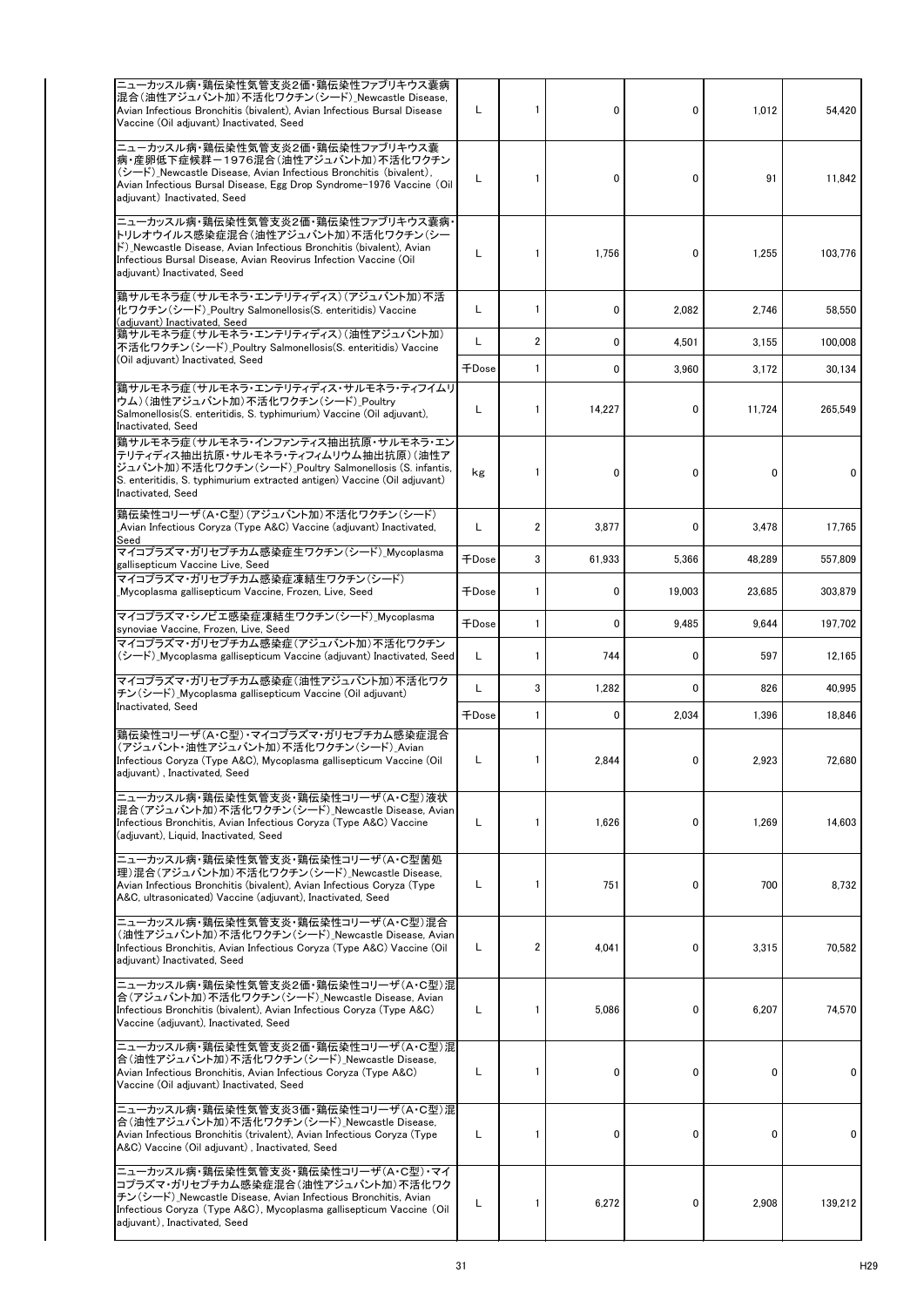|                                     | ニューカッスル病・鶏伝染性気管支炎2価・鶏伝染性コリーザ(A・C型)・<br>マイコプラズマ・ガリセプチカム感染症混合(油性アジュバント加)不活化<br>ワクチン(シード) Newcastle Disease, Avian Infectious Bronchitis<br>(bivalent), Avian Infectious Coryza (Type A&C), Mycoplasma<br>gallisepticum Vaccine (Oil adjuvant), Inactivated, Seed                                                                                                                                        | L                  |                | $\Omega$     | $\Omega$     | $\Omega$ | 0         |
|-------------------------------------|-------------------------------------------------------------------------------------------------------------------------------------------------------------------------------------------------------------------------------------------------------------------------------------------------------------------------------------------------------------------------------------------------------|--------------------|----------------|--------------|--------------|----------|-----------|
|                                     | 合計 Subtotal                                                                                                                                                                                                                                                                                                                                                                                           |                    | 129            |              |              |          | 6,558,113 |
| 14 犬用ワク<br>チン(シード                   | 犬パルボウイルス感染症生ワクチン(シード) Canine Parvovirus<br>Infection Vaccine, Live, Seed                                                                                                                                                                                                                                                                                                                              | 千Dose              | $\overline{2}$ | $\mathbf{0}$ | 34           | 21       | 7,916     |
| ロット製剤)<br>Canine                    | 狂犬病組織培養不活化ワクチン(シード) Rabies (tissue culture)<br>Vaccine, Inactivated, Seed                                                                                                                                                                                                                                                                                                                             | L                  | 4              | 5,249        | $\mathbf{0}$ | 4,062    | 1,191,486 |
| Vaccines<br>(Seed)                  | ジステンパー・犬アデノウイルス(2型)感染症・犬パラインフルエンザ・犬<br>パルボウイルス感染症混合生ワクチン(シード) Canine Distemper,<br>Canine Adenovirus (Type 2) Infection, Canine Parainfluenza, Canine<br>Parvovirus Infection, Vaccine, Live, Seed                                                                                                                                                                                                    | 千Dose              | 3              | 277          | 600          | 470      | 272,905   |
|                                     | ジステンパー・犬アデノウイルス(2型)感染症・犬パラインフルエンザ・犬<br>パルボウイルス感染症・犬コロナウイルス感染症混合生ワクチン(シー<br>F) Canine Distemper, Canine Adenovirus (Type 3) Infection, Canine<br>Parainfluenza, Canine Parvovirus Infection, Canine Coronavirus Infection<br>Vaccine, Live, Seed                                                                                                                                                       | <b>千Dose</b>       |                | 512          | 0            | 295      | 145,805   |
|                                     | ジステンパー・犬アデノウイルス(2型)感染症・犬パラインフルエンザ・犬<br>パルボウイルス感染症・犬コロナウイルス感染症混合ワクチン(シード)<br>Canine Distemper, Canine Adenovirus (Type 2) Infection, Canine<br>Parainfluenza, Canine Parvovirus Infection, Canine Coronavirus Infection<br>Vaccine, Mixed, Seed                                                                                                                                                        | 千Dose              |                | $\Omega$     | 1,211        | 955      | 620,782   |
|                                     | ジステンパー・犬アデノウイルス(2型)感染症・犬パラインフルエンザ・犬<br>パルボウイルス感染症・犬コロナウイルス感染症混合(アジュバント加)<br>ワクチン(シード) Canine Distemper, Canine Adenovirus (Type 2)<br>Infection, Canine Parainfluenza, Canine Parvovirus Infection, Canine<br>Coronavirus Infection Vaccine (adjuvant) Mixed, Seed                                                                                                                                    |                    |                | $\mathbf 0$  | $\Omega$     | 0        | 0         |
|                                     | 犬レプトスピラ病不活化ワクチン(シード)_Canine Leptospirosis Vaccine,<br><b>Inactivated, Seed</b>                                                                                                                                                                                                                                                                                                                        | 千Dose <sup>!</sup> | 2 <sup>1</sup> | 103          | 17           | 70       | 18,373    |
|                                     | 大レプトスピラ病(カニコーラ・イクテロへモラジー・グリッポチフォーサ・ポ<br>モナ)不活化ワクチン(アジュバント加溶解用液)(シード)_Leptospirosis<br>(L.canicola, L.icterohaemorrhagiae, L.grippotyphosa, L.pomona) Vaccine<br>(adjuvant), Inactivated, Seed                                                                                                                                                                                                         | 千Dose              |                | $\Omega$     | 20           | 13       | 5,794     |
|                                     | 犬アデノウイルス(2型)感染症・犬パラインフルエンザ・犬ボルデテラ感<br> 染症(部分精製赤血球凝集素)混合不活化ワクチン(シード) Canine<br>Adenovirus (Type 2) Infection, Canine Parvovirus Infection, Canine<br>Bordetellosis (partially purified heamagglutinin) Vaccine, Inactivated,<br>Seed                                                                                                                                                                   | 千Dose              |                | 102          | 0            | 76       | 27,706    |
|                                     | ジステンパー・犬アデノウイルス(2型)感染症・犬パラインフルエンザ・犬<br>パルボウイルス感染症・犬レプトスピラ病混合ワクチン(シード)_Canine<br>Distemper, Canine Adenovirus (Type 2) Infection, Canine Parainfluenza,<br>Canine Parvovirus Infection, Canine Leptospirosis Vaccine, Live, Seed                                                                                                                                                                       | <b>FDose</b>       | $\overline{2}$ | $\Omega$     | 309          | 191      | 127,119   |
|                                     | ジステンパー・犬アデノウイルス(2型)感染症・犬パラインフルエンザ・犬<br>パルボウイルス感染症・犬コロナウイルス感染症・犬レプトスピラ病混合<br>ワクチン(シード) Canine Distemper, Canine Adenovirus (Type 2)<br>Infection, Canine Parainfluenza, Canine Parvovirus Infection, Canine<br>Coronavirus Infection, Canine Leptospirosis Vaccine, Mixed, Seed                                                                                                                        | 千Dose              |                | $\mathbf{0}$ | 878          | 573      | 483,005   |
|                                     | ジステンパー・犬アデノウイルス(2型)感染症・犬パラインフルエンザ・犬<br>パルボウイルス感染症・犬コロナウイルス感染症・犬レプトスピラ病(カニ<br>コーラ、コペンハーゲニー、ヘブドマディス)混合ワクチン(シード)_Canine<br>Distemper, Canine Adenovirus (Type 2) Infection, Canine Parainfluenza,<br>Canine Parvovirus Infection, Canine Coronavirus Infection, Canine<br>Leptospirosis (L.canicola, L.copenhageny, L. hebdomadis) Vaccine,<br>Mixed, Seed                                               | <b>千Dose</b>       | 2 <sup>1</sup> | 102          | $\Omega$     | 31       | 24,059    |
|                                     | ジステンパー・犬アデノウイルス(2型)感染症・犬パラインフルエンザ・犬<br>パルボウイルス感染症・犬コロナウイルス感染症・犬レプトスピラ病(カニ<br>コーラ・コペンハーゲニー・ヘブドマディス・オータムナリス・オーストラリ<br>ス)混合ワクチン(シード)_Canine Distemper, Canine Adenovirus (Type<br>2) Infection, Canine Parainfluenza, Canine Parvovirus Infection, Canine<br>Coronavirus Infection, Canine Leptospirosis (L.canicola, L.copenhageny,<br>L. hebdomadis, L. autumnalis, L. australis) Vaccine, Mixed, Seed | 千Dose              |                | 0            | $\Omega$     | 5        | 3,688     |
|                                     | ジステンパー・犬アデノウイルス(2型)感染症・犬パラインフルエンザ・犬<br>パルボウイルス感染症・犬コロナウイルス感染症・犬レプトスピラ病(カニ<br> コーラ・イクテロヘモラジー・ヘブドマディス)混合(アジュバント加)ワクチ<br>ン(シード)_Canine Distemper, Canine Adenovirus (Type 2) Infection,<br>Canine Parainfluenza, Canine Parvovirus Infection, Canine Coronavirus<br>Infection, Canine Leptospirosis (L.canicola, L.icterohaemorrhagiae, L.<br>hebdomadis,) Vaccine, Mixed, Seed                          | 千Dose              |                | 149          | 0            | 143      | 126,174   |
|                                     | 合計 Subtotal                                                                                                                                                                                                                                                                                                                                                                                           |                    | 23             |              |              |          | 3,054,812 |
| 15 猫・ミンク<br>用ワクチン<br>(シードロット<br>製剤) | 猫ウイルス性鼻気管炎・猫カリシウイルス感染症・猫汎白血球減少症混<br>合生ワクチン(シード) Feline Rhinotracheitis, Feline Calicivirus Infection,<br>Feline Panleukopenia Vaccine, Live, Seed                                                                                                                                                                                                                                                     | FDose              | $\overline{2}$ | $\mathbf 0$  | 696          | 534      | 316,995   |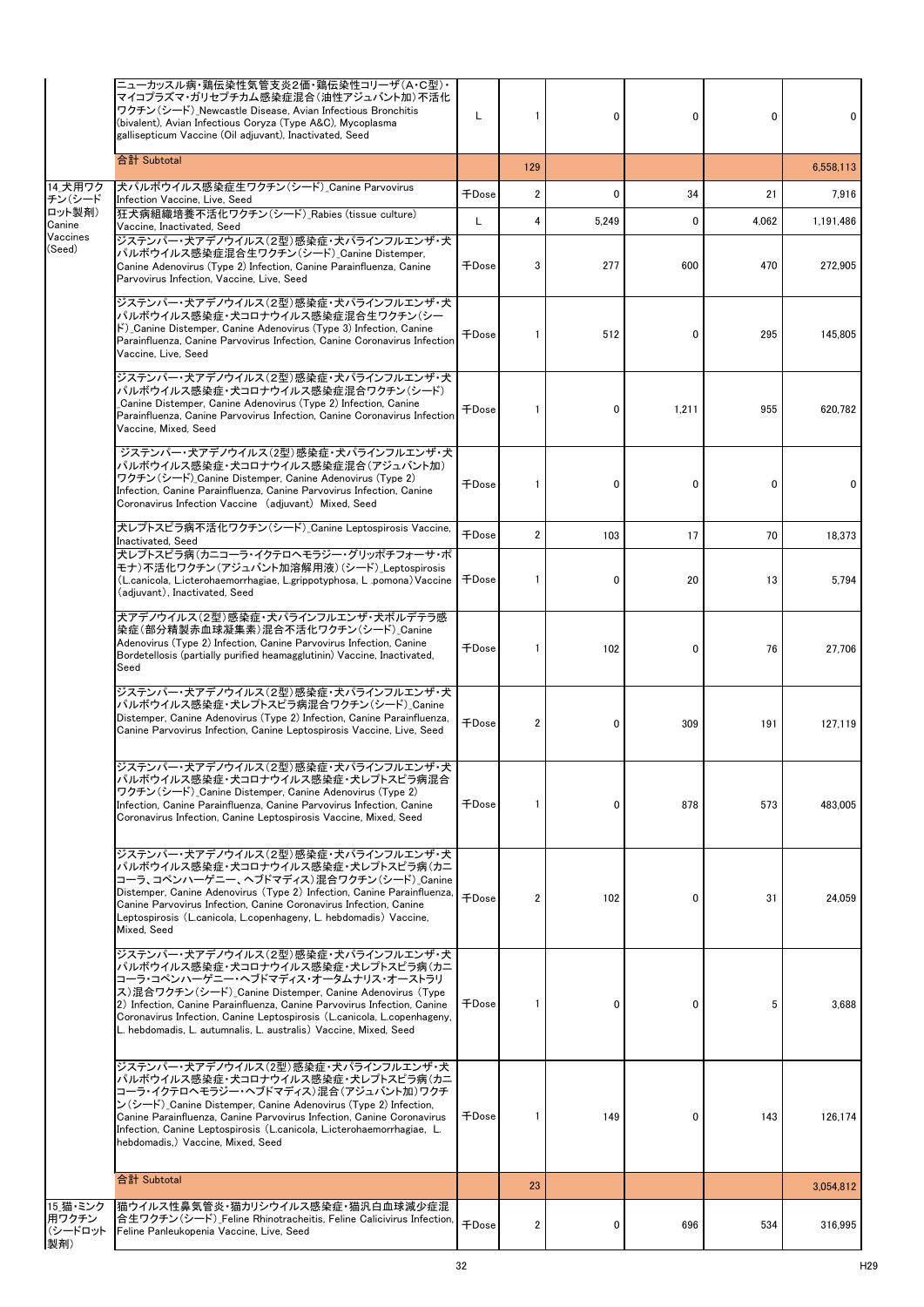| Feline Mink<br>Vaccines<br>(Seed) | 猫ウイルス性鼻気管炎・猫カリシウイルス感染症3価・猫汎白血球減少<br> 症混合ワクチン(シード)_Feline Rhinotracheitis, Feline Calicivirus<br>Infection (bivalent), Feline Panleukopenia Vaccine, Mixed, Seed                                       | <b>千Dose</b> |                | $\Omega$     | $\Omega$     | 0            | $\Omega$     |
|-----------------------------------|-------------------------------------------------------------------------------------------------------------------------------------------------------------------------------------------------------|--------------|----------------|--------------|--------------|--------------|--------------|
|                                   | 猫ウイルス性鼻気管炎・猫カリシウイルス感染症3価・猫汎白血球減少<br>症混合(油性アジュバント加)不活化ワクチン(シード)_Feline<br>Rhinotracheitis, Feline Calicivirus Infection (bivalent), Feline                                                             |              |                | $\mathbf{0}$ | $\mathbf{0}$ | 0            | $\Omega$     |
|                                   | Panleukopenia(Oil adjuvant), Vaccine, Inactivated, Seed                                                                                                                                               | 千Dose        |                | 431          | $\mathbf{0}$ | 255          | 204,090      |
|                                   | 合計 Subtotal                                                                                                                                                                                           |              | 5              |              |              |              | 521,085      |
| 16 診断液<br>Diagnostics             | アカバネ病診断用抗原 Akabane Disease diagnostic Antigen                                                                                                                                                         | kit          | 1              | $\mathbf{0}$ | $\mathbf{0}$ | 0            | 0            |
|                                   | アカバネ診断用酵素抗体反応キット_Akabanevirus Disease diagnostic<br><b>ELISA Kit</b>                                                                                                                                  | kit          | 1              | 5            | $\mathbf{0}$ | 3            | 150          |
|                                   | イバラキ病診断用抗原 Ibaraki Disease diagnostic Antigen                                                                                                                                                         | kit          | 1              | $\mathbf{0}$ | 0            | 0            | 0            |
|                                   | 牛アデノウイルス感染症診断用抗原_Bovine Adenovirus Infection<br>diagnostic Antigen                                                                                                                                    | kit          |                | $\Omega$     | $\mathbf{0}$ | 0            | <sup>0</sup> |
|                                   | 牛アデノウイルス感染症診断用酵素抗体反応キット_Bovine Adenovirus<br>infection diagnostic ELISA Kit                                                                                                                           | kit          | 1              | $\mathbf{0}$ | $\mathbf{0}$ | 0            | <sup>0</sup> |
|                                   | 牛ウイルス性下痢ー粘膜病診断用酵素抗体反応キット Bovine Viral<br>Diarrhea-Mucosal Disease diagnostic ELISA Kit                                                                                                                | 個            |                | $\Omega$     | 800          | 714          | 28,959       |
|                                   | 牛パラインフルエンザウイルス感染症診断用抗原_Bovine Parainfluenza<br>diagnostic Antigen                                                                                                                                     | kit          |                | 0            | $\mathbf{0}$ | 0            | n            |
|                                   | 牛白血病診断用受身赤血球凝集反応抗原_Bovine Leukemia diagnostic<br><b>HA Antigen</b>                                                                                                                                    | kit          |                | $\mathbf{0}$ | $\mathbf{0}$ | 14           | 345          |
|                                   | 牛白血病診断用酵素抗体反応キットBovine Leukemia diagnostic ELISA<br>Kit                                                                                                                                               | kit          |                | 1,338        | 0            | 1,266        | 113,940      |
|                                   | 牛白血病診断用リアルタイムポリメラーゼ連鎖反応キット_Bovine<br>Leukemia diagnostic Real-time PCR Kit                                                                                                                            | kit          | 1              | 86           | $\mathbf{0}$ | 6            | 195          |
|                                   | 牛ロタウイルス感染症診断用酵素抗体反応キット_Bovine Rotavirus<br>Infection diagnostic ELISA Kit                                                                                                                             | kit          |                | 0            | 0            | 0            | 0            |
|                                   | カンピロバクター病診断用菌液_Campylobacter diagnostic Antigen                                                                                                                                                       | 個            |                | $\mathbf{0}$ | $\mathbf{0}$ | $\mathbf{0}$ | 0            |
|                                   | カンピロバクター病診断用蛍光抗体_Campylobacter diagnostic                                                                                                                                                             | 個            | $\mathbf{1}$   | 252          | 0            | 121          | 987          |
|                                   | <b>Fluorescent Antibody</b><br>牛肺疫診断用補体結合反応抗原_Bovine Pleuropneumonia diagnostic                                                                                                                       | 個            | 1              | 12           | $\mathbf 0$  | 2            | 16           |
|                                   | <b>CF Antigen</b><br>炭疽診断用沈降反応血清_Anthrax diagnostic Serum for precipitation                                                                                                                           | 個            | 1              | $\mathbf{0}$ | 0            | 234          | 398          |
|                                   | reaction<br>ツベルクリン_Tuberculin                                                                                                                                                                         |              |                | 33           | $\mathbf{0}$ | 42           | 29,935       |
|                                   |                                                                                                                                                                                                       | 個            | 1              | $\mathbf{0}$ | $\mathbf{0}$ | 0            | $\Omega$     |
|                                   | ブルセラ病急速診断用菌液_Brucellosis Rapid diagnostic Antigen                                                                                                                                                     |              |                | $\mathbf 0$  | $\mathbf 0$  | 9            | 15,234       |
|                                   |                                                                                                                                                                                                       |              | 1              | $\mathbf{0}$ | $\Omega$     | $\Omega$     | 0            |
|                                   | ブルセラ病診断用菌液 Brucellosis diagnostic Antigen                                                                                                                                                             | 個<br>個       |                | $\Omega$     | $\Omega$     | 54           |              |
|                                   | ブルセラ病診断用抗原固相化酵素抗体反応キット_Brucellosis diagnostic                                                                                                                                                         |              |                |              |              |              | 323          |
|                                   | Solid Phase ELISA Kit<br>ブルセラ病診断用補体結合反応抗原_Brucellosis diagnostic CF Antigen                                                                                                                           | kit          | 1              | 95           | $\mathbf{0}$ | 50           | 5,100        |
|                                   | 日ーニン_Johnin                                                                                                                                                                                           | 個            |                | 96           | $\mathbf 0$  | 68           | 179          |
|                                   | ヨーネ病診断用抗原固相化酵素抗体反応キット(不活化マイコバクテリ                                                                                                                                                                      | 個            |                | $\mathbf{0}$ | 0            | 234          | 435          |
|                                   | ウム・フレイ菌可溶化たん白吸収剤)Johne's Disease diagnostic Solid<br>Phase ELISA Kit(absorbent of inactivated Mycobacterium phlei<br>solubilized protein)                                                             | kit          |                | $\mathbf 0$  | 0            | $\Omega$     | $\Omega$     |
|                                   | ヨーネ病診断用抗原固相化酵素抗体反応キット(不活化マイコバクテリ<br>ウム・フレイ菌可溶化たん白吸収剤)(予備的検出用)_Johne's Disease<br>diagnostic Solid Phase ELISA Kit(absorbent of inactivated<br>Mycobacterium phlei solubilized protein)(for screening) | kit          |                | 2,272        | 0            | 3,458        | 71,398       |
|                                   | ヨーネ病診断用抗原固相化酵素抗体反応キット(予備的検出用)<br>Johne's Disease diagnostic Solid Phase ELISA Kit (for screening)                                                                                                     | kit          |                | $\mathbf{0}$ | 483          | 623          | 48,939       |
|                                   | ヨーネ病診断用酵素抗体反応キット_Johne's Disease diagnostic ELISA<br><b>IKit</b>                                                                                                                                      | 個            | 1              | 0            | $\mathbf{0}$ | $\Omega$     | $\Omega$     |
|                                   | ヨーネ病診断用補体結合反応抗原_Johne's Disease diagnostic CF<br>Antigen                                                                                                                                              | 個            |                | 0            | 0            |              | 156          |
|                                   | ヨーネ病診断用リアルタイムポリメラーゼ連鎖反応キット_Anaplasmosis<br>diagnostic CF Antigen                                                                                                                                      | kit          | 1              | 290          | 0            | 314          | 92,556       |
|                                   |                                                                                                                                                                                                       | 個            |                | 0            | 0            | 0            | 0            |
|                                   | アナプラズマ病診断用補体結合反応抗原_Anaplasmosis diagnostic CF<br>Antigen                                                                                                                                              | L            | 1              | 0            | $\mathbf{0}$ | 0            | 0            |
|                                   | 牛海綿状脳症診断用酵素抗体反応キット(ワンステップ測定法)BSE<br>diagnostic ELISA kit(one-step measurement method)                                                                                                                 | kit          |                | 0            | $\mathbf{0}$ | 0            | $\Omega$     |
|                                   | 牛海綿状脳症診断用酵素抗体反応キット(ワンポット前処理法)BSE<br>diagnostic ELISA kit(one-pot pretreatment method)                                                                                                                 | kit          | $\overline{2}$ | 1,793        | 0            | 1,504        | 124,423      |
|                                   | 馬インフルエンザウイルス診断用抗原 Equine Influenza Virus                                                                                                                                                              |              |                |              |              |              |              |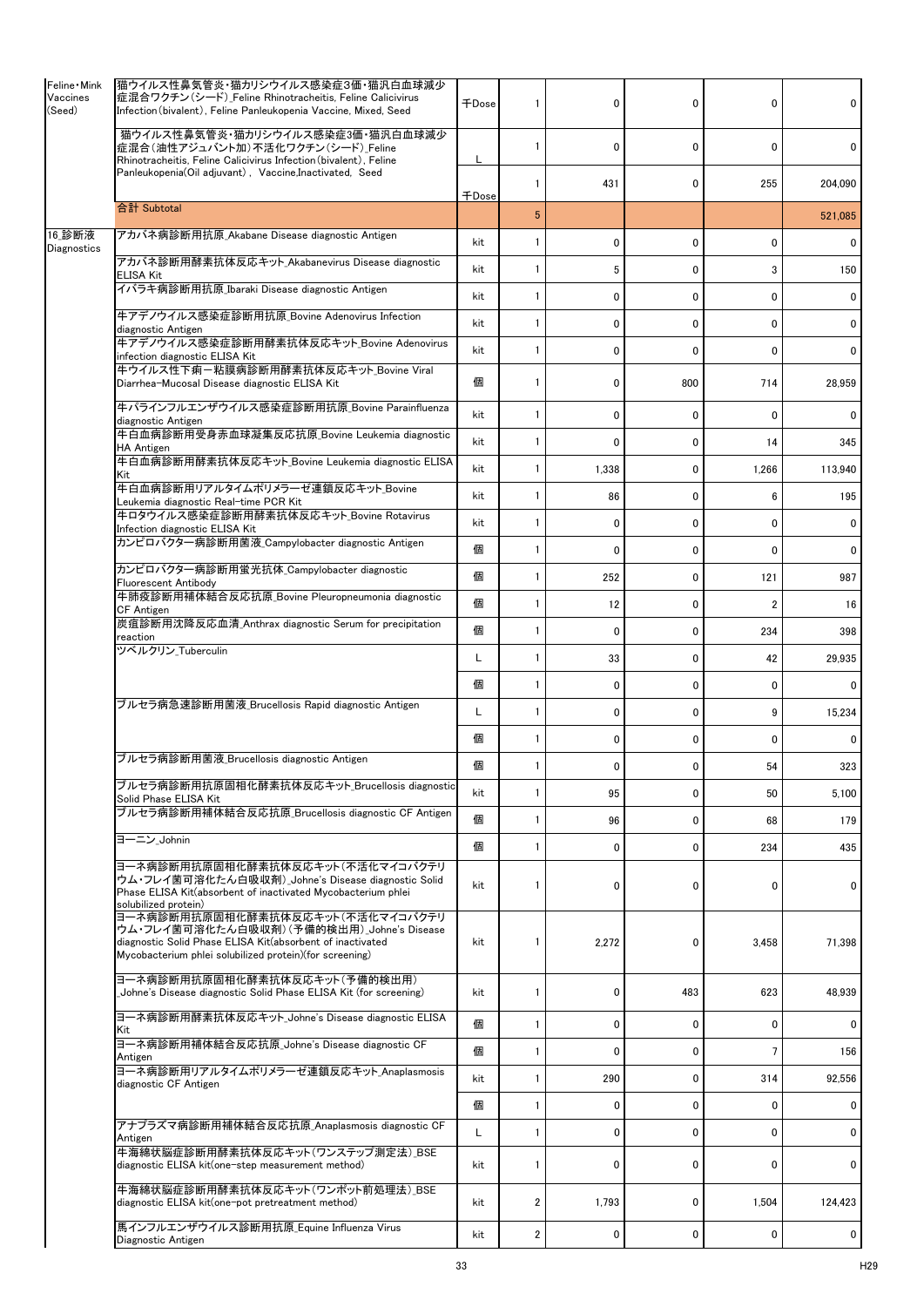| 馬伝染性貧血診断用沈降反応抗原_Equine Infectious Anemia diagnostic<br><b>AGP</b> Antigen                                                                                                         | kit |                | 1,962        | 0        | 1,044        | 13,612       |
|-----------------------------------------------------------------------------------------------------------------------------------------------------------------------------------|-----|----------------|--------------|----------|--------------|--------------|
|                                                                                                                                                                                   | 個   |                | 0            | 0        | $\Omega$     |              |
| 馬伝染性貧血診断用酵素抗体反応キット(予備的検出用)_Equine<br>Infectious Anemia diagnostic ELISA Kit (for screening)                                                                                       | kit |                | $\mathbf{0}$ | 0        | $\Omega$     | 0            |
| 馬鼻肺炎ウイルス抗体検出用酵素抗体反応キット_Equine<br>Rhinopneumonitis Virus antiboty detective ELISA Kit                                                                                              | kit |                | 0            | 0        | $\mathbf{0}$ | 0            |
| 馬パラチフス診断用菌液_Equine Paratyphoid diagnostic Antigen                                                                                                                                 | 個   |                | 357          | 0        | 217          | 1,410        |
| ゲタウイルス感染症診断用抗原 Getahvirus Infection diagnostic Antigen                                                                                                                            | kit |                | 0            | 0        | $\Omega$     | $\Omega$     |
| アクチノバシラス・プロモニューモニエラテックス診断用抗原_Porcine<br>Actinobacillus pleuropneumoniae Infection diagnostic Antigen                                                                              | kit |                | 0            | 0        | 133          | 1,862        |
| オーエスキー病ウイルス糖たん白gI抗体識別用酵素抗体反応キット(抗<br>原吸着・ペルオキシダーゼ標識抗体)_Aujeszky's Disease Virus gI<br>Antibody distinguish ELISA Kit (antigen adsorbed peroxide labeled<br>antibody)              | 個   |                | 0            | 1,638    | 1,596        | 48,050       |
| オーエスキー病ウイルス糖たん白gI抗体識別用酵素抗体反応キット(抗<br>体吸着・抗原ーペルオキシダーゼ標識抗体)_Aujeszky's Disease Virus<br>gI Antibody distinguish ELISA Kit (antibody absorbed antigen, peroxide<br>labeled antibody) | 個   |                | 0            | 1,265    | 1,080        | 20,499       |
| オーエスキー病診断用ラテックス凝集反応抗原_Aujeszky's Disease<br>diagnostic Latex Agglutination Antigen                                                                                                | kit | $\overline{2}$ | 0            | 714      | 685          | 30,732       |
| トキソプラズマ病診断用抗原_Toxoplasma diagnostic Antigen                                                                                                                                       | 個   |                | 0            | 0        | 0            |              |
| 豚コレラ診断用蛍光抗体_Hog Cholera diagnostic Fluorescent Antibody                                                                                                                           | kit | $\overline{2}$ | 361          | 0        | 258          | 3,352        |
| 豚コレラ診断用酵素抗体反応キット_Hog Cholera diagnostic ELISA Kit                                                                                                                                 | kit |                | 124          | 0        | 158          | 15,484       |
| 豚マイコプラズマ肺炎診断用酵素抗体反応キット_Swine Mycoplasma<br>Infection diagnostic Antige                                                                                                            | kit |                | 0            | 0        | $\Omega$     | $\mathbf{0}$ |
|                                                                                                                                                                                   | 個   |                | $\mathbf{0}$ | 200      | 275          | 12,570       |
| マイコプラズマ・ハイオニューモニエ補体結合反応用抗原_Mycoplasma<br>hyopneumoniae Infection diagnostic CF Antigen                                                                                            | kit |                | 54           | 0        | 45           | 780          |
|                                                                                                                                                                                   | 個   |                | 0            | 0        | $\Omega$     |              |
| 豚丹毒診断用抗原_Swine Erysipelas diagnostic Antigen                                                                                                                                      | kit |                | 0            | 0        | 429          | 5,683        |
| 日本脳炎診断用抗原 Japanese Encephalitis diagnostic Antigen                                                                                                                                | kit |                | 590          | 0        | 318          | 2,766        |
| 豚繁殖・呼吸障害症候群診断用抗原_Porcine Reproductive and<br>Respiratory Syndrome diagnostic Antigen                                                                                              | 個   | $\mathbf{2}$   | 0            | 3,390    | 2,710        | 100,253      |
| 豚アクチノバシラス・プルロニューモニエ感染症診断用抗原」(Swine<br>Actinobacillus pleuropneumoniae Infection Diagnostic Antigen)                                                                               | 個   |                | 0            | 400      | 120          | 4,838        |
| 豚アクチノマイセス感染症診断用抗原_Swine Actinomyces Infection <br>diagnostic Antigen                                                                                                              | kit |                | $\mathbf{0}$ | 0        | 12           | 600          |
|                                                                                                                                                                                   | 個   |                | 0            | 0        | 0            | 0            |
| 豚パルボウイルス感染症診断用抗原_Swine Parvovirus Infection<br>diagnostic Antigen                                                                                                                 | kit |                | 220          | 0        | 217          | 1,883        |
| 豚ボルデテラ感染症診断用抗原_Swine Bordetellosis diagnostic Antigen                                                                                                                             | kit | $\overline{2}$ | 161          | 0        | 129          | 2,070        |
| 豚繁殖・呼吸障害症候群診断用酵素抗体反応キット_Porcine<br>reproductive and respiratory syndrome diagnostic ELISA Kit                                                                                     | 個   |                | 0            | 0        | 0            |              |
|                                                                                                                                                                                   | kit |                | 0            | 41       | 53           | 7,335        |
| 豚ローソニア・イントラセルラリス抗体検出キット_Swine L. intracellularis<br>Antibody detective ELISA Kit                                                                                                  | kit |                | 0            | $\Omega$ | 0            |              |
| 精製鳥型ツベルクリン_Purified Avian Tuberculin                                                                                                                                              | 個   |                | 0            | 0        | 8            | 47           |
| A型インフルエンザ診断用酵素標識抗体反応キット_Influenza (Type A)<br>diagnostic Enzyme-labeled Antibody reaction kit                                                                                     | 個   |                | 3,460        | 0        | 2,541        | 21,344       |
|                                                                                                                                                                                   | kit |                | 0            | 1,175    | 355          | 16,632       |
| A型インフルエンザ診断用ラテックス標識抗体反応キット_Influenza (Type<br>A) diagnostic Latex-labeled Antibody reaction Kit                                                                                   | 個   | $\overline{2}$ | 817          | 0        | 631          | 6,184        |
| 鳥インフルエンザ診断用酵素標識抗体反応キット_Avian Influenza<br>diagnostic Enzyme-labeled Antibody reaction Kit                                                                                         | 個   |                | 0            | 2,195    | 2,305        | 49,788       |
| ニューカッスル病診断用赤血球凝集抗原 Newcastle Disease diagnostic<br>Hemagglutination Antigen                                                                                                       | kit |                | 0            | 0        | $\mathbf{0}$ | 0            |
|                                                                                                                                                                                   | L   |                | $\mathbf 0$  | 0        | 2            | 4,155        |
| ニューカッスル病診断用抗原_Newcastle Disease diagnostic Antigen                                                                                                                                | kit |                | 0            | 0        | $\mathbf{0}$ | 0            |
|                                                                                                                                                                                   | 個   |                | 0            | 510      | 360          | 2,555        |
| 鶏伝染性コリーザ(A型)診断用赤血球凝集抗原_Avian Infectious<br>Coryza (Type A) diagnostic Hemagglutination Antigen                                                                                    | kit | 2              | 171          | 0        | 212          | 4,311        |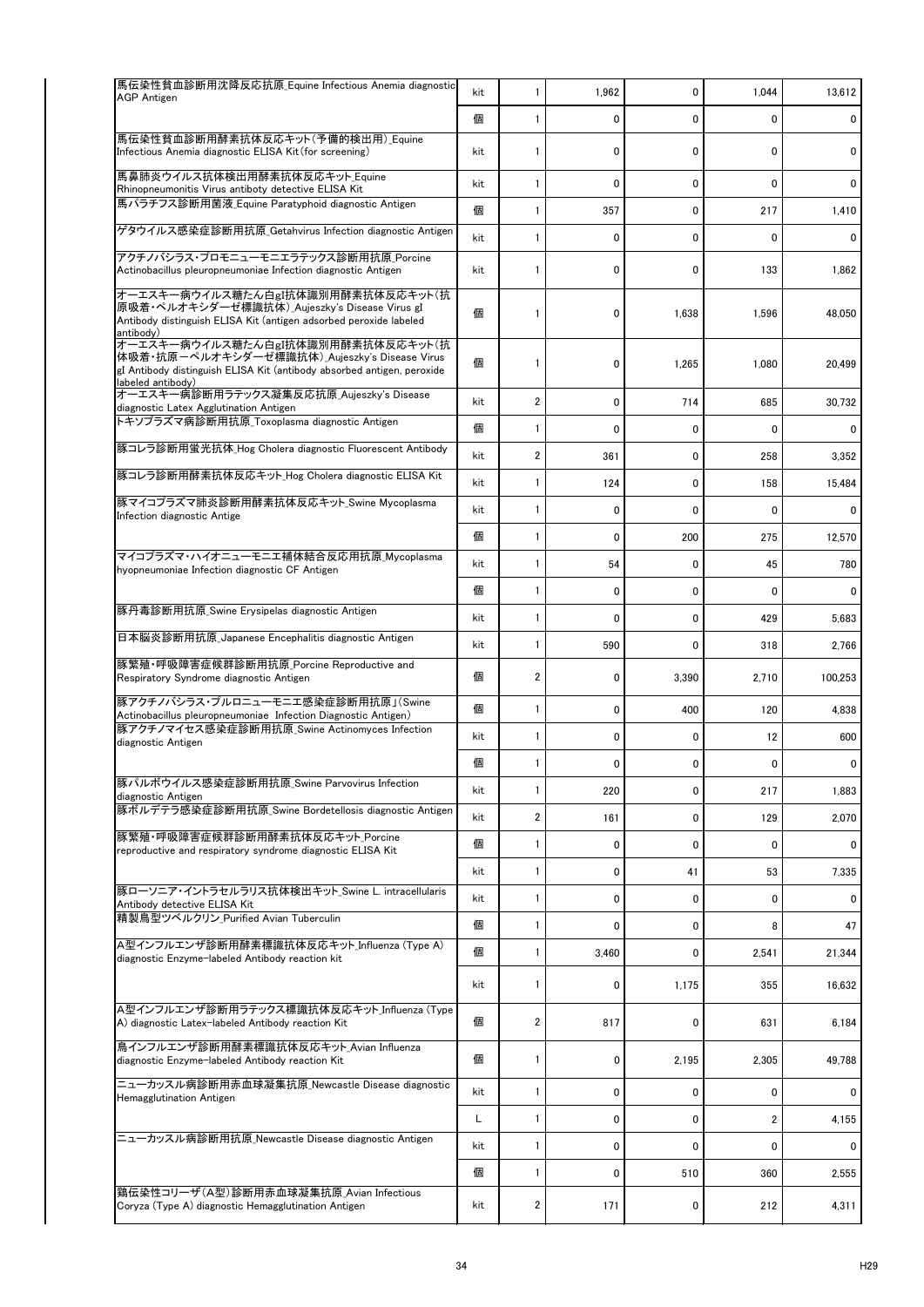| 鶏伝染性コリーザ(C型)診断用赤血球凝集抗原_Avian Infectious<br>Coryza (Type C) diagnostic Hemagglutination Antigen                                                                                                                          | kit |                | 261      | $\mathbf{0}$ | 169      | 5,341        |
|-------------------------------------------------------------------------------------------------------------------------------------------------------------------------------------------------------------------------|-----|----------------|----------|--------------|----------|--------------|
| 鶏伝染性気管支炎診断用抗原_Infectious Bronchitis diagnostic Antgen                                                                                                                                                                   | kit |                | 0        | 0            | 0        | 0            |
|                                                                                                                                                                                                                         | 個   |                | 0        | 1,880        | 1,400    | 10,620       |
| 鶏伝染性気管支炎ウイルス診断用酵素抗体反応キット_Infectious<br>Bronchitis diagnostic ELISA Kit                                                                                                                                                  | kit | $\overline{2}$ | 0        | 0            | $\Omega$ | $\mathbf{0}$ |
| 伝染性ファブリキウス嚢病ウイルス感染症診断用酵素抗体反応キット<br>Avian Infectious Bursal Disease diagnostic ELISA Kit                                                                                                                                 | kit | $\overline{2}$ | 0        | $\mathbf{0}$ | $\Omega$ | $\mathbf{0}$ |
| 鶏伝染性ファブリキウス嚢病抗体診断用ラテックス診断液_Avian <br>Infectious Bursal Disease diagnostic Latex-labeled antibody reaction kit                                                                                                           | kit |                | 0        | $\mathbf{0}$ | $\Omega$ | $\mathbf{0}$ |
| 鶏伝染性フアブリキウス嚢病診断用抗原 Avian Infectious Bursal<br>Disease diagnostic Antigen                                                                                                                                                | 個   |                | 0        | 1,230        | 850      | 6,038        |
| 鶏脳脊髄炎診断用抗原_Avian Encephalomyelitis diagnostic Antigen                                                                                                                                                                   | kit |                | 0        | $\mathbf{0}$ | $\Omega$ | $\Omega$     |
|                                                                                                                                                                                                                         | 個   |                | 0        | 705          | 475      | 6,606        |
| ひな白痢急速診断用菌液_Pullorum Disease Rapid diagnostic Antigen                                                                                                                                                                   | 個   |                | 989      | 0            | 506      | 1,564        |
| マイコプラズマ感染症診断用抗原(牛肺疫診断用補体結合反応抗原を<br>除く。) Mycoplasma Infection diagnostic Antigen (except for Contagious<br>Bovine Pleuropneumonia CF Antigen)                                                                            | kit |                | 0        | 100          | 164      | 6,455        |
| マイコプラズマ・ガリセプチカム感染症急速診断用菌液_Mycoplasma<br>gallisepticum Rapid diagnostic Antigen                                                                                                                                          | L   |                | 8        | $\mathbf{0}$ | 20       | 12,287       |
| マイコプラズマ・シノビエ感染症急速診断用菌液_Mycoplasma synoviae<br>Rapid diagnostic Antigen                                                                                                                                                  | L   |                | 20       | 0            | 17       | 17,502       |
| ロイコチトゾーン病診断用抗原 Leucocytozoonosis diagnostic Antigen                                                                                                                                                                     | kit |                | 114      | 0            | 55       | 2,477        |
| 大パルボウイルス感染症診断用金コロイド標識抗体反応キット_Canine<br>Parvovirus Infection diagnostic Gold colloid-labeled antibody reaction                                                                                                           | kit | 5              | 14,400   | $\mathbf{0}$ | 14,400   | 37,800       |
| 犬パルボウイルス感染症診断用酵素抗体反応キット Canine Parvovirus<br>Infection diagnostic ELISA kit                                                                                                                                             | 個   |                | 0        | 4,870        | 4,805    | 4,044        |
| 犬パルボウイルス感染症及び犬コロナウイルス感染症診断用金コロイド<br>標識抗体反応キット Canine Parvovirus Infection, Canine Coronavirus<br>infection diagnostic Gold colloid-labeled antibody reaction Kit                                                        | kit |                | 0        | 0            | O        | $\Omega$     |
| 犬パルボウイルス感染症診断用抗体・ジアルジア症診断用抗体複合<br>キット Canine Parvovirus Infection, Canine giardiasis antibody reaction                                                                                                                  | kit |                | 722      | 0            | 497      | 2,754        |
| 犬ブルセラ病診断用菌液_Canine Brucellosis diagnostic Antigen                                                                                                                                                                       | L   |                | 15       | 0            | 0        | $\Omega$     |
| 犬糸状虫症診断用凝集反応抗体_Canine Filariasis diagnostic<br>Agglutination antibody                                                                                                                                                   | kit |                | 0        | 60,720       | 91,834   | 199,432      |
| 犬糸状虫症診断用金コロイド標識抗体反応キット Canine Filariasis<br>diagnostic Gold colloid-labeled antibody reaction Kit                                                                                                                       | kit | 4              | 0        | 63,993       | 57,318   | 95,341       |
| 犬糸状虫症診断用ラテックス標識抗体反応キット Canine Filariasis<br>diagnostic Latex-labeled antibody reaction kit                                                                                                                              | kit |                |          |              |          |              |
| 犬糸状虫症診断用抗体_Canine Filariasis diagnostic Antibody                                                                                                                                                                        | 個   |                | 0        | 554,140      | 547,000  | 154,934      |
| ジステンパー診断用金コロイド標識抗体反応キット_Canine Distemper<br>diagnostic Gold colloid-labeled antibody reaction Kit                                                                                                                       | kit |                | 600      | 0            | 600      | 2,190        |
| ジステンパー・犬アデノウイルス感染症・犬パルボウイルス感染症抗体反 <br>応キット Canine Distemper, Canine Adenovirus Infection, Canine<br>Parvovirus Infection, Antibody reaction Kit                                                                         | kit |                | $\bf{0}$ | 1,734        | 1,546    | 35,063       |
| ジアルジア症診断用抗体 Giardia infection diagnostic antibody                                                                                                                                                                       | 個   |                | 0        | 33,510       | 33,445   | 36,863       |
| 猫白血病診断用金コロイド標識抗体反応キット Feline Leukemia<br>diagnostic Gold colloid-labeled antibody reaction Kit                                                                                                                          | kit | $\overline{2}$ | 1,000    | 0            | 1,000    | 5,000        |
| 猫白血病診断用酵素抗体反応キット(デバイス型)_Feline Leukemia<br>diagnostic ELISA Kit (Type device)                                                                                                                                           | 個   |                | 0        | 0            | 0        | $\mathbf{0}$ |
| 猫白血病・猫免疫不全ウイルス感染症診断用金コロイド標識抗体反応複<br>合キット Feline Leukemia. Feline immunodeficiency virus infection<br>diagnostic Gold colloid-labeled antibody reaction Kit                                                              | kit | 4              | 0        | 32,015       | 76,234   | 119,020      |
| 猫白血病・猫免疫不全ウイルス感染症診断用酵素抗体反応複合キット<br>(組換え型猫免疫不全ウイルス抗原)_Feline Leukemia, Feline<br>immunodeficiency virus infection diagnostic antibody reaction Kit<br>(recombinant Feline immunodificiency virus antigen)                | 個   |                | 0        | 203,610      | 203,080  | 283,219      |
| 猫白血病・猫免疫不全ウイルス感染症診断用酵素抗体反応複合キット<br>(組換え型・合成型猫免疫不全ウイルス抗原) Feline Leukemia, Feline<br>immunodeficiency virus infection diagnostic antibody reaction Kit<br>(recombinant, synthetic Feline immunodificiency virus antigen) | 個   |                | 0        | 0            | 0        | $\mathbf{0}$ |
| 猫白血病診断用抗体・猫免疫不全ウイルス感染症・猫の犬糸状虫症診<br> 断用抗原複合キット_Feline Leukemia, Feline immunodeficiency virus<br>infection, Feline Filariasis diagnostic antigen Kit                                                                     | 個   |                | 0        | 0            | 0        | $\mathbf{0}$ |
| 猫免疫不全症診断用酵素抗体反応キット_Feline Immunodeficiency Virus <br>Infection diagnostic ELISA Kit                                                                                                                                     | kit |                | 0        | 0            | 0        | 0            |
| 猫免疫不全ウイルス感染症診断用金コロイド標識抗体反応複合キット<br>Feline immunodeficiency virus infection diagnostic Gold colloid-labeled<br>antibody reaction Kit                                                                                     | kit |                | 0        | 0            | 0        | $\mathbf{0}$ |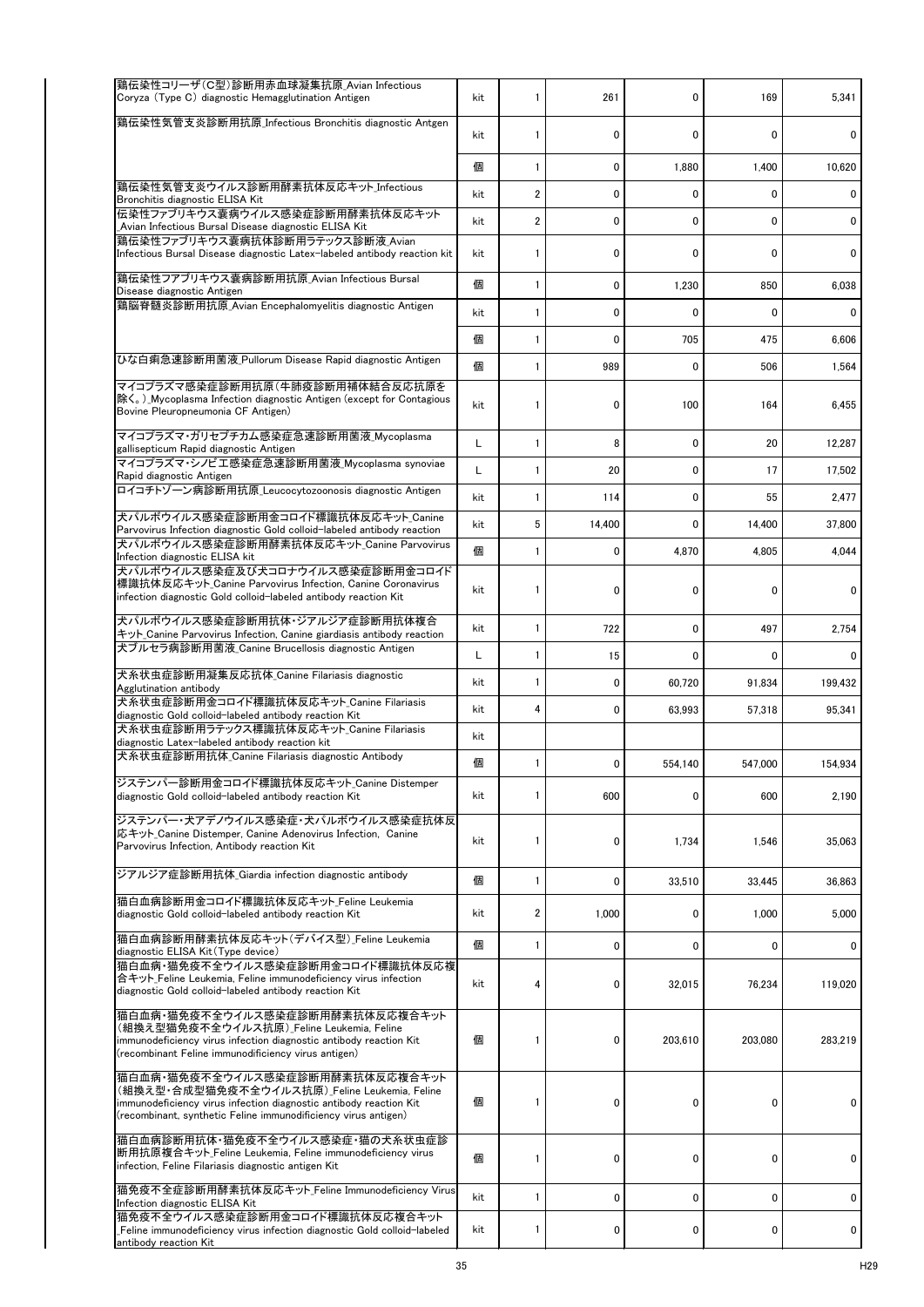| 血液型判定用抗体_Blood Typing Antibody                                                       | kit |     | 0 | 2,700 | 2,862 | 36,491     |
|--------------------------------------------------------------------------------------|-----|-----|---|-------|-------|------------|
| 狂犬病診断用金コロイド標識抗体反応キット_Rabies diagnostic Gold<br>colloid-labeled antibody reaction Kit | kit |     | 0 | 0     |       | 0          |
| 合計 Subtotal                                                                          |     | 129 |   |       |       | 1,993,504  |
| 総計 Total                                                                             |     | 595 |   |       |       | 34,053,596 |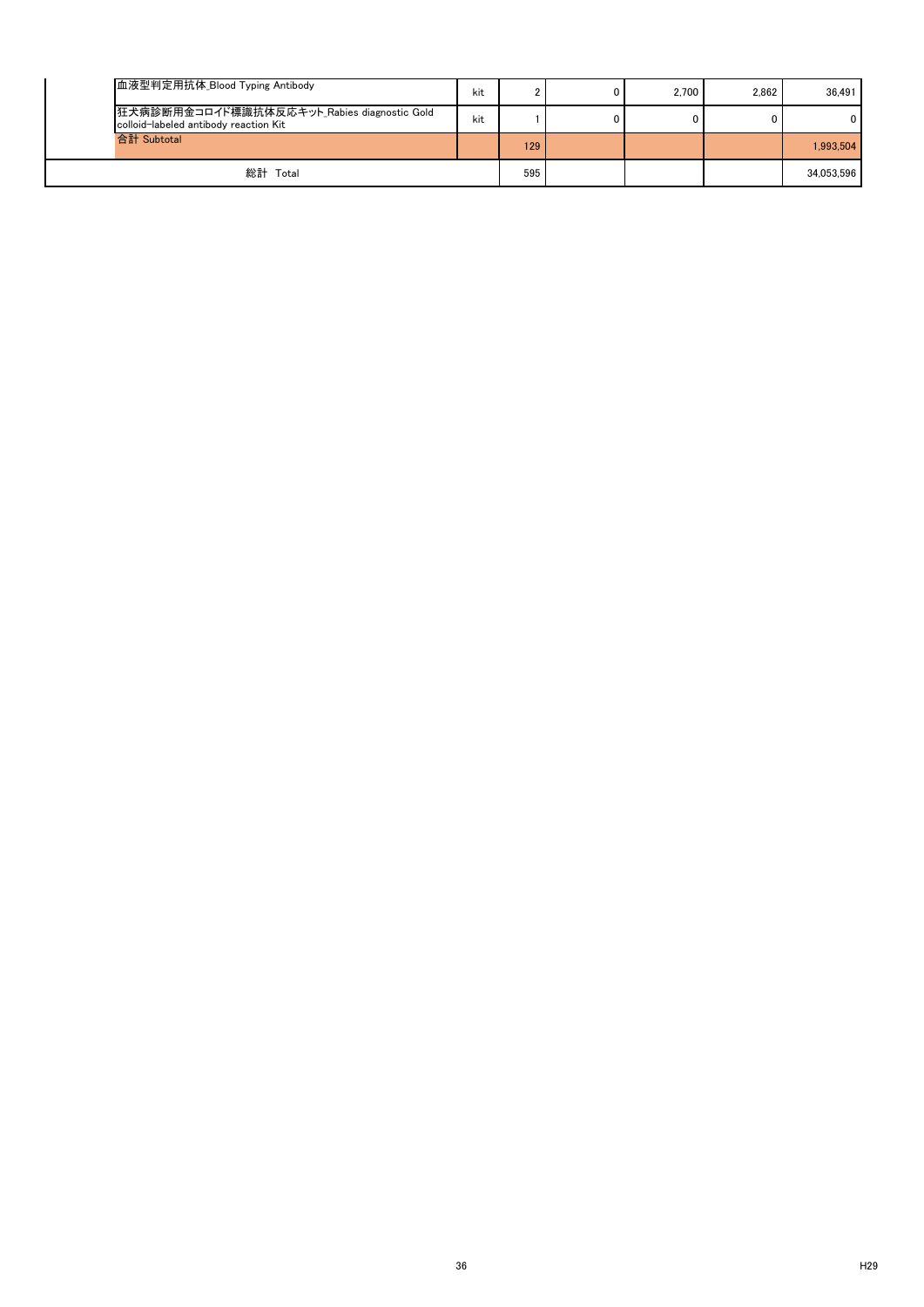第6表 動物用医療機器の製造販売高

| 第6表<br>Table 6 | 動物用医療機器の製造販売高<br>Sales Amount of Manufactured Medical Devices for Animal Use |                  |                         |                      | 金額 Sales             | : 千円¥1,000     |                |
|----------------|------------------------------------------------------------------------------|------------------|-------------------------|----------------------|----------------------|----------------|----------------|
| クラス分           | 類別                                                                           | 用途別              | 品目数<br>Number           | 製造数量<br>Manufactured | 輸入数量                 | 販売高<br>Sales   |                |
| 類              | Classification                                                               | Use              | $\circ$ f<br>Medicines  | Quantity             | Imported<br>Quantity | 数量<br>Quantity | 金額<br>Amount   |
|                | 麻酔器並びに麻酔用呼吸囊及びガス吸収かん                                                         | 愛玩動物用            |                         |                      |                      |                |                |
|                | Anesthesia apparatus, rebreathing bags and gas<br>absorbers                  | 共用(畜産、愛玩、実験動物共用) | 7                       | 163                  | 24                   | 175            | 63,586         |
| 高度管<br>理医療     |                                                                              | 畜産動物用            | 6                       | 167                  | 0                    | 157            | 33,737         |
| 機器             | 内臓機能代用器                                                                      | 愛玩動物用            | 3                       | 0                    | 0                    | 0              | $\overline{0}$ |
|                | Artifical internal organs<br>保育器                                             | 愛玩動物用            | 4                       | 560                  | 0                    | 560            | 1,130          |
|                | infant incubator<br>麻酔器並びに麻酔用呼吸囊及びガス吸収かん                                     | 愛玩動物用            | 9                       | 236                  | 0                    | 237            | 258,417        |
|                | Anesthesia apparatus, rebreathing bags and gas<br>absorbers                  | 共用(畜産、愛玩、実験動物共用) | 10                      | 233                  | 0                    | 223            | 105,905        |
|                | 呼吸補助器                                                                        | 愛玩動物用            | 6                       | 212                  | 0                    | 200            | 15,537         |
|                | Respirators                                                                  | 共用(畜産、愛玩、実験動物共用) | 8                       | 209                  | 0                    | 213            | 131,151        |
|                |                                                                              |                  | 5                       | 150                  | 0                    | 150            | 20,699         |
|                | 医療用エックス線装置及び医療用エックス線装置用エッ 愛玩動物用<br>クス線管                                      |                  | 17                      | 463                  | 0                    | 212            | 188,228        |
|                | X-ray equipment and X-ray tube assemblies for<br>veterinary use              | 共用(畜産、愛玩、実験動物共用) | 6                       | 30                   | 26                   | 30             | 33,870         |
|                | 理学診療用器具<br>Physical therapy instruments and equipment                        | 愛玩動物用            | 13                      | 907                  | 0                    | 893            | 45,026         |
|                |                                                                              | 共用(畜産、愛玩、実験動物共用) | 5                       | 113                  | 32                   | 100            | 139,492        |
|                |                                                                              | 畜産動物用            | 8                       | 50,267               | 11                   | 45,284         | 181,071        |
|                | 血液検査用器具<br>Hematological test equipment                                      | 愛玩動物用            | 37                      | 9,866                | 3,560                | 11,745         | 1,086,565      |
|                |                                                                              | 共用(畜産、愛玩、実験動物共用) |                         |                      | 92                   |                |                |
|                |                                                                              | 畜産動物用            | 17                      | 1,481                |                      | 915            | 725,546        |
|                | 内臓機能検査用器具                                                                    | 愛玩動物用            | 4                       | 268                  | 0                    | 71             | 106,925        |
|                | Testing instruments for internal organs<br>電気手術器                             | 愛玩動物用            | 9                       | 542                  | 191                  | 581            | 181,567        |
| 管理医<br>療機器     | Electro surgical units                                                       | 畜産動物用            | 50                      | 25                   | 1,879                | 3,324          | 56,314         |
|                | 注射筒                                                                          | (空白)             | $\overline{2}$          | 0                    |                      |                | 120            |
|                | <b>Syringes</b>                                                              | 愛玩動物用            | $\overline{\mathbf{c}}$ | 17                   | 0                    | 17             | 7,820          |
|                |                                                                              | 共用(畜産、愛玩、実験動物共用) | 114                     | 1,732                | 1,823                | 2,265          | 7,364          |
|                |                                                                              | 畜産動物用            |                         | 9                    | 0                    | 8              | 195            |
|                |                                                                              |                  | 6                       | $\pmb{0}$            | 9                    | 33             | 173,277        |
|                | 医薬品注入器<br>Pharmaceutical products infuser                                    | (空白)             |                         | 0                    | 0                    | 0              | $\overline{0}$ |
|                |                                                                              | 愛玩動物用            | 5                       | 80                   | 68,060               | 71,730         | 12,669         |
|                |                                                                              | 共用(畜産、愛玩、実験動物共用) | 14                      | 37,823               | 4,155,590            | 3,895,129      | 321,307        |
|                |                                                                              | 畜産動物用            | 6                       | 20,100               | 744,240              | 789,435        | 120,968        |
|                | 縫合糸<br>Surgical sutures                                                      | 愛玩動物用            | 11                      | $\pmb{0}$            | 18,158               | 18,941         | 140,552        |
|                | 整形用品<br>Orthopedic material                                                  | 愛玩動物用            | 485                     | 36,102               | 101,205              | 186,988        | 532,211        |
|                |                                                                              | 畜産動物用            | 1                       | 0                    | 0                    | 0              | $\mathbf 0$    |
|                | 標識用器具<br>Instruments for marking                                             | 愛玩動物用            | 13                      | 0                    |                      |                |                |
|                |                                                                              | 共用(畜産、愛玩、実験動物共用) |                         |                      | 1,665,204            | 233,643        | 169,029        |
|                | 手術台及び治療台                                                                     | 愛玩動物用            | 3                       | 0                    | 2,400                | 790            | 17,380         |
|                | Operating and treatment tables for veterinary use                            | 共用(畜産、愛玩、実験動物共用) | 118                     | 1,159                | 0                    | 1,156          | 399,138        |
|                |                                                                              | 畜産動物用            | 22                      | 0                    |                      |                | 387            |
|                | 医療用照明器                                                                       | (空白)             | 15                      | 3                    | 0                    | 3              | 45,590         |
|                | Lamps and light for veterinary use                                           | 愛玩動物用            | 22                      | 0                    | 137                  | 123            | 9,730          |
|                |                                                                              | 共用(畜産、愛玩、実験動物共用) | 123                     | 178                  | 139                  | 288            | 123,791        |
|                |                                                                              |                  | 10                      | 5                    | 0                    | 5              | 200            |

数量 Quantity: 台(個) Pieces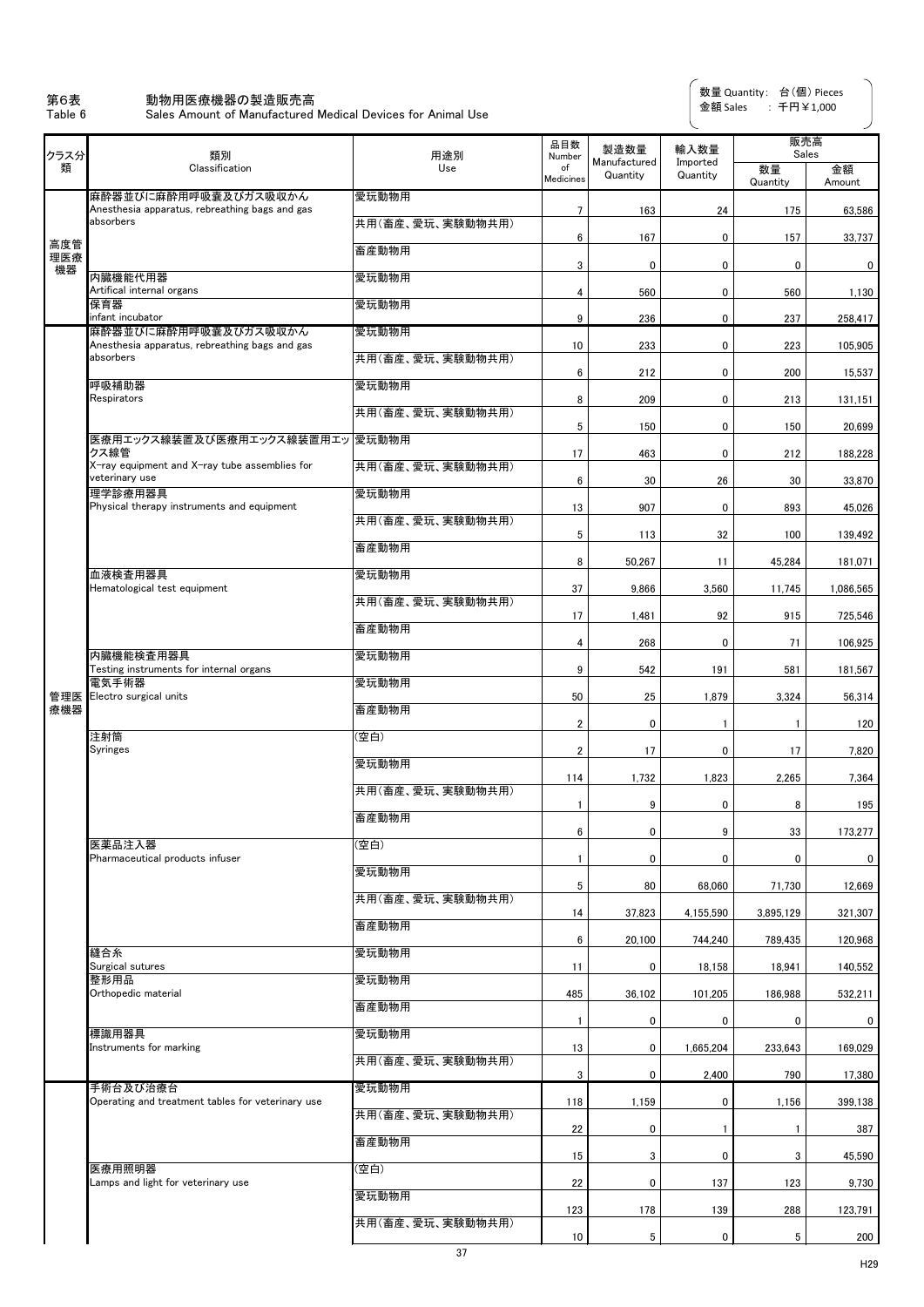|                                                                      | 畜産動物用            | $\overline{2}$  | 0           | $\mathbf 0$     | 0               | $\mathbf 0$     |
|----------------------------------------------------------------------|------------------|-----------------|-------------|-----------------|-----------------|-----------------|
| 医療用消毒器<br>Medical sterllizer                                         | 愛玩動物用            |                 |             |                 |                 |                 |
|                                                                      | 共用(畜産、愛玩、実験動物共用) |                 | 0           | $\mathbf 0$     | $\pmb{0}$       | $\mathbf 0$     |
|                                                                      | 畜産動物用            | $5\phantom{.0}$ | 23          | $\mathbf 0$     | 23              | 1,859           |
| 医療用エックス線装置及び医療用エックス線装置用エッ 愛玩動物用                                      |                  | 4               | 0           | $\mathbf 0$     | 0               | $\mathbf 0$     |
| クス線管<br>X-ray equipment and X-ray tube assemblies for                | 共用(畜産、愛玩、実験動物共用) | 33              | 202         | 42              | 235             | 76,906          |
| veterinary use<br>理学診療用器具                                            | (空白)             | 30              | 222         | 284             | 474             | 393,514         |
| Physical therapy instruments and equipment                           | 愛玩動物用            |                 | $\mathbf 0$ | $\mathbf 0$     | 0               | 0               |
|                                                                      | 共用(畜産、愛玩、実験動物共用) | 16              | 386         | 32              | 424             | 89,652          |
|                                                                      | 畜産動物用            | 44              | 100         | 302             | 372             | 222,344         |
| 聴診器                                                                  | 愛玩動物用            | 32              | 568         | 80,082          | 55,903          | 180,288         |
| Stethoscopes                                                         | 共用(畜産、愛玩、実験動物共用) | 8               | 10          | $\mathbf 0$     | 10 <sup>°</sup> | 2,963           |
|                                                                      |                  |                 | 0           | $\mathbf 0$     | 0               | $\mathbf 0$     |
|                                                                      | 畜産動物用            | $\overline{2}$  | 0           | $\mathbf 0$     | $\mathbf 0$     | $\mathbf 0$     |
| 打診器<br><b>Percussion hammers</b>                                     | 愛玩動物用            |                 | 0           | 12 <sup>2</sup> | 3               | $6\phantom{.0}$ |
|                                                                      | 畜産動物用            | $\overline{2}$  | 0           | $\mathbf 0$     | $\mathbf 0$     | $\mathbf 0$     |
| 舌圧子<br>Tongue depressor                                              | 愛玩動物用            | 8               | 0           | 5               | 11              | 70              |
| 体温計<br>Clinical thermometers                                         | 愛玩動物用            | 17              | 0           | 13,523          | 14,793          | 21,621          |
|                                                                      | 共用(畜産、愛玩、実験動物共用) | $\overline{2}$  | 0           | 1,219           | 1,612           | 4,191           |
|                                                                      | 畜産動物用            | 21              | 0           | 37,105          | 60,573          | 107,900         |
| 血圧検査又は脈波検査用器具                                                        | 愛玩動物用            |                 |             |                 |                 |                 |
| Blood pressure measuring equipment                                   | 共用(畜産、愛玩、実験動物共用) | $\overline{7}$  | 44          | 106             | 142             | 35,860          |
| 尿検査又は糞便検査用器具                                                         | 愛玩動物用            | $\overline{2}$  | 20          | 50              | 71              | 8,079           |
| Urine and excrement test instruments                                 | 共用(畜産、愛玩、実験動物共用) | 4               | 96,000      | 469             | 87,912          | 17,377          |
|                                                                      | 畜産動物用            | 8               | 240         | $\mathbf 0$     | 141             | 3,443           |
| 体液検査用器具                                                              | 畜産動物用            | 6               | 40          | $\mathbf 0$     | 17,185          | 15,507          |
| Body fluid examining instruments<br>内臓機能検査用器具                        | 愛玩動物用            | $5\phantom{.0}$ | 212         | $\mathbf 0$     | 2,424           | 5,238           |
| Testing instruments for internal organs                              | 共用(畜産、愛玩、実験動物共用) | 22              | 542         | 32              | 543             | 758,170         |
|                                                                      | 実験動物用            | $5\phantom{.0}$ | 0           | 42              | 42              | 3,192           |
|                                                                      | 畜産動物用            |                 | 0           | $\mathbf 0$     | 0               | $\mathbf 0$     |
|                                                                      |                  |                 | 0           | 3               | 3               | 1,084           |
| 検眼用器具<br>Testing instruments for eye                                 | (空白)             | 4               | 0           | 20              | 15              | 434             |
|                                                                      | 愛玩動物用            | 11              | 0           | 83              | 78              | 15,191          |
|                                                                      | 共用(畜産、愛玩、実験動物共用) | 12              | 419         | $\mathbf 0$     | 217             | 55,971          |
|                                                                      | 畜産動物用            | $\overline{2}$  | 0           | $\mathbf 0$     | 0               | $\mathbf 0$     |
| 知覚検査又は運動機能検査用器具<br>Perception and locomotion organ testing equipment | (空白)             |                 | 0           | 3               | $\overline{2}$  | 14              |
|                                                                      | 愛玩動物用            | 4               | 0           | 14              | 13              | 307             |
|                                                                      | 共用(畜産、愛玩、実験動物共用) |                 | 0           | 0               | 0               | $\mathbf 0$     |
|                                                                      | 畜産動物用            | 3               | 40          | $\mathbf 0$     | 37              | 836             |
| 医療用鏡<br>Medical speculum                                             | (空白)             |                 | 0           | $\mathbf 0$     | $\overline{2}$  | 59              |
|                                                                      | 愛玩動物用            |                 |             |                 |                 |                 |
|                                                                      | 共用(畜産、愛玩、実験動物共用) | 141             | 145         | 225             | 371             | 107,414         |
|                                                                      | 畜産動物用            | 247             | 352         | 19              | 240             | 29,731          |
| 医療用遠心ちんでん器                                                           | 共用(畜産、愛玩、実験動物共用) | 25              | $\mathbf 0$ | $\bf{0}$        | 0               | $\mathbf 0$     |
| Centrifugal separator for medical use                                | 畜産動物用            | 7               | 0           | $\mathbf 0$     | 0               | $\mathbf 0$     |
|                                                                      |                  |                 | 0           | $\mathbf 0$     | 0               | $\overline{0}$  |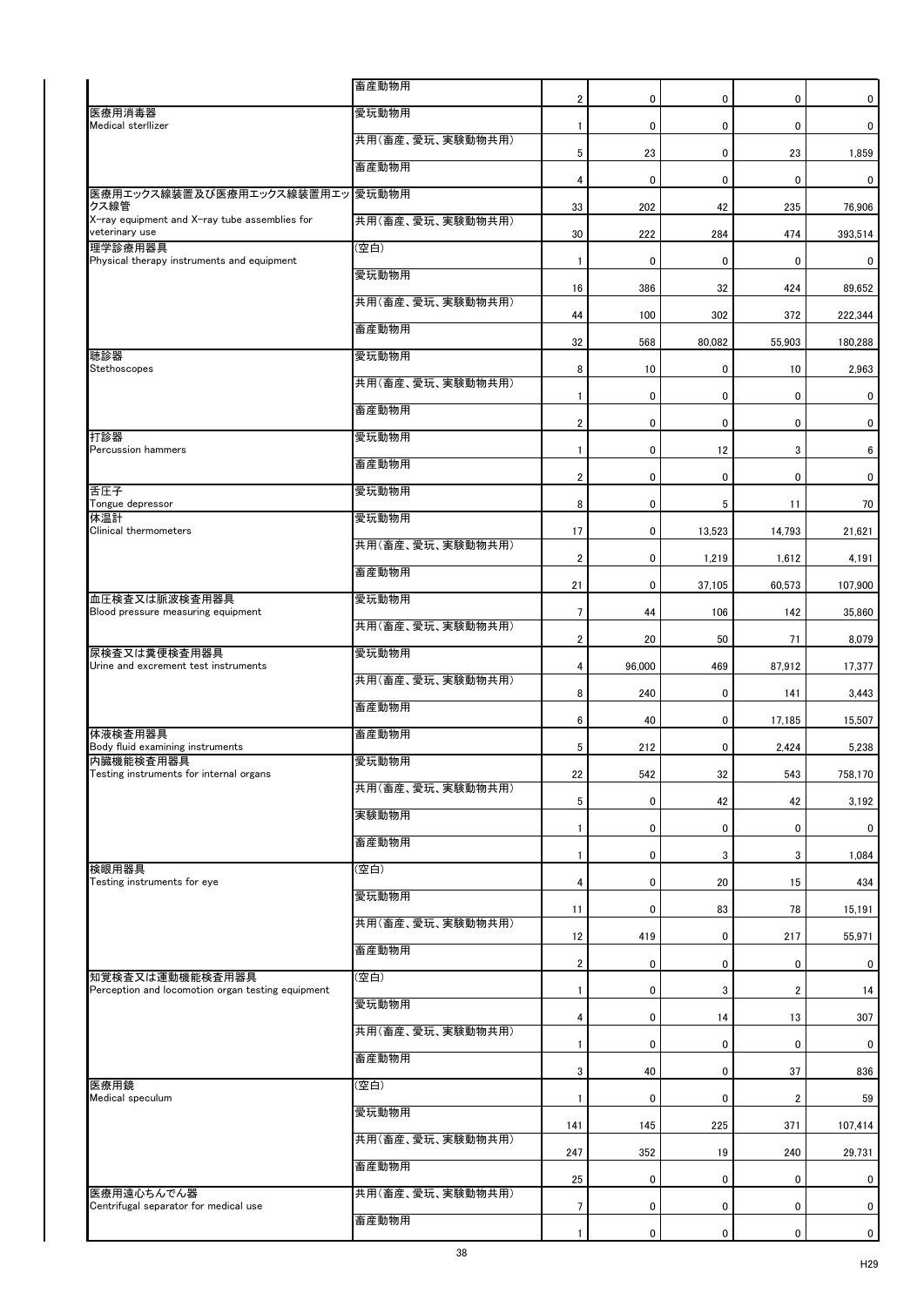| 医療用ミクロトーム<br>Medical microtome                          | 共用(畜産、愛玩、実験動物共用) |                 | 0           |             |             | $\mathbf 0$      |
|---------------------------------------------------------|------------------|-----------------|-------------|-------------|-------------|------------------|
| 医療用定温器                                                  | 畜産動物用            | 4               |             | $\bf{0}$    | 0           |                  |
| Clinical thermostats<br>結紮器及び縫合器                        | (空白)             | $6\phantom{.}$  | 26          | $\mathbf 0$ | 26          | 3,497            |
| Apparatus for ligature                                  | 愛玩動物用            | 19              | $\pmb{0}$   | 4           | 4           | 145              |
|                                                         |                  | 89              | 13          | 6,173       | 5,291       | 16,475           |
|                                                         | 共用(畜産、愛玩、実験動物共用) | $\mathbf{3}$    | 0           | 76          | 65          | 549              |
|                                                         | 畜産動物用            | 6               | 770         | 35          | 872         | 2,059            |
| 医療用焼灼器<br>Cautery instruments                           | (空白)             |                 | $\pmb{0}$   | 550         | 603         | 1,230            |
|                                                         | 愛玩動物用            |                 |             |             |             |                  |
|                                                         | 共用(畜産、愛玩、実験動物共用) | 91              | 775         | 237         | 873         | 65,805           |
|                                                         | 畜産動物用            | 29              | 1,358       | 568         | 1,000       | 249,078          |
| 医療用吸引器                                                  | 愛玩動物用            | $5\phantom{.0}$ | 0           | 307         | 339         | 12,753           |
| Aspirators for veterinary use                           |                  | 12              | 0           | 400         | 395         | 899              |
|                                                         | 共用(畜産、愛玩、実験動物共用) |                 | 0           | $\bf{0}$    | $\pmb{0}$   | 0                |
|                                                         | 畜産動物用            |                 | 9           | $\mathbf 0$ | 7           | 2,591            |
| 気胸器及び気腹器<br>Pneumothorax and pneumoperipheral apparatus | 愛玩動物用            | 4               | 0           | 3           | $\pmb{0}$   | $\mathbf 0$      |
| 医療用刀<br>Medical scalpel knife                           | (空白)             | 24              | 0           | 240         | 253         | 2,102            |
|                                                         | 愛玩動物用            |                 |             |             |             |                  |
|                                                         | 共用(畜産、愛玩、実験動物共用) | 21              | 4           | 48          | 51          | 483              |
|                                                         | 畜産動物用            | 4               | $\mathbf 0$ | $\mathbf 0$ | $\mathbf 0$ | $\overline{0}$   |
| 医療用はさみ                                                  | (空白)             | 10              | 364         | $\mathbf 0$ | 400         | 504              |
| <b>Medical scissors</b>                                 |                  | 55              | $\pmb{0}$   | 42          | 42          | 538              |
|                                                         | 愛玩動物用            | 147             | 265         | 1,113       | 1,888       | 14,748           |
|                                                         | 共用(畜産、愛玩、実験動物共用) | 12              | 0           | 369         | 447         | 1,599            |
|                                                         | 畜産動物用            | 9               | 90          | 200         | 404         | 3,931            |
| 医療用ピンセット<br>Medical tweezer                             | (空白)             | 33              | $\pmb{0}$   | 18          | 18          | 258              |
|                                                         | 愛玩動物用            |                 |             |             |             |                  |
|                                                         | 共用(畜産、愛玩、実験動物共用) | 42              | 0           | 445         | 707         | 3,944            |
|                                                         | 畜産動物用            | $\overline{2}$  | 0           | 111         | 111         | 1,145            |
| 医療用匙                                                    | (空白)             | 4               | $\pmb{0}$   | $\bf{0}$    | $\pmb{0}$   | $\boldsymbol{0}$ |
| Medical curette                                         |                  | 56              | $\pmb{0}$   | 63          | 63          | 867              |
|                                                         | 愛玩動物用            | 23              | 0           | 532         | 461         | 2,722            |
|                                                         | 共用(畜産、愛玩、実験動物共用) |                 | 0           | $\bf{0}$    | 0           | $\mathbf 0$      |
|                                                         | 畜産動物用            | 8               | $\pmb{0}$   | 20          | 22          | 243              |
| 医療用鈎                                                    | (空白)             | 12              | $\pmb{0}$   | 48          | 172         | 1,877            |
| <b>Medical hook</b>                                     | 愛玩動物用            |                 |             |             |             |                  |
|                                                         | 共用(畜産、愛玩、実験動物共用) | 25              | 462         | 236         | 656         | 2,480            |
|                                                         | 畜産動物用            | 5               | 0           | $\mathbf 0$ |             | 8                |
| 医療用鉗子                                                   | (空白)             | $\overline{7}$  | 136         | $\mathbf 0$ | 172         | 847              |
| <b>Medical forceps</b>                                  |                  | 98              | 0           | 265         | 299         | 8,581            |
|                                                         | 愛玩動物用            | 405             | 259         | 4,113       | 6,601       | 29,975           |
|                                                         | 共用(畜産、愛玩、実験動物共用) | 23              | 20          | 1,678       | 1,690       | 5,039            |
|                                                         | 畜産動物用            | 22              | 32          | 188         | 191         | 3,373            |
| 医療用のこぎり<br>Medical saw                                  | (空白)             | $\overline{2}$  | 0           | 160         | 161         | 263              |
|                                                         | 愛玩動物用            |                 |             |             |             |                  |
|                                                         | 共用(畜産、愛玩、実験動物共用) | 25              | 381         | 122         | 624         | 2,810            |
|                                                         | 畜産動物用            |                 | 0           | $\bf{0}$    | 0           | $\mathbf 0$      |
| 医療用のみ                                                   | (空白)             | 9               | 298         | 515         | 735         | 2,186            |
| Medical chisel                                          |                  | 18              | 0           | 18          | 25          | 424              |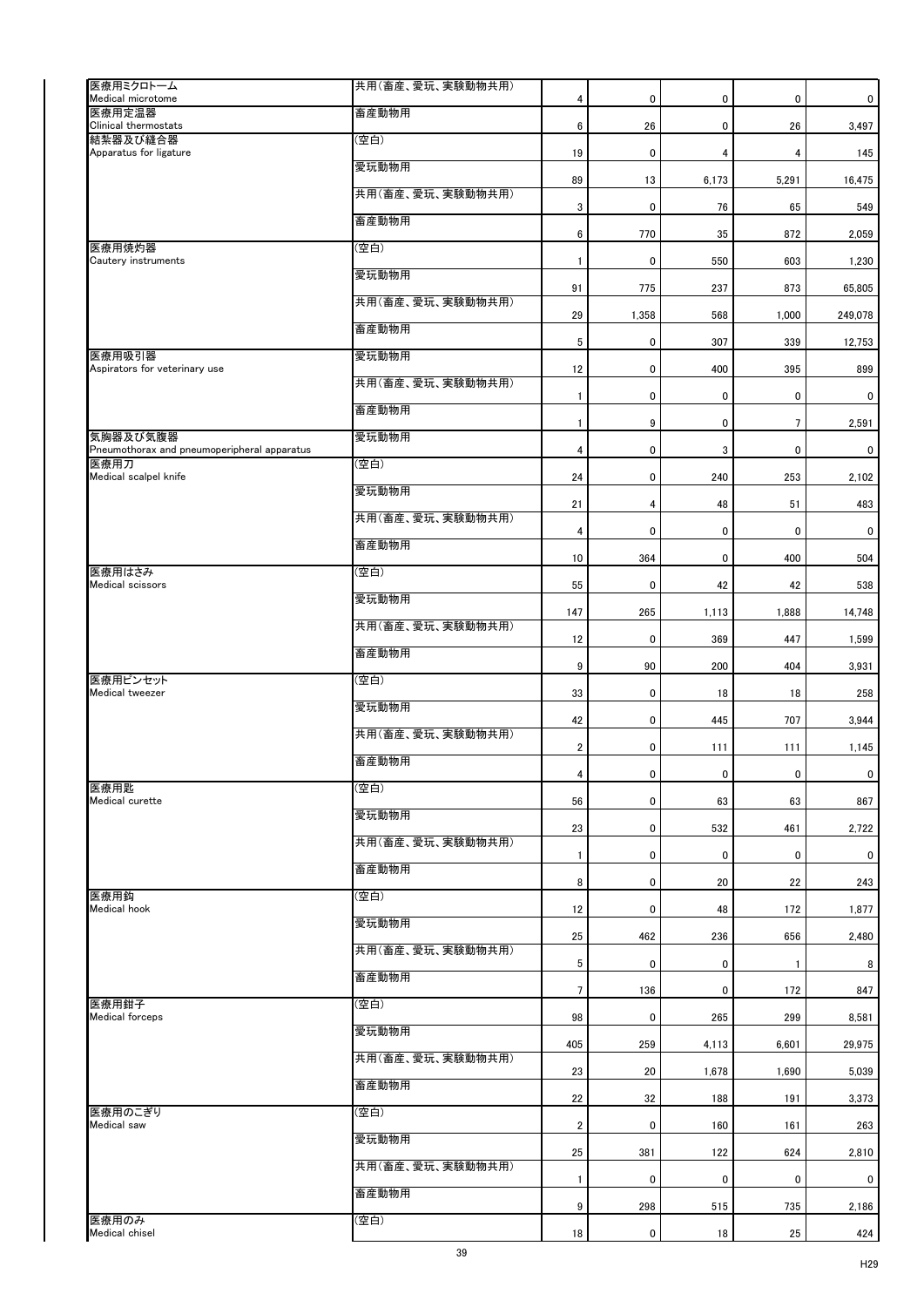|                                                                       | 愛玩動物用            |                 |                |                  |                  |                |
|-----------------------------------------------------------------------|------------------|-----------------|----------------|------------------|------------------|----------------|
|                                                                       | 共用(畜産、愛玩、実験動物共用) | 11              | $\mathbf 0$    | 219              | 265              | 1,731          |
|                                                                       | 畜産動物用            | $\mathbf{1}$    | $\mathbf 0$    | $\mathbf 0$      | $\mathbf 0$      | $\mathbf 0$    |
|                                                                       |                  |                 | $\mathbf 0$    | $\mathbf 0$      | $\mathbf 0$      | $\mathbf{0}$   |
| 医療用剥離子<br>Medical raspatory                                           | (空白)             | 4               | $\mathbf 0$    | 7                | $\overline{7}$   | 105            |
|                                                                       | 愛玩動物用            | 24              | 15             | 405              | 14,453           | 3,502          |
|                                                                       | 共用(畜産、愛玩、実験動物共用) | 4               | 59             | $\mathbf 0$      | 60               | 315            |
|                                                                       | 畜産動物用            | 3               | $\mathbf 0$    | $\mathbf 0$      | 36               | 339            |
| 医療用つち<br>一般医 Medical hammer                                           | 愛玩動物用            | 3               | $\mathbf 0$    | 36               | 47               | 733            |
|                                                                       | 共用(畜産、愛玩、実験動物共用) | 1               | $\mathbf 0$    | $\mathbf 0$      | $\mathbf 0$      | $\overline{0}$ |
| 医療用やすり<br><b>Medical file</b>                                         | (空白)             | 4               | $\mathbf 0$    | 3                | 3                | 96             |
|                                                                       | 愛玩動物用            |                 |                |                  |                  |                |
|                                                                       | 共用(畜産、愛玩、実験動物共用) | 16              | $\mathbf 0$    | 131              | 113              | 1,122          |
|                                                                       | 畜産動物用            |                 | $\mathbf 0$    | $\mathbf 0$      | $\mathbf 0$      | $\mathbf{0}$   |
| 医療用てこ                                                                 | (空白)             | 18              | $\mathbf 0$    | 16               | 17               | 275            |
| Medical pry                                                           | 愛玩動物用            | -1              | $\mathbf 0$    | $5\phantom{.0}$  | $5\phantom{.0}$  | 52             |
|                                                                       | 畜産動物用            | 46              | $\mathbf 0$    | 323              | 406              | 1,817          |
| 医療用絞断器                                                                | (空白)             | 3               | $\mathbf 0$    | 88               | 100              | 2,023          |
| Medical embryotory instrument                                         | 愛玩動物用            | $6\phantom{.}$  | $\overline{0}$ | 39               | 41               | 1,414          |
|                                                                       |                  | 13              | $\mathbf 0$    | 48               | 62               | 1,607          |
|                                                                       | 共用(畜産、愛玩、実験動物共用) | 10              | $\mathbf 0$    | $\mathbf 0$      | $\mathbf 0$      | $\overline{0}$ |
|                                                                       | 畜産動物用            | $5\phantom{.0}$ | $\mathbf 0$    | 69               | 202              | 1,217          |
| 注射針及び穿刺針<br>Injection devices and puncture devices                    | 愛玩動物用            | 25              | 1,483          | 18,989,340       | 17,178,501       | 80,914         |
|                                                                       | 共用(畜産、愛玩、実験動物共用) | 5 <sup>5</sup>  | 20,600         | 23,556,900       | 21,846,120       | 64,681         |
|                                                                       | 畜産動物用            | 35              | 1,133,830      | 332,800          | 1,416,395        | 187,233        |
| 注射筒<br><b>Syringes</b>                                                | 愛玩動物用            | $\overline{2}$  | 8,620,000      | 2,394,840        | 10,696,020       | 123,668        |
|                                                                       | 共用(畜産、愛玩、実験動物共用) |                 |                |                  |                  |                |
|                                                                       | 畜産動物用            | 4               | 310            | 14,425,200       | 14,661,989       | 168,371        |
| 医療用穿刺器、穿削器及び穿孔器                                                       | (空白)             | 85              | 4,580          | 28,642           | 33,209           | 59,374         |
| Puncture                                                              | 愛玩動物用            | $\overline{2}$  | $\mathbf 0$    | $\boldsymbol{0}$ | $\mathbf 0$      | $\mathbf 0$    |
|                                                                       | 共用(畜産、愛玩、実験動物共用) | 103             | 1,571          | 150              | 1,755            | 13,123         |
|                                                                       | 畜産動物用            | 1               | $\mathbf 0$    | $\mathbf 0$      | 14               | 53             |
| 開創又は開孔用器具                                                             | (空白)             | 11              | 850            | $\mathbf 0$      | 439              | 2,368          |
| Retractor                                                             | 愛玩動物用            | 48              | $\mathbf 0$    | 191              | 203              | 1,807          |
|                                                                       |                  | 208             | 778            | 1,935            | 2,668            | 18,863         |
|                                                                       | 共用(畜産、愛玩、実験動物共用) | 4               | 0              | $\boldsymbol{0}$ | $\boldsymbol{0}$ | $\overline{0}$ |
|                                                                       | 畜産動物用            | 9               | 348            | $\mathbf 0$      | 283              | 10,688         |
| 医療用嘴管及び体液誘導管<br>Suckers, tubes and catheters for infusion or drainage | (空白)             | 43              | $\mathbf 0$    | 3,950            | 7,086            | 17,498         |
|                                                                       | 愛玩動物用            | 344             | 9,491          | 15,750           | 18,511           | 71,400         |
|                                                                       | 共用(畜産、愛玩、実験動物共用) | 3               | $\mathbf 0$    | 94,400           | 65,575           | 6,390          |
|                                                                       | 畜産動物用            | 22              | 12,273         | 1,260            | 13,310           | 19,456         |
| 医療用拡張器<br>Medical dilator                                             | 愛玩動物用            |                 |                |                  |                  |                |
|                                                                       | 共用(畜産、愛玩、実験動物共用) | $5\phantom{.0}$ | 0              |                  | 6                | 54             |
|                                                                       | 畜産動物用            |                 | $\mathbf 0$    | $\mathbf 0$      | $\mathbf 0$      | $\mathbf{0}$   |
| 医療用消息子                                                                | 愛玩動物用            | 4               | 78             | 450              | 540              | 2,114          |
| Medical sound (bougie)                                                | ▎畜産動物用           | 5               | $\mathbf 0$    | $\overline{2}$   | 12               | 94             |
|                                                                       |                  | 3               | $\mathbf 0$    | $\pmb{0}$        | $\mathbf 0$      | $\overline{0}$ |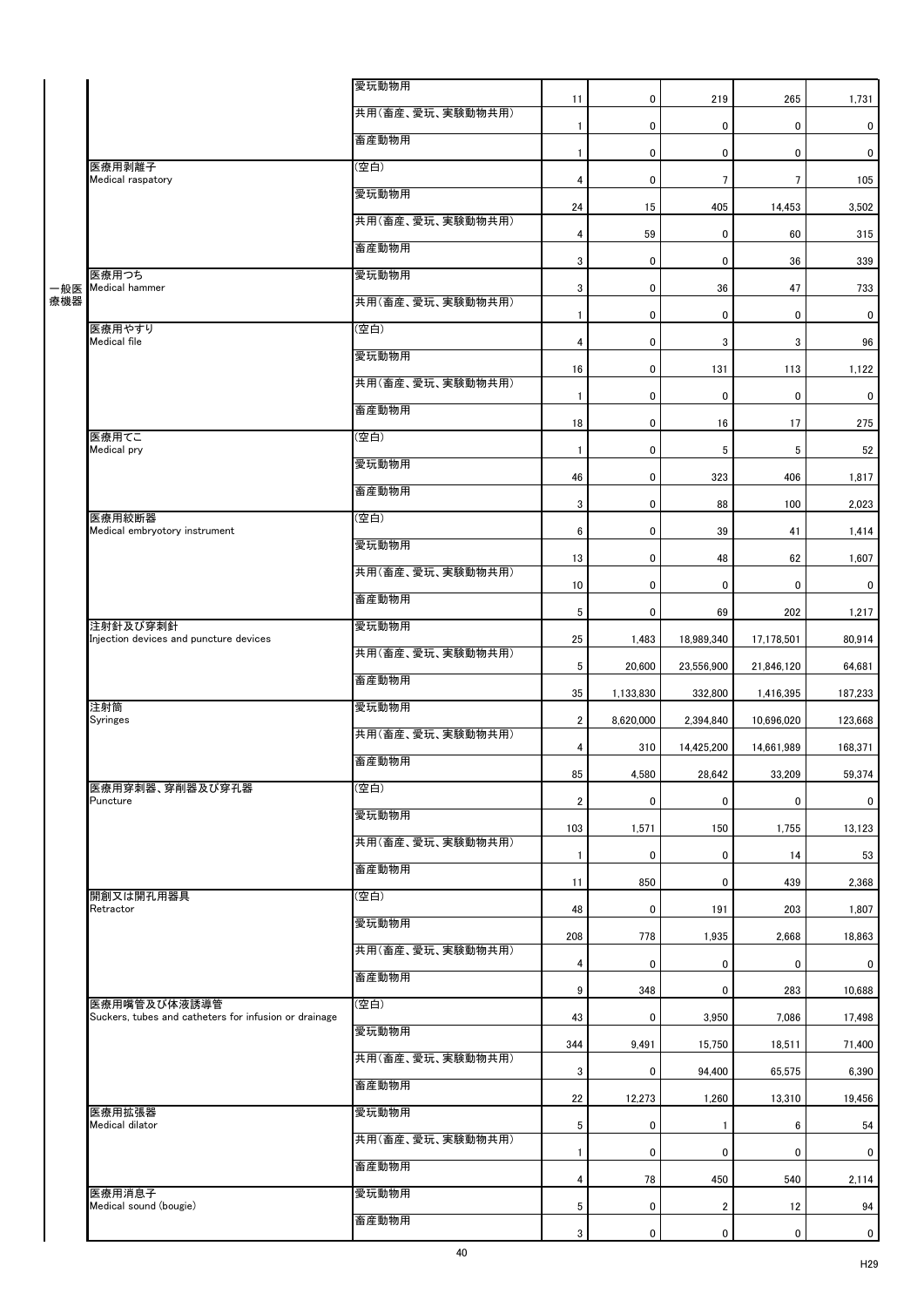| 医療用捲綿子                                                        | 愛玩動物用            |                |           |             |                |                |
|---------------------------------------------------------------|------------------|----------------|-----------|-------------|----------------|----------------|
| Medical applicator                                            | 共用(畜産、愛玩、実験動物共用) |                | 0         | 50          | 100            | 101            |
|                                                               |                  |                | $\pmb{0}$ | 330         | 330            | 93             |
|                                                               | 畜産動物用            |                | $\pmb{0}$ | $\mathbf 0$ | $\pmb{0}$      | $\bf{0}$       |
| 医療用洗浄器                                                        | (空白)             |                |           |             |                |                |
| Medical irrigator                                             | 愛玩動物用            |                | 0         | 20          | 43             | 447            |
|                                                               | 共用(畜産、愛玩、実験動物共用) | 31             | 6         | $\mathbf 0$ | 194            | 674            |
|                                                               |                  | $\overline{2}$ | 0         | 352         | 352            | 414            |
|                                                               | 畜産動物用            | 4              | 15        | $\bf{0}$    | $6\phantom{.}$ | 223            |
| 採血又は輸血用器具<br>英名<br>new                                        | 畜産動物用            |                | 112,800   | $\mathbf 0$ | 112,800        | 4,229          |
| 種痘用器具<br>Vaccination device                                   | 畜産動物用            |                |           |             |                |                |
| 整形用機械器具                                                       | (空白)             | $\overline{2}$ | $\pmb{0}$ | $\mathbf 0$ | $\mathbf 0$    | $\mathbf 0$    |
| Orthopedic instruments and apparatus                          | 愛玩動物用            | 285            | $\pmb{0}$ | 6,319       | 7,666          | 25,447         |
|                                                               | 共用(畜産、愛玩、実験動物共用) | 328            | 2,900     | 4,289       | 7,043          | 276,503        |
|                                                               |                  | 289            | 0         | 8           | 8              | 317            |
| 歯科用ユニット<br>Dental unit                                        | 愛玩動物用            | 15             | 297       | $\mathbf 0$ | 252            | 78,051         |
| 歯科用エンジン<br>Dental engine                                      | 愛玩動物用            | 13             | 195       | $\mathbf 0$ | 190            | 12,230         |
| 歯科用ハンドピース                                                     | 愛玩動物用            |                |           |             |                |                |
| Dental hand piece<br>歯科用切削器                                   | (空白)             | 25             | 519       | $\mathbf 0$ | 488            | 25,494         |
| Dental cutter                                                 | 愛玩動物用            | 13             | 0         | 36          | 51             | 327            |
|                                                               | 畜産動物用            | 49             | 2,579     | 97          | 2,685          | 13,112         |
|                                                               |                  | $\overline{2}$ | $\pmb{0}$ | 27          | 27             | 1,622          |
| 歯科用ブローチ<br>Dental broach                                      | 愛玩動物用            | 8              | 0         | $\bf{0}$    | $\mathbf 0$    | $\mathbf 0$    |
| 歯科用探針<br>Dental probe                                         | (空白)             | $\overline{7}$ | $\pmb{0}$ | 1           |                | 62             |
|                                                               | 愛玩動物用            |                |           |             |                |                |
| 歯科用充填器                                                        | (空白)             |                | 0         | 17          | 22             | 54             |
| Dental filling machine                                        | 愛玩動物用            | 4              | $\pmb{0}$ | 8           | 8              | 48             |
|                                                               |                  | 9              | 0         | $\mathbf 0$ | $\mathbf 0$    | $\mathbf 0$    |
| 歯科用練成器<br>Dental drill                                        | 愛玩動物用            | 3              | $\pmb{0}$ | $\mathbf 0$ | $\mathbf 0$    | $\mathbf 0$    |
| 印象採得又は咬合採得用器具<br>Impression and articulation instruments      | 愛玩動物用            | 9              | 0         | $\mathbf 0$ | $\mathbf 0$    | $\overline{0}$ |
| 歯科用蒸和器及び重合器<br>Dental instrument for steam and polimerization | 愛玩動物用            |                | $\pmb{0}$ | $\mathbf 0$ | $\mathbf 0$    | $\mathbf 0$    |
| 視力補正用レンズ                                                      | 愛玩動物用            | 4              |           |             |                |                |
| Vision correction lens<br>医薬品注入器                              | 畜産動物用            | 10             | 1,742     | 1,542       | 3,375          | 51,423         |
| Pharmaceutical products infuser<br>脱疾治療用器具                    | 愛玩動物用            | 4              | 250       | $\mathbf 0$ | 277            | 1,931          |
| Hernia supporters                                             |                  | 8              | 545       | $\mathbf 0$ | 573            | 1,683          |
|                                                               | 共用(畜産、愛玩、実験動物共用) |                | $\pmb{0}$ | $\mathbf 0$ | $\pmb{0}$      | $\mathbf 0$    |
|                                                               | 畜産動物用            | 5              | 0         | 30          | 58             | 302            |
| 医療用吸入器                                                        | (空白)             |                |           |             |                |                |
| Medical inholation apparatus                                  | 愛玩動物用            | 4              | 0         | 150         | 145            | 653            |
|                                                               | 畜産動物用            | 25             | 52        | 2,404       | 2,296          | 3,798          |
| はり又はきゅう用器具                                                    | 愛玩動物用            | 9              | 0         | 616         | 612            | 11,055         |
| Acupuncture and moxibustion apparatus                         |                  |                | 0         | $\bf{0}$    | 0              | $\mathbf 0$    |
|                                                               | 畜産動物用            | 4              | $\pmb{0}$ | $\mathbf 0$ | 0              | $\mathbf 0$    |
| エックス線フイルム<br>X-ray film                                       | 愛玩動物用            | 12             | $\pmb{0}$ | $\mathbf 0$ | $\mathbf 0$    | $\mathbf 0$    |
|                                                               | 共用(畜産、愛玩、実験動物共用) |                |           |             |                |                |
| 縫合糸                                                           | (空白)             |                | 15,000    | $\mathbf 0$ | 12,500         | 695            |
| Surgical sutures                                              | 愛玩動物用            | 6              | 0         | 311         | 347            | 1,015          |
|                                                               | 共用(畜産、愛玩、実験動物共用) | 24             | 529       | 14,100      | 9,680          | 40,326         |
|                                                               |                  | 47             | 0         | $\bf{0}$    | 0              | $\mathbf 0$    |
|                                                               | 畜産動物用            |                | 2,190     | $\mathbf 0$ | 2,190          | 2,965          |
| 手術用手袋及び指サック<br>Operating surgeon glove and finger cot         | 愛玩動物用            | 3              | 81,615    | $\mathbf 0$ | 81,615         | 4,568          |
|                                                               |                  |                |           |             |                |                |